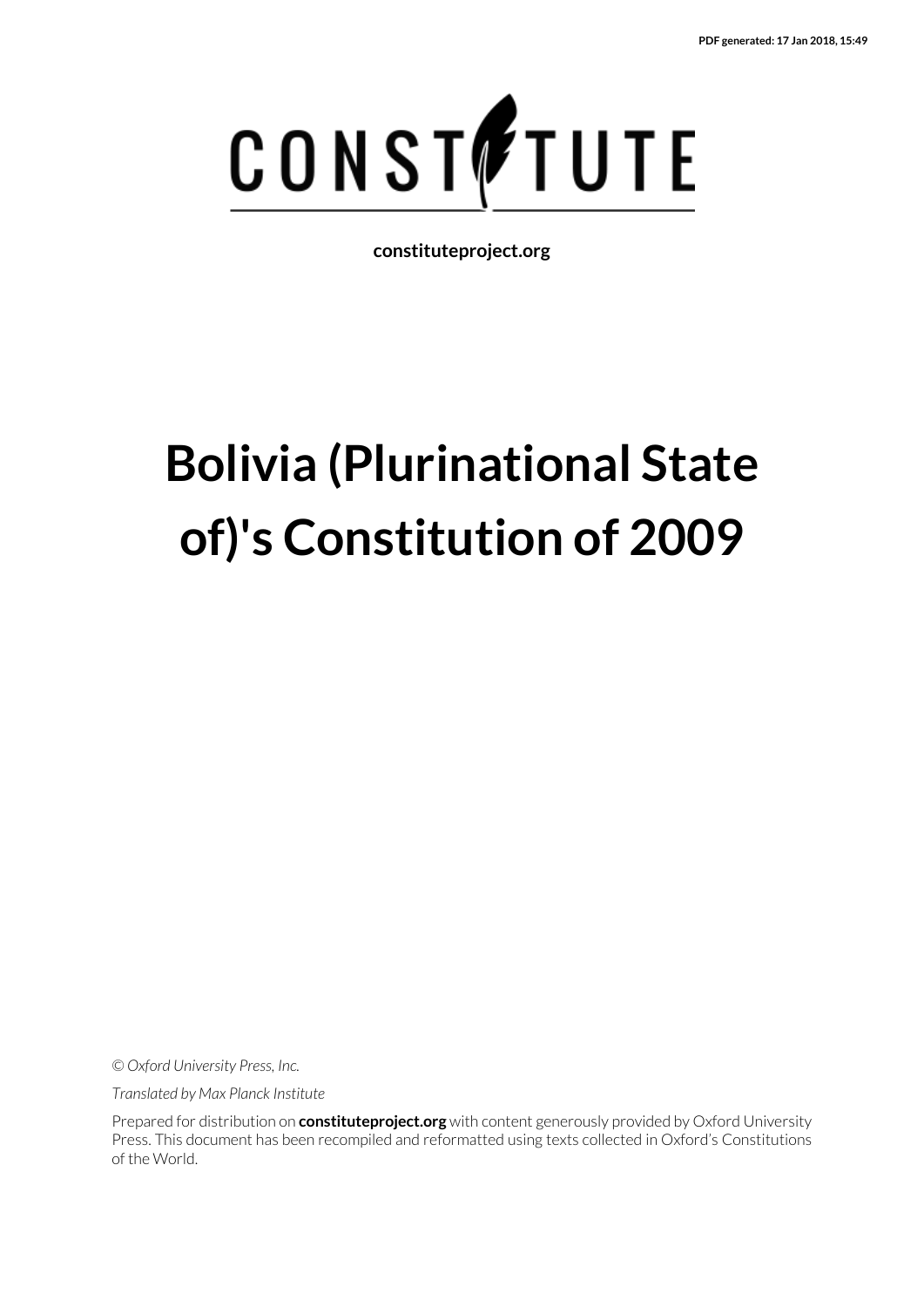# **Table of contents**

| PART I: FUNDAMENTAL BASES OF THE STATE: RIGHTS, DUTIES AND               |
|--------------------------------------------------------------------------|
|                                                                          |
|                                                                          |
|                                                                          |
|                                                                          |
|                                                                          |
|                                                                          |
|                                                                          |
|                                                                          |
|                                                                          |
|                                                                          |
|                                                                          |
| CHAPTER IV: Rights of the Nations and Rural Native Indigenous Peoples 14 |
|                                                                          |
|                                                                          |
|                                                                          |
|                                                                          |
|                                                                          |
|                                                                          |
|                                                                          |
|                                                                          |
|                                                                          |
|                                                                          |
|                                                                          |
|                                                                          |
|                                                                          |
|                                                                          |
|                                                                          |
|                                                                          |
|                                                                          |
|                                                                          |
|                                                                          |
| TITLE IV: JURISDICTIONAL GUARANTEES AND ACTIONS OF DEFENSE 33            |
|                                                                          |
|                                                                          |
|                                                                          |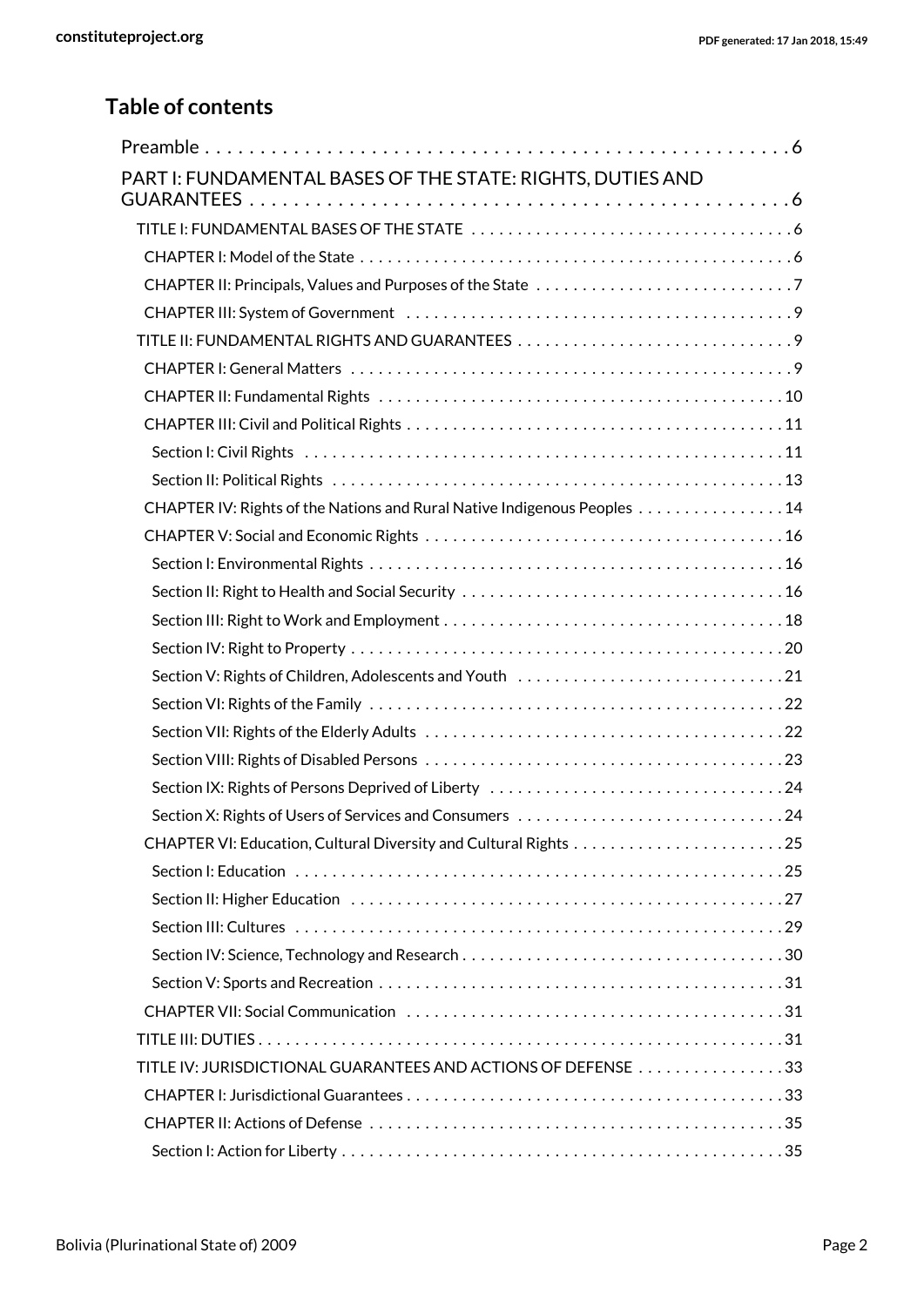| Section II: Action of Constitutional Protection (etc.) (etc.) (etc.) (etc.) (etc.) (etc.) (etc.) (etc.) (etc.) |
|----------------------------------------------------------------------------------------------------------------|
|                                                                                                                |
|                                                                                                                |
|                                                                                                                |
|                                                                                                                |
|                                                                                                                |
|                                                                                                                |
|                                                                                                                |
|                                                                                                                |
| PART II: FUNCTIONAL STRUCTURE AND ORGANIZATION OF THE STATE 41                                                 |
|                                                                                                                |
| CHAPTER I: Composition and Attributes of the Pluri-National Legislative Assembly 41                            |
|                                                                                                                |
|                                                                                                                |
|                                                                                                                |
|                                                                                                                |
| Section II: Presidency and Vice Presidency of the State 49                                                     |
|                                                                                                                |
| TITLE III: JUDICIAL ORGAN AND PLURI-NATIONALCONSTITUTIONAL COURT 54                                            |
|                                                                                                                |
|                                                                                                                |
|                                                                                                                |
|                                                                                                                |
|                                                                                                                |
|                                                                                                                |
| CHAPTER VI: Pluri-National Constitutional Court 59                                                             |
|                                                                                                                |
|                                                                                                                |
|                                                                                                                |
| TITLE V: FUNCTIONS OF CONTROL, DEFENSE OF SOCIETY AND DEFENSE OF THE STATE 63                                  |
|                                                                                                                |
|                                                                                                                |
|                                                                                                                |
|                                                                                                                |
|                                                                                                                |
|                                                                                                                |
|                                                                                                                |
|                                                                                                                |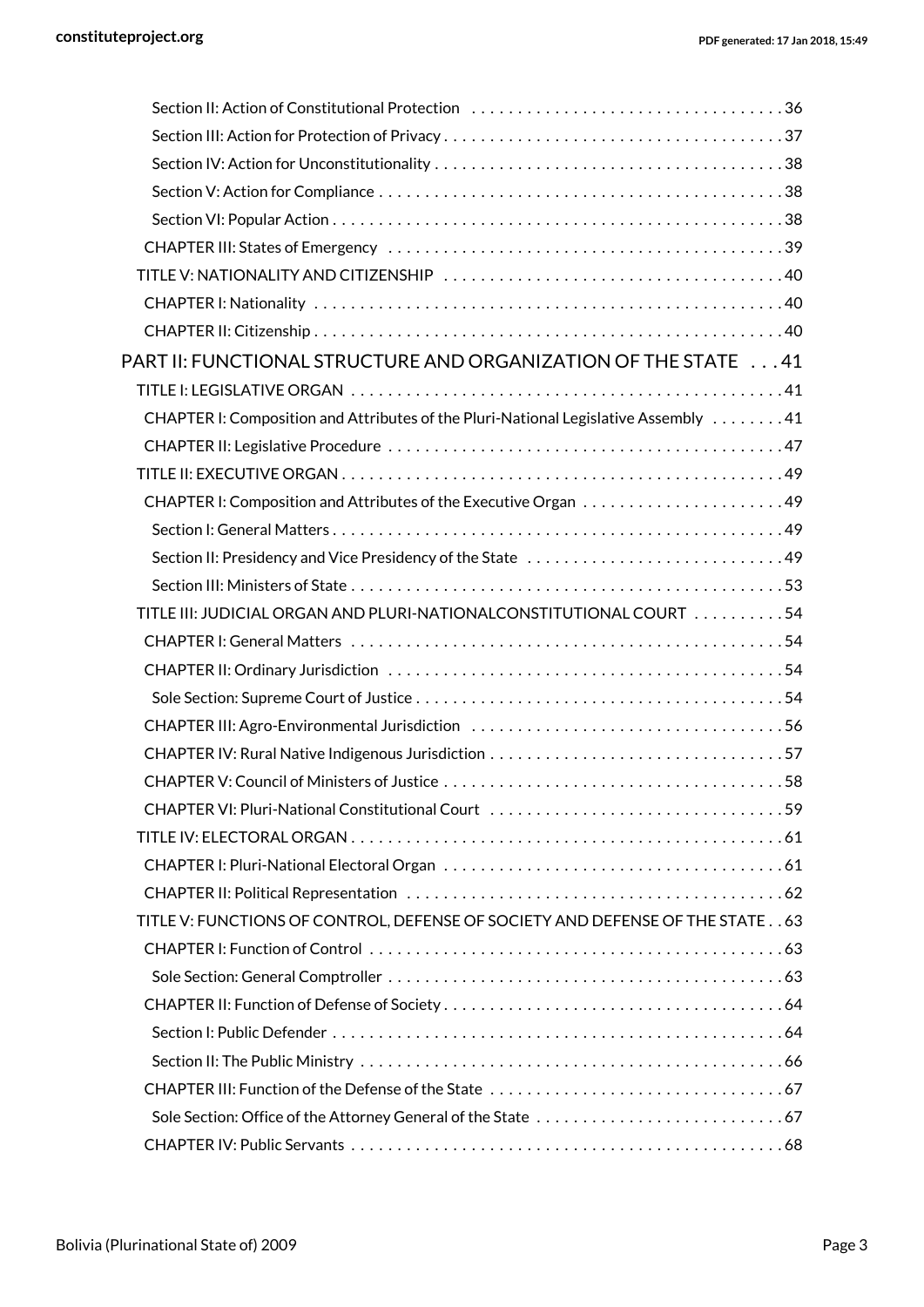| TITLE VIII: INTERNATIONAL RELATIONS, BORDERS, INTEGRATION AND MARITIME                      |  |
|---------------------------------------------------------------------------------------------|--|
|                                                                                             |  |
|                                                                                             |  |
|                                                                                             |  |
|                                                                                             |  |
| PART III: STRUCTURE AND ORGANIZATION OF THE STATE TERRITORIES 77                            |  |
| TITLE I: TERRITORIAL ORGANIZATION OF THE STATE 77                                           |  |
|                                                                                             |  |
|                                                                                             |  |
|                                                                                             |  |
|                                                                                             |  |
|                                                                                             |  |
| CHAPTER VI: Legislative, Deliberative and Supervisory Organs of Autonomous Governments . 81 |  |
|                                                                                             |  |
|                                                                                             |  |
|                                                                                             |  |
| PART IV: ECONOMIC STRUCTURE AND ORGANIZATION OF THE STATE 96                                |  |
|                                                                                             |  |
|                                                                                             |  |
|                                                                                             |  |
|                                                                                             |  |
|                                                                                             |  |
|                                                                                             |  |
|                                                                                             |  |
|                                                                                             |  |
| CHAPTER IV: Assets and Resources of the State and Their Distribution 105                    |  |
| TITLE II: ENVIRONMENT, NATURAL RESOURCES, LAND AND TERRITORY 106                            |  |
|                                                                                             |  |
|                                                                                             |  |
|                                                                                             |  |
|                                                                                             |  |
|                                                                                             |  |
|                                                                                             |  |
| CHAPTER VII: Biodiversity, Coca, Protected Areas and Forest Resources 114                   |  |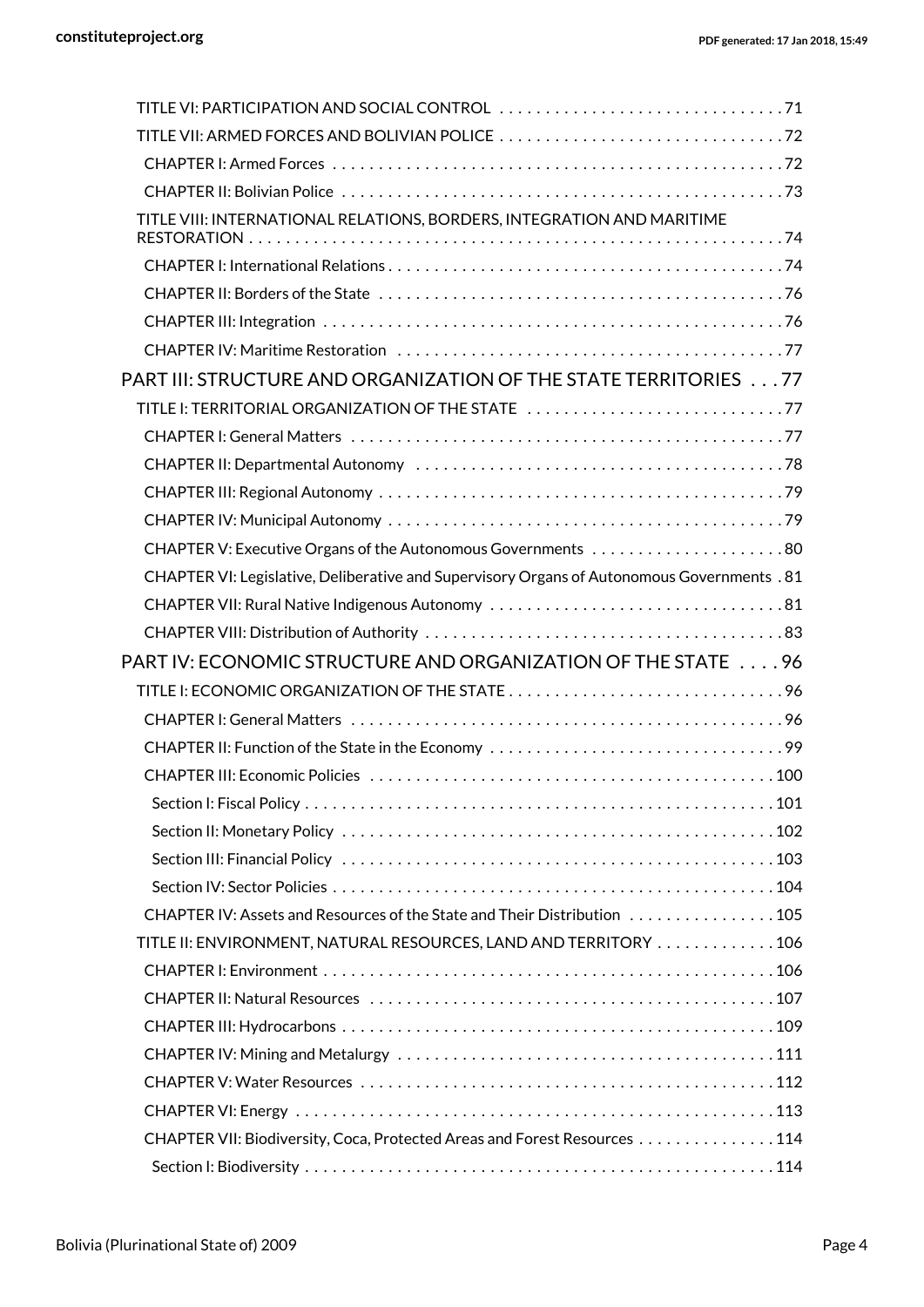| TITLE III: COMPREHENSIVE SUSTAINABLE RURAL DEVELOPMENT 119 |  |
|------------------------------------------------------------|--|
| PART V: NORMATIVE HIERARCHY AND CONSTITUTIONAL REFORM 121  |  |
| SOLE TITLE: SUPREMACY AND REFORM OF THE CONSTITUTION 121   |  |
|                                                            |  |
|                                                            |  |
|                                                            |  |
|                                                            |  |
|                                                            |  |
|                                                            |  |
|                                                            |  |
|                                                            |  |
|                                                            |  |
|                                                            |  |
|                                                            |  |
|                                                            |  |
|                                                            |  |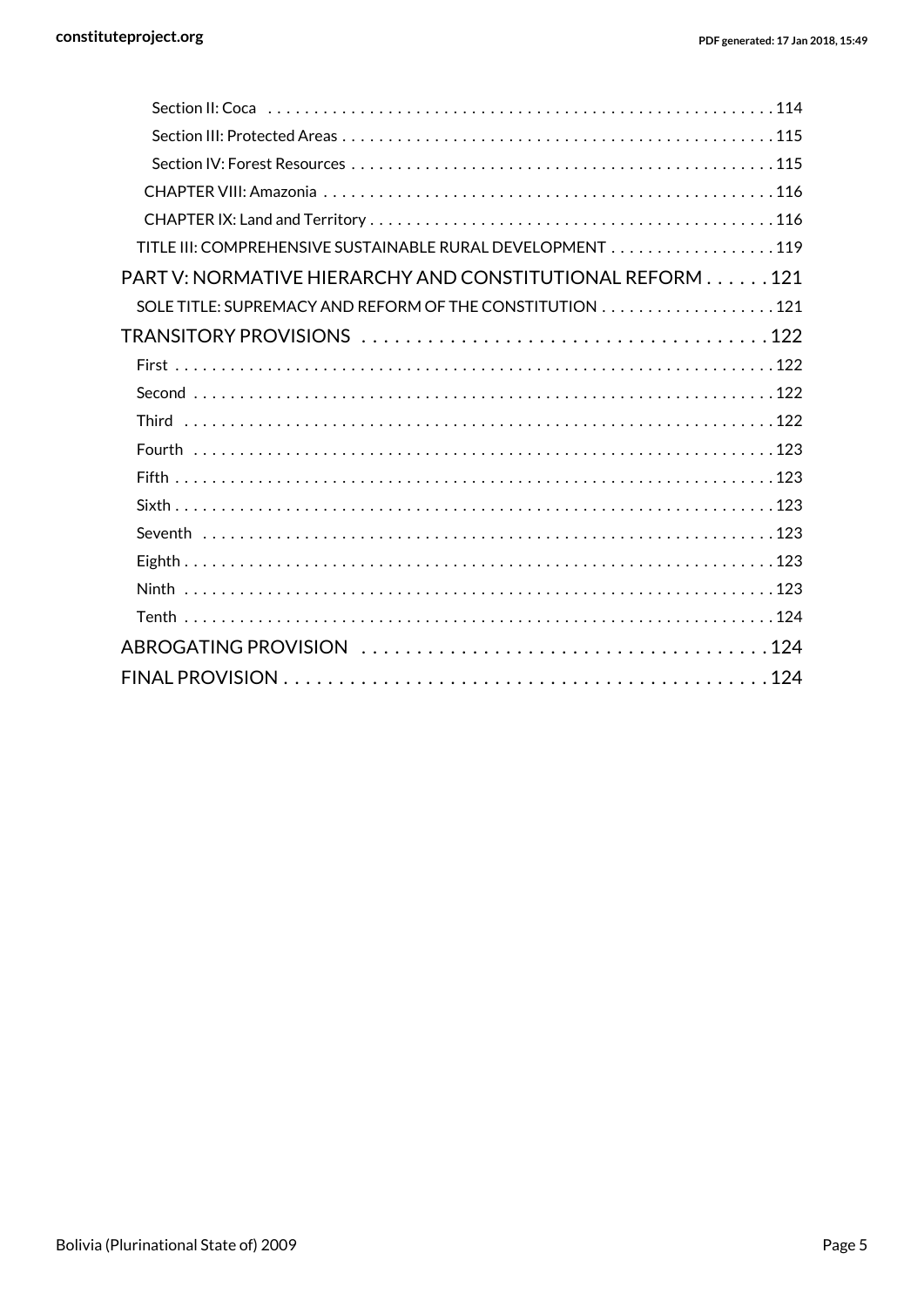• Source of constitutional authority **Preamble** • Motives for writing constitution

• Reference to country's history • Ownership of natural resources

<span id="page-5-0"></span>In ancient times mountains arose, rivers moved, and lakes were formed. Our Amazonia, our swamps, our highlands, and our plains and valleys were covered with greenery and flowers. We populated this sacred Mother Earth with different faces, and since that time we have understood the plurality that exists in all things and in our diversity as human beings and cultures. Thus, our peoples were formed, and we never knew racism until we were subjected to it during the terrible times of colonialism.

We, the Bolivian people, of plural composition, from the depths of history, inspired by the struggles of the past, by the anti-colonial indigenous uprising, and in independence, by the popular struggles of liberation, by the indigenous, social and labor marches, by the water and October wars, by the struggles for land and territory, construct a new State in memory of our martyrs.

A State based on respect and equality for all, on principles of sovereignty, dignity, interdependence, solidarity, harmony, and equity in the distribution and redistribution of the social wealth, where the search for a good life predominates; based on respect for the economic, social, juridical, political and cultural pluralism of the inhabitants of this land; and on collective coexistence with access to water, work, education, health and housing for all.

We have left the colonial, republican and neo-liberal State in the past. We take on the historic challenge of collectively constructing a Unified Social State of Pluri-National Communitarian law, which includes and articulates the goal of advancing toward a democratic, productive, peace-loving and peaceful Bolivia, committed to the full development and free determination of the peoples.

We women and men, through the Constituent Assembly (Asamblea Constituyente) and with power originating from the people, demonstrate our commitment to the unity and integrity of the country.

We found Bolivia anew, fulfilling the mandate of our people, with the strength of our Pachamama and with gratefulness to God.

Honor and glory to the martyrs of the heroic constituent and liberating effort, who have made this new history possible.

# <span id="page-5-1"></span>**PART I: FUNDAMENTAL BASES OF THE STATE: RIGHTS, DUTIES AND GUARANTEES**

### <span id="page-5-2"></span>**TITLE I: FUNDAMENTAL BASES OF THE STATE**

### <span id="page-5-3"></span>**CHAPTER I: Model of the State**

### **Article 1**

Bolivia is constituted as a Unitary Social State of Pluri-National Communitarian Law (Estado Unitario Social de Derecho Plurinacional Comunitario) that is free, independent, sovereign, democratic, inter-cultural, decentralized and with autonomies. Bolivia is founded on plurality and on political, economic, juridical, cultural and linguistic pluralism in the integration process of the country.

• Human dignity • Reference to fraternity/solidarity

• God or other deities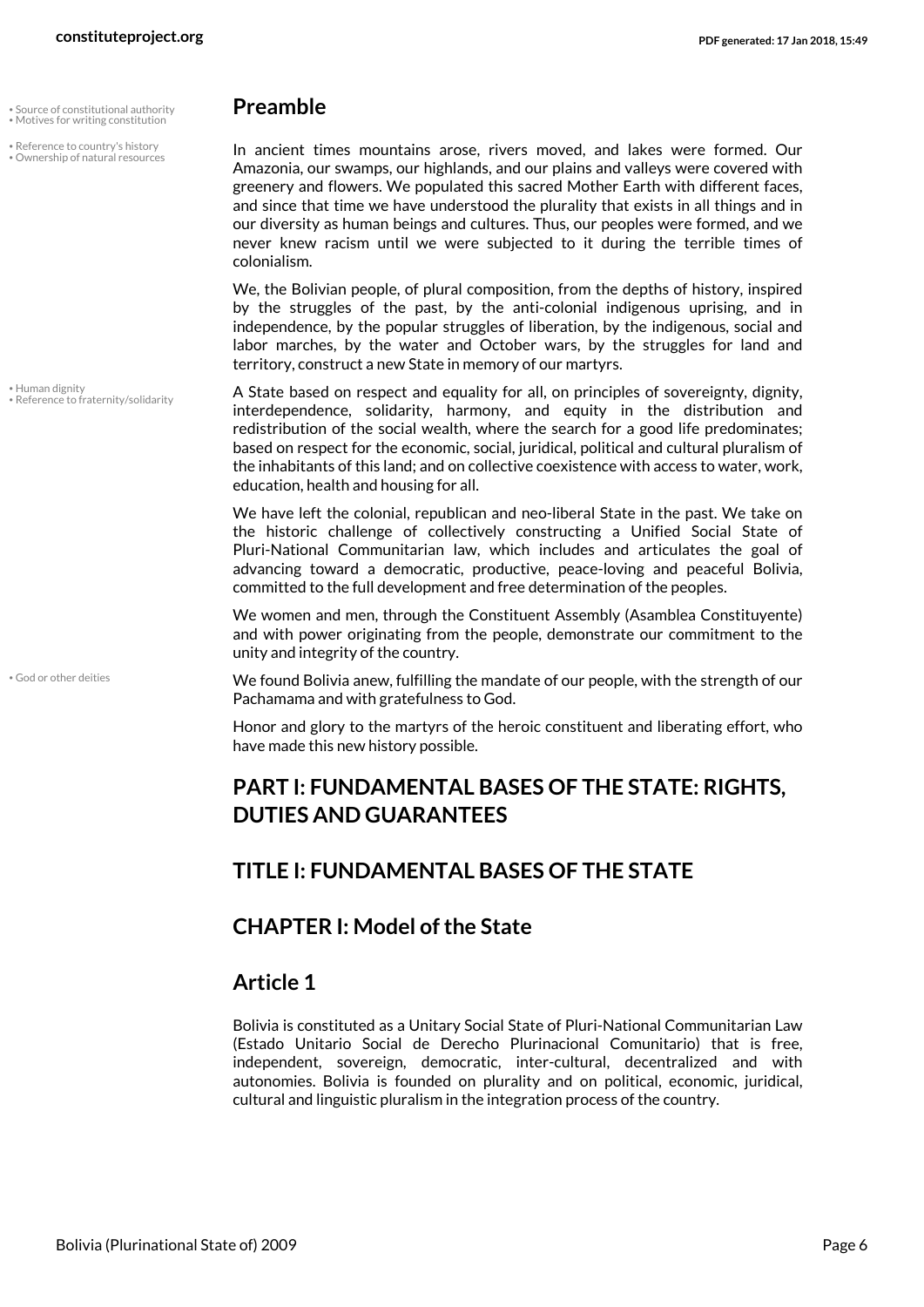• Reference to country's history **Article 2** • Right to self determination

• Protection of environment **Article 3** • Citizenship of indigenous groups

• Freedom of religion **Article 4** • Official religion • Separation of church and state

• Official or national languages

• Official or national languages

The State respects and guarantees freedom of religion and spiritual beliefs, according to their view of the world. The State is independent of religion.

Given the pre-colonial existence of nations and rural native indigenous peoples and their ancestral control of their territories, their free determination, consisting of the right to autonomy, self-government, their culture, recognition of their institutions, and the consolidation of their territorial entities, is guaranteed within the framework

The Bolivian nation is formed by all Bolivians, the native indigenous nations and peoples, and the inter-cultural and Afro-Bolivian communities that, together,

of the unity of the State, in accordance with this Constitution and the law.

### **Article 5**

constitute the Bolivian people.

- **I.** The official languages of the State are Spanish and all the languages of the rural native indigenous nations and peoples, which are Aymara, Araona, Baure, Bésiro, Canichana, Cavineño, Cayubaba, Chácobo, Chimán, Ese Ejja, Guaraní, Guarasu'we, Guarayu, Itonama, Leco, Machajuyai-kallawaya, Machineri, Maropa, Mojeñotrinitario, Mojeño-ignaciano, Moré, Mosetén, Movima, Pacawara, Puquina, Quechua, Sirionó, Tacana, Tapiete, Toromona, Uruchipaya, Weenhayek, Yaminawa, Yuki, Yuracaré and Zamuco.
- **II.** The Pluri-National Government and the departmental governments must use at least two official languages. One of them must be Spanish, and the other shall be determined taking into account the use, convenience, circumstances, necessities and preferences of the population as a whole or of the territory in question. The other autonomous governments must use the languages characteristic of their territory, and one of them must be Spanish.

### **Article 6**

- National capital **I.** Sucre is the Capital of Bolivia.
	- **II.** The symbols of the State are the red, yellow and green tri-color flag; the Bolivian national anthem; the code of arms; the wiphala; the rosette; the kantuta flower and the patujú flower.

### <span id="page-6-0"></span>**CHAPTER II: Principals, Values and Purposes of the State**

### **Article 7**

Sovereignty resides in the Bolivian people and is exercised directly and by delegation. The functions and attributes of the organs of public power emanate, by delegation, from sovereignty; it is inalienable and unlimited.

• National anthem • National flag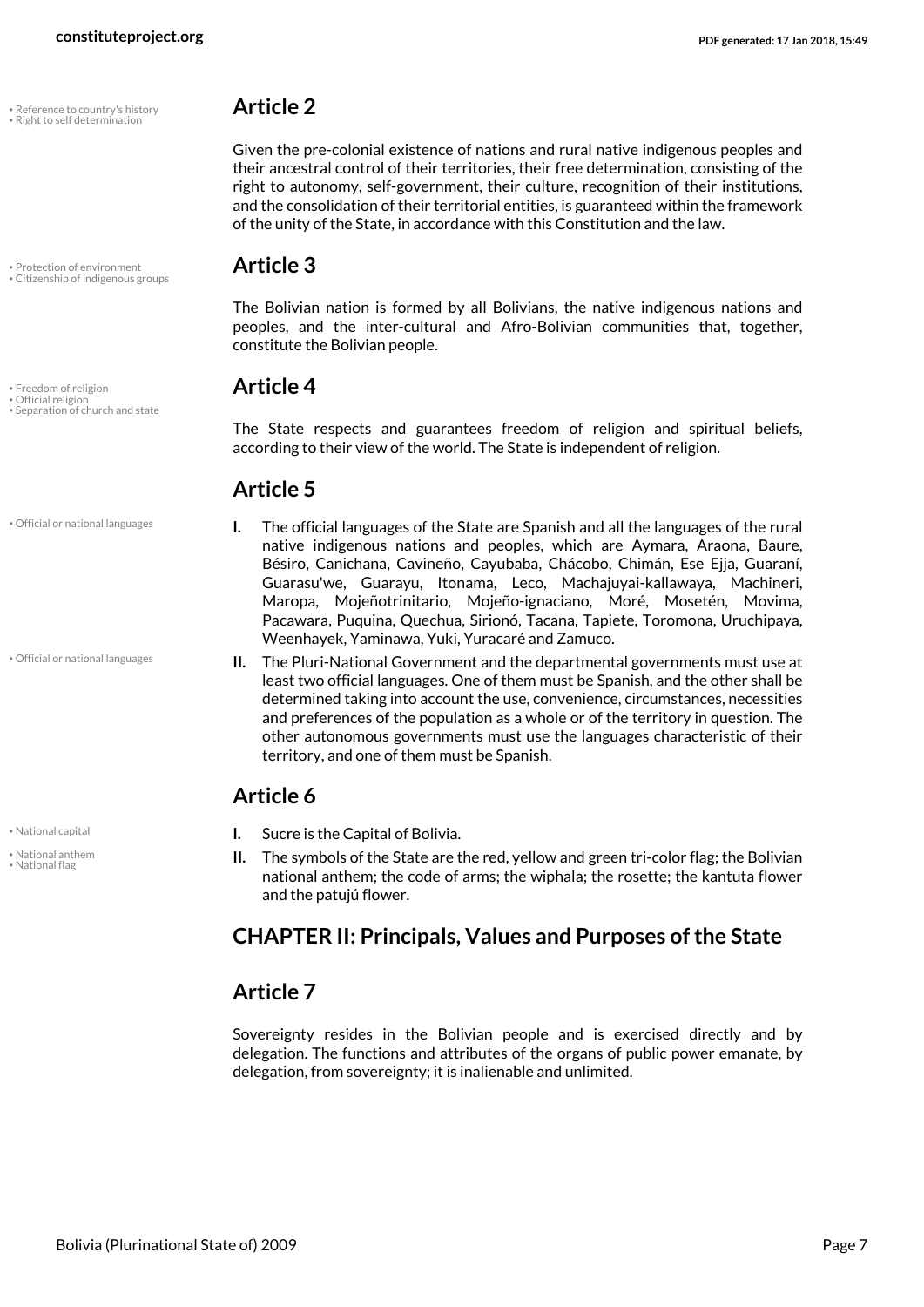- **I.** The State adopts and promotes the following as ethical, moral principles of the plural society: ama qhilla, ama llulla, ama suwa (do not be lazy, do not be a liar or a thief), suma qamaña (live well), ñandereko (live harmoniously), teko kavi (good life), ivi maraei (land without evil) and qhapaj ñan (noble path or life).
- **II.** The State is based on the values of unity, equality, inclusion, dignity, liberty, solidarity, reciprocity, respect, interdependence, harmony, transparency, equilibrium, equality of opportunity, social and gender equality in participation, common welfare, responsibility, social justice, distribution and redistribution of the social wealth and assets for well being.

# **Article 9**

The following are essential purposes and functions of the State, in addition to those established in the Constitution and the law:

- **1.** To construct a just and harmonious society, built on decolonization, without discrimination or exploitation, with full social justice, in order to strengthen the Pluri-National identities.
- **2.** To guarantee the welfare, development, security and protection, and equal dignity of individuals, nations, peoples, and communities, and to promote mutual respect and intra-cultural, inter-cultural and plural language dialogue.
- **3.** To reaffirm and strengthen the unity of the country, and to preserve the Pluri-National diversity as historic and human patrimony.
- **4.** To guarantee the fulfillment of the principles, values, rights and duties recognized and consecrated in this Constitution.
- **•** Right to work **1988 ISLE 2018 5.** To guarantee access of all people to education, health and work.
	- **6.** To promote and guarantee the responsible and planned use of natural resources, and to stimulate their industrialization through the development and strengthening of the productive base in its different dimensions and levels, as well as to preserve the environment for the welfare of present and future generations.

# **Article 10**

- **I.** Bolivia is a pacifist State that promotes the culture of peace and the right to peace, as well as cooperation among the peoples of the region and the World, for the purpose of contributing to mutual understanding, equitable development, and the promotion of an inter-cultural character, with full respect for the sovereignty of states.
- **II.** Bolivia rejects every war of aggression as a means of resolving differences and conflicts between states, and it reserves the right to its legitimate defense in the event of aggression that threatens the independence and integrity of the State.
- **III.** The installation of foreign military bases on Bolivian territory is prohibited.

• Human dignity • Reference to fraternity/solidarity

- Right to culture • Right to development of personality
- Human dignity

• Protection of environment • Ownership of natural resources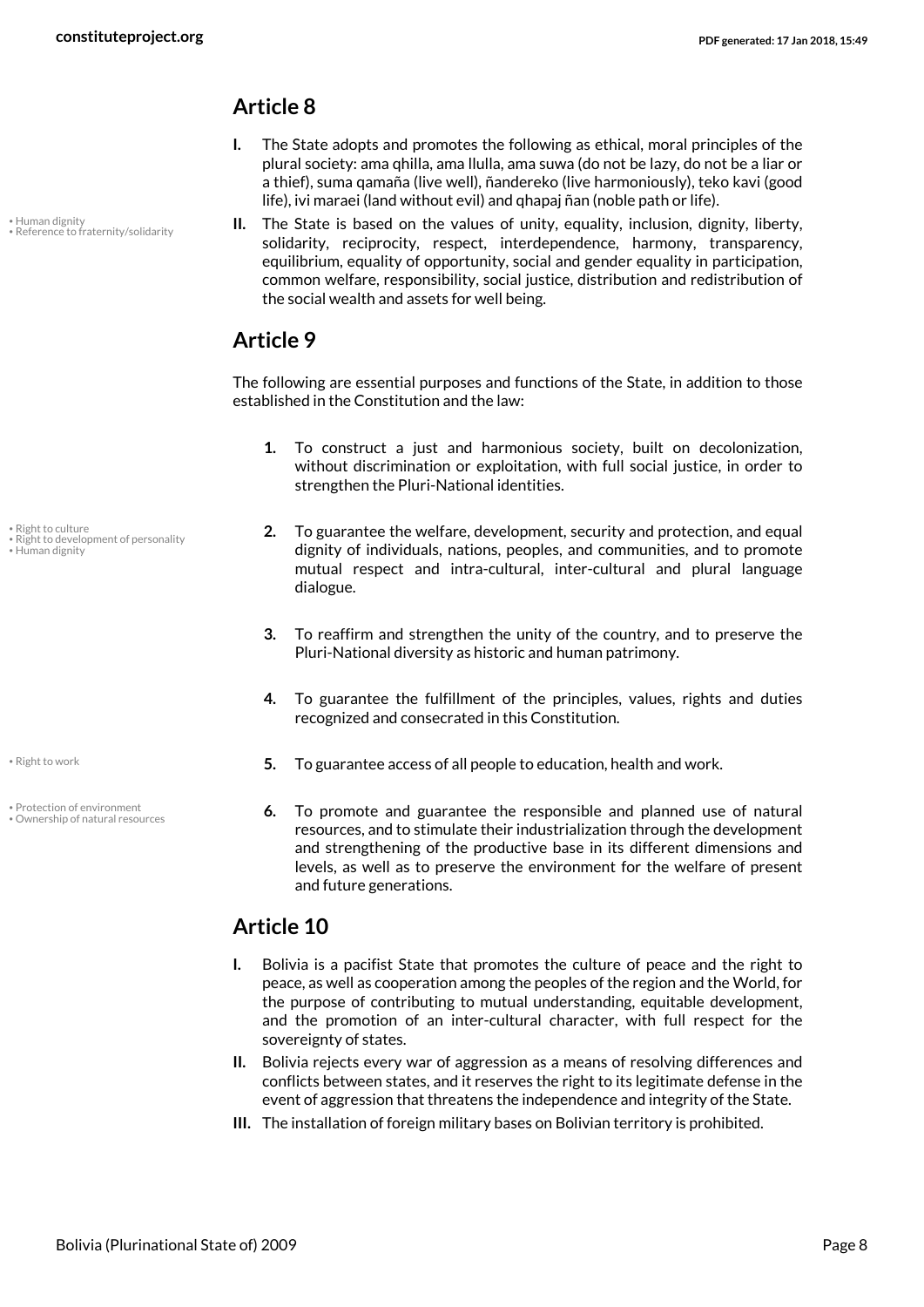• Type of government envisioned **Article 11**

- Referenda
- Secret ballot
- Claim of universal suffrage

- Claim of executive independence • Judicial independence
- Claim of executive independence • Judicial independence

• International law • Legal status of treaties

### <span id="page-8-0"></span>**CHAPTER III: System of Government**

- **I.** The Republic of Bolivia adopts a participatory democratic, representative and communal form of government, with equal conditions for men and women.
- **II.** Democracy is exercised in the following forms, which shall be developed by law:
	- **1.** Direct and participatory, through referendum, citizen legislative initiative, revocation of terms of office, assembly, councils and prior consultation. The assemblies and councils shall have a deliberative character in accordance with the law.
	- **2.** Representative, by means of the election of representatives by universal, direct and secret vote, in accordance with the law.
	- **3.** Communal, by means of the election, designation or nomination of the authorities and representatives pursuant to the norms and procedures of the native indigenous nations and peoples, among others, in accordance with the law.

# **Article 12**

- **I.** The State organizes and structures its public power through Legislative, Executive, Judicial and Electoral bodies. The organization of the State is based on the independence, separation, coordination and cooperation among these bodies.
- **II.** Control, Defense of the Society, and Defense of the State are functions of the state.
- **III.** The functions of the public bodies may not be united in a single body nor may they be delegated.

# <span id="page-8-1"></span>**TITLE II: FUNDAMENTAL RIGHTS AND GUARANTEES**

# <span id="page-8-2"></span>**CHAPTER I: General Matters**

### **Article 13**

- **I.** The rights recognized in this Constitution are inviolable, universal, inter-dependent, indivisible and progressive. The State has the duty to promote, protect and respect them.
- **II.** The rights declared in this Constitution shall not be understood to deny other rights that are not enumerated.
- **III.** The classification of the rights established in this Constitution does not determine any hierarchy or superiority of some rights over others.
- **IV.** International treaties and conventions ratified by the Pluri-National Legislative Assembly (Asamblea Legislativa), which recognize human rights and prohibit their limitation in States of Emergency, prevail over internal law. The rights and duties consecrated in this Constitution shall be interpreted in accordance with the International Human Rights Treaties ratified by Bolivia.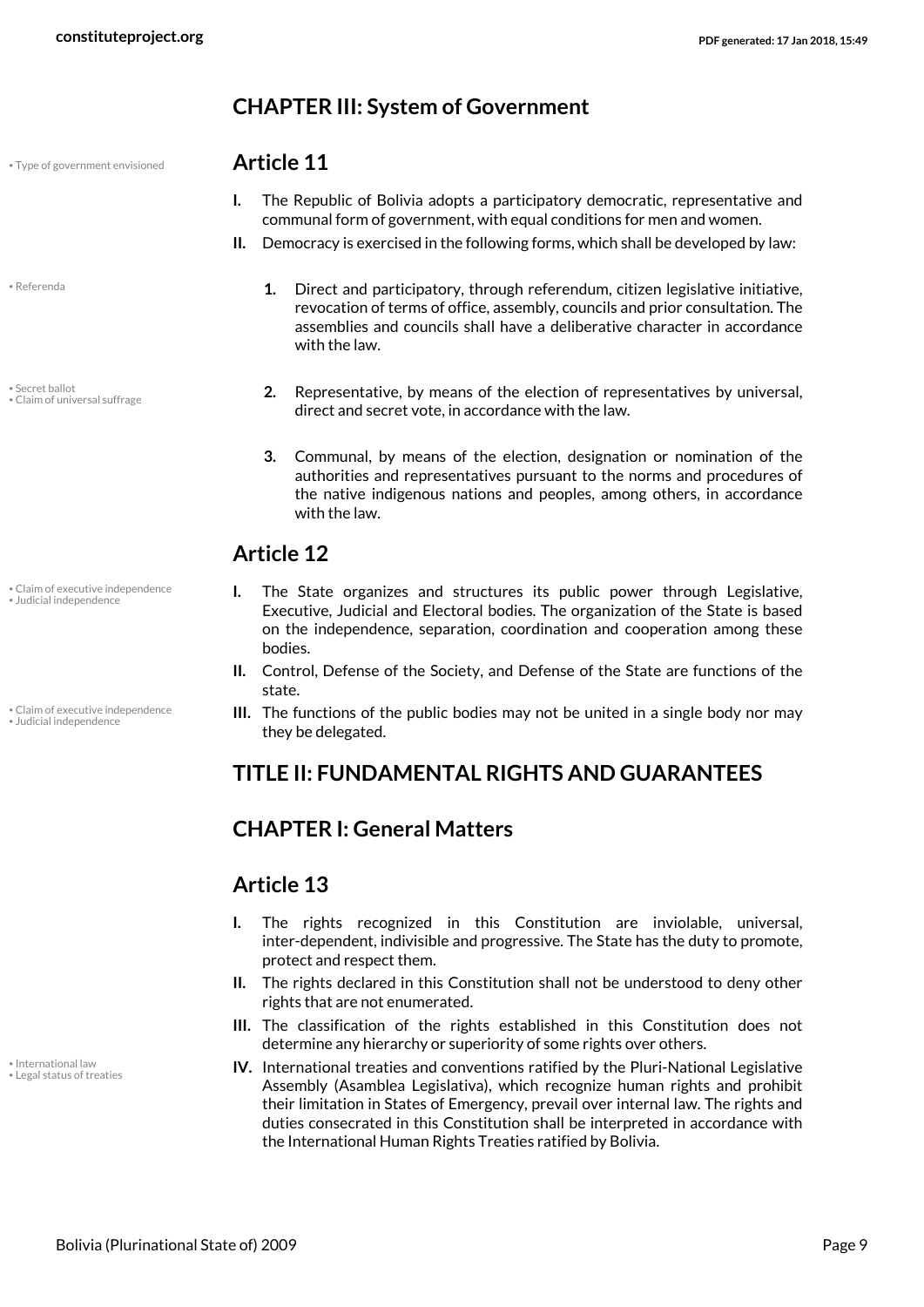• General guarantee of equality

- Equality regardless of gender
- Equality regardless of skin color Equality regardless of creed or belief
- 
- Equality regardless of social status Equality regardless of financial status
- Equality regardless of political party Equality regardless of nationality
- Equality regardless of origin
- Equality regardless of language • Equality regardless of religion
- Equality regardless of sexual orientation
- Equality regardless of age<br>• Equality for persons with disabilities
- International law

• Principle of no punishment without law

### **I.** Every human being, without distinction, has legal status and capacity under the law and enjoys the rights recognized in this Constitution.

- **II.** The State prohibits and punishes all forms of discrimination based on sex, color, age, sexual orientation, gender identity, origin, culture, nationality, citizenship, language, religious belief, ideology, political affiliation or philosophy, civil status, economic or social condition, type of occupation, level of education, disability, pregnancy, and any other discrimination that attempts to or results in the annulment of or harm to the equal recognition, enjoyment or exercise of the rights of all people.
- III. The State guarantees everyone and all collectives, without discrimination, the free and effective exercise of the rights established in this Constitution, the laws and international human rights treaties.
- **IV.** In the exercise of rights, no one shall be obligated to do anything that is not mandated by the Constitution or laws, nor be deprived of that which they do not prohibit.
- **V.** Bolivian laws are applied to every person, natural and legal, Bolivian and foreign, within Bolivian territory.
- **VI.** Foreigners who are in Bolivian territory have the rights, and must fulfill the duties, established in the Constitution, except for the restrictions that it may contain.

# <span id="page-9-0"></span>**CHAPTER II: Fundamental Rights**

# **Article 15**

- **I.** Every person has the right to life and physical, psychological and sexual integrity. No one shall be tortured, nor suffer cruel, inhuman, degrading or humiliating treatment. The death penalty does not exist.
- **II.** Everyone, in particular women, have the right not to suffer physical, sexual or psychological violence, in the family as well as in the society.
- **III.** The State shall adopt the necessary measures to prevent, eliminate and punish sexual and generational violence, as well as any action or omission intended to be degrading to the human condition, to cause death, pain, and physical, sexual or psychological suffering, whether in public or private spheres.
- **IV.** No person shall be submitted to a forced disappearance for any reason or under any circumstance.
- **V.** No person shall be submitted to servitude or slavery. The trade and trafficking of persons is prohibited.

# **Article 16**

- **I.** Every person has the right to water and food.
- **II.** The State has the obligation to guarantee food security, by means of healthy, adequate and sufficient food for the entire population.

### • Access to higher education **Article 17**

Every person has the right to receive an education at all levels, which is universal, productive, free, comprehensive and inter-cultural, and without discrimination.

• Prohibition of capital punishment

- Prohibition of cruel treatment Right to life
- Prohibition of torture

• Prohibition of slavery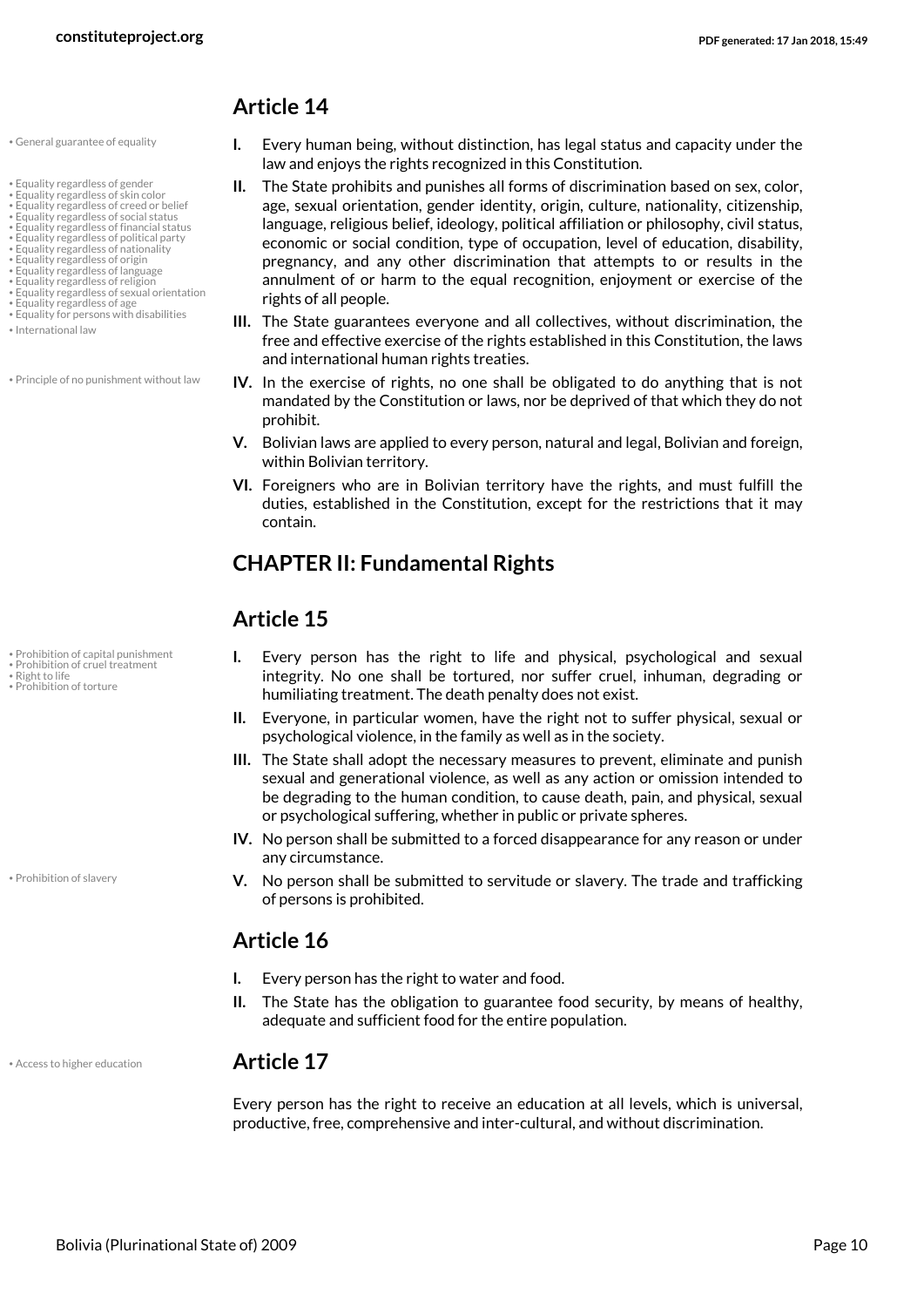### • Right to health care **Article 18**

- **I.** Every person has the right to health.
- **II.** The State guarantees the inclusion and access to health for all persons, without any exclusion or discrimination.
- **III.** There shall be a single health system, which shall be universal, free, equitable, intra-cultural, intercultural, and participatory, with quality, kindness and social control. The system is based on the principles of solidarity, efficiency and co-responsibility, and it is developed by public policies at all levels of the government.

### **Article 19**

• Right to shelter

• Telecommunications

• Telecommunications

- **I.** Every person has the right to an adequate habitat and home that dignifies family and community life.
- **II.** The State, at all levels of the government, is responsible for promoting the development of housing for social benefit, using adequate financing systems, based on principles of solidarity and equity. These plans shall be directed preferentially to families with scarce resources, to disadvantaged groups and to rural areas.

### **Article 20**

- **I.** Every person has the right to universal and equitable access to basic services of potable water, sewer systems, electricity, gas services in their domicile, postal, and telecommunications services.
- **II.** It is the responsibility of the State, at all levels of government, to provide basic services through public, mixed, cooperative or community entities. In the case of electricity, gas and telecommunications services, these may be provided by contracts with private companies. The provision of services should respond to the criteria of universality, responsibility, accessibility, continuity, quality, efficiency, equitable fees and necessary coverage; with social participation and control.
- **III.** Access to water and sewer systems are human rights, neither are the object of concession or privatization, and are subject to a regimen of licensing and registration, in accordance with the law.

# <span id="page-10-0"></span>**CHAPTER III: Civil and Political Rights**

### <span id="page-10-1"></span>**Section I: Civil Rights**

### **Article 21**

Bolivians have the following rights:

- Right to culture **1.** To cultural self-identification.
- Human dignity **2.** To privacy, intimacy, honor, their self image and dignity. • Right to privacy
- Freedom of religion • Freedom of opinion/thought/conscience
- **3.** To freedom of belief, spirituality, religion and cult, expressed individually or collectively, in public and in private, for legal purposes.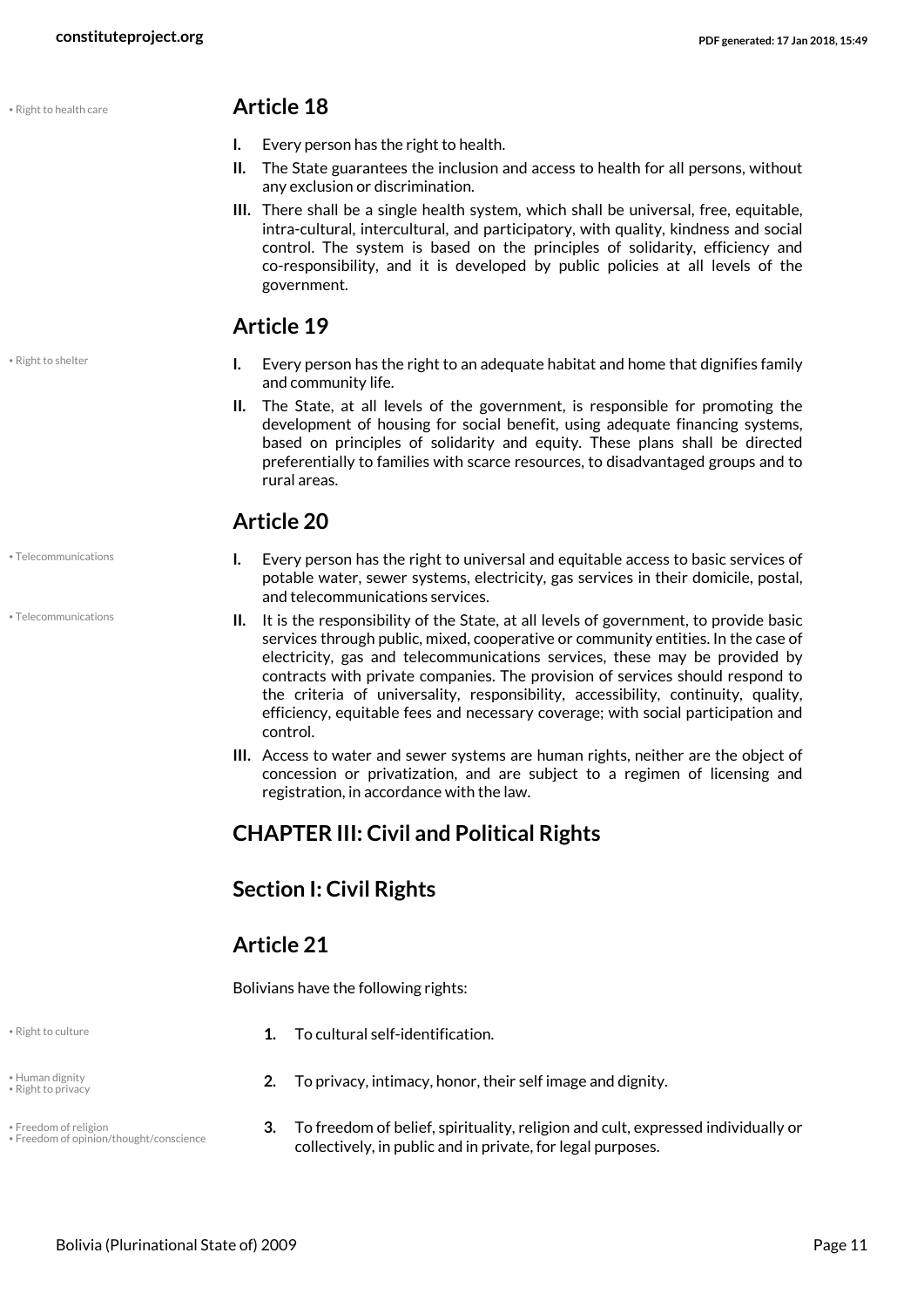- Freedom of assembly • Freedom of association
- Freedom of religion
- Freedom of expression
- Right to information
- Freedom of movement
- 

• Privileges for juveniles in criminal process

• Prison registry

- **4.** To freedom of assembly and association, publicly and privately, for legal purposes.
- **5.** To freely express and disseminate thoughts and opinions by any means of oral, written or visual communication, individually or collectively.
- **6.** To have access to information and to interpret, analyze and communicate it freely, individually or collectively.
- **7.** To freedom of residence, permanence and circulation throughout the territory of Bolivia, which includes the right to leave and enter the country.

# • Human dignity **Article 22** • Inalienable rights

The dignity and freedom of persons is inviolable. It is the primary responsibility of the State to respect and protect them.

# **Article 23**

- **I.** Every person has the right to freedom and personal security. Personal liberty may only be restricted within the limits set forth by law to assure the discovery of the true facts concerning acts in jurisdictional processes.
- **II.** The imposition of measures depriving the liberty of adolescents shall be avoided. Every adolescent who is deprived of liberty shall receive preferential treatment on the part of the judicial, administrative and police authorities. They shall assure at all times respect for the dignity of the adolescent and their anonymity. The detention shall be carried out in premises distinct from those assigned to adults, taking into account the needs of his or her age.
- **III.** No one shall be detained, apprehended or deprived of liberty, except in the cases and according to the forms established by the law. The execution of a warrant shall require that it be issued by a competent authority in writing.
- **IV.** Any person found in flagrant commission of a crime may be arrested by any other person, even without a warrant. The sole purpose of the arrest shall be to bring the person before a competent judicial authority, who must resolve their legal status within a maximum period of twenty-four hours.
- **V.** At the time that a person is deprived of liberty, he shall be informed of the reasons for his detention, as well as the charges or complaint formulated against him.
- **VI.** Those responsible for the detention centers must keep a registry of the persons deprived of liberty. They shall not receive any person without copying the corresponding warrant in the registry. Failure to fulfill this duty shall give rise to the procedures and sanctions set forth in the law.

### • Right of petition **Article 24**

Every person has the right to petition, individually and collectively, whether orally or in writing, and to receive a formal and prompt response. To exercise this right, the only requirement is to identify the petitioner.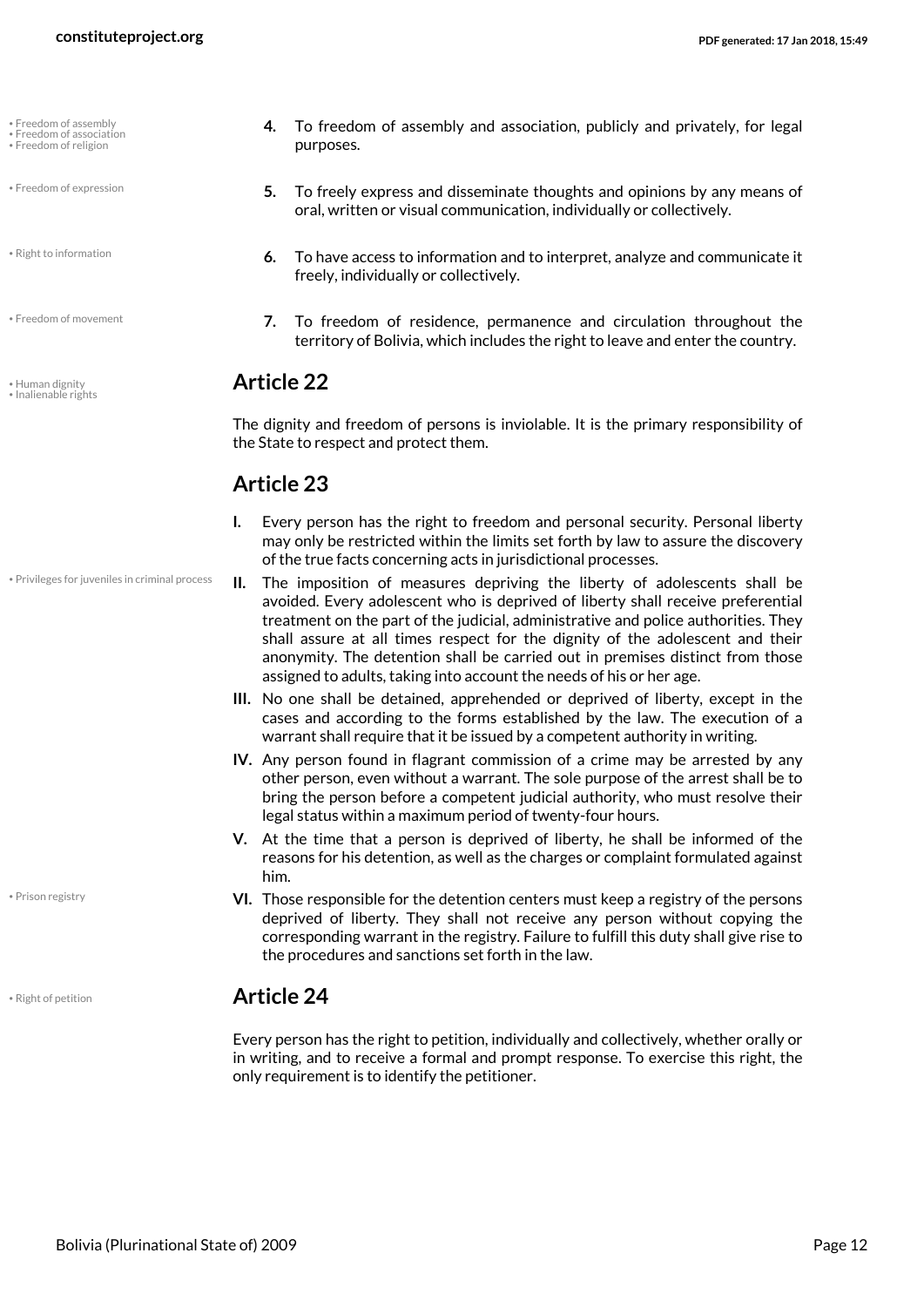• Regulation of evidence collection **Article 25** • Right to privacy

- **I.** Every person has the right to the inviolability of his home and to the confidentiality of private communications of all forms, except as authorized by a court.
- **II.** Correspondence, private papers and private statements contained in any medium are inviolable and may not be seized except in cases determined by law for criminal investigation, based on a written order issued by a competent judicial authority.
- **III.** No public authority, person or organization may intercept private conversations or communications by an installation that monitors or centralized them.
- **IV.** The information and proof obtained by violation of correspondence and communications, in whatever form, has no legal effect.

### <span id="page-12-0"></span>**Section II: Political Rights**

### **Article 26**

- **I.** All citizens have the right to participate freely in the formation, exercise and control of political power, directly or through their representatives, individually or collectively. Participation shall be equitable and under equal conditions for men and women.
- **II.** The right to participate includes:
	- **1.** Organization for purposes of political participation, in accordance with the Constitution and the law.
	- **2.** The right to suffrage, by equal, universal, direct, individual, secret, free and obligatory vote, which is publicly counted.
	- **3.** Where communitarian democracy is practiced, the electoral processes shall be exercised according to their own norms and procedures, and shall supervised by the Electoral Organ (Organo Electoral) only if the electoral act is not subject to equal, universal, direct, secret, free and obligatory vote.
	- **4.** The direct election, designation and nomination of the representatives of the nations and the rural native indigenous peoples, in accordance with their own norms and procedures.
	- **5.** The monitoring of the acts of public function.

### • Restrictions on voting **Article 27**

- **I.** Bolivians who reside outside the country have the right to participate in the election of the President and Vice President of the State, and in other elections as established by law. The right to vote is exercised by registration and recording carried out by the Electoral Organ (Organo Electoral).
- **II.** Foreigners resident in Bolivia have the right to vote in municipal elections, in accordance with the law, pursuant to the application of principles of international reciprocity.

• Right to form political parties

• Compulsory voting

ecret ballot • Claim of universal suffrage

Indigenous right to vote • Indigenous right to representation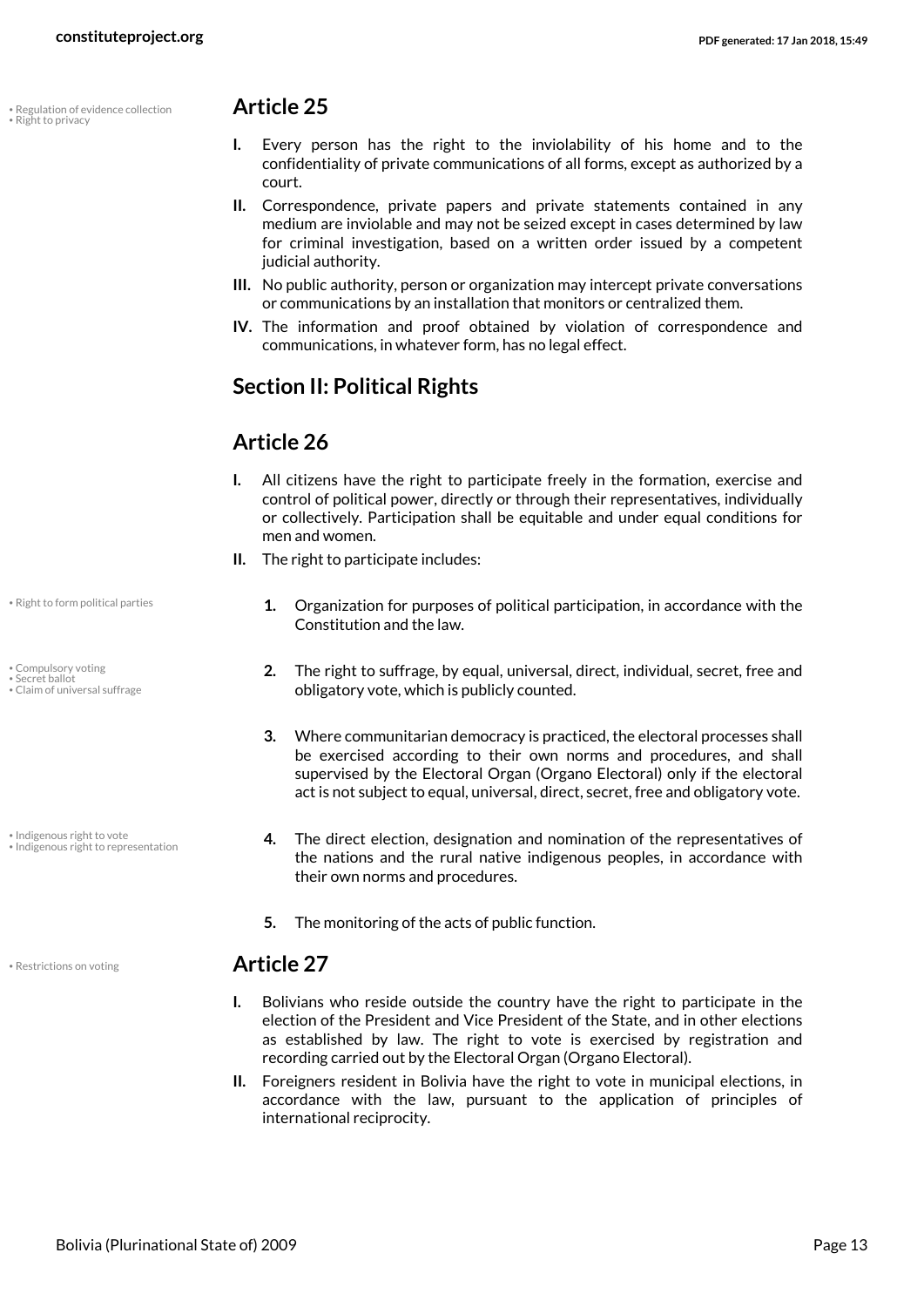• Conditions for revoking citizenship **Article 28** • Restrictions on voting

• International law

The exercise of political rights is suspended in the following instances after a sentence has been executed and while the sentence has not been completed:

- **1.** For having taken up arms and serving in the armed forces of the enemy in times of war.
- **2.** For embezzlement of public funds.
- **3.** For acts of treason against the country.

### • Protection of stateless persons **Article 29**

- **I.** The right of foreigners to request and receive asylum or political refuge for ideological or political persecution is recognized in accordance with the laws and international treaties.
- **II.** Anyone who has been granted asylum or refuge in Bolivia shall not be expelled or deported to a country where his life, bodily integrity, security or liberty is endangered. The State shall attend in a positive, humanitarian and efficient manner to requests for family reunification presented by parents or children who are given asylum or refuge.

# <span id="page-13-0"></span>**CHAPTER IV: Rights of the Nations and Rural Native Indigenous Peoples**

### • Right to culture **Article 30**

- **I.** A nation and rural native indigenous people consists of every human collective that shares a cultural identity, language, historic tradition, institutions, territory and world view, whose existence predates the Spanish colonial invasion.
- **II.** In the framework of the unity of the State, and in accordance with this Constitution, the nations and rural native indigenous peoples enjoy the following rights:
	- **1.** To be free.
	- **2.** To their cultural identity, religious belief, spiritualities, practices and customs, and their own world view.
	- **3.** That the cultural identity of each member, if he or she so desires, be inscribed together with Bolivian citizenship in his identity card, passport and other identification documents that have legal validity.
- 
- Right to self determination **4.** To self-determination and territoriality.
	- **5.** That its institutions be part of the general structure of the State.
	- **6.** To the collective ownership of land and territories.

Bolivia (Plurinational State of) 2009 Page 14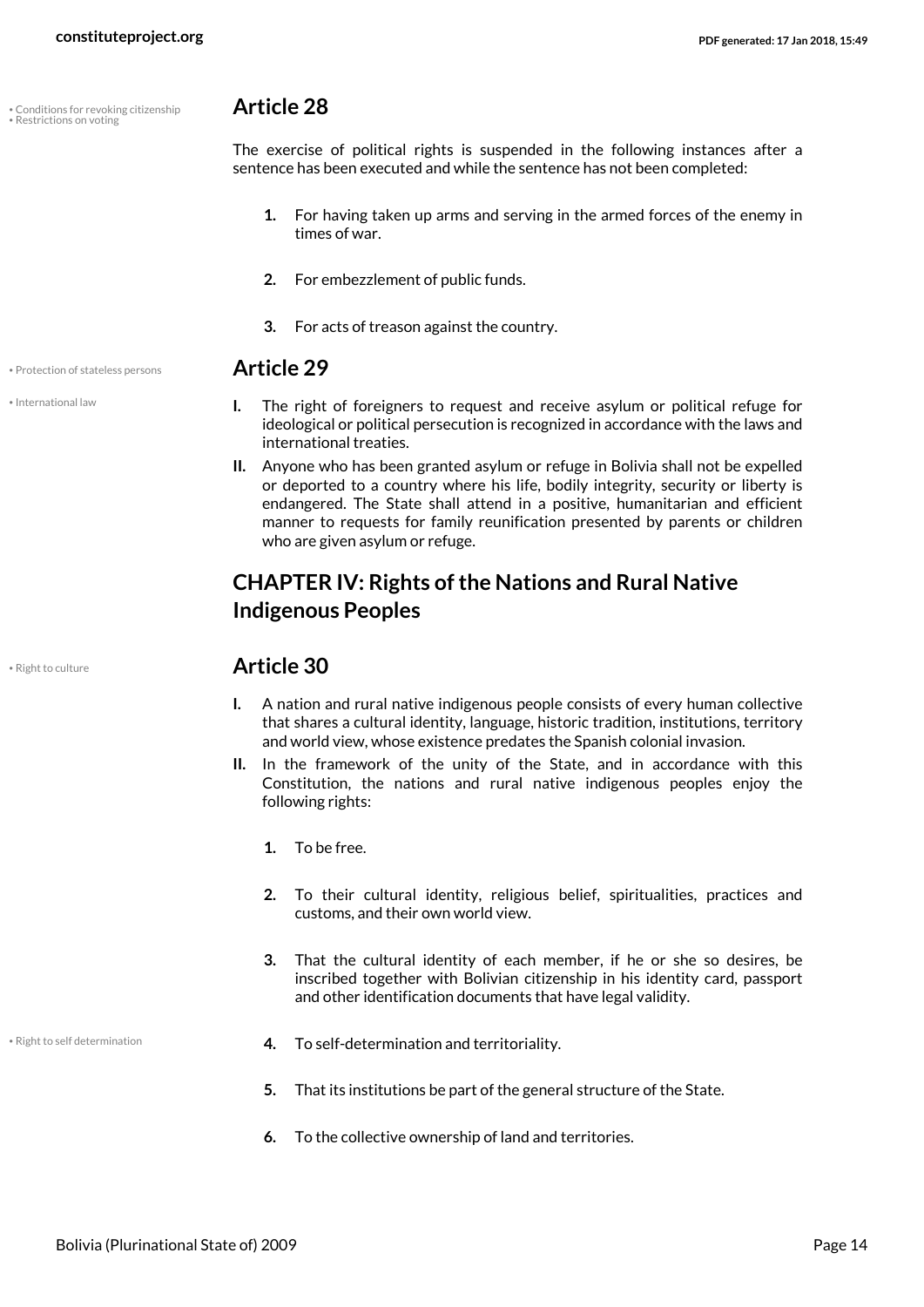- **7.** To the protection of their sacred places.
- **8.** To create and administer their own systems, means and networks of communication.
- **9.** That their traditional teachings and knowledge, their traditional medicine, languages, rituals, symbols and dress be valued, respected and promoted.
- **10.** To live in a healthy environment, with appropriate management and exploitation of the ecosystems.
- **11.** To collective ownership of the intellectual property in their knowledge, sciences and learning, as well as to its evaluation, use, promotion and development.
- **12.** To an inter-cultural, intra-cultural and multi-language education in all educational systems.
- **13.** To universal and free health care that respects their world view and traditional practices.
- **14.** To the practice of their political, juridical and economic systems in accord with their world view.
- **15.** To be consulted by appropriate procedures, in particular through their institutions, each time legislative or administrative measures may be foreseen to affect them. In this framework, the right to prior obligatory consultation by the State with respect to the exploitation of nonrenewable natural resources in the territory they inhabit shall be respected and guaranteed, in good faith and upon agreement.
- **16.** To participate in the benefits of the exploitation of natural resources in their territory.
- **17.** To autonomous indigenous territorial management, and to the exclusive use and exploitation of renewable natural resources existing in their territory without prejudice to the legitimate rights acquired by third parties.
- **18.** To participate in the organs and institutions of the State.
- **III.** The State guarantees, respects and protects the rights of the nations and the rural native indigenous peoples consecrated in this Constitution and the law.

- **I.** The nations and the rural native indigenous peoples that are in danger of extinction, in voluntary isolation and not in contact, shall be protected and respected with respect to their forms of individual and collective life.
- **II.** The nations and the rural native indigenous peoples that live in isolation and out of contact enjoy the right to maintain themselves in that condition, and to the legal definition and consolidation of the territory which they occupy and inhabit.

• Protection of language use

- Protection of environment
- Provisions for intellectual property • Reference to science

• Ownership of natural resources

• Right to health care

- Ownership of natural resources
- Ownership of natural resources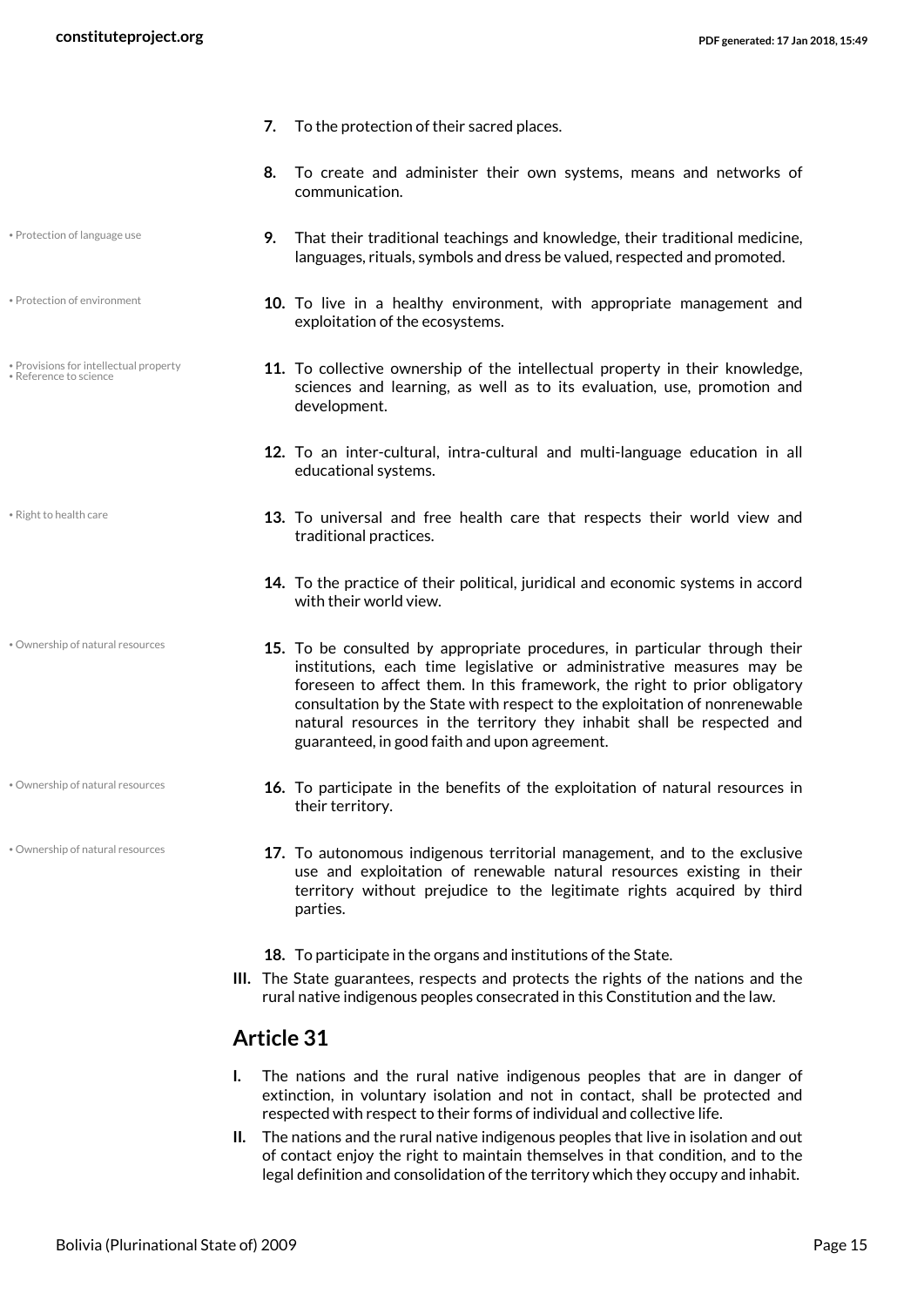The Afro-Bolivian people enjoy, in everything corresponding, the economic, social, political and cultural rights that are recognized in the Constitution for the nations and the rural native indigenous peoples.

# <span id="page-15-0"></span>**CHAPTER V: Social and Economic Rights**

# <span id="page-15-1"></span>**Section I: Environmental Rights**

• Protection of environment **Article 33**

Everyone has the right to a healthy, protected, and balanced environment. The exercise of this right must be granted to individuals and collectives of present and future generations, as well as to other living things, so they may develop in a normal and permanent way.

• Protection of environment **Article 34**

Any person, in his own right or on behalf of a collective, is authorized to take legal action in defense of environmental rights, without prejudice to the obligation of public institutions to act on their own in the face of attacks on the environment.

# <span id="page-15-2"></span>**Section II: Right to Health and Social Security**

# **Article 35**

- **I.** The State, at all levels, shall protect the right to health and promote public policies designed to improve the quality of life, the collective well being, and free access of the population to health services.
- **II.** The health system is unitary and includes traditional medicine of the nations and the rural native indigenous peoples.

### **Article 36**

- **I.** The State shall guarantee access to universal health care.
	- **II.** The State shall control the practice of public and private health services and shall regulate them by law.

### **Article 37**

The State has the irrevocable obligation to guarantee and sustain the right to health care, which is a supreme function and primary financial responsibility. The promotion of health and the prevention of diseases shall be prioritized.

# **Article 38**

- **I.** Public health goods and services are State property and may not be privatized or licensed to others.
- **II.** Health services shall be provided in uninterrupted form.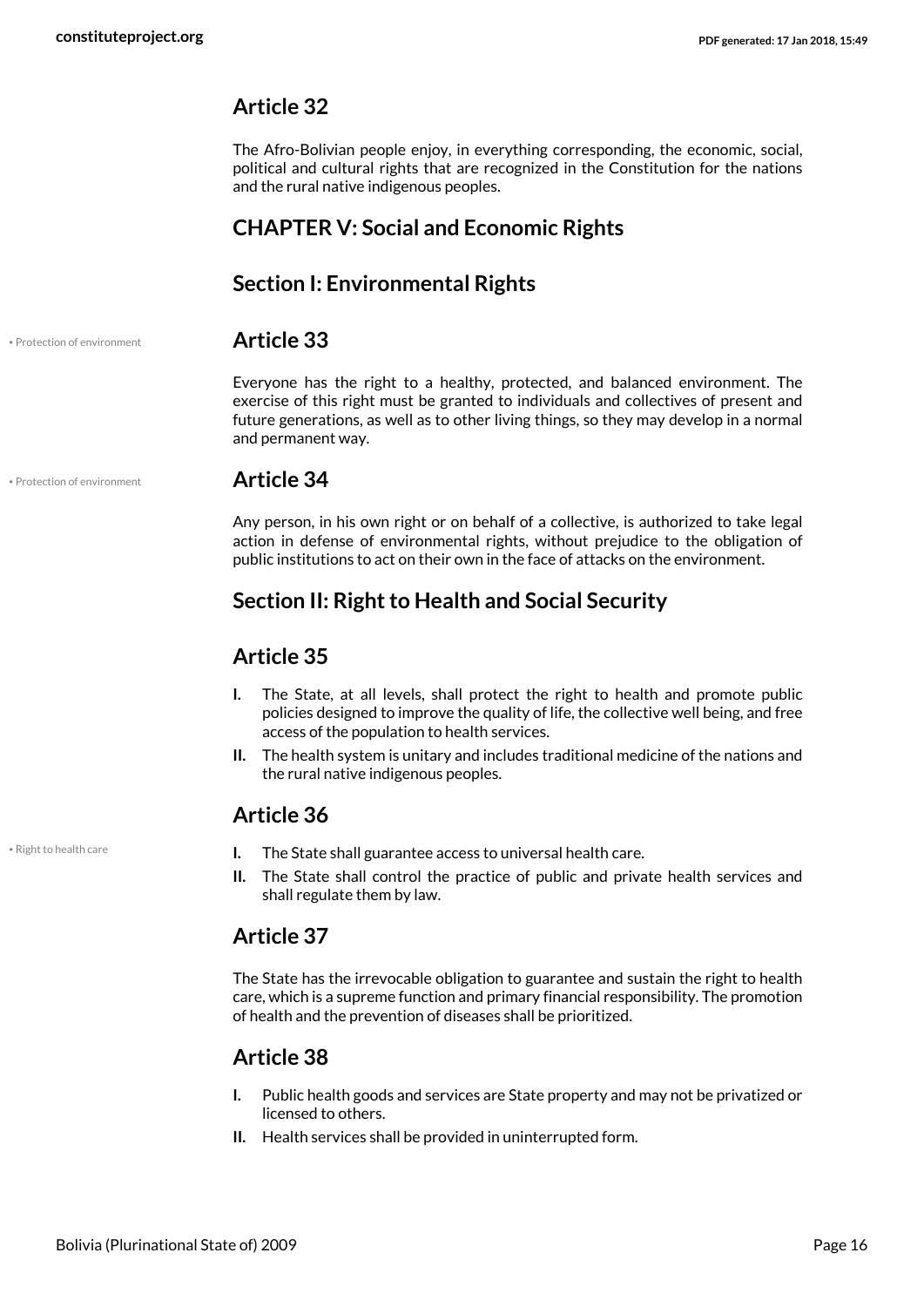- **I.** The State shall guarantee public health services, and it recognizes private health services; it shall regulate and oversee the quality through sustained medical audits that evaluate the work of personnel, the infrastructure and equipment, in accordance with the law.
- **II.** The law punishes negligent actions and omissions committed in the practice of medicine.

# **Article 40**

The State shall guarantee the organized participation of the population in decision-making and in the management of the entire public health system.

# **Article 41**

- **I.** The State shall guarantee the access of the population to medicines.
- **II.** The State shall prioritize generic medicines through the promotion of their domestic production and, if need be, shall decide to import them.
- **III.** The right to access medicine shall not be restricted by intellectual property rights and commercial rights, and it contemplates quality standards and first generation medicines.

# **Article 42**

- **I.** It is the responsibility of the State to promote and guarantee the respect for, and the use, research and practice of traditional medicine, rescuing ancestral knowledge and practices created from the thinking and values of all the nations and the rural native indigenous peoples.
- **II.** The promotion of traditional medicine shall include the registry of natural medicines and of their curative properties, as well as the protection of their knowledge as intellectual, historic, cultural property and as patrimony of the nations and the rural native indigenous peoples.
- **III.** The law shall regulate the practice of traditional medicine and shall guarantee the quality of service.

# **Article 43**

The law shall regulate the donations and transplants of cells, tissue or organs, based on principles of humanity, solidarity, opportunity, providing them free of charge, and efficiency.

### **Article 44**

- **I.** No one shall be submitted to surgical intervention, medical examination or laboratory test without his or her consent or that of legally authorized third persons, except when his or her life is in imminent danger.
- **II.** No one shall be submitted to scientific experiments without his or her consent.

### **Article 45**

**I.** Every Bolivian has the right to social security.

• Provisions for intellectual property

• Provisions for intellectual property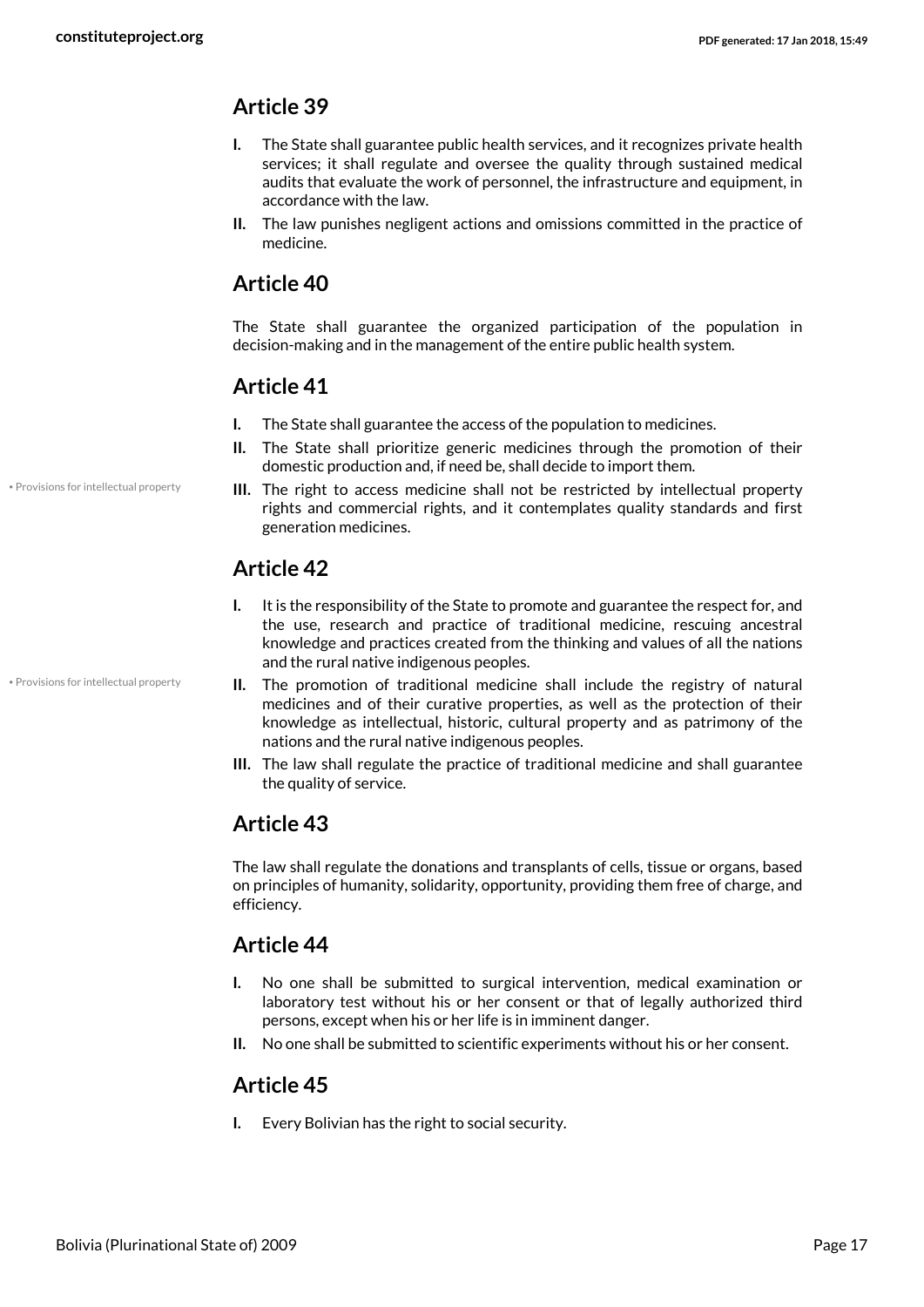- **II.** Social security is provided under the principles of universality, comprehensiveness, equity, solidarity, unity of management, economy, opportunity, its inter-cultural character, and effectiveness.
- **III.** The social security system covers assistance for the following reasons: sickness, epidemics and catastrophic diseases; maternity or paternity; professional and work risks, and risks in farm labor; disability and special necessities; unemployment and loss of employment; being an orphan, crippled, widowed, of old age, and death; housing, family allowances and other social reasons.
- **IV.** The State guarantees the right to retirement, which is universal, supportive and equitable.
- **V.** Women have the right to a safe maternity, with an inter-cultural practice and vision; they shall enjoy the special assistance and protection of the State during pregnancy and birth and in the prenatal and postnatal periods.
- **VI.** The public social security services shall not be privatized nor licensed to others.

# <span id="page-17-0"></span>**Section III: Right to Work and Employment**

# **Article 46**

- **I.** Every person has the following rights:
	- **1.** To dignified work, with industrial and occupational health and safety, without discrimination, and with a fair, equitable and satisfactory remuneration or salary that assures a dignified existence for the worker and his or her family.
	- **2.** To a stable source of work under equitable and satisfactory conditions.
- **II.** The State shall protect the exercise of work in all its forms.
- **III.** All forms of forced work or other analogous exploitation that obligates a person to work without his or her consent and without fair remuneration is prohibited.

### • Right to establish a business **Article 47**

- **I.** Every person has the right to dedicate him or herself to business, industry or any other legal economic activity under conditions which do not harm the collective well being.
- **II.** The workers in small urban or rural productive units, or who are self-employed, and guild members in general, shall enjoy special protection on the part of the State through a policy of equitable commercial exchange and fair prices for their products, as well as a preferential allowance of financial economic resources to promote their production.
- **III.** The State shall protect, promote and strengthen communitarian forms of production.

### **Article 48**

- **I.** The social and labor dispositions are of obligatory fulfillment.
- **II.** The labor norms shall be interpreted and applied based on the following principles: the protection of workers as the primary productive force of society; the primacy of the labor relation; work continuity and stability; non discrimination and the making of investments in favor of the worker.

• Right to work

- Right to equal pay for work Right to safe work environment
- Right to reasonable standard of living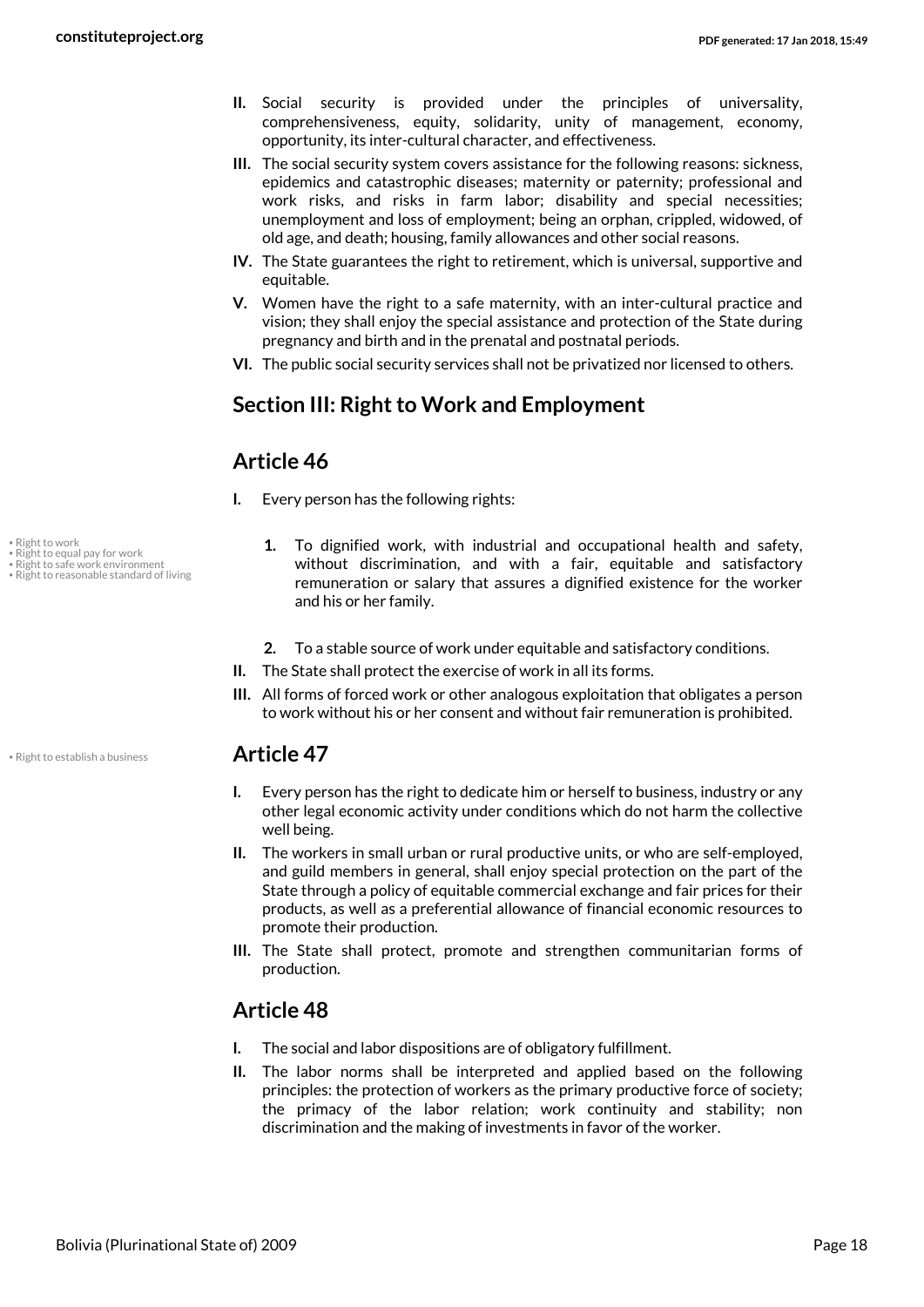- **III.** The recognized rights and benefits in favor of workers cannot be waived, and agreements that are contrary to, or that tend to deride their effects, are null and void.
- **IV.** The salaries or earned pay, labor rights, social benefits and contributions to social security, which are not paid, have a privilege and priority over any other debt and may not be attached or made unenforceable.
- **V.** The State shall promote the incorporation of women into the workforce and shall guarantee them the same remuneration as men for work of equal value, both in the public and private arena.
- **VI.** Women shall not be discriminated against or fired because of their civil status, because of pregnancy, because of their age or physical features, or because of the number of children they have. It is guaranteed that pregnant women and parents cannot be dismissed from employment until the child completes one year of age.
- **VII.** The State guarantees the incorporation of youth into the productive system, in accordance with their capacity and training.

- **I.** The right of collective bargaining is recognized.
- **II.** The following shall be regulated by law: labor relations related to contracts and collective agreements; general sector minimum wages and salary increases; reincorporation; paid vacations and holidays; calculation of seniority, the work day, extra hours, night time overtime, Sunday work; Christmas bonuses, vouchers, bonuses and other systems of participation in the profits of the enterprise; indemnification and severance pay; maternity leave; professional training and formation; and other social rights.
- **III.** The State shall protect the stability of employment. Unjustified dismissal and all forms of labor harassment are prohibited. The law shall determine the corresponding sanctions.

# **Article 50**

The State, through the courts and specialized administrative bodies, shall resolve all conflicts arising from labor relations between employer and employee, including those of industrial safety and social security.

### • Right to join trade unions **Article 51**

- **I.** All workers have the right to organize unions pursuant to the law.
- **II.** The State shall respect the union principles of unity, union democracy, political pluralism, self financing, solidarity and internationalism.
- **III.** Unionization is recognized as a form of defense, representation, support, education and culture of workers in the countryside and in the city.
- **IV.** The State shall respect the ideological and organizational independence of the unions. The unions shall have legal personality derived from the sole fact of being organized, and they shall be recognized by their parent entities.
- **V.** The tangible and intangible property of union organizations is inviolable; it may not be attached or delegated.
- **VI.** The union leaders enjoy union privileges; they may not be fired for one year after the end of their office term, and their social rights may not be diminished; nor may they be subjected to persecution or deprivation of liberty for acts undertaken in fulfillment of their union work.

• Right to rest and leisure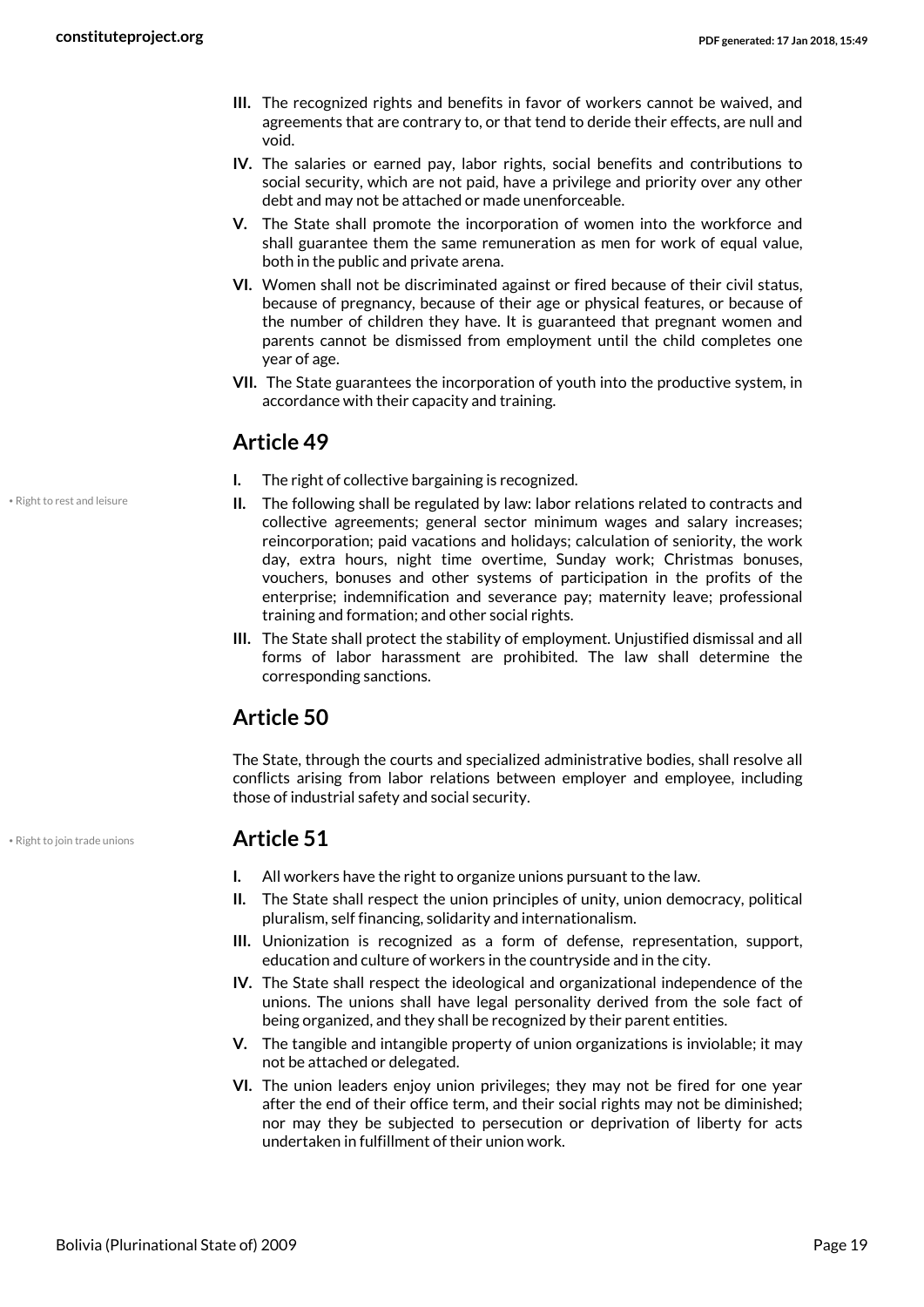**VII.** Workers who are self employed have the right to organize to defend their interests.

# **Article 52**

- **I.** The right of free business association is recognized and guaranteed.
- **II.** The State shall guarantee recognition of the legal personality of business associations, as well as democratic forms of business organizations, according to their own statutes.
- **III.** The State recognizes the training institutions of business organizations.
- **IV.** The tangible and intangible property of business organizations is inviolable and may not be attached.

### • Right to strike **Article 53**

The right to strike is guaranteed as the exercise of the legal power of workers to suspend work to defend their rights, in accordance with the law.

# **Article 54**

- It is the obligation of the State to establish employment policies that avoid unemployment and underemployment and that have as their objective the creation, maintenance and generation of conditions that guarantee workers the possibility of dignified work and fair remuneration.
- **II.** It is the duty of the State and society to protect and defend industrial equipment and that of state services.
- **III.** The workers, in defense of their source of work and to safeguard the social interest, shall, in accordance with the law, reactivate and reorganize enterprises that are in the process of bankruptcy, insolvency or liquidation, or closed or abandoned unjustifiably, and they shall form communitarian or social enterprises. The State shall support the actions of the workers.

### **Article 55**

The cooperative system is based on principles of solidarity, equality, reciprocity, equity of distribution, social purpose, and the non profit motive of its members. The State shall promote and regulate the organization of cooperatives by means of the law.

# <span id="page-19-0"></span>**Section IV: Right to Property**

### **Article 56**

- Right to own property
- Right to own property
- 
- Protection from expropriation **Article 57**
- **I.** Everyone has the right to private, individual or collective property, provided that it serves a social function.
- **II.** Private property is guaranteed provided that the use made of it is not harmful to the collective interests.
- Right to transfer property **III.** The right to inheritance is guaranteed.

Expropriation shall be imposed for reasons of necessity or public utility, defined in accordance with the law and upon prior fair indemnification. Urban real estate is not

• Right to work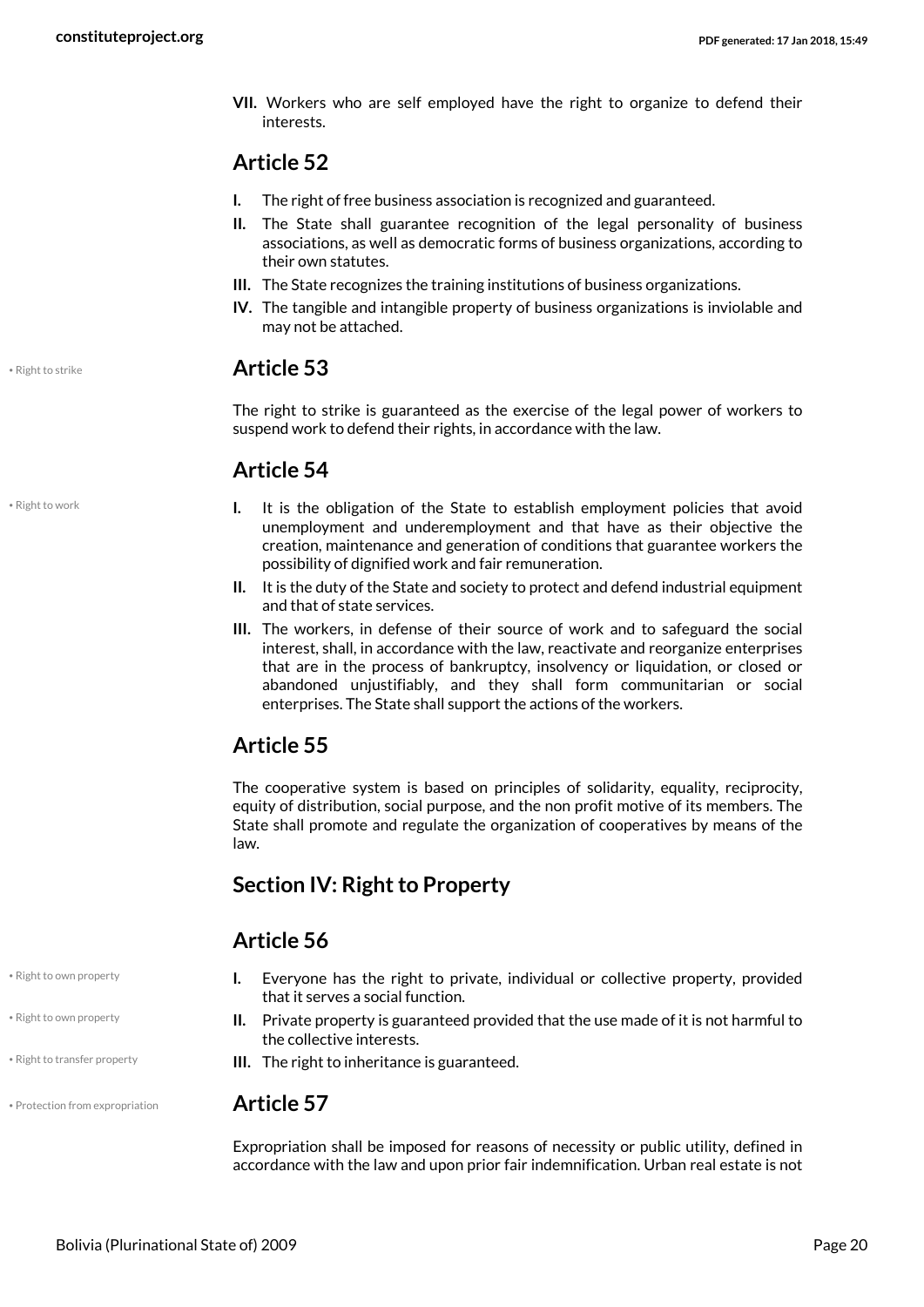subject to reversion.

# <span id="page-20-0"></span>**Section V: Rights of Children, Adolescents and Youth**

### • Rights of children **Article 58**

Every person of minor age is considered a child or adolescent. Children and adolescents have rights recognized in the Constitution, with the limits established by it, and they have the specific rights inherent to their development; to their ethnic, socio-cultural, gender and generational identity; and to the satisfaction of their needs, interests and aspirations.

### • Rights of children **Article 59**

- **I.** Every child and adolescent has the right to physical development.
- **II.** Every child and adolescent has the right to live and to grow up in the bosom of his or her natural or adoptive family. When that is not possible, or is contrary to his or her best interests, he or she shall have the right to a substitute family in accordance with the law.
- **III.** Every child and adolescent, without regard to origin, has equal rights and duties with respect to his or her parents. Discrimination among offspring on the part of parents shall be punished by law.
- **IV.** Every child and adolescent has the right to identity and filial relationship with respect to his or her parents. When the parents are not known, the conventional surname chosen by the person responsible for his or her care will be used.
- **V.** The State and society guarantee the protection, promotion and active participation of youth in productive, political, social, economic and cultural development, without any discrimination whatsoever, in accordance with the law.

### • State support for children **Article 60**

It is the duty of the State, society and the family to guarantee the priority of the best interests of the child or adolescent, which includes the preeminence of his or her rights, the priority of receiving protection and aid in any circumstance, priority in the attention of public and private services, and access to prompt and appropriate administration of justice, and the assistance of specialized personnel.

# **Article 61**

- **I.** Any form of violent punishment against children or adolescents is prohibited, both in the family as well as in society.
- **II.** Forced work and child labor is prohibited. The activities of children and adolescents within their families and society shall be directed to their full development as citizens, and they shall have a formative function. Their rights, guarantees, and the institutional mechanisms for their protection shall be the object of special regulation.

• Right to culture • State support for children

• Limits on employment of children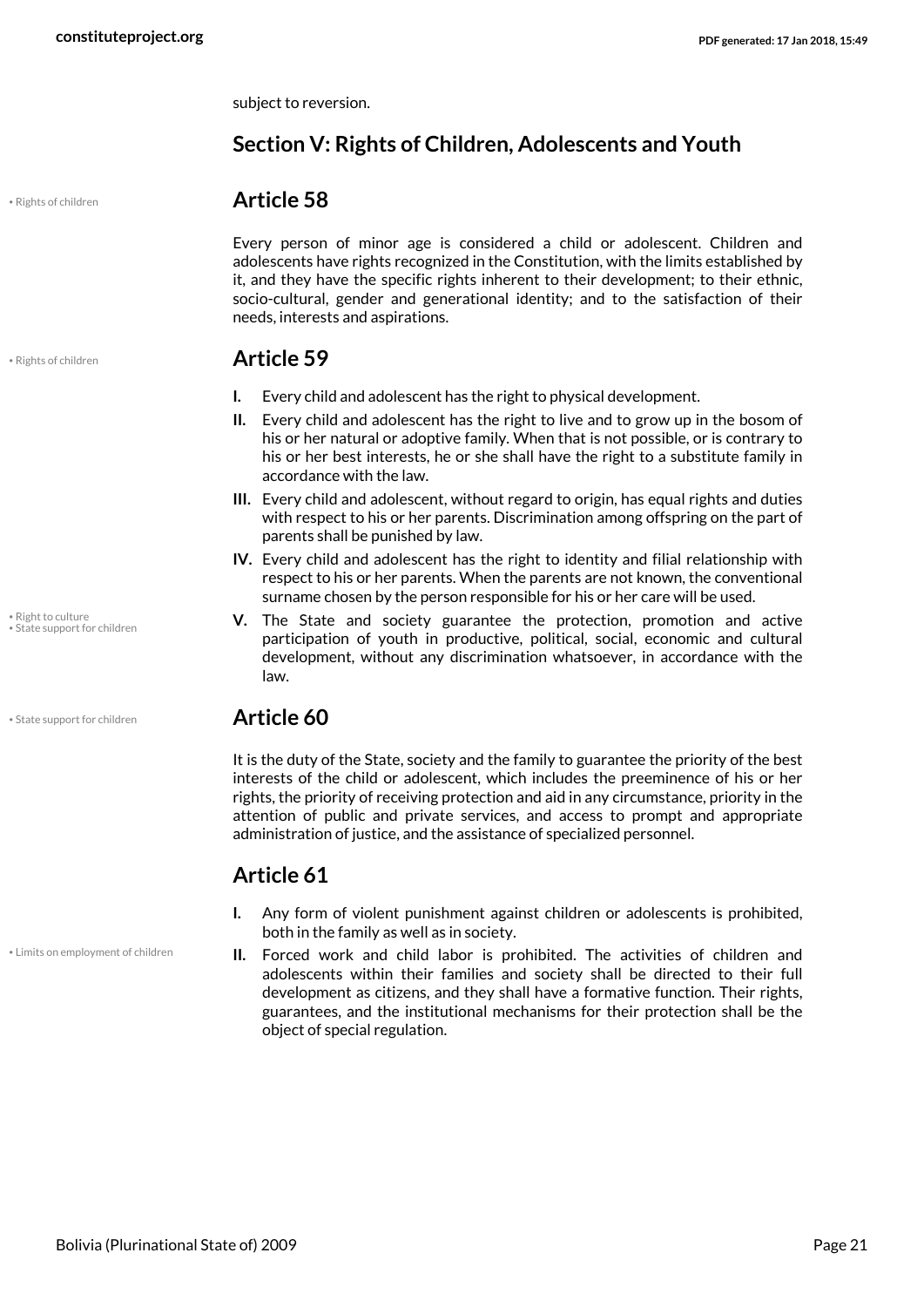# <span id="page-21-0"></span>**Section VI: Rights of the Family**

### • Right to found a family **Article 62**

The State recognizes and protects the family as the fundamental nucleus of society, and guarantees the social and economic conditions necessary for its full development. Every member has equal rights, obligations and opportunities.

# **Article 63**

• Provision for matrimonial equality

• Provision for civil marriage

- **I.** The marriage between a man and a woman is formed by legal bond and is based on equality of the rights and duties of the spouses.
- **II.** The free unions or de facto unions, which meet the conditions of stability and singularity and that are maintained between a man and a women without legal impediment, shall have the same effects as a civil marriage, both in the personal and property relations of the couple as well as with respect to adopted children or to children born to the couple.

# **Article 64**

- **I.** Spouses or cohabitants have the duty, in equal conditions and by common effort, to attend to the maintenance and responsibility of the home, and to the education and development of the children while they are minors or have some disability.
- **II.** The State shall protect and assist those who are responsible for the family in the exercise of their obligations.

# **Article 65**

Because of the best interests of children and adolescents and their right to the identity, presumed parentage shall be validated by indication of the mother or father. This presumption shall be valid in the absence of proof of the contrary, with the burden of proof on the person who denies parentage. In case that the proof negates the presumption, the costs incurred shall correspond to the one who indicated parentage.

# **Article 66**

Women and men are guaranteed the exercise of sexual rights and their reproductive rights.

# <span id="page-21-1"></span>**Section VII: Rights of the Elderly Adults**

### • State support for the elderly **Article 67**

- **I.** In addition to the rights recognized in this Constitution, every person of adult age has the right to a dignified old age that has quality and human warmth.
- **II.** The State shall provide an old age pension within the framework of full social security, in accordance with the law.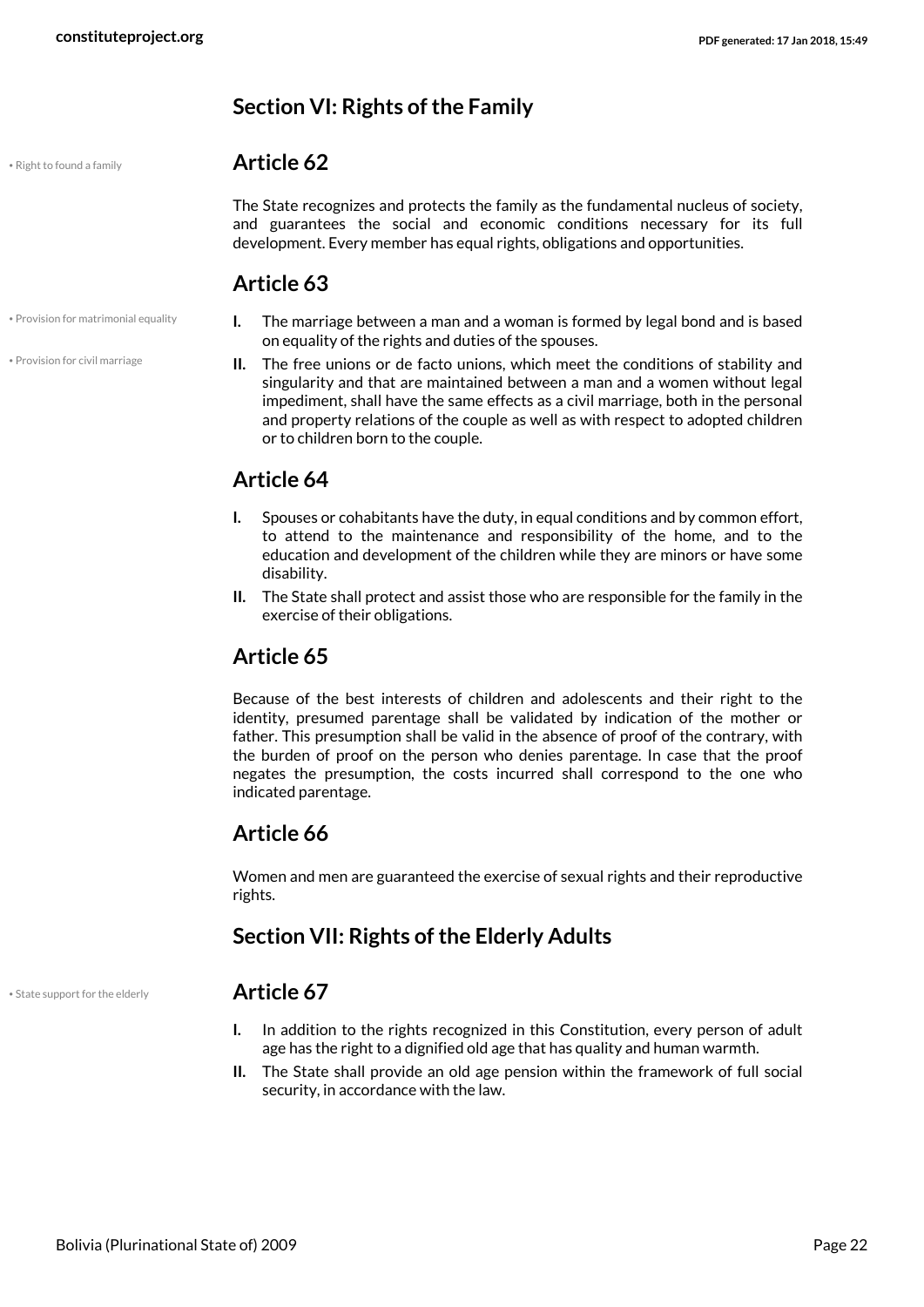• State support for the elderly **Article 68**

- **I.** The State shall adopt public policies for the protection, attention, recreation, rest and social occupation of elderly adults, in accordance with their capacities and possibilities.
- **II.** All forms of mistreatment, abandonment, violence and discrimination against elderly persons is prohibited and punished.

### **Article 69**

The war veterans deserve the gratitude and respect of the public and private institutions and of the population in general; they shall be considered heroes and defenders of Bolivia and shall receive a life pension from the State as established by the law.

### <span id="page-22-0"></span>**Section VIII: Rights of Disabled Persons**

### • State support for the disabled **Article 70**

Everyone who has a disability enjoys the following rights:

- **1.** To be protected by his or her family and by the State.
- **2.** To a free education and physical health.
- **3.** To an alternative language of communication.
- **4.** To work in appropriate conditions, consistent with his or her possibilities and capacities, with fair remuneration that assures a dignified life.
- **5.** To the development of his or her individual potential.

- **I.** Any kind of discrimination, mistreatment, violence and exploitation of anyone who is disabled shall be prohibited and punished.
- **II.** The State shall adopt measures of affirmative action to promote the effective integration of disabled persons into the productive, economic, political, social, and cultural sphere, without any discrimination whatsoever.
- **III.** The State shall create the conditions that permit the development of individual potential of disabled persons.

The State shall guarantee disabled persons comprehensive prevention and rehabilitation services, as well as other benefits that are established by law.

• State support for the disabled **Article 71**

• State support for the disabled **Article 72**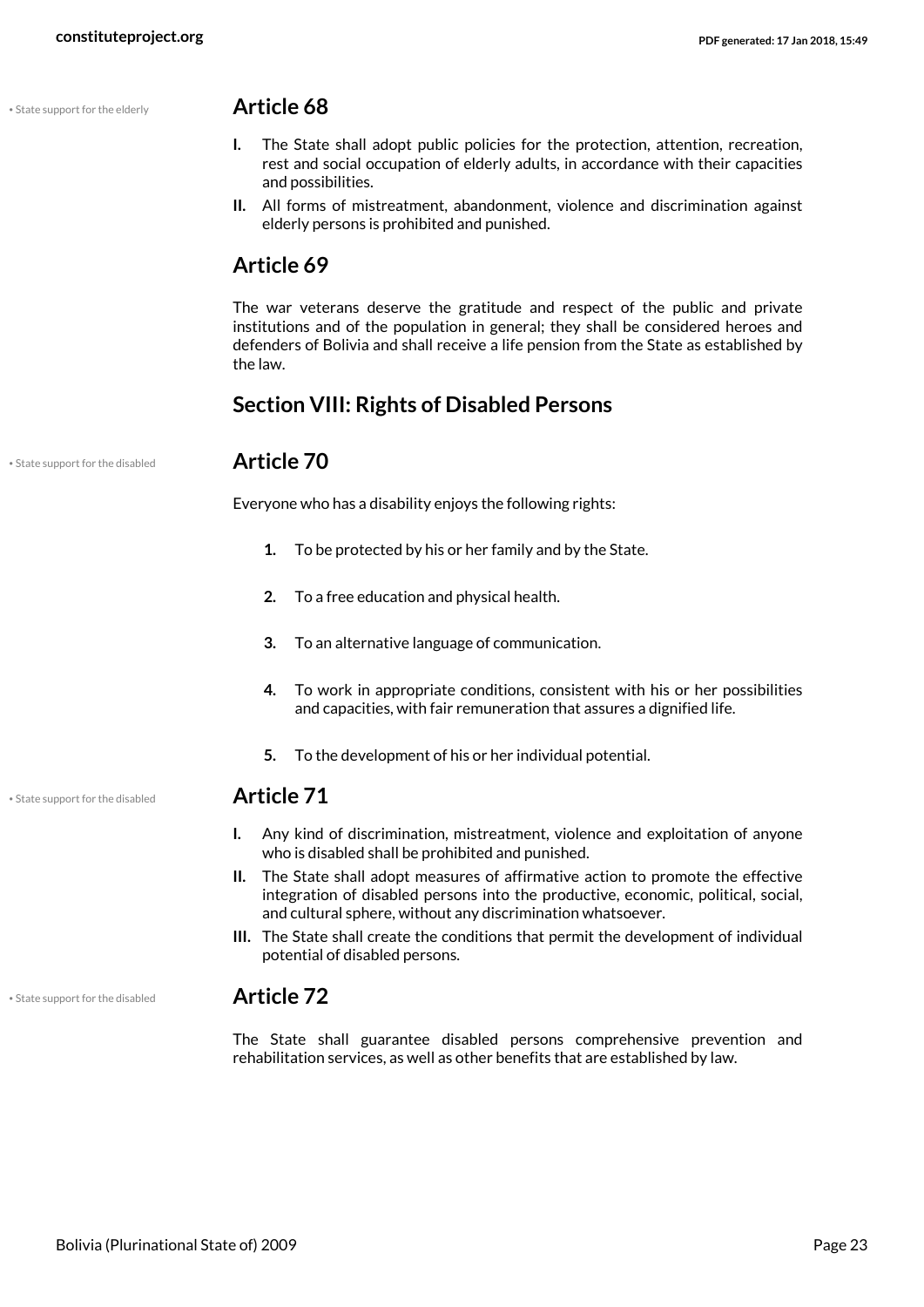# <span id="page-23-0"></span>**Section IX: Rights of Persons Deprived of Liberty**

### **Article 73**

• Human dignity

- **I.** Every person who is submitted to any form of deprivation of liberty shall be treated with the respect due to human dignity.
- **II.** Every person deprived of liberty has the right to communicate freely with his or her defense lawyer, interpreter, family and close friends. Deprivation of communication is prohibited. Any limitation of communication may only take place in the context of investigation of the commission of crimes, and shall last a maximum of twenty four hours.

### **Article 74**

- **I.** It is the responsibility of the State to reinsert into society the persons deprived of liberty, to assure respect for their rights and their retention and custody in an adequate environment, according to the classification, nature and seriousness of the crime, as well as the age and sex of the persons detained.
- **II.** Persons deprived of liberty shall have the opportunity to work and to study in penitentiary centers.

### **Section X: Rights of Users of Services and Consumers**

### • Protection of consumers **Article 75**

The users and consumers enjoy the following rights:

- <span id="page-23-1"></span>**1.** To the supply of food, pharmaceuticals, and products in general, in harmless and quality condition, in sufficient and adequate quantity, and with efficient service and timely supply.
- **2.** To reliable information about the characteristics and contents of the products they consume and of the services they use.

### **Article 76**

- **I.** The State guarantees access to a comprehensive system of public transportation in diverse modalities. The law shall determine that the system of transportation be efficient and effective, and that it generates benefits to the users and to the providers.
- **II.** No customs controls, squads or control points of any kind may exist in Bolivian territory, except those that have been created by law.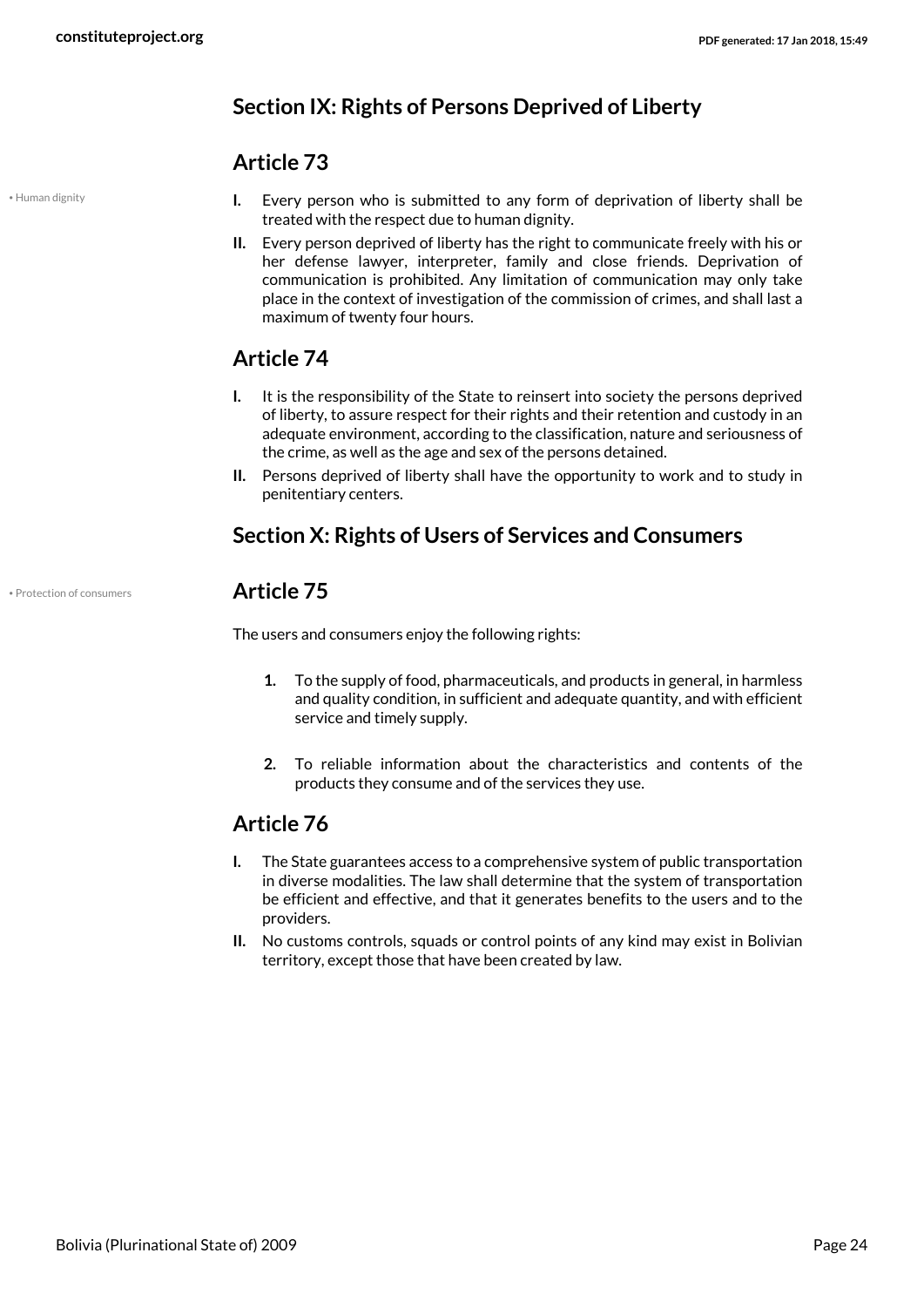# <span id="page-24-0"></span>**CHAPTER VI: Education, Cultural Diversity and Cultural Rights**

# <span id="page-24-1"></span>**Section I: Education**

# **Article 77**

- **I.** Education is one of the most important functions and primary financial responsibilities of the State, which has the mandatory obligation to sustain, guarantee and coordinate it.
- **II.** The State and society have complete control of the educational system, which consists of regular education, alternative and special education, and higher education for professional training. The educational system develops its processes on the basis of the criteria of harmony and coordination.
- **III.** The educational system is composed of public educational institutions, private educational institutions and those which are contracted.

# **Article 78**

- **I.** Education is unitary, public, universal, democratic, participatory, communitarian, decolonizing and of quality.
- **II.** Education is intra-cultural, inter-cultural and multi-lingual throughout the entire educational system.
- **III.** The educational system is based on education that is open, humanistic, scientific, technical and technological, productive, territorial, theoretical and practical, liberating and revolutionary, critical and supportive.
- **IV.** The State guarantees vocational education and humanist technical learning for men and women, which is related to life, work and productive development.

# **Article 79**

Education shall promote civic-mindedness, intercultural dialogue and ethical moral values. The values shall incorporate gender equality, non differentiation of roles, non-violence, and the full enforcement of human rights.

# **Article 80**

- **I.** Education shall have as its objectives the full development of persons and the strengthening of social conscience that is critical in and for life. Education shall be directed toward the following: individual and collective development; the development of the competencies, attitudes, and physical and intellectual skills that link theory to productive practice; the conservation and protection of the environment, biodiversity and the land to assure well being. Its regulation and fulfillment shall be established by law.
- **II.** Education shall contribute to strengthening the unity and identity of everyone as part of the Pluri-National State (Estado Plurinacional), as well as strengthening the identity and cultural development of the members of each nation and rural native indigenous people, and the intercultural understanding and enrichment within the State.

### • Compulsory education **Article 81**

**I.** Education is obligatory up to the secondary school diploma.

• Reference to science

• Protection of environment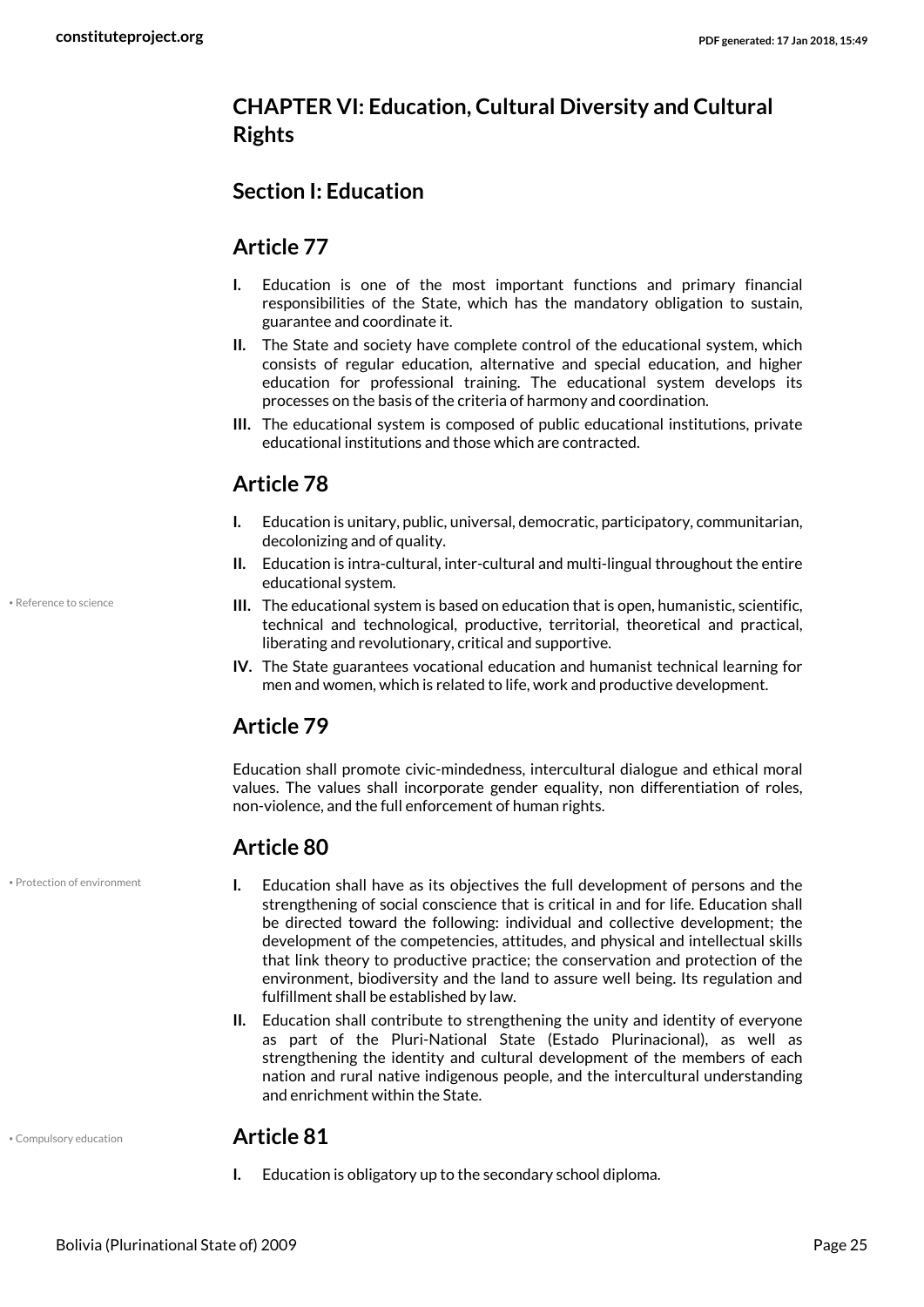• Access to higher education **Article 82**

- *•* Free education **is free education** is free at all levels including higher education.
	- **III.** Upon completion of studies at the secondary level, a bachelor diploma shall be awarded immediately and without charge.

- **I.** The State shall guarantee access to education and continuing education to all citizens under conditions of full equality.
- **II.** The State shall give priority support to the students with less economic possibilities so that they can achieve different levels in the educational system, by providing economic resources, meal programs, clothing, transportation, school materials, and student residences in the distant areas, according to the law.
- **III.** Students of excellent achievement shall be rewarded at all levels of the educational system. Every child and adolescent with natural, outstanding talent has the right to be attended to educationally with the teaching methodology and learning that makes possible the best development of his or her aptitudes and skills.

# **Article 83**

Social participation, community participation, and the participation of the parents in the educational system are recognized and guaranteed by means of representative organizations at all levels of the State and in the nations and the rural native indigenous peoples. Their composition and attributes shall be established by the law.

# **Article 84**

The State and society have the duty to eradicate illiteracy through programs compatible with the cultural and linguistic reality of the population.

### **Article 85**

The State shall promote and guarantee the continuing education of children and adolescents with disabilities, or of those with extraordinary talents in learning, under the same structure, principles and values of the educational system, and shall establish a special organization and development curriculum.

### **Article 86**

Freedom of thought, faith and religious education, as well as the spirituality of the nations and the rural native indigenous peoples, shall be recognized and guaranteed in the educational centers. Mutual respect and coexistence among persons of diverse religions shall be promoted, without dogmatic imposition. There shall be no discrimination on the basis of religious choice with respect to the acceptance and permanence of students in these centers.

# **Article 87**

The operation of contracted educational units for purposes of social service, which offer free access and are non-profit, shall be recognized and respected. They shall operate under the supervision of public authorities, respecting the right of the administration of religious entities over said educational units, without prejudice to that established in national dispositions, and they shall be governed by the same norms, policies, plans and programs of the educational system.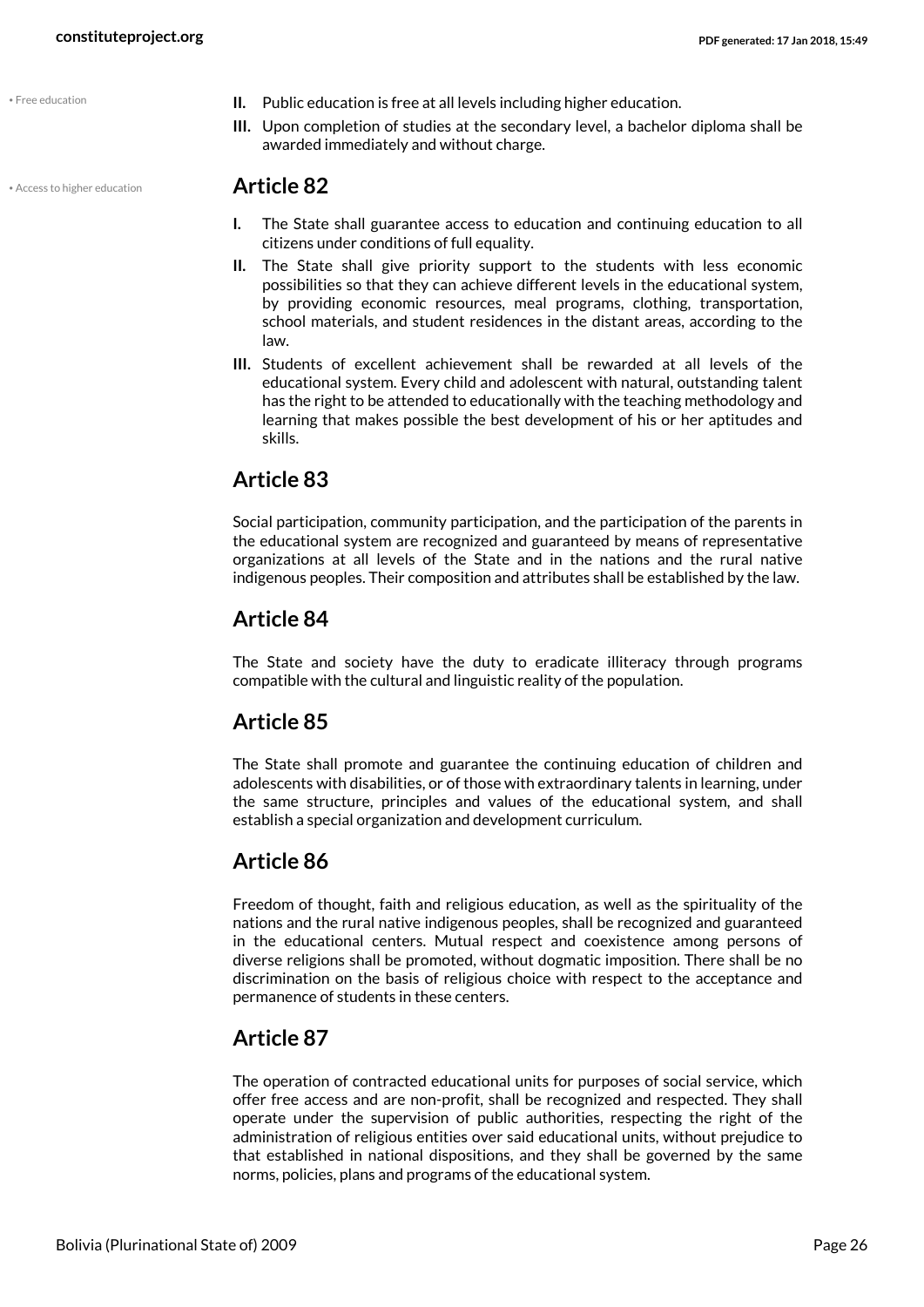- **I.** Private educational units are recognized and respected at all levels and in all modalities; they shall be governed by the policies, plans, programs and authorities of the educational system. The State guarantees their operation pursuant to prior verification of the conditions and compliance with the requisites established by law.
- **II.** The right of mothers and fathers to choose the education they prefer for their sons and daughters is respected.

### **Article 89**

The follow up, measurement, evaluation and accreditation of the quality of education in the entire educational system, shall be entrusted to a technically specialized public institution, which is independent of the Ministry of the branch. Its composition and operation shall be determined by the law.

### **Article 90**

- **I.** The State shall recognize the validity of institutes of humanistic, technical and technological training, at middle and higher levels, upon prior fulfillment of the conditions and requisites established in the law.
- **II.** The State shall promote technical, technological, productive, artistic and linguistic training through technical institutes.
- **III.** The State, through the educational system, shall promote the creation and organization of distance educational programs and popular education programs for those who have not attended school, with the objective of elevating the cultural level and developing the Pluri-National consciousness of the people.

# <span id="page-26-0"></span>**Section II: Higher Education**

### **Article 91**

- **I.** Higher education develops processes of professional training for the generation and dissemination of knowledge aimed at the full development of society, for which purpose the universal and collective knowledge of the nations and rural native indigenous peoples shall be taken into account.
- **II.** Higher education is intra-cultural, intercultural and multi-lingual, and it has as its mission the comprehensive formation of highly qualified and professionally competent human resources for the following objectives: to develop processes for scientific research to solve problems of the productive base and of social conditions; to promote policies of extension and social interaction to strengthen scientific, cultural and linguistic diversity; to participate together with the people in all the processes of social liberation in order to construct a society with greater equity and social justice.
- **III.** Higher education is composed of the public and private universities, the colleges for teacher training, and the technical, technological and artistic institutes.

• Reference to art

• Reference to science

• Reference to art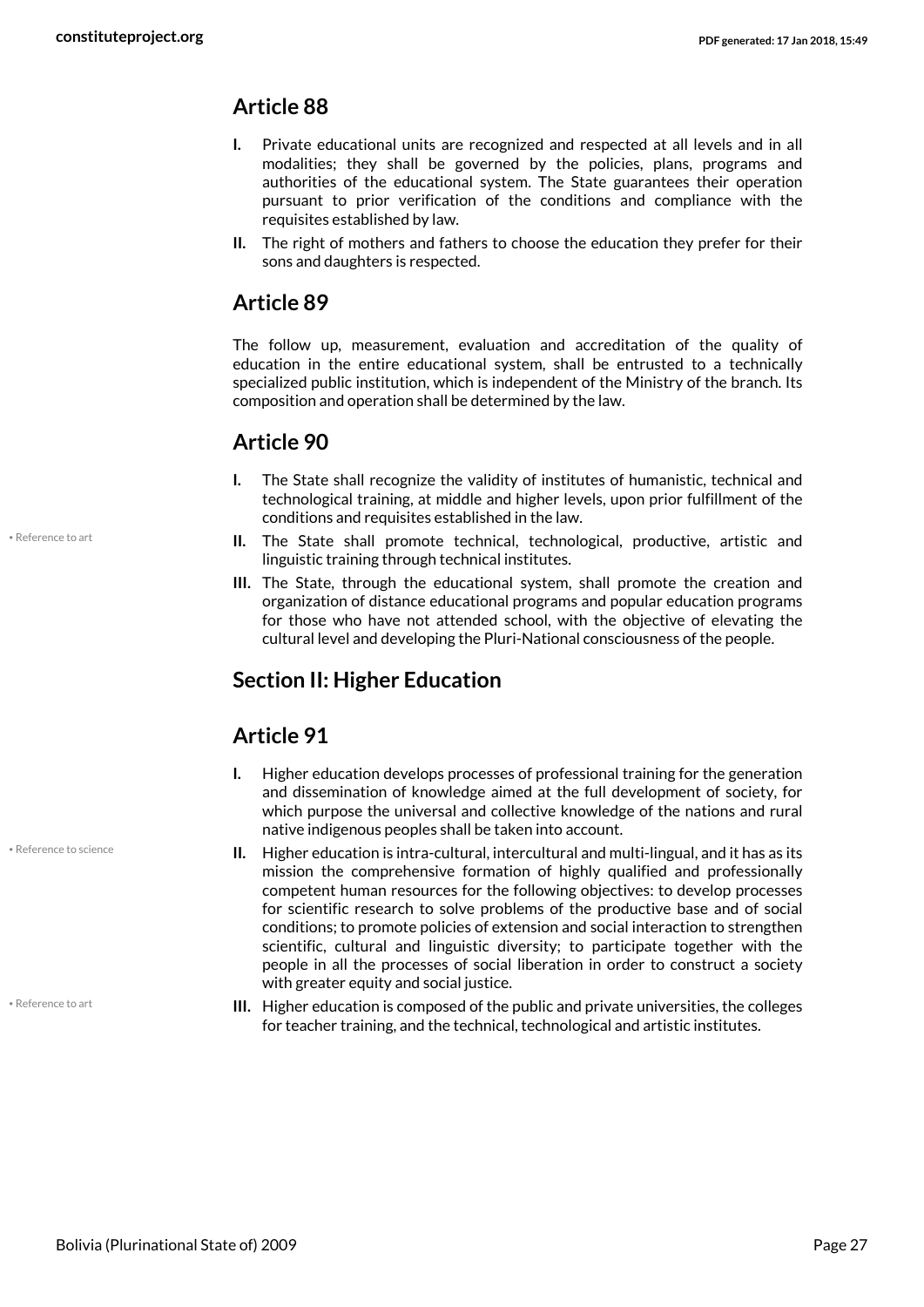- **I.** Public universities are autonomous and equal in hierarchy. The autonomy consists of the free administration of their resources; the naming of their officials, and teaching and administrative personnel; the elaboration and approval of their statues, study plans and annual budgets; the receipt of bequests and donations, as well as the signing of contracts to carry out their purposes and to sustain and improve their institutes and faculties. The public universities may negotiate loans with the guarantee of their assets and resources, upon prior legislative approval.
- **II.** In exercise of their autonomy, the public universities shall form the Bolivian University, which shall coordinate and program their goals and functions by means of a central body, pursuant to a university development plan.
- **III.** The public universities shall be authorized to give academic diplomas and professional titles with validity throughout the entire State.

### **Article 93**

- **I.** The State shall be obligated to sufficiently subsidize the public universities, independently of the departmental, municipal and their own resources, which have been or are to be created.
- **II.** The public universities, within the framework of their statutes, shall establish mechanisms for social participation that are consultative, coordinating and advisory in character.
- **III.** The public universities shall establish mechanisms for making reports and provide transparency of the use of their resources through the presentation of financial statements to the Pluri-National Legislative Assembly (Asamblea Legislativa), the Controller General (Contraloria General) and the Executive Organ (Organo Ejecutivo).
- **IV.** The public universities, within the framework of their statutes, shall establish decentralized academic and inter-cultural programs pursuant to the necessities of the State and the nations and rural native indigenous peoples.
- **V.** The State, in coordination with the public universities, shall promote the creation and operation of universities and multicultural communitarian institutes in rural areas, assuring social participation. The opening and operation of these universities shall address the needs of strengthening production in the region, based on its potential.

### **Article 94**

- **I.** The private universities shall be governed by the policies, plans, programs and authorities of the educational system. Their operation is authorized by supreme decree, upon prior verification of compliance with the conditions and requisites established by law.
- **II.** The private universities shall be authorized to issue academic diplomas. Professional titles, which are valid throughout the country, shall be granted by the State.
- **III.** For the granting of academic diplomas in all modalities of titles in the private universities, examination tribunals shall be formed which shall be composed of titled professors, named by the public universities, under the conditions established by the law. The State shall not subsidize private universities.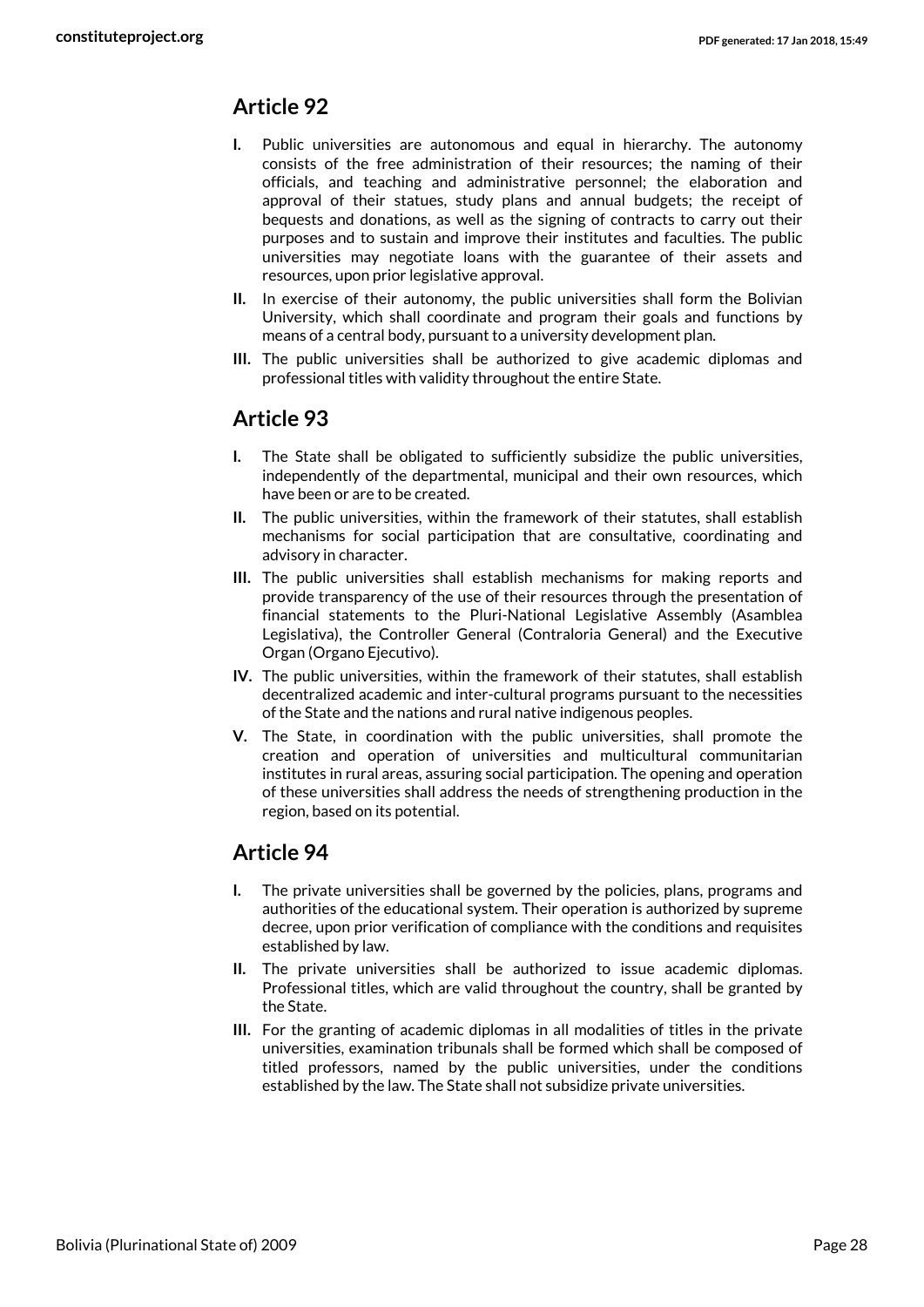• Protection of language use

• Reference to science

**I.** The universities must create and maintain inter-cultural centers for technical and cultural education and training, which is freely accessible to the public and consistent with the principles and purposes of the educational system.

- **II.** The universities must implement programs for the recovery, preservation, development, learning and dissemination of the different languages of the nations and rural native indigenous peoples.
- **III.** The universities shall promote centers for the creation of productive units, in coordination with community, public and private productive initiatives.

### **Article 96**

- **I.** The formation and training of teachers for public schools, by means upper level training schools, is the responsibility of the State. The training of teachers shall be exclusive, public, free of charge, intra-cultural, inter-cultural, multi-language, scientific and productive, and it shall be based on social commitment and a vocation for service.
- **II.** School teachers must participate in the process of continual updating and pedagogical training.
- **III.** The teaching career is secure, and teaching personnel may not be removed, in conformity with the law. Teachers shall receive a dignified salary.

### • Reference to science **Article 97**

Post graduate training at all levels shall have as its fundamental mission the qualification of professionals in different areas, through processes of scientific research and the generation of knowledge linked to reality in order to contribute to the comprehensive development of society. Post-graduate training shall be coordinated by a body formed by the universities of the educational system, in accordance with the law.

### <span id="page-28-0"></span>**Section III: Cultures**

### • Right to culture **Article 98**

- **I.** Cultural diversity constitutes the essential basis of the Pluri-National Communitarian State (Estado Unitario Social de Derecho Plurinacional Comunitario). The inter-cultural character is the means for cohesion and for harmonic and balanced existence among all the peoples and nations. The intercultural character shall exist with respect for differences and in conditions of equality.
- **II.** The State takes strength from the existence of rural native indigenous cultures, which are custodians of knowledge, wisdom, values, spiritualities and world views.
- **III.** It shall be a fundamental responsibility of the State to preserve, develop, protect and disseminate the existing cultures of the country.

### • Right to culture **Article 99**

**I.** The cultural patrimony of the Bolivian people is inalienable, and it may not be attached or limited. The economic resources that they generate are regulated by law to give priority to their conservation, preservation and promotion.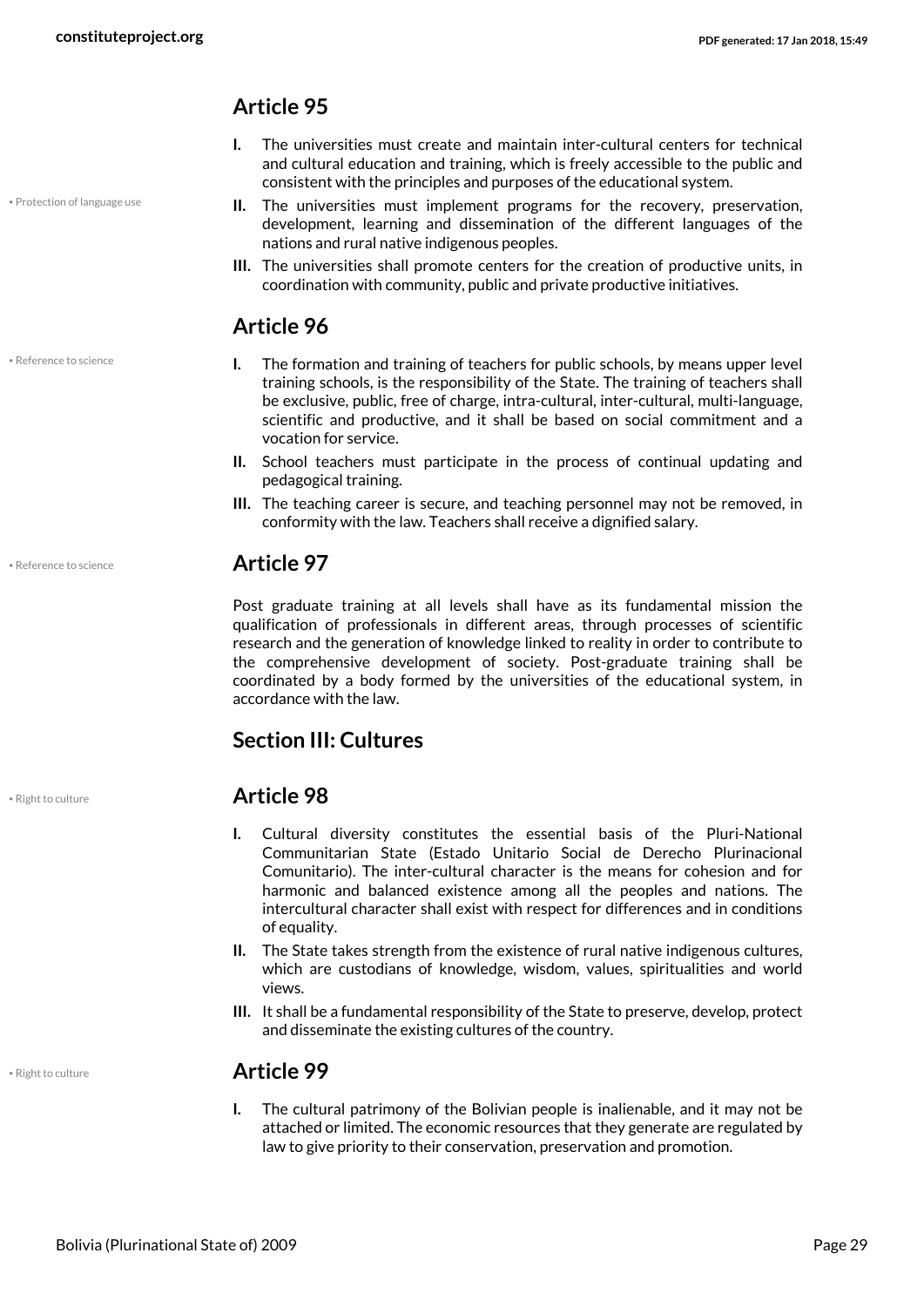- **II.** The State shall guarantee the registry, protection, restoration, recovery, revitalization, enrichment, promotion and dissemination of its cultural patrimony, in accordance with the law.
- **III.** The natural, architectural, paleontological, historic, and documentary riches, and those derived from religious cults and folklore, are cultural patrimony of the Bolivian people, in accordance with the law.

- **I.** The world views, myths, oral history, dances, cultural practices, knowledge and traditional technologies are patrimony of the nations and rural native indigenous peoples. This patrimony forms part of the expression and identity of the State.
- **II.** The State shall protect this wisdom and knowledge through the registration of the intellectual property that safeguards the intangible rights of the nations and rural native indigenous peoples and of the intercultural and Afro-Bolivian communities.

# • Reference to art **Article 101** • Right to culture

The intangible aspects of the manifestations of art and popular industries shall enjoy the special protection of the State. Likewise, the tangible and intangible aspects of places and activities, which are declared cultural patrimony of humanity, shall be protected.

# • Reference to art **Article 102** • Provisions for intellectual property

The State shall register and protect individual and collective intellectual property in the works and discoveries of authors, artists, composers, inventors and scientists, under the conditions determined by law.

# <span id="page-29-0"></span>**Section IV: Science, Technology and Research**

### • Reference to science **Article 103**

- **I.** The State shall guarantee the development of science and scientific, technical and technological research for the benefit of the general interest. The necessary resources shall be provided, and state science and technology systems shall be created.
- **II.** The State shall adopt a policy of implementing strategies to incorporate the knowledge and application of new information and communication technologies.
- **III.** In order to strengthen the productive base and to stimulate full development of society, the State, the universities, the productive and service enterprises, both public and private, and the nations and rural native indigenous peoples, shall develop and coordinate processes of research, innovation, promotion, and dissemination, and the application and transfer of science and technology, in accordance with the law.

• Right to culture **Article 100** • Provisions for intellectual property

• Reference to science

• Right to enjoy the benefits of science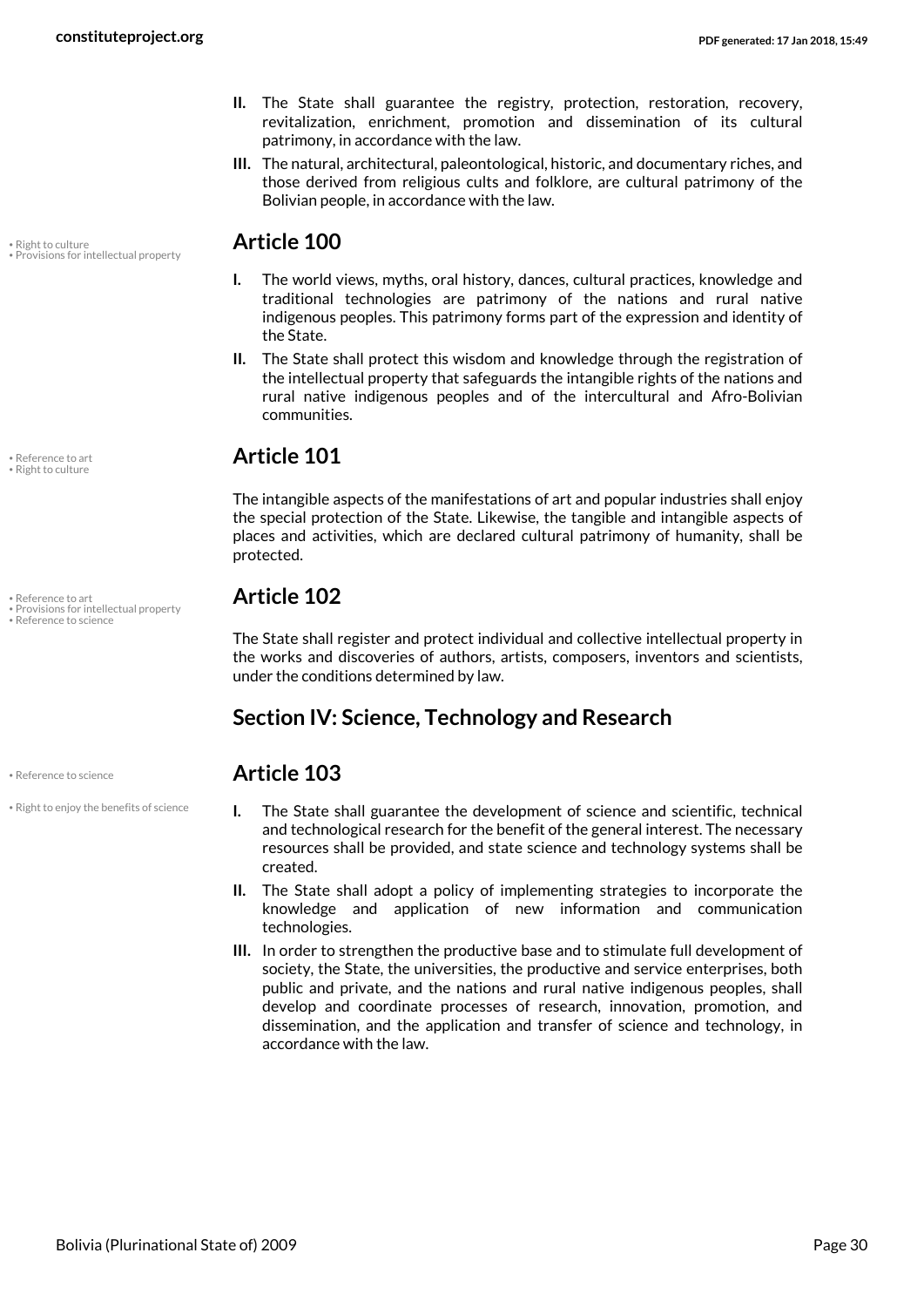### <span id="page-30-0"></span>**Section V: Sports and Recreation**

# **Article 104**

Everyone has the right to sports, physical culture and recreation. The State guarantees access to sports without distinction as to gender, language, religion, political orientation, territorial location, social, cultural membership or any other characteristic.

# **Article 105**

The State shall promote, by educational, recreation and public health policies, the development of physical culture and the practice of sports in their preventive, recreational, training and competitive levels, with special attention given to persons with disabilities. The State shall guarantee the methods and necessary economic resources to make them effective.

# <span id="page-30-1"></span>**CHAPTER VII: Social Communication**

# • Freedom of press **Article 106**

- **I.** The State guarantees the right to communication and the right to information.
- **II.** The State guarantees the right of Bolivians to freedom of expression, opinion and information, to rectification and reply, and the right to freely publish ideas by whatever means of dissemination, without prior censorship.
- **III.** The State guarantees freedom of expression and the right to communication and information to workers of the press.
- **IV.** The conscience clause of the information workers is recognized.

# • State operation of the media **Article 107**

- **I.** The public means of communication must contribute to the promotion of the ethical, moral and civic-minded values of the different cultures of the country with the production and dissemination of multi-lingual educational programs and in an alternative language for the disabled.
- **II.** Information and opinions issued by the public means of communication must respect the principles of truth and responsibility. These principles shall be put into practice through the rules of ethics and self-regulation of the organizations of journalists and of the means of communication and their law.
- **III.** The public means of communication shall not form, either directly or indirectly, monopolies or oligopolies.
- **IV.** The State shall support the creation of communitarian means of communication with equal conditions and opportunities.

# <span id="page-30-2"></span>**TITLE III: DUTIES**

# **Article 108**

The duties of Bolivians are:

• Freedom of expression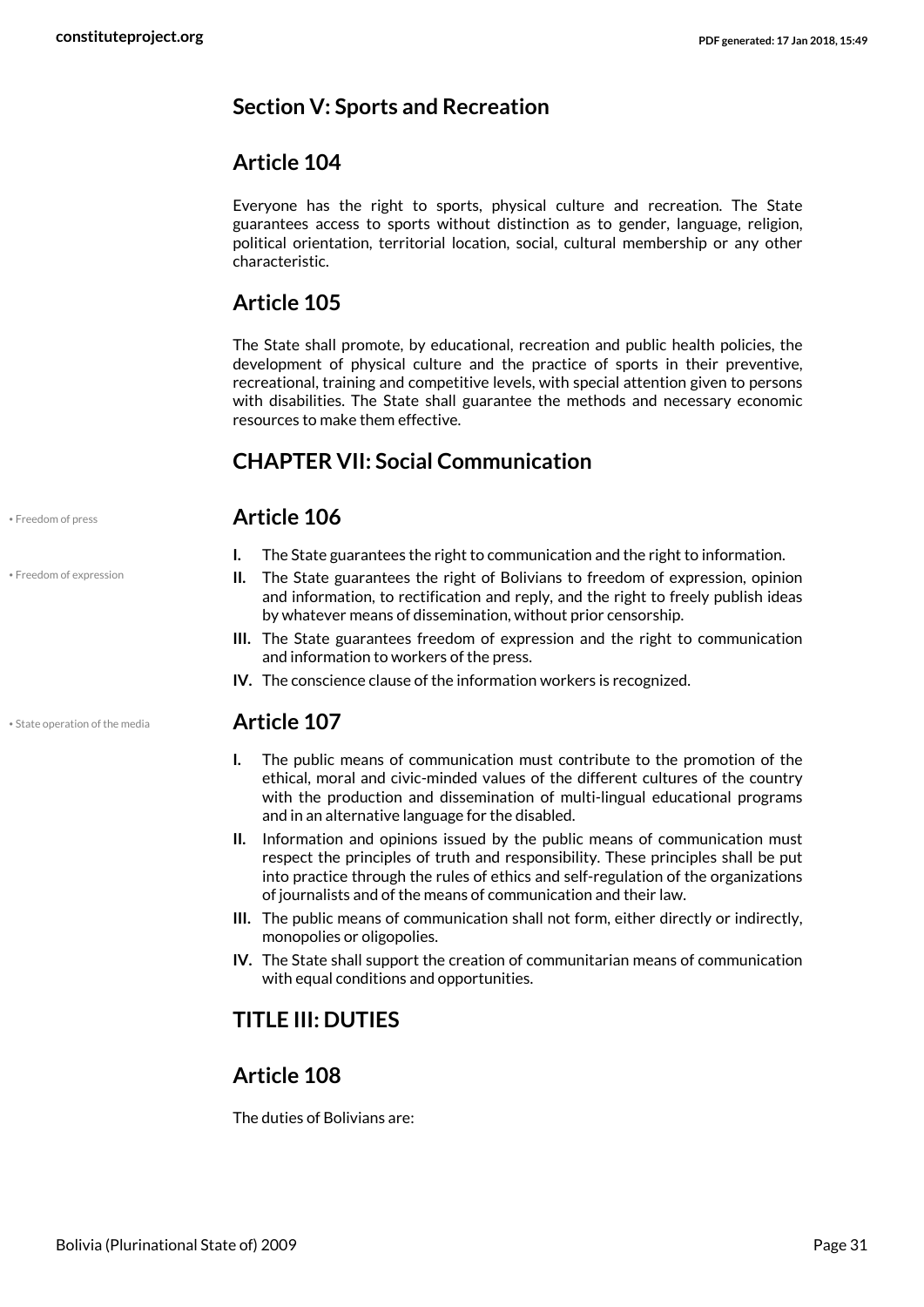### **constituteproject.org PDF generated: 17 Jan 2018, 15:49**

| . Duty to obey the constitution | 1. | To know, comply with, and ensure the enforcement of the Constitution and<br>the laws.                                                                 |
|---------------------------------|----|-------------------------------------------------------------------------------------------------------------------------------------------------------|
|                                 | 2. | To know, respect, and promote the rights recognized in the Constitution.                                                                              |
|                                 | 3. | To promote and spread the practice of the values and principles proclaimed<br>by the Constitution.                                                    |
|                                 | 4. | To defend, promote, and contribute to the right to peace, and to encourage<br>a culture of peace.                                                     |
| • Duty to work                  | 5. | To work, according to one's physical and intellectual capacity, in legal and<br>socially useful activities.                                           |
|                                 | 6. | To educate oneself in the educational system up to the diploma of bachelor.                                                                           |
| • Duty to pay taxes             | 7. | To pay taxes in proportion to one's economic capacity, according to the law.                                                                          |
|                                 | 8. | To denounce and combat every act of corruption.                                                                                                       |
|                                 | 9. | To care for, feed, and education their children.                                                                                                      |
|                                 |    | 10. To care for, protect, and help their ancestors.                                                                                                   |
|                                 |    | 11. To provide aid, with all the help necessary, in cases of natural disaster and<br>other contingencies.                                             |
| . Duty to serve in the military |    | 12. To serve in the military, which is obligatory for boys.                                                                                           |
|                                 |    | 13. To defend the unity, sovereignty and territorial integrity of Bolivia, and to<br>respect its symbols and values.                                  |
|                                 |    | 14. To safeguard, defend and protect the natural, economic and cultural<br>patrimony of Bolivia.                                                      |
|                                 |    | 15. To protect and defend the natural resources, and to contribute to their<br>sustainable use in order to preserve the rights of future generations. |

• Protection of environment

**16.** To protect and defend an environment suitable for the development of living beings.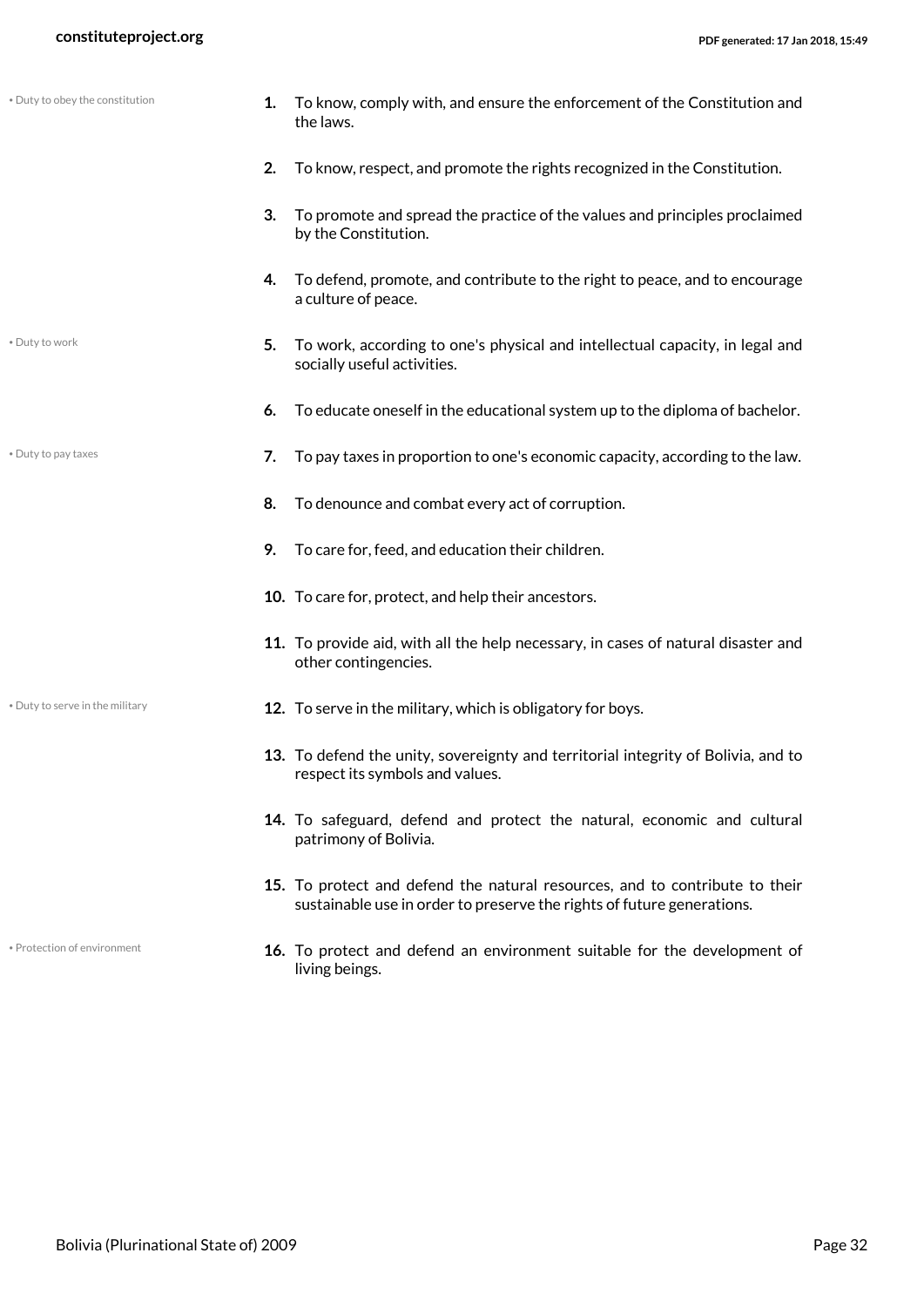# <span id="page-32-0"></span>**TITLE IV: JURISDICTIONAL GUARANTEES AND ACTIONS OF DEFENSE**

# <span id="page-32-1"></span>**CHAPTER I: Jurisdictional Guarantees**

# **Article 109**

- **I.** All the rights recognized in the Constitution are directly applicable and enjoy equal guarantees of their protection.
- **II.** The rights and guarantees may be regulated only by the law.

### • Binding effect of const rights **Article 110**

- **I.** Persons who violate constitutional rights are subject to the jurisdiction and competence of the Bolivian authorities.
- **II.** The intellectual and material perpetrators of violations of constitutional rights are to be held responsible.
- **III.** The immediate perpetrators of attacks against personal security are to be held liable, and are not excused from liability for having committed them under orders of superiors.

# **Article 111**

The crimes of genocide, offenses against humanity, treason, and war crimes are not extinguishable.

# **Article 112**

The crimes committed by public servants that are perpetrated against the patrimony of the State and cause serious economic harm, are not extinguishable, and no immunities are to be applied.

# **Article 113**

- **I.** Victims of violations of their rights are granted the right to timely indemnification, reparation and compensation for damages and prejudices.
- **II.** In the event that a sentence requires the State to repair damages and prejudices, it shall interpose the same action against the authority or public servant responsible for the act or omission that caused the damage.

# **Article 114**

• Prohibition of torture

• Regulation of evidence collection

- **I.** All forms of torture, disappearances, confinement, coercion, exaction and any other form of physical and moral violence are prohibited. The public servants or officials, who apply, instigate or consent to them shall be dismissed and replaced, without prejudice to the sanctions determined by law.
- **II.** The statements, actions or omissions which are obtained or undertaken through the employment of torture, coercion, exaction, or by any other form of violence, are null to the full extent of the law.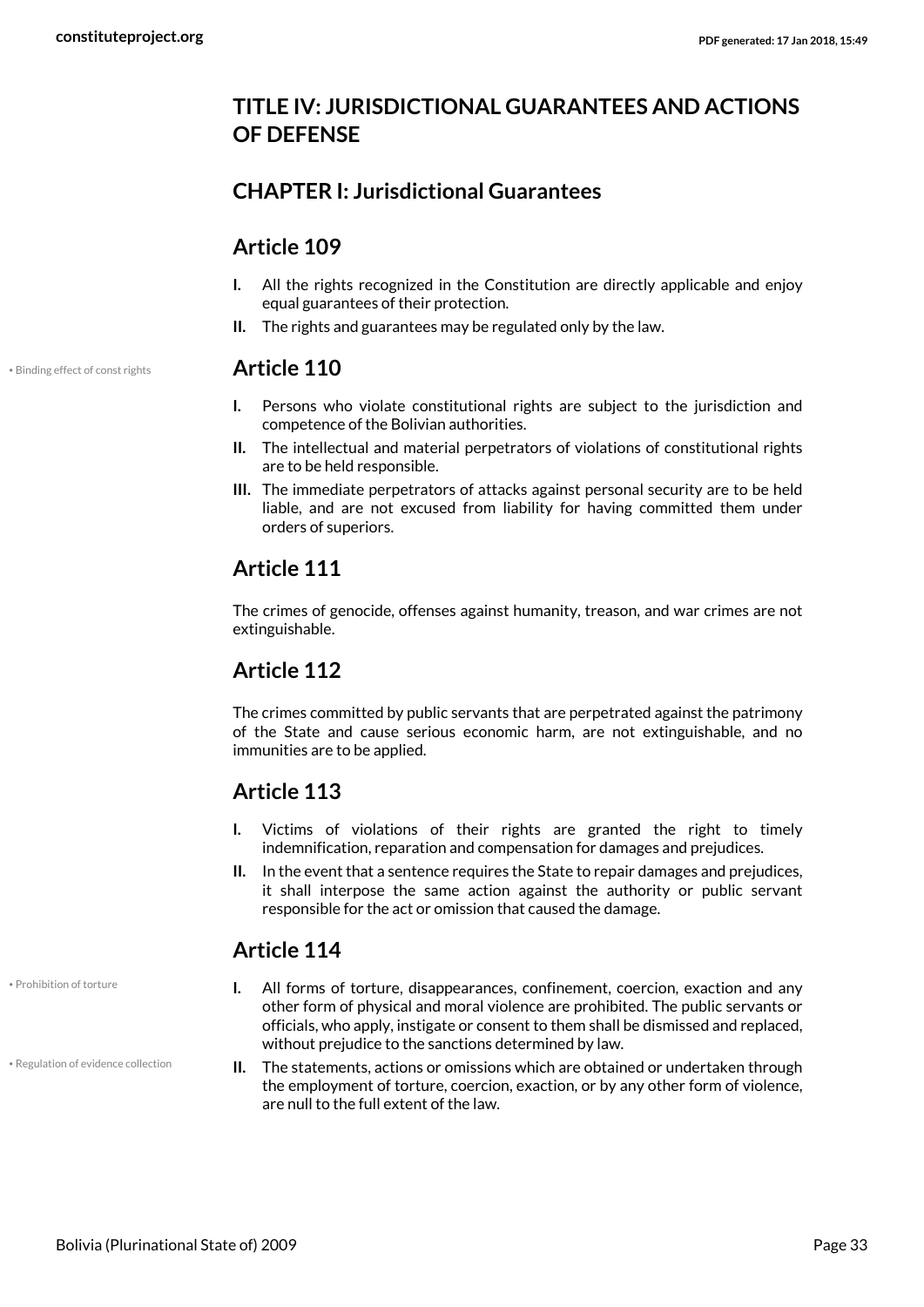• Guarantee of due process

- Presumption of innocence in trials
- Protection from ex post facto laws • Principle of no punishment without law

• Guarantee of due process

- Prohibition of double jeopardy
- Rights of debtors

• Right to counsel • Inalienable rights

• Right to fair trial

• Trial in native language of accused

- **I.** Everyone shall be protected in the exercise of his or her rights and legitimate interests in a timely and effective manner by the judges and courts.
- **II.** The State guarantees the right to due process and defense, and to plural, prompt, appropriate, free, and transparent justice without delays.

# **Article 116**

- **I.** The presumption of innocence is guaranteed. During the process, in the event of a doubt concerning the applicable norm, the one most favorable to the accused or the defendant shall govern.
- **II.** Every sanction must be based on a law existing prior to the commission of the punishable act.

# **Article 117**

- **I.** No one may be condemned without having been previously heard and tried pursuant to due process. No one shall be subject to a criminal sanction that has not been imposed by a competent judicial authority as a final judgment.
- **II.** No one shall be tried or sentenced more than once for the same act. The rights that are restricted shall be immediately restored upon fulfillment of the sentence.
- **III.** No sanction of deprivation of liberty may be imposed for debts or property obligations, except in the cases established by law.

# **Article 118**

- **I.** Dishonor, civil death and confinement are prohibited.
- **II.** The maximum criminal sentence shall be thirty years of deprivation of liberty without the right to pardon.
- **III.** The fulfillment of sentences of deprivation of liberty and the security measures imposed are directed toward the education, rehabilitation and reinsertion in society of the condemned persons, with respect for their rights.

# **Article 119**

- **I.** During the legal process, the parties in conflict enjoy equal opportunities to exercise the faculties and rights that may help them, whether in an ordinary process or by rural native indigenous process.
- **II.** Everyone has the inviolable right to a defense. The State shall provide a defense lawyer free of charge to persons accused or denounced in the event that they do not have the necessary economic resources.

# **Article 120**

- **I.** Every person has the right to be heard by a competent, impartial and independent jurisdictional authority, and may not be tried by special commissions or submitted to other jurisdictional authorities other than those established prior to the time the facts of the case arose.
- **II.** Every person submitted to legal process has the right to be tried in his or her language; in case of exception, the person must be assisted by a translator or interpreter.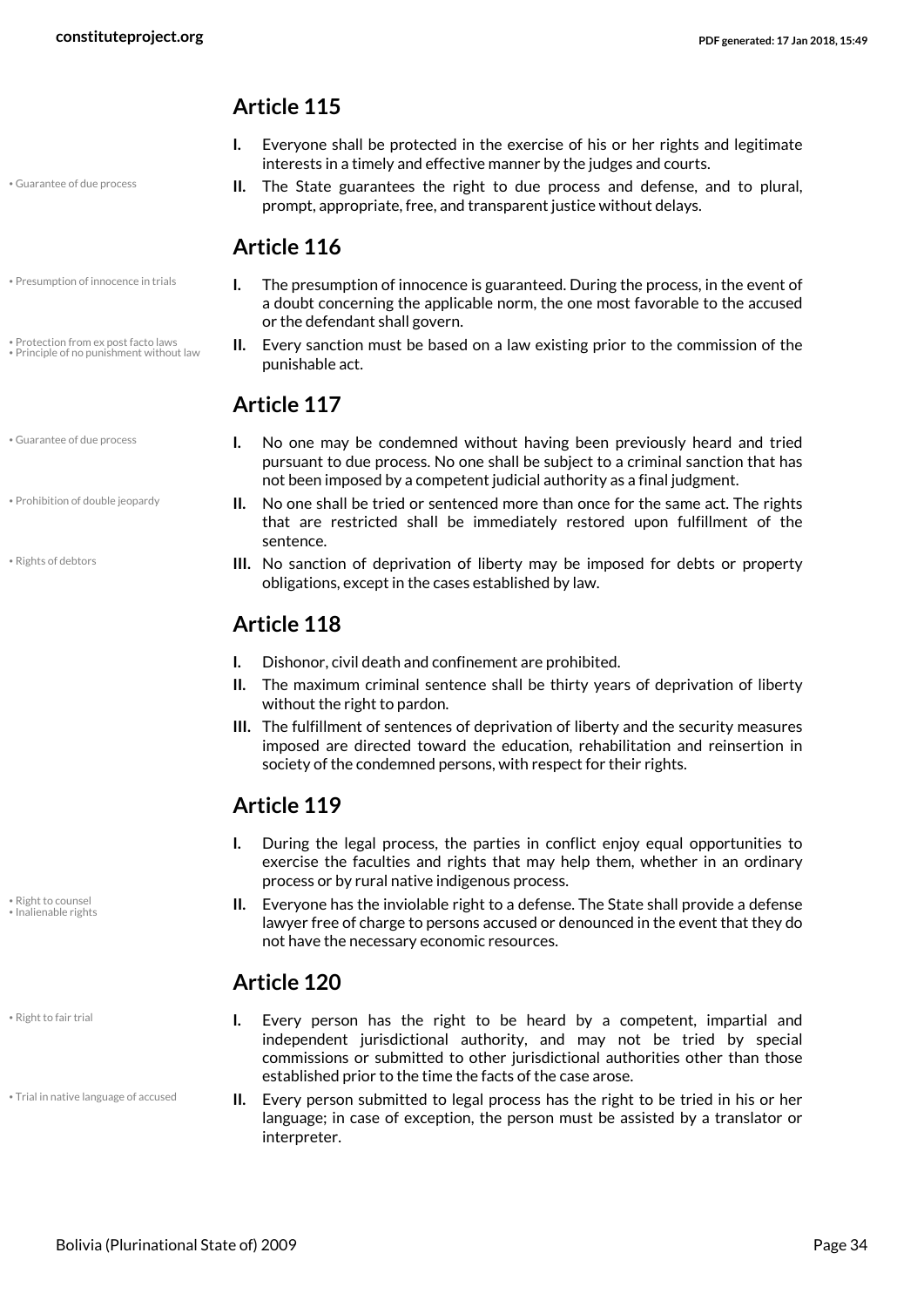• Protection from self-incrimination

- Right to counsel • Protection of victim's rights
- Ultra-vires administrative actions **Article 122**

### **I.** In criminal matters, no person can be forced to make a statement against him or herself, or against his or her blood relatives to the fourth degree or against non-blood relatives up to the second degree. The right to remain silent shall not be considered an indication of guilt.

**II.** The victim in a criminal process shall be able to intervene in accordance with the law, and shall have the right to be heard before each judicial decision. In the event that he or she does not have the necessary economic resources, he or she will be assisted free of charge by a lawyer appointed by the State.

The acts of persons who usurp functions, which are not their responsibility, as well as the acts of those who exercise jurisdiction or power that does not emanate from the law, are null and void.

# **Article 123**

The law stipulates only with respect to future acts and shall have no retroactive effect, except in the following cases: in labor matters when it expressly makes determinations in favor of workers; in criminal matters, when it benefits the accused; in corruption matters in order to investigate, process and sanction crimes committed by public servants against the interests of the State; and in the rest of the cases set forth by the Constitution.

# **Article 124**

- **I.** The Bolivian who engages in the following acts commits the crime of treason against the country:
	- **1.** Takes up arms against his or her country, puts him or herself at the service of participating foreign states, or enters into complicity with the enemy in the case of an international war against Bolivia.
	- **2.** Violates the constitutional regime of natural resources.
	- **3.** Attacks the unity of the country.
- **II.** This crime shall deserve the maximum criminal sanction.

# <span id="page-34-0"></span>**CHAPTER II: Actions of Defense**

### <span id="page-34-1"></span>**Section I: Action for Liberty**

### • Protection from unjustified restraint **Article 125**

Anyone who believes his or her life is in danger, that he or she is being illegally persecuted, unjustly tried or deprived of personal liberty, shall file a claim of Action for Liberty (Accion de Libertad) and present him or herself, either in writing or orally, on his or her own behalf or by anyone in his or her name, and without any formal procedure, before any judge or competent court in criminal matters, and shall request that his or her life be protected, that the unjustified persecution be halted,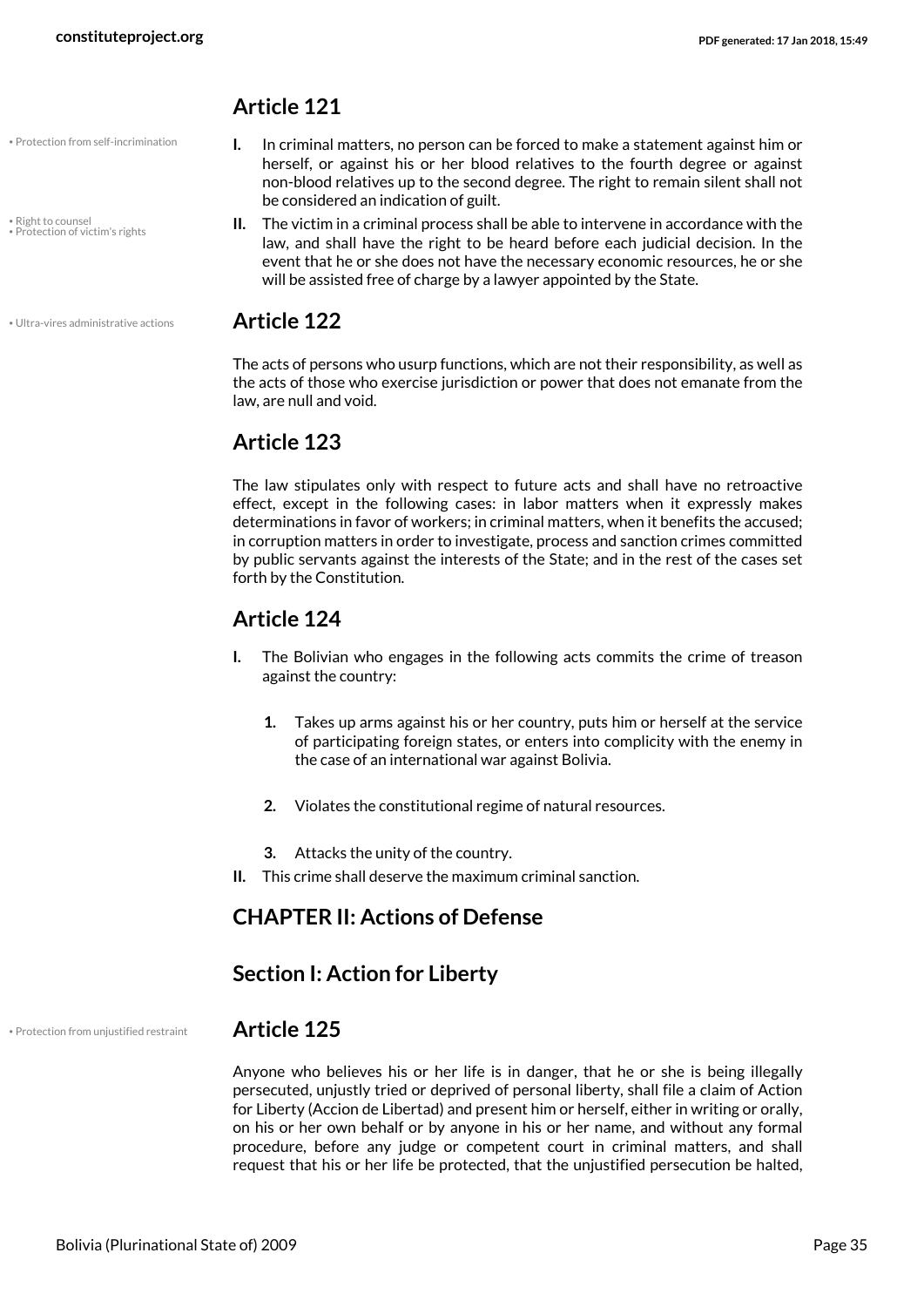that the legal formalities be reestablished, or that his or her right to liberty be restored.

### **Article 126**

- **I.** The judicial authority shall immediately set the day and hour of the public hearing, which shall take place within twenty four hours of the filing of the claim, and shall stipulate that the claimant be brought into its presence, or it shall go to the place of detention. With said order, it shall execute the citation, in person or by service of process, to the authority or person accused, which order shall be obeyed, without excuse, both by the authority or person accused as well as by those in charge of the jails or places of detention, without their having the possibility, once served, of disobeying.
- **II.** In no event may the hearing be suspended. In the absence of the defendant for failure to attend or abandonment, the process will continue in default.
- **III.** With knowledge of the background and having heard the allegations, the judicial authority shall be obligated and have the responsibility to dictate the sentence at the same hearing. The sentence shall order the safeguarding of the claimant's life, the restitution of the right to liberty, the correction of the legal defects, the cessation of the illegal persecution, or the remanding of the case to a competent judge. In every case, the parties shall be notified of the reading of the sentence.
- **IV.** The judicial decision shall be executed immediately. Without prejudice to it, the decision shall be taken on appeal, sua sponte, to the Pluri-National Constitutional Court (Tribunal Constitucional Plurinacional), within the term of twenty four hours after its issuance.

### **Article 127**

- **I.** Public servants and individuals who resist compliance with the judicial decisions in the cases foreseen for this action shall be remanded by order of the authority that heard the case to the Public Ministry for criminal process for threatening constitutional guarantees.
- **II.** The judicial authority that does not proceed pursuant to that stipulated by this article shall be subject to sanction, in accordance with the Constitution and the law.

### <span id="page-35-0"></span>**Section II: Action of Constitutional Protection**

# • Right to amparo **Article 128** • Binding effect of const rights

The Action for Constitutional Protection (Accion de Amparo Constitucional) shall take place against the illegal or unjustified acts or omissions of public servants or of individuals or collectives, who restrict, suppress or threaten to restrict or suppress rights recognized by the Constitution and the law.

### • Right to amparo **Article 129**

**I.** The Action for Constitutional Protection shall be presented by the person who believes him or herself affected, by another with sufficient power to act in his or her name, or by the corresponding authority pursuant to the Constitution, to any judge or competent court, provided that there is no other existing means or legal recourse for the immediate protection of the rights and guarantees that have been restricted, suppressed or threatened.

• Ultra-vires administrative actions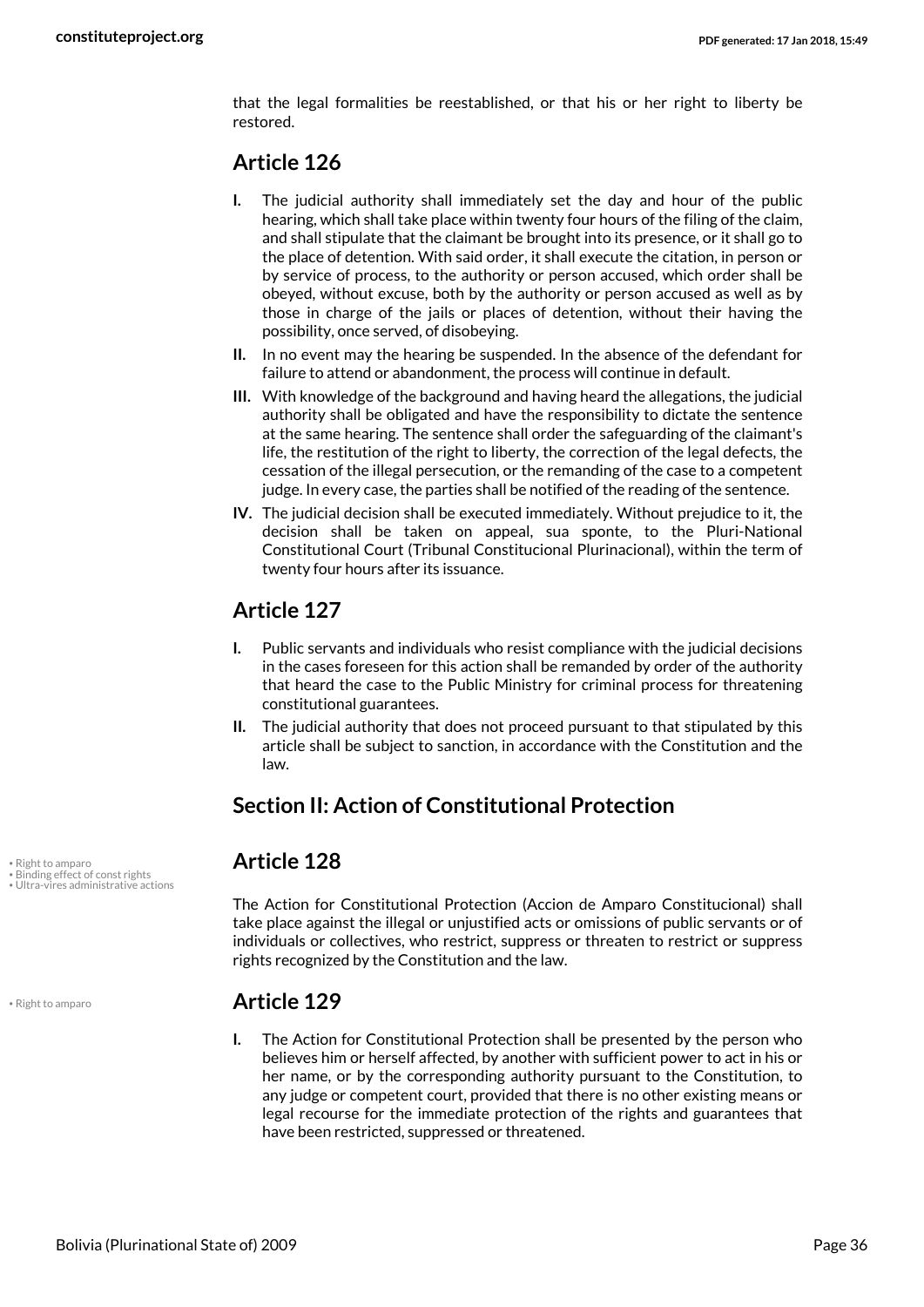- **II.** The Action for Constitutional Protection shall be filed within the maximum term of six months, computed from the commission of the alleged violation or the notification of last administrative or judicial decision.
- **III.** The defendant authority or person shall be summoned in the manner set forth by the Action for Liberty, in order for the defendant to provide information or make a presentation in his case of the facts concerning the act complained of, in the maximum term of forty eight hours from the presentation of the Action.
- **IV.** The final resolution shall be announced in a public hearing immediately after receiving the information from the defendant authority or person and, in the absence of that information, it will be made on the basis of the proof offered by the plaintiff. The judicial authority shall examine the competence of the public servant or of the defendant and, in the event it finds the complaint to be certain and true, shall grant the protection requested. The decision that is pronounced shall be taken, sua sponte, for review before the Pluri-National Constitutional Court (Tribunal Constitucional Plurinacional) in the term of twenty four hours following the issuance of the decision.
- **V.** The final decision that grants the Action for Constitutional Protection shall be immediately executed and without comment. In the event of resistance, the case shall proceed pursuant to that set forth in the Action for Liberty. The judicial authority that does not proceed pursuant to that set forth in this article shall be subject to the sanctions set forth in the law.

### **Section III: Action for Protection of Privacy**

#### **Article 130**

• Right to protect one's reputation

- **I.** Every individual, or collective, that believes he or she to be unjustly or illegally impeded from knowing, objecting to, or achieving the elimination or correction of information registered by any physical electronic, magnetic or computerized form, in public or private files or data banks, or that might affect his or her fundamental right to intimacy and personal or family privacy, or his or her own image, honor and reputation, shall file a complaint of Action for Protection of Privacy.
- **II.** The Action for Protection of Privacy (Accion de Protección de Privacidad) shall not proceed to uncover confidential material of the press.

### **Article 131**

- The Action for Protection of Privacy shall take place pursuant to the procedure set forth for the Action of Constitutional Protection.
- **II.** If the competent court or judge admits the action, it shall order the revelation, elimination or correction of the data, the registration of which was challenged.
- **III.** The decision shall be taken on appeal, sua sponte, to the Pluri-National Constitutional Court within the term of twenty four hours following the issuance of the decision, without suspension of its execution.
- **IV.** The final decision granted in the Action for Protection of Privacy shall be immediately executed and without comment. In the event of resistance, the procedure shall be pursuant to that set forth in the Action for Liberty. The judicial authority that does not proceed pursuant to that set forth in this article shall be subject to the sanctions set forth in the law.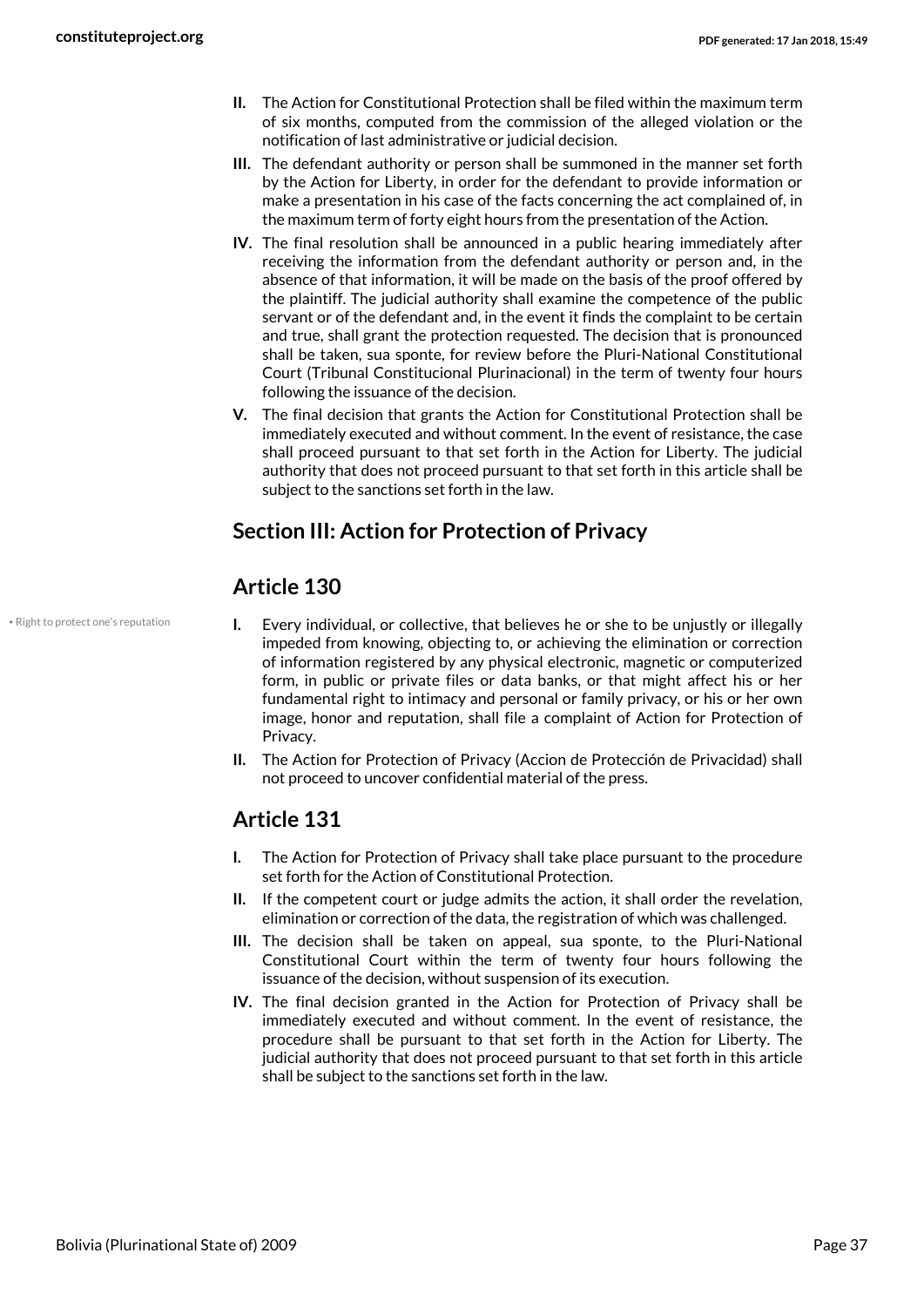#### **Section IV: Action for Unconstitutionality**

#### • Constitutionality of legislation **Article 132**

Every person or collective affected by a juridical norm contrary to the Constitution shall have the right to present an Action for Unconstitutionality (Accion de Inconstitucionalidad), pursuant to the procedures established by law.

#### **Article 133**

The decision that declares a law, decree, or any other kind of nonjudicial resolution unconstitutional makes the challenged norm inapplicable and has full effect with respect to everyone.

#### **Section V: Action for Compliance**

#### • Ultra-vires administrative actions **Article 134**

- **I.** The Action for Compliance (Accion de Cumplimiento) shall apply to the case of non compliance with provisions of the constitutional or the law on the part of public servants, and has as its objective the guaranteeing of the execution of the norm.
- **II.** The action shall be filed by the affected individual or collective, or by another with sufficient power in name of the affected party, before a competent judge or court, and shall be processed in the same manner as the Action for Constitutional Protection.
- **III.** The final resolution shall be pronounced at a public hearing immediately after receiving the information from the defendant authority and, in the absence of that information, it shall be made on the basis of the proof offered by the plaintiff. The judicial authority shall examine the background and, if it finds the complaint to be true and certain, it shall admit the action and order immediate compliance with the omitted duty.
- **IV.** The decision shall be taken up on appeal, sua sponte, to the Pluri-National Constitutional Court within the term of twenty four hours following the issuance of the decision, without suspension of its execution.
- **V.** The final decision granted in the Action for Compliance shall be immediately executed without comment. In the event of resistance, the procedure shall be pursuant to that set forth in the Action for Liberty. The judicial authority that does not proceed pursuant to that set forth in this article shall be subject to the sanctions set forth in the law.

#### **Section VI: Popular Action**

#### • Ultra-vires administrative actions **Article 135**

The Popular Action (la Accion Popular) shall proceed against any act or omission by the authorities or individuals or collectives that violates or threatens to violate rights and collective interests related to public patrimony, space, security and health, the environment and other rights of a similar nature that are recognized by this Constitution.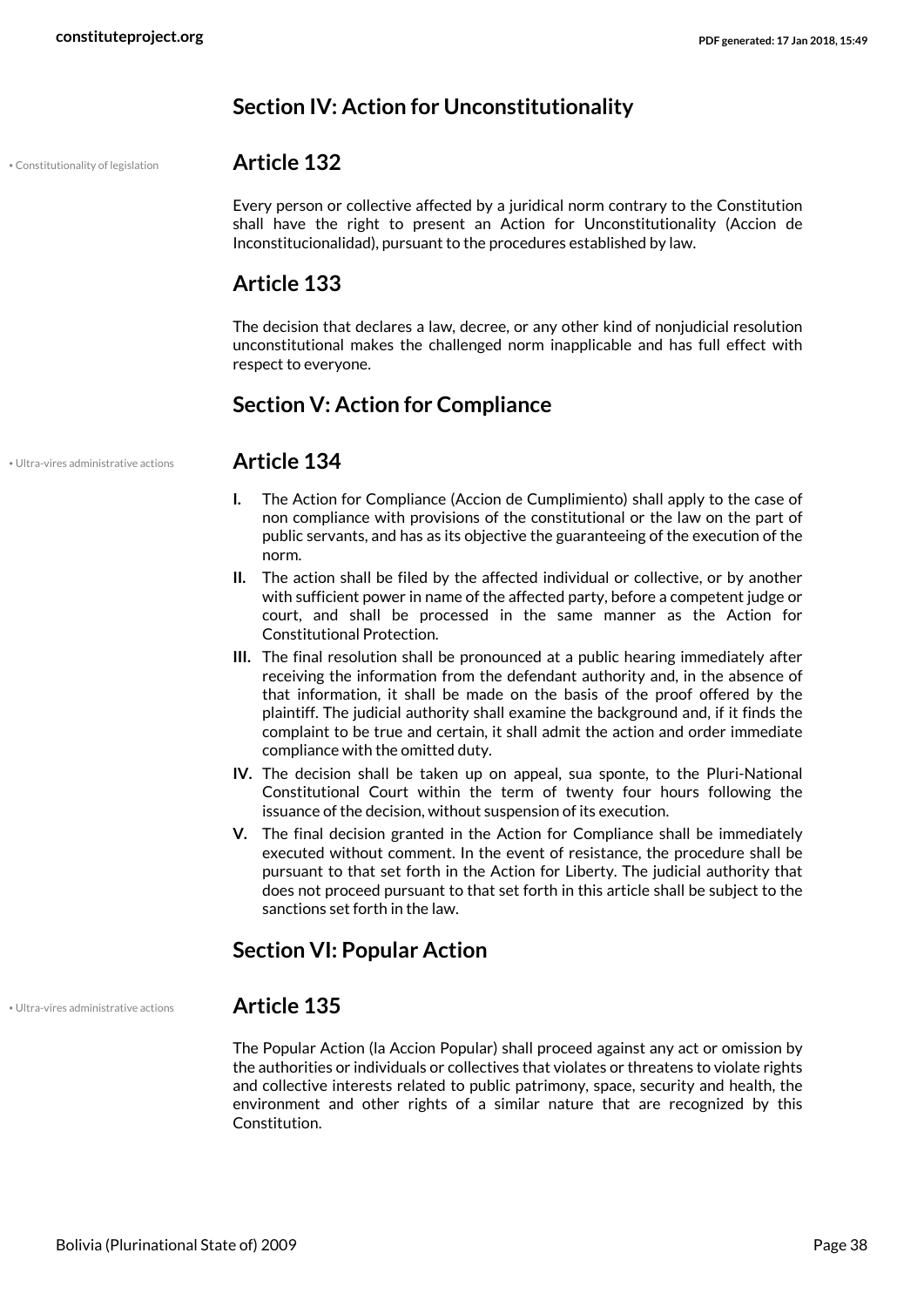#### **Article 136**

- **I.** The Popular Action shall be filed during the period in which the violation or threat to the rights and collective interests continues. To file this action it is not necessary to exhaust the judicial or administrative processes that might exist.
- **II.** Any person, in his or her individual name or on behalf of a collective, may file this action, and it shall be filed obligatorily by the Public Ministry and the Public Defender (Ministerio Público y el Defensor del Pueblo) when, in the exercise of their functions, they have knowledge of these acts. The procedure for the Action for Constitutional Protection shall be applied.

#### • Emergency provisions **CHAPTER III: States of Emergency**

#### **Article 137**

In the case of danger to the security of the State, external threat, internal disturbance or national disaster, the President of the State shall have the power to declare a state of emergency, wherever necessary in all or part of the territory. The declaration of the state of emergency shall not, in any case, suspend the guarantees of rights, nor the fundamental rights, the right of due process, the right to information and the rights of persons deprived of liberty.

#### **Article 138**

- **I.** The validity of the declaration of the state of emergency shall depend on the subsequent approval of the Pluri-National Legislative Assembly, which shall take place as soon as circumstances permit, and in all cases, within seventy two hours following the declaration of the state of emergency. The approval of the declaration shall indicate the powers conferred, and it shall maintain strict relation and proportion to the case of necessity addressed by the state of emergency. In general, the rights consecrated in the Constitution shall not be suspended by the declaration of the state of emergency.
- **II.** Once the state of emergency ends, no other state of emergency may be declared within one year following, except upon prior legislative authorization.

#### **Article 139**

- **I.** The Executive shall report to the Pluri-National Legislative Assembly concerning the reasons for the declaration of the state of emergency, as well as the use that has been made of the powers conferred by the Constitution and the law.
- **II.** Those persons who violate the rights established in this Constitution shall be subject to criminal process for violation of rights.
- **III.** The states of emergency shall be regulated by law.

#### **Article 140**

- **I.** Neither the Pluri-National Legislative Assembly, nor any other body or institution, nor association or popular group of any kind, shall grant to a body or person any extraordinary authorities different than those established in this Constitution.
- **II.** Public Power may not be accumulated, nor may any body or person be granted supremacy over the rights and guarantees recognized in this Constitution.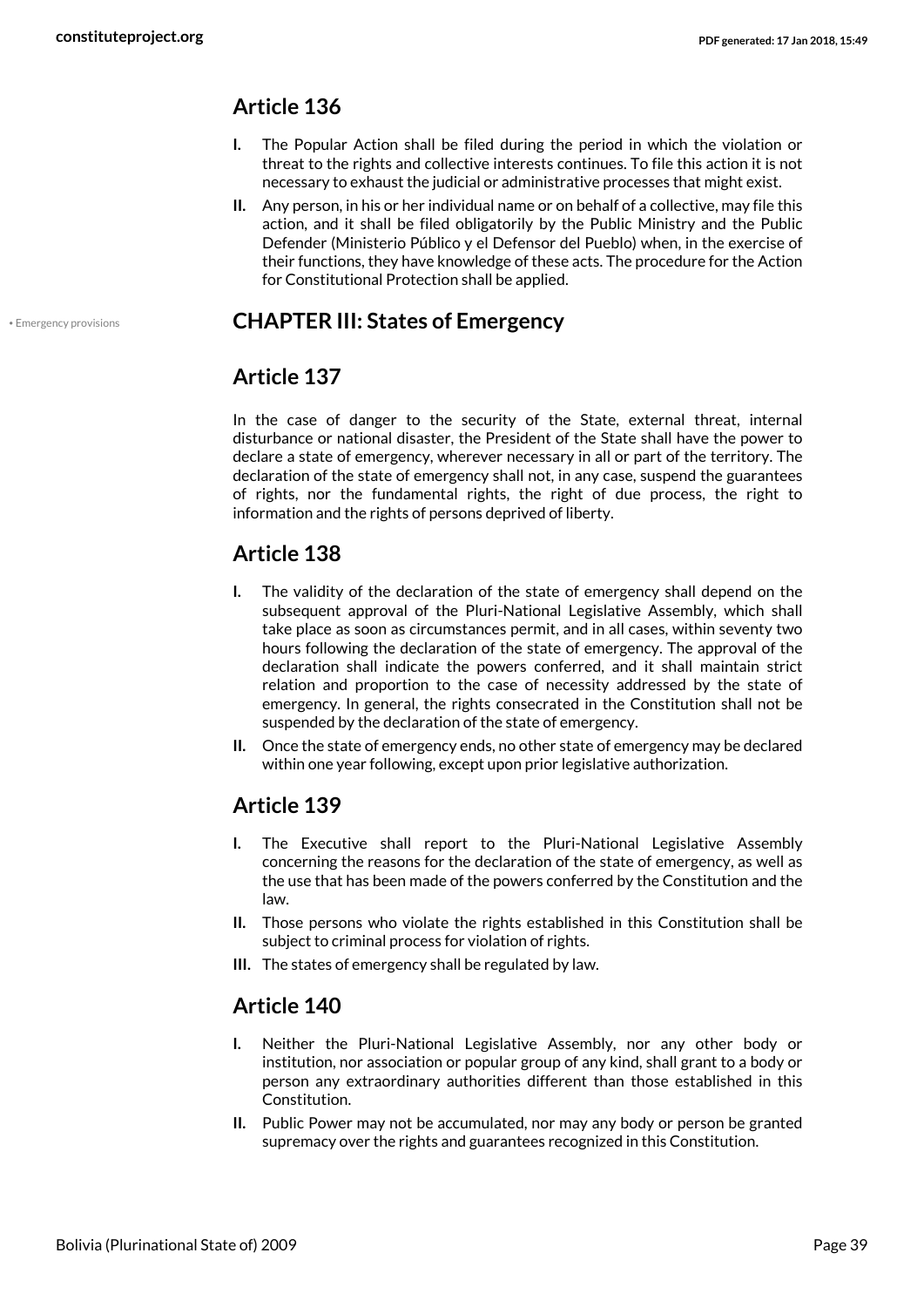**III.** The reform of the Constitution may not be initiated while there is a state of emergency in force.

#### **TITLE V: NATIONALITY AND CITIZENSHIP**

#### **CHAPTER I: Nationality**

• Requirements for birthright citizenship **Article 141** • Requirements for naturalization

Bolivian nationality is acquired by birth or by naturalization. Persons who are born in the territory of Bolivia are Bolivians by birth, with the exception of children of foreign personnel on diplomatic mission; persons born abroad of a Bolivian mother or father are Bolivians by birth.

• Requirements for naturalization **Article 142**

- **I.** Foreigners may acquire Bolivian nationality by naturalization if they are legally in the country for more than three years of uninterrupted residence under the supervision of the State, and they expressly manifest their desire to obtain Bolivian nationality and comply with the requisites established by law.
- **II.** The time of residence shall be reduced to two years in the case of foreigners who are in one of the following situations:
	- **1.** They have a Bolivian spouse, a Bolivian child or children, or Bolivian adoptive parents. Foreign citizens who acquire citizenship by marriage with Bolivian citizens do not lose it in the case of widowhood or divorce.
	- **2.** They serve in the Bolivian military at the required age and pursuant to the law.
	- **3.** They obtain Bolivian nationality granted by the Pluri-National Legislative Assembly for their service to the country.
- **III.** The time of residence for obtaining Bolivian nationality may be modified when there are reciprocal conventions with other states, first and foremost those of Latin America.

#### **Article 143**

- **I.** Bolivians who marry foreign citizens shall not lose their nationality of origin. Nor shall Bolivian nationality be lost by acquiring foreign citizenship.
- **II.** Foreigners who acquire Bolivian nationality shall not be obligated to renounce their nationality of origin.

#### **CHAPTER II: Citizenship**

#### • Requirements for birthright citizenship **Article 144**

- 
- **I.** All Bolivians are citizens and exercise their citizenship rights from the age of 18, whatever may be their level of education, occupation or income.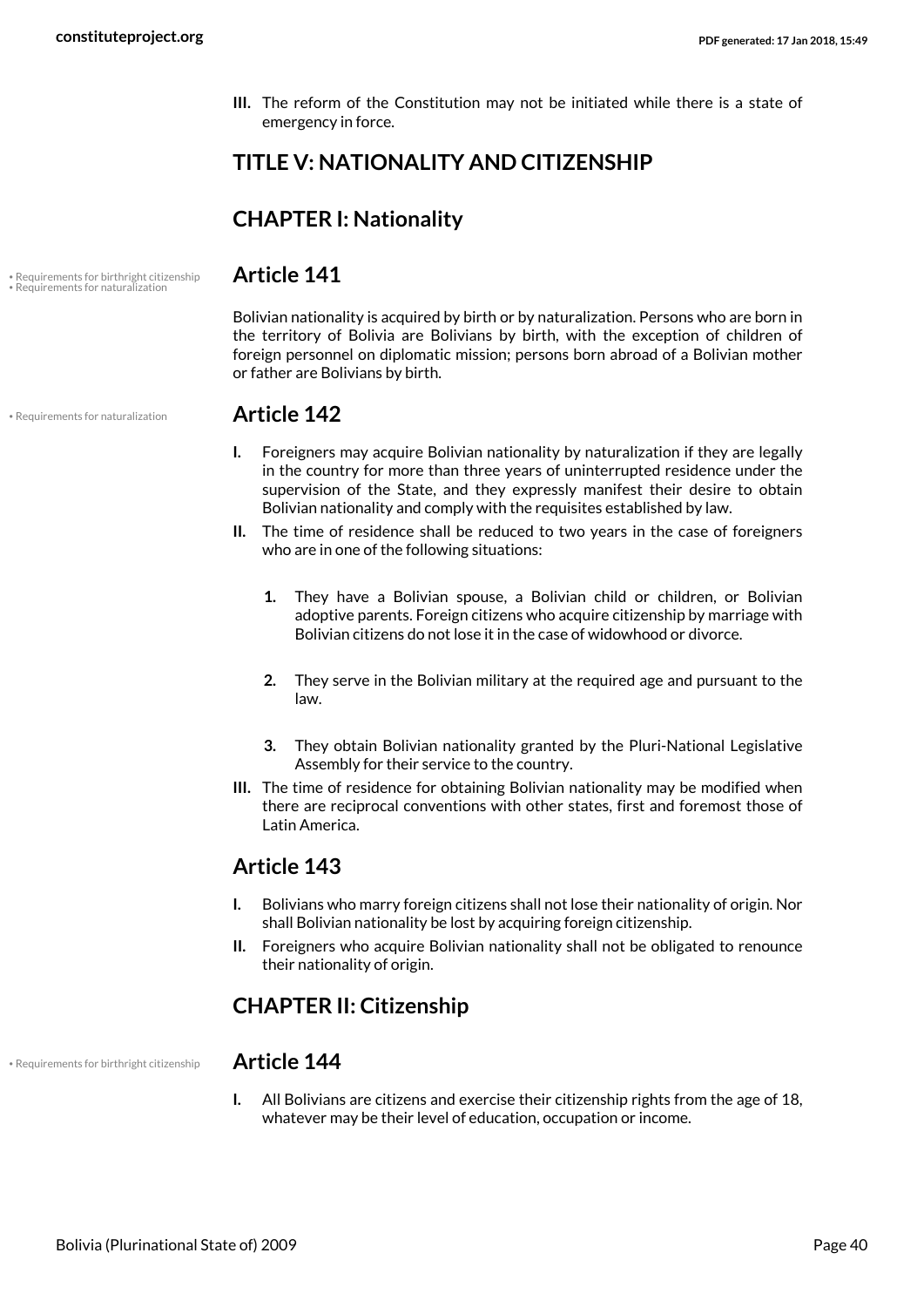**II.** Citizenship rights consist of:

• Restrictions on voting

• Conditions for revoking citizenship

- **1.** Taking part as an elector or being eligible to be part of and exercise functions in the bodies of popular power, and
- **2.** The right to exercise public functions without any requisites, except those established by law.
- **III.** The rights of citizens are suspended for reasons and in the manner set forth in article 28 of this Constitution.

# **PART II: FUNCTIONAL STRUCTURE AND ORGANIZATION OF THE STATE**

#### **TITLE I: LEGISLATIVE ORGAN**

govern the entire Bolivian territory.

# **CHAPTER I: Composition and Attributes of the Pluri-National Legislative Assembly**

• Structure of legislative chamber(s) **Article 145**

• First chamber selection **Article 146**

• Right to culture • Indigenous right to vote • Indigenous right to representation

• Electoral districts

• Electoral districts

- Size of first chamber **I.** The Chamber of Deputies shall have 130 members.
	- **II.** In each Department, half of the Deputies (Diputados) shall be elected by direct voting electoral districts. The other half shall be elected by proportional voting electoral districts, from lists headed by candidates for President, Vice President and the Senators of the Republic.

The Pluri-National Legislative Assembly is composed of two chambers, the Chamber of Deputies (Camara de Diputados) and the Chamber of Senators (Camara de Senadores), and it is the only body with authority to approve and sanction laws that

- **III.** Deputies are elected by universal, direct and secret vote. In the single Districts, they are elected by simply majority of the voters; in the multiple districts, by a system of representation established by law.
- **IV.** The number of Deputies must reflect the proportional vote obtained by each party, citizen group or indigenous people.
- **V.** The total distribution of seats among the departments shall be determined by the Electoral Organ (Organo Electoral) on the basis of the number of inhabitants in each one of them, pursuant to the latest National Census, according to law. For equity, the law shall assign a minimum number of seats to the departments that have the least population and least economic development. If the distribution of seats for any department is an uneven number, preference will be given to the single districts for the assignment of the seats.
- **VI.** The single districts must have geographical continuity, affinity and territorial continuity; they may not extend beyond the borders of each department and must be based on criteria of population and territorial extension. The Electoral Organ shall define the single districts.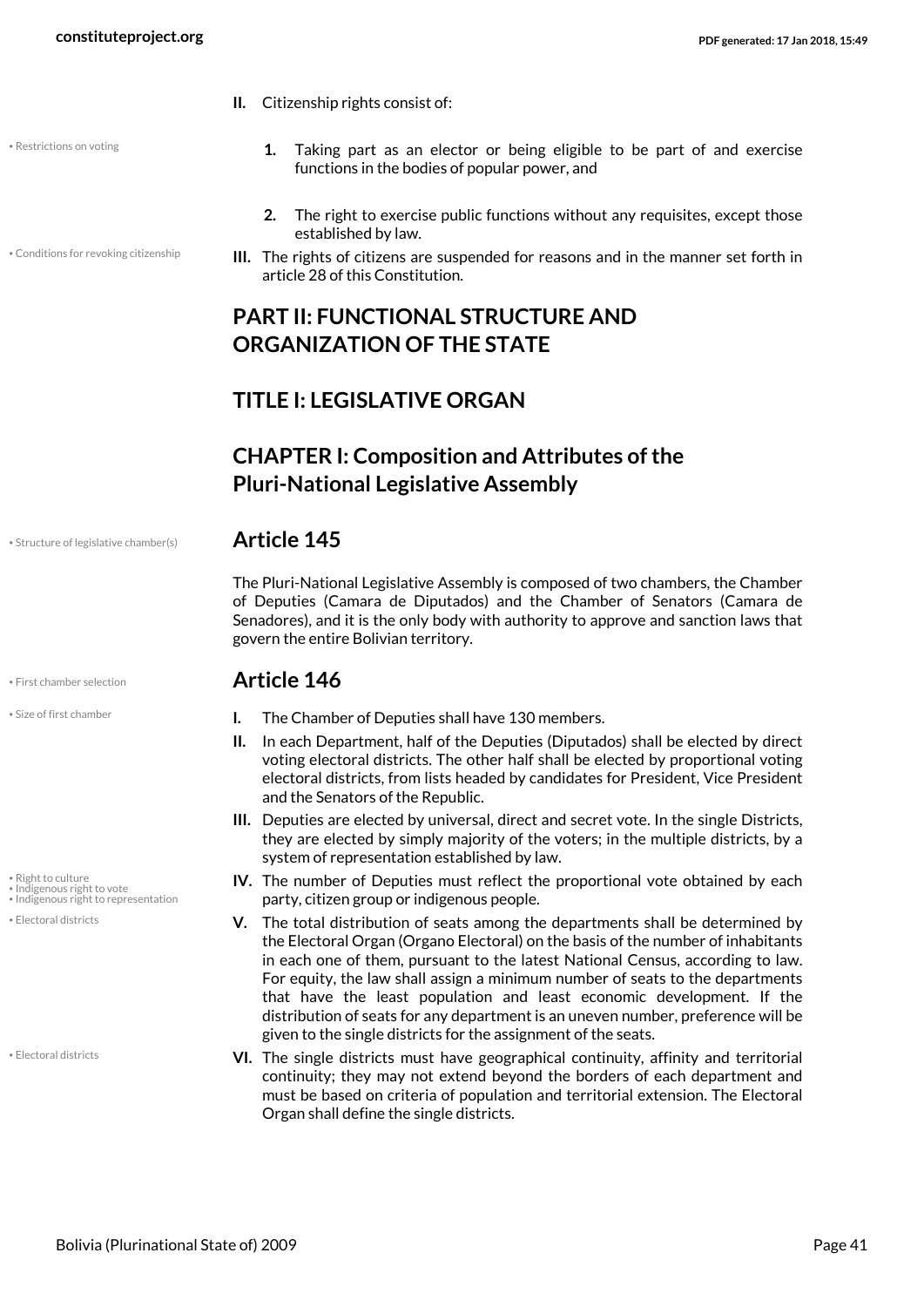• Electoral districts

- Right to culture • Indigenous right to representation
- 
- Second chamber selection
- Minimum age for first chamber **Article 149** Eligibility for first chamber Minimum age for second chamber
- 
- 
- Replacement of legislators
- Outside professions of legislators
- 

**VII.** The special rural native indigenous districts shall be governed by the principle of density of population in each department. They shall not cross department borders. They shall be established only in a rural area in those departments in which those nations and native indigenous rural peoples constitute a minority population. The Electoral Organ shall define the special districts. These districts form part of the total number of deputies.

### **Article 147**

- **I.** The equal participation of men and women shall be guaranteed in the election of the members of the assembly.
- **II.** Proportional participation of the nations and rural native indigenous peoples shall be guaranteed in the election of members of the assembly.
- **III.** The law shall define the special districts of the rural native indigenous peoples, in which population density and geographical continuity shall not be considered as conditional criteria.

#### **Article 148**

- **I.** The Chamber of Senators shall consist of a total of 36 members.
	- **II.** In each department, four Senators shall be elected in departmental districts by universal, direct and secret vote.
	- **III.** The assignment of seats for Senators in each department shall be made by a proportional system pursuant to the Law.

• Eligibility for second chamber To be a candidate to the Pluri-National Legislative Assembly, one must satisfy the general requisites for public service, be 18 years of age at the time of election, and have resided permanently for at least two years immediately prior to the election in the corresponding district.

### **Article 150**

- **I.** The Pluri-National Legislative Assembly shall have alternate members who do not receive remuneration except in the case that they must actually serve as substitutes. The law shall determine the manner of substitution of the members.
- **II.** The members of the assembly shall not carry out any other public function, under penalty of losing their mandate, with the exception of university teaching.
- **III.** The resignation of a member of the assembly shall be final, without the possibility of being able to obtain permission or the grant of temporary substitution for the purpose of carrying out other functions.

#### • Immunity of legislators **Article 151**

- **I.** The members of the assembly shall enjoy personal privilege during the time of their mandate, and afterwards they may not be criminally processed for their opinions, communications, representations, requests, questions, denouncements, proposals, expressions or any legislative act or act of reporting or control, which they formulate or undertake while performing their functions.
- **II.** The domicile, residence or habitat of the members of the assembly may not be violated, and they shall not be searched under any circumstance. This provision shall be applied to the vehicles of their personal or official use and to their legislative offices.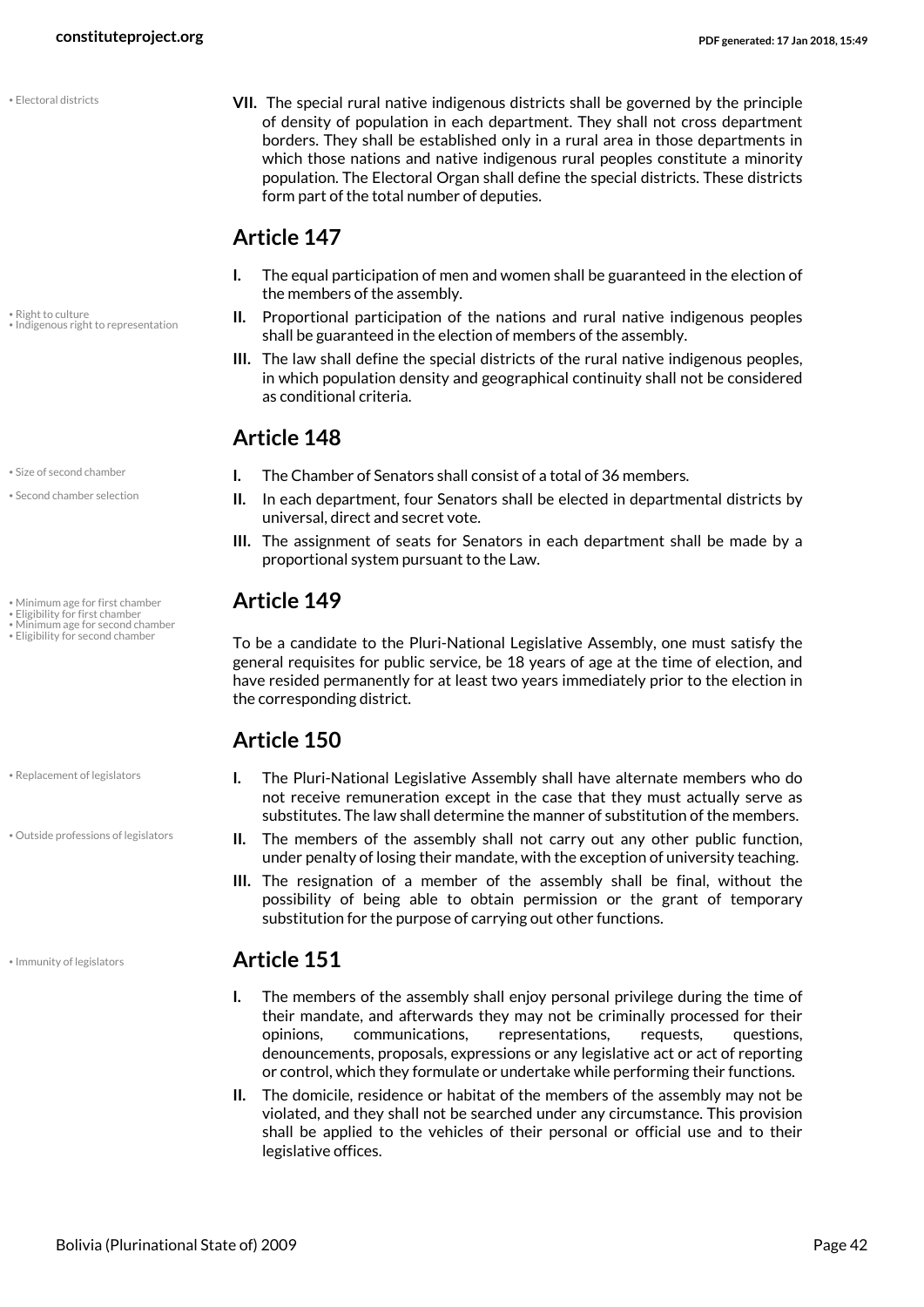## • Immunity of legislators **Article 152**

The members of the assembly do not enjoy immunity. Preventive detention shall not be applied to them in criminal processes during their mandate, except in cases of flagrant crimes.

# **Article 153**

- **I.** The Vice President of the State shall preside over the Pluri-National Legislative Assembly.
- **II.** The ordinary sessions of the Pluri-National Legislative Assembly shall start on the 6th of August of every year.
- **III.** The ordinary sessions of the Pluri-National Legislative Assembly shall be continuous, and each one will have two recesses of fifteen days per year.
- **IV.** By decision of the Plenary and the convocation of its President, the Pluri-National Legislative Assembly may hold sessions in a different place other than the habitual one within the territory of the State.

# • Legislative committees **Article 154** • Extraordinary legislative sessions

During recesses, the Assembly Commission (Comision de Asamblea) shall function, in the form and with the attributes determined by the Rules of the Chamber of Deputies (Reglamento de la Camara de Diputados). In extraordinary cases, for matters of urgency, the Assembly can be convoked by its President or by the President of the State. It shall only take up the matters set forth in the convocation.

# **Article 155**

The Pluri-National Legislative Assembly shall inaugurate its sessions on the 6th of August in the Capital of Bolivia, unless expressly called by its President.

# • Term length for first chamber **Article 156**<br>• Term limits for first chamber<br>• Term length of second chamber

• Term limits of second chamber The term of the mandate of the members of the assembly is five years, and they may be reelected for a single additional continuous term.

The mandate of the member of the assembly ends in the following circumstances: the death or resignation of the member; the revocation of the member's mandate; the final condemnatory sentence of the member in a criminal case; or the unjustified abandonment of his or her functions for more than six continuous working days or eleven non continuous working days a year, as determined in accordance with the Rules.

# **Article 158**

- **I.** The attributes of the Pluri-National Legislative Assembly, in addition to those determined by this Constitution and the law are the following:
	- **1.** To approve and execute its budget autonomously; to name and remove its administrative personnel; and to attend to everything related to its internal governance and economy.

• Standing committees

• Length of legislative sessions

- 
- 
- 
- 

• Attendance by legislators **Article 157** • Removal of individual legislators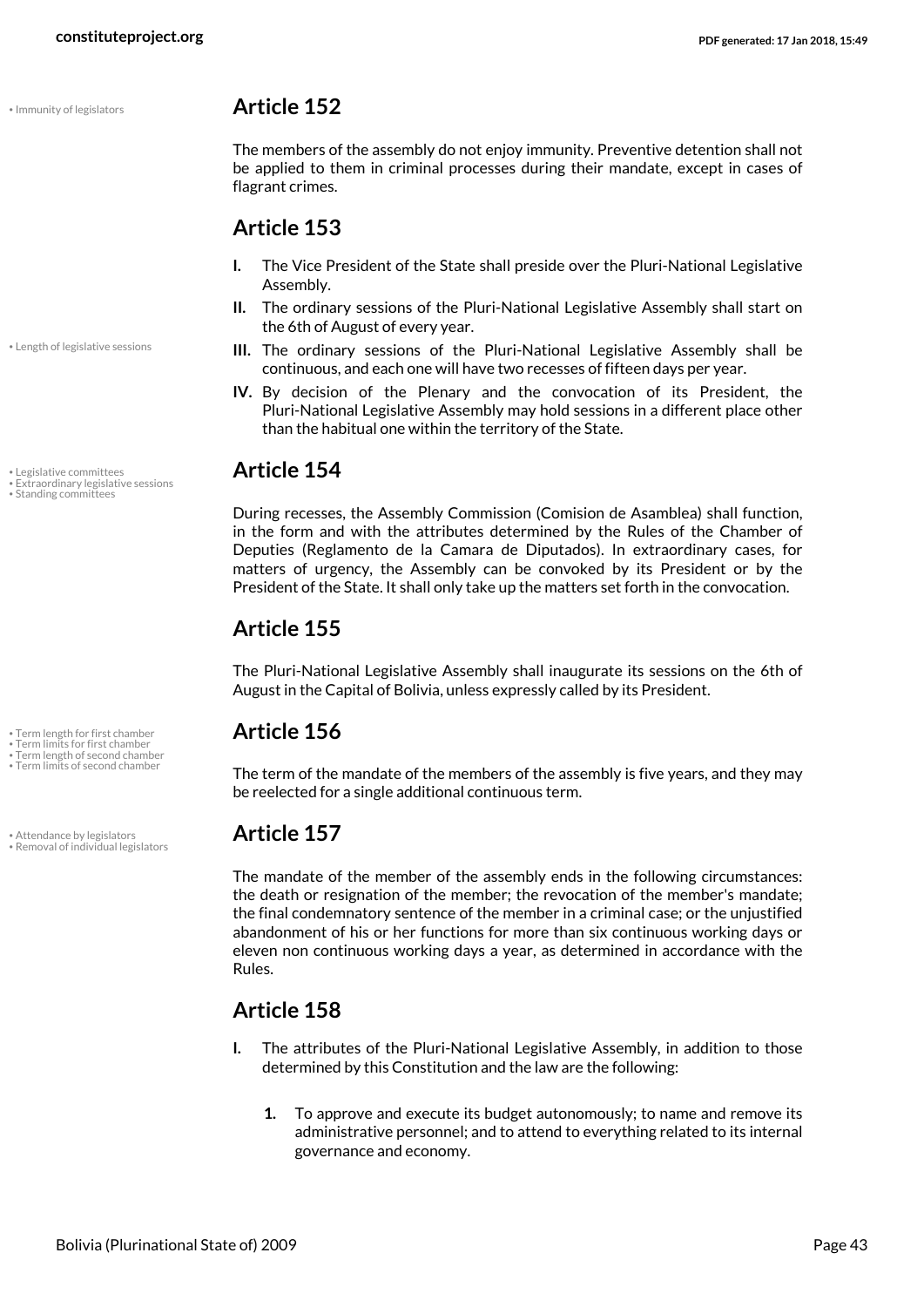• Compensation of legislators

- Constitutional court selection
- Supreme court selection Establishment of judicial council

• Economic plans

• Budget bills

• Treaty ratification

- **2.** To set the remuneration of the members, which, in no case, may be higher than that of the Vice President of the State. Any additional income from a remunerated activity is prohibited.
- **3.** To dictate, interpret, repeal, abrogate and modify laws.
- **4.** To elect six of its members to the Pluri-National Electoral Organ, by two-thirds vote of the members present.
- **5.** To pre-select the candidates to form the Pluri-National Constitutional Court (Tribunal Constitucional Plurinacional), the Supreme Court of Justice (Tribunal Supremo de Justicia), the Agro-Environmental Court (Tribunal Agroambiental) and the Council of Magistrates (Consejo de la Magistratura).
- **6.** To approve the creation of new territorial units and to establish their boundaries, pursuant to the Constitution and the law.
- **7.** To approve the economic and social development plan presented by the Executive Organ).
- **8.** To approve the laws in matters of budgets, indebtedness, control and supervision of state resources, of public credit, and of subsidies for the undertaking of public works and social needs.
- **9.** To make decisions on indispensable state economic measures in case of public necessity.
- **10.** To approve the contracting of loans that commit general income of the State, and to authorize universities to contract loans.
- **11.** To approve the General State Budget presented by the Executive Organ. Once the draft law is received, it must be considered by the Pluri-National Legislative Assembly within the term of sixty days. In case it is not approved within this time frame, the draft law shall be considered approved.
- **12.** To approve the contracts of public importance with regard to natural resources and strategic areas, signed by the Executive Organ.
- **13.** To approve the disposal of assets of public dominion of the State.
- **14.** To ratify international treaties signed by the Executive, in the manner established by the Constitution.
- **15.** To establish the monetary system.
- **16.** To establish the system of measures.
- **17.** To monitor and oversee the organs of the State and the public institutions.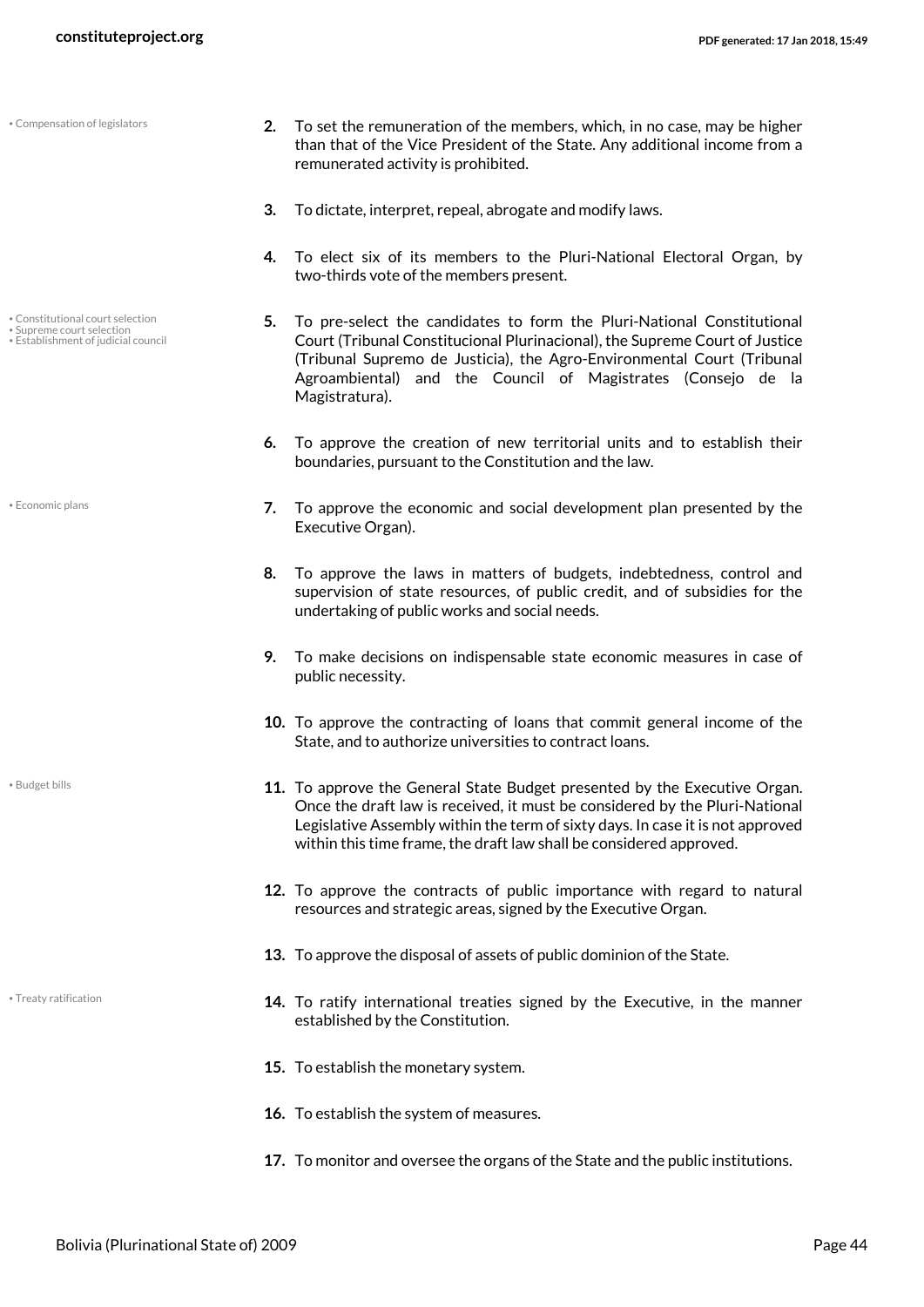• Legislative oversight of the executive

• Cabinet removal

- Ministers of State, individually or collectively, and to censure by the vote of two-thirds of the members of the Assembly. The questioning shall be requested by either of the Chambers. The censure shall imply the replacement of the Minister. **19.** To undertake investigations within the framework of their supervisory attributes, by way of a commission or commissions elected for that purpose, without prejudice to the control exercised by the competent bodies. • Legislative committees • Legislative oversight of the executive **20.** To monitor and oversee public enterprises, those of mixed capital and every entity that has State economic participation. **21.** To authorize the use of military troops, armaments and war materiel outside of the territory of the State, and to determine the purpose and time of the absence of troops. • Designation of commander in chief **22.** To authorize in exceptional cases the entrance and temporary transit of foreign armed forces, determining the purpose and length of their stay. **23.** At the initiative of the Executive Organ, to create or modify taxes at the central level of the State. Nevertheless, the Pluri-National Legislative Assembly, at the request of one of its members, shall request that the Executive Organ present bills on the matter. If the Executive Organ, within the term of twenty days does not present the requested bill, or the justification for not having done so, the representative who had requested it or another, shall present his or her own bill for consideration and approval. • Tax bills **II.** The organization and functions of the Pluri-National Legislative Assembly shall be regulated by the Rules of the Chamber of Deputies. **Article 159** The attributes of the Chamber of Deputies, in addition to those determined by this Constitution and the law, are:
	- **1.** To draft and approve its Rules.
	- **2.** To describe the credentials granted by the Pluri-National Electoral Organ.

**18.** To question, at the initiative of any of the members of the assembly, the

- **3.** To elect its executive committee; and to determine its internal organization and functions.
- **4.** To apply sanctions to deputies, pursuant to the Rules, by a decision of two-thirds of the members present.
- **5.** To approve and execute its budget; to name and remove its administrative personnel; and to attend to everything related to its internal economy and governance.

• Leader of first chamber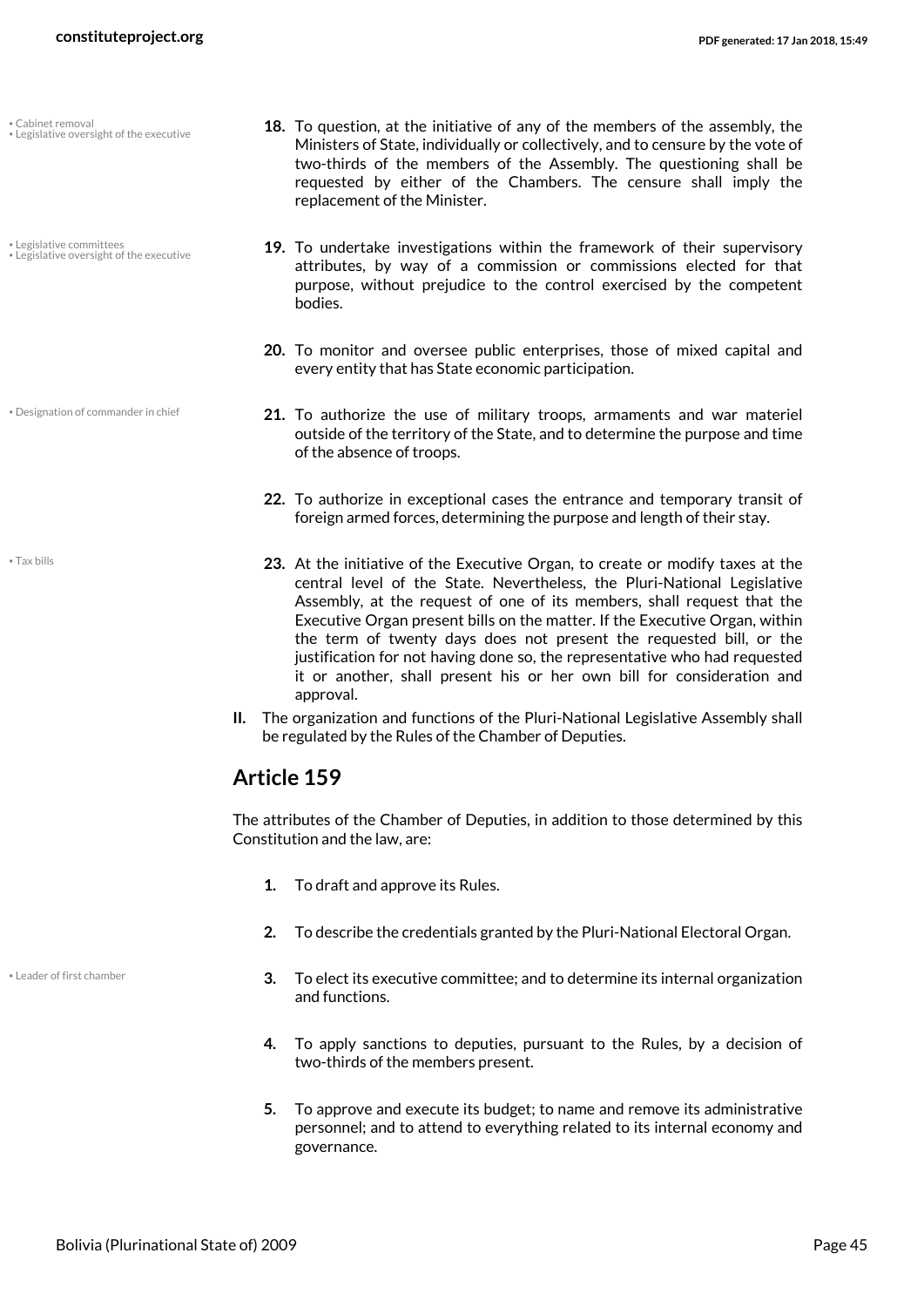- 
- Economic plans • First chamber reserved policy areas
- First chamber reserved policy areas
- First chamber reserved policy areas

- Constitutional court removal
- Supreme/ordinary court judge removal
- First chamber reserved policy areas **6.** To initiate the approval of the General State Budget.
	- **7.** To initiate the approval of the economic and social development plan presented by the Executive Organ.
	- **8.** To the initiate the approval or modification of the tax laws, laws of public credit or subsidies.
	- **9.** To initiate the approval of the contracting of loans which commit the general revenues of the State, and to authorize universities to contract loans.
	- **10.** In each legislature, to approve the armed forces that should be maintained in peace time.
	- **11.** To accuse, before the Chamber of Senators, the members of the Pluri-National Constitutional Court, of the Supreme Court and of the Administrative Control of Justice who have committed crimes in the exercise of their functions.
	- **12.** To propose lists of candidates to the President of the State for the designation of the presidents of the economic and social entities and other positions in which the State participates, by absolute majority pursuant to the Constitution.
	- **13.** To pre-select the candidates for the Administrative Control of Justice and to send the names of the candidates to the Pluri-National Electoral Organ so that this Organ may carry out the sole and exclusive organization of the electoral process.

#### **Article 160**

The attributes of the Chamber of Senators, in addition to those determined by this Constitution and the law, are:

- **1.** To draft and approve its Rules.
- **2.** To qualify the credentials granted by the Pluri-National Electoral Organ.
- **3.** To elect its executive committee, and determine its internal organization and functions.
- **4.** To apply sanctions to Senators, pursuant to the Rules, by decision of two-thirds of the members present.
- **5.** To approve and execute its budge; to name and remove its administrative personnel and to attend to everything related to its internal economy and governance.

• Leader of second chamber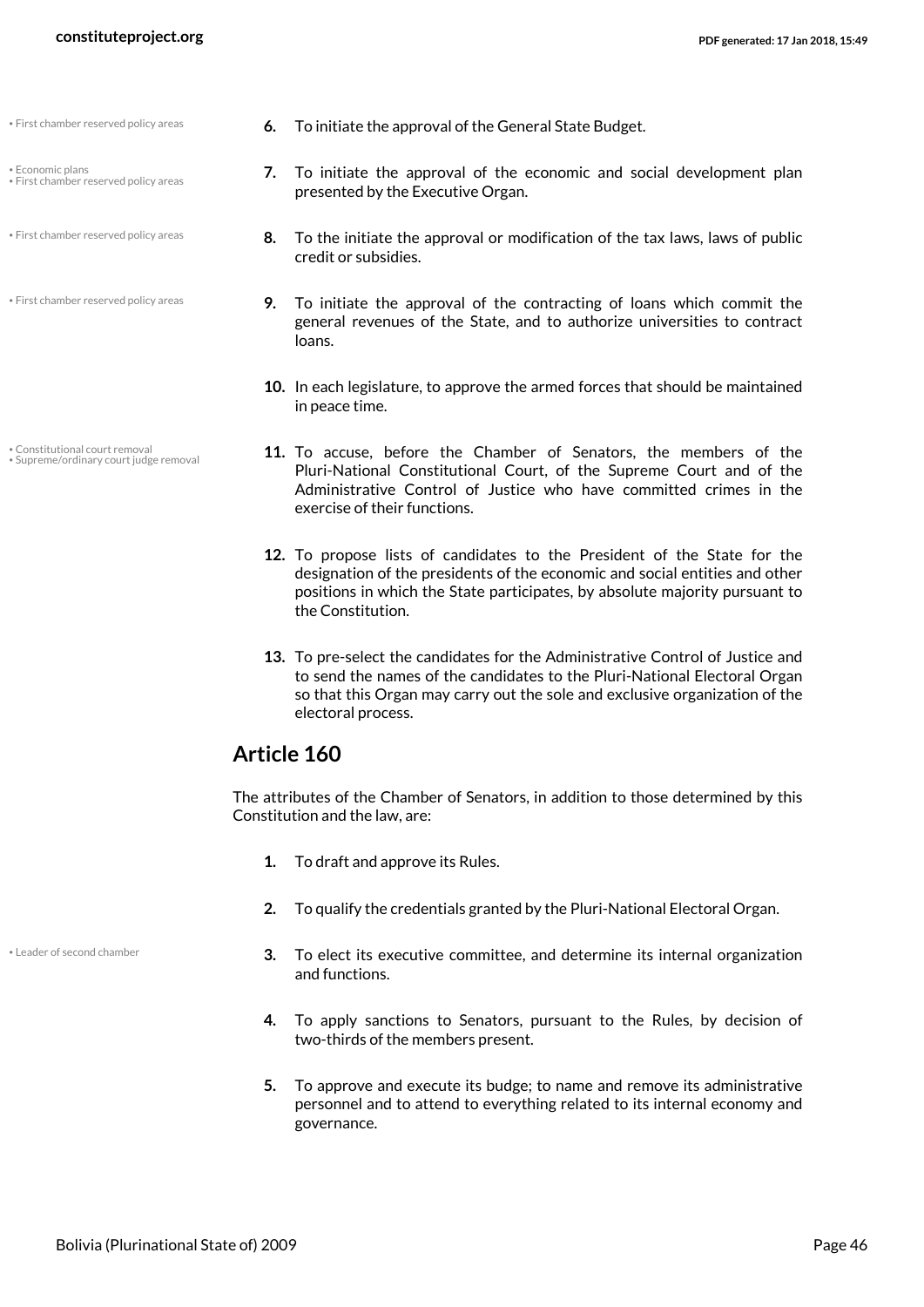| • Constitutional court removal<br>• Supreme/ordinary court judge removal | 6.                 | To be the sole instance to try the members of the Pluri-National<br>Constitutional Court, of the Supreme Court, of the Agro-Environmental<br>Court and of the Administrative Control of Justice for crimes committed in<br>the exercise of their functions, whose sentences shall be approved by at<br>least two-thirds of the members present, pursuant to the law. |  |
|--------------------------------------------------------------------------|--------------------|----------------------------------------------------------------------------------------------------------------------------------------------------------------------------------------------------------------------------------------------------------------------------------------------------------------------------------------------------------------------|--|
|                                                                          | 7.                 | To recognize with public honors those who are deserving of it for eminent<br>service to the State.                                                                                                                                                                                                                                                                   |  |
| • Selection of active-duty commanders                                    | 8.                 | To ratify the promotions, proposed by the Executive Organ, to General of<br>the Army, of the Air Force, of the Division and of the Brigade; to Admiral,<br>Vice Admiral, Rear Admiral, and General of the Bolivian Police.                                                                                                                                           |  |
|                                                                          | 9.                 | To approve or deny the appointments of ambassadors and plenipotentiary<br>Ministers proposed by the President of the States.                                                                                                                                                                                                                                         |  |
| • Joint meetings of legislative chambers                                 | <b>Article 161</b> |                                                                                                                                                                                                                                                                                                                                                                      |  |
|                                                                          |                    | The Chambers shall meet in Pluri-National Legislative Assembly to exercise the<br>following functions, as well as those set forth in the Constitution:                                                                                                                                                                                                               |  |
|                                                                          | 1.                 | To inaugurate and close its sessions.                                                                                                                                                                                                                                                                                                                                |  |
|                                                                          | 2.                 | To receive the oath of the President and Vice President of the State.                                                                                                                                                                                                                                                                                                |  |
|                                                                          | 3.                 | To accept or reject the resignation of the President of the State and of the<br>Vice President of the State.                                                                                                                                                                                                                                                         |  |
| • Veto override procedure                                                | 4.                 | To consider the laws vetoed by the Executive Organ.                                                                                                                                                                                                                                                                                                                  |  |
|                                                                          | 5.                 | To consider bills approved in the Chamber of origin that were not approved<br>in the reviewing Chamber.                                                                                                                                                                                                                                                              |  |
| • Emergency provisions                                                   | 6.                 | To approve states of emergency.                                                                                                                                                                                                                                                                                                                                      |  |
| . Head of state immunity                                                 | 7.                 | To authorize the trial of the President or of the Vice President of the State.                                                                                                                                                                                                                                                                                       |  |
| · Attorney general<br>• Ombudsman                                        | 8.                 | To designate the Attorney General of the State and the Public Defender.                                                                                                                                                                                                                                                                                              |  |
|                                                                          |                    | <b>CHAPTER II: Legislative Procedure</b>                                                                                                                                                                                                                                                                                                                             |  |
|                                                                          | <b>Article 162</b> |                                                                                                                                                                                                                                                                                                                                                                      |  |
| • Initiation of general legislation                                      | Ι.                 | The following have the authority to initiate legislation, which the Pluri-National<br>Legislative Assembly is obligated to process:                                                                                                                                                                                                                                  |  |
| • Legislative initiatives by citizens                                    | 1.                 | Citizens.                                                                                                                                                                                                                                                                                                                                                            |  |

**2.** Members of the assembly in each of the Chambers.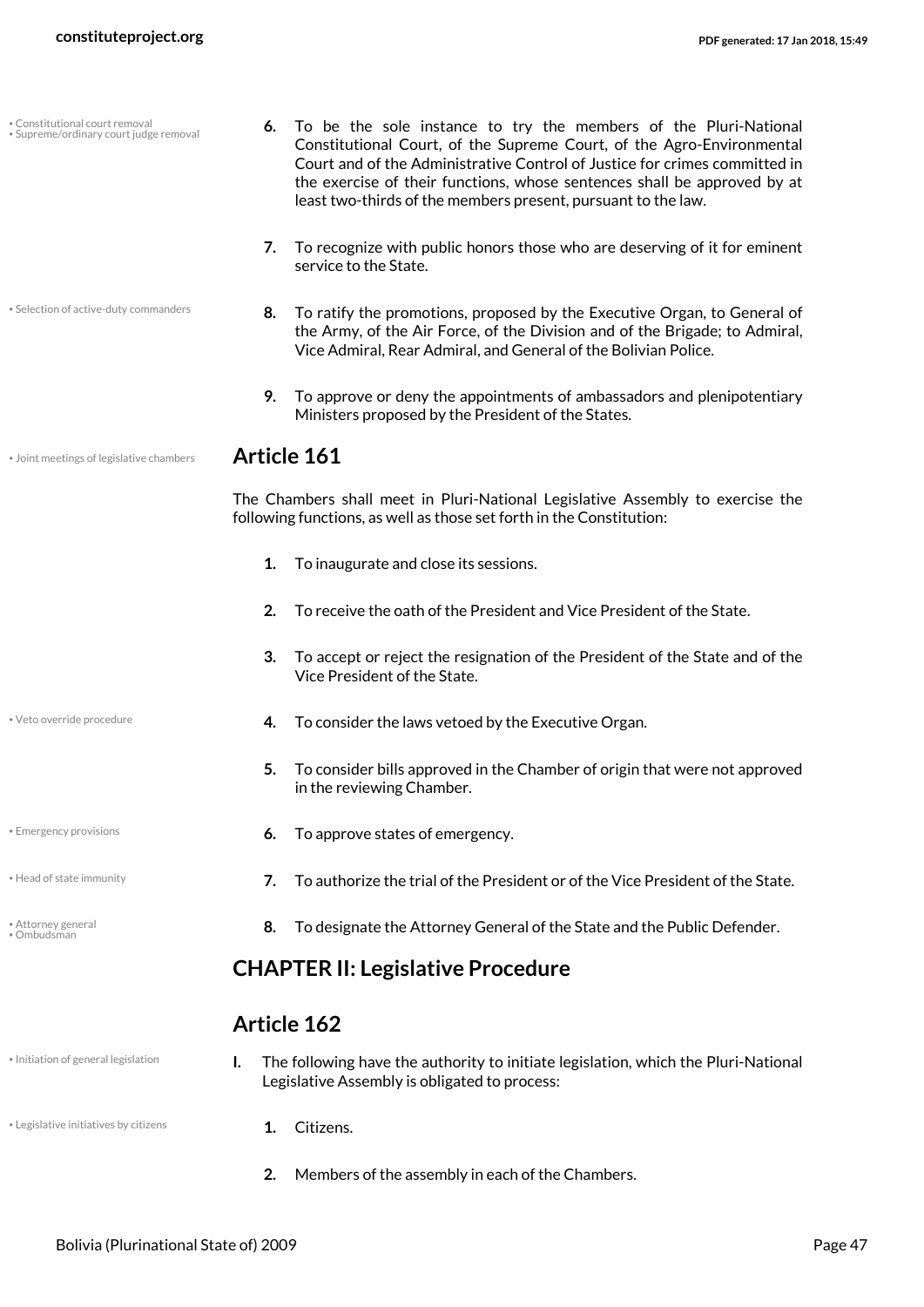- **3.** The Executive Organ. **4.** The Supreme Court, with respect to initiatives related to the administration of justice. **5.** The autonomous governments of the territorial entities. **II.** The law and rules of each Chamber shall develop the procedures and requisites for exercising the authority of legislative initiative. • Division of labor between chambers **Article 163** The legislative process shall develop in the following manner: **1.** The presentation of a bill by members of one of the Chambers of the assembly shall initiate the legislative process in that Chamber, which shall remand it to the corresponding commission or commissions for its treatment and initial approval. • Legislative committees **2.** The bill presented by other initiative shall be sent to the Chamber of Deputies, which shall remand it to a commission or commissions. • Legislative committees **3.** The legislative initiatives in matters of decentralization, autonomies and land registry and regulations shall be received by the Chamber of Senators. • Second chamber reserved policy areas **4.** When a bill has been reported by the corresponding commission or commissions, it shall be sent for consideration by the plenary of the Chamber, where it shall be discussed and approved in full and in detail. Each approval shall require an absolute majority of the members present. • Legislative committees **5.** The bill approved by the Chamber of origin shall be remanded to the
	- **6.** If the reviewing Chamber amends or modifies the bill, this shall be considered as approval if the originating Chamber accepts the amendments or modification by the vote of an absolute majority of the members present. In the event that it does not accept the changes, the two Chambers shall meet at the request of the originating Chamber within the term of twenty days following and shall debate the bill. The decision shall be made by the Plenary of the Pluri-National Legislative Assembly by an absolute majority of the members present.

reviewing Chamber for its decision. If the reviewing Chamber approves it, it

shall be sent to the Executive Organ for its promulgation.

- **7.** In the event that thirty days pass without pronouncement on the bill by the reviewing Chamber, the bill shall be considered by the Plenary of the Pluri-National Legislative Assembly.
- **8.** The approved bill, once confirmed, shall be sent to the Executive Organ for its promulgation as law.
- **9.** A bill that has been rejected may be reintroduced in the next Legislature.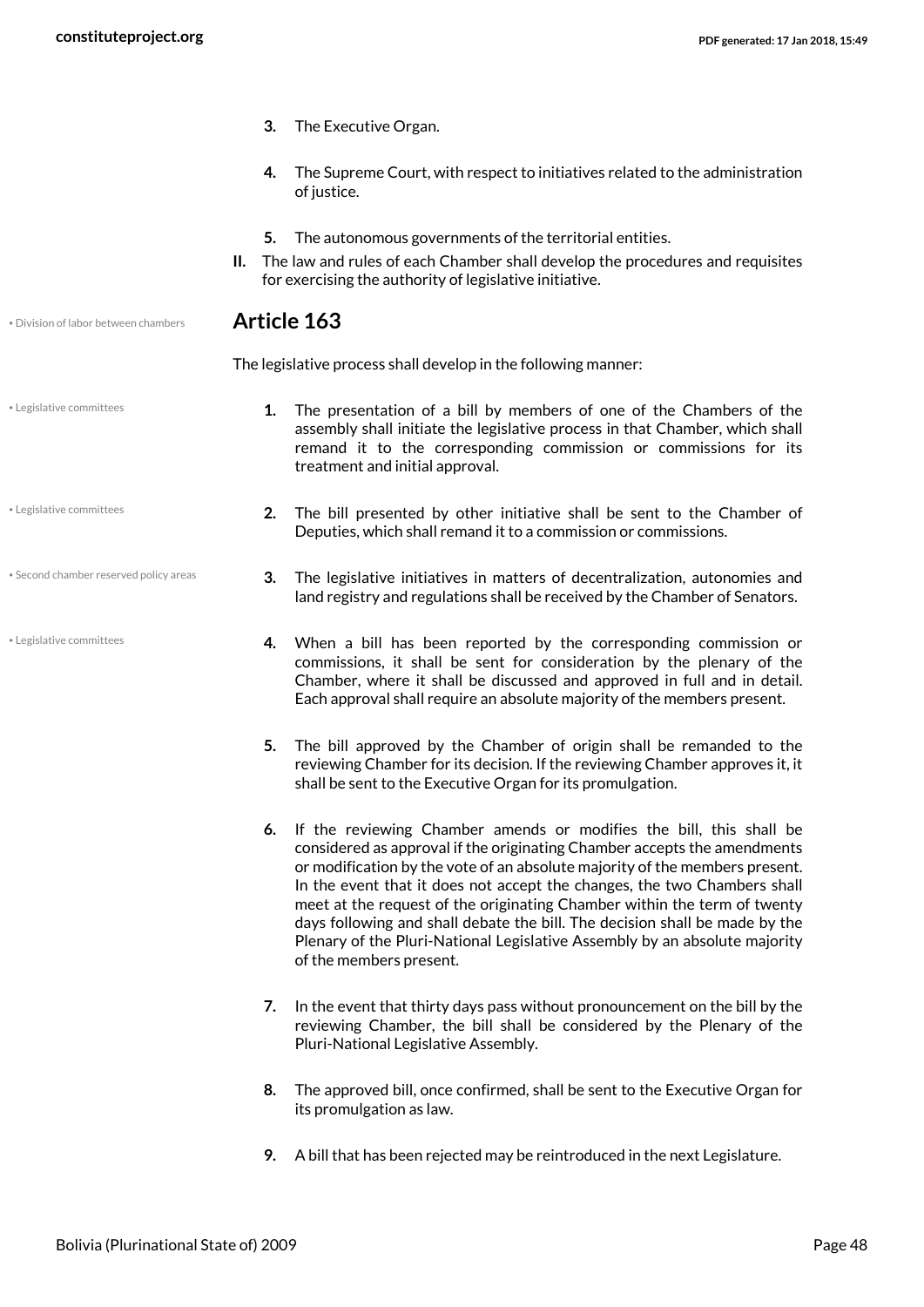- Legislative committees • Approval of general legislation
- Approval of general legislation • Veto override procedure

• Approval of general legislation

- **10.** The law, which has been approved by the Pluri-National Legislative Assembly and sent to the Executive Organ, may be commented on by the President within ten working days from the time of its receipt. The observations of the Executive Organ shall be sent to the Assembly. If the latter should be in recess, the President shall send his or her observations to the Commission of the Assembly (Comision de Asamblea).
- **11.** If the Pluri-National Legislative Assembly considers the observations of the President to be well founded, it will modify the law accordingly and will return the law to Executive Organ for its promulgation. In the event that it does not consider the observations to be well founded, the law shall be promulgated by the President of the Assembly. The decisions of the Assembly shall be made by the vote of the absolute majority of the members present.
- **12.** The law on which no observations are made within the corresponding term of time shall be promulgated by the President of the State. The laws not promulgated by the Executive Organ in the terms set forth in the sections above shall be promulgated by the President of the Assembly.

### **Article 164**

- **I.** The promulgated law shall be published immediately in the Official Gazette.
- **II.** Compliance with the law is obligatory from the date of its publication, except for those that establish a different term for entrance into force.

# **TITLE II: EXECUTIVE ORGAN**

# **CHAPTER I: Composition and Attributes of the Executive Organ**

#### **Section I: General Matters**

#### • Establishment of cabinet/ministers **Article 165**

- Deputy executive Name/structure of executive(s)
- **I.** The Executive Organ consists of the President of the State, the Vice President of the State, and the Ministers of State.
- **II.** The Council of Ministers is collectively responsible for the decisions they adopt.

#### **Section II: Presidency and Vice Presidency of the State**

**I.** The President and Vice President of the State shall be elected by universal, obligatory, direct, free and secret vote. The candidates who receive fifty percent plus one of the valid votes cast, or the candidate who has received a minimum of forty percent of the valid votes cast, with a difference of at least ten percent in relation to the candidate in second place, shall be proclaimed President or Vice President.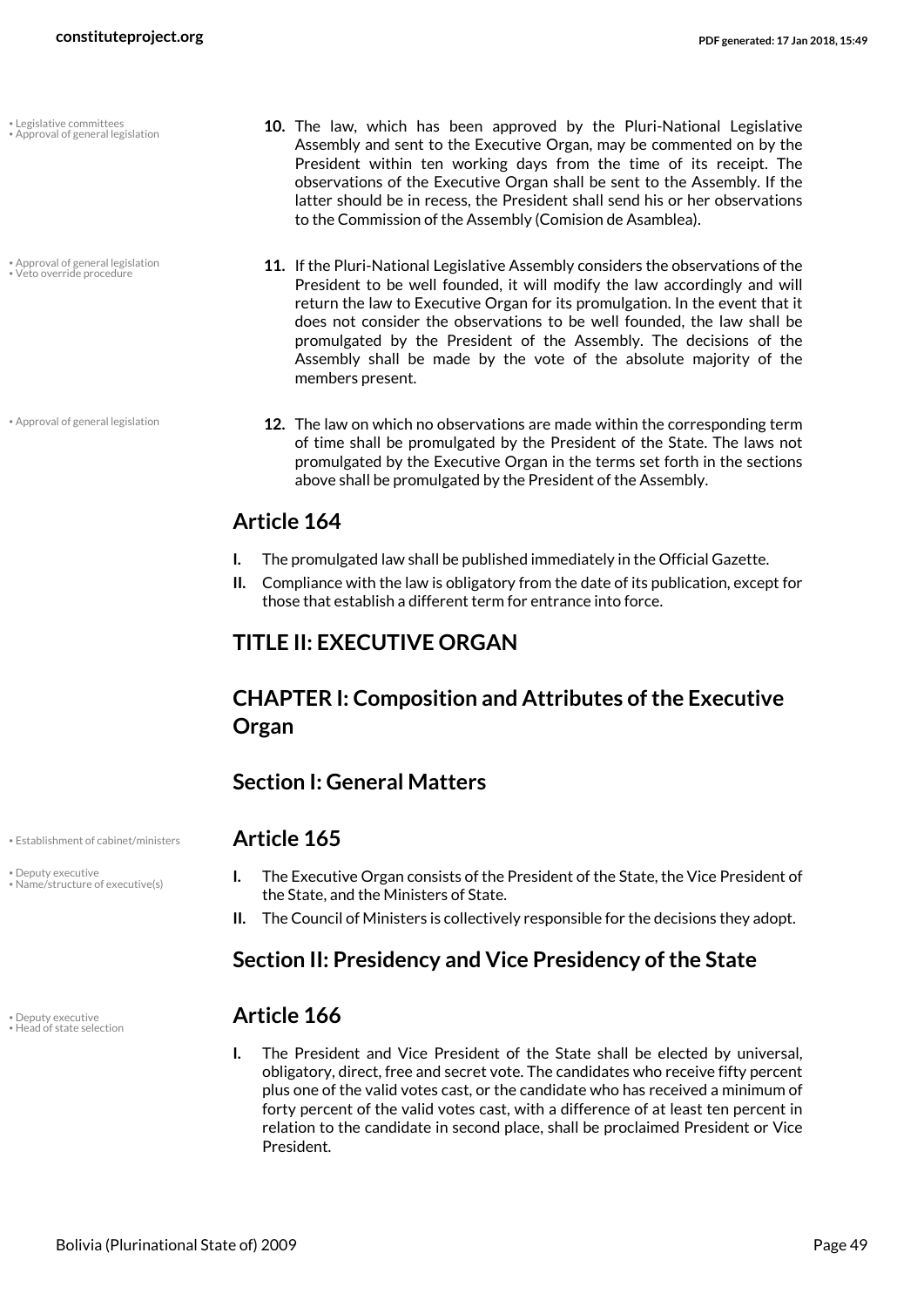**II.** In the event that none of the candidates meet these conditions, a second electoral round shall be carried out between the two candidates who received the most votes, within the term of sixty days counted from the prior voting. The candidate who receives the majority of votes shall be declared President or Vice President of the State.

# • Minimum age of head of state **Article 167** • Eligibility for head of state

To be a candidate for President or Vice President of the State, one must satisfy the general conditions to be a public servant, be thirty years of age on the day of the election, and have resided permanently in the country for at least five years immediately prior to the election.

# • Head of state term length **Article 168** • Head of state term limits

The period of the mandate of the President or Vice President is five years, and they may be reelected once for a continuous term.

### **Article 169**

- **I.** In the event of an impediment or definitive absence of the President, he or she shall be replaced by the Vice President and, in the absence of the latter, by the President of the Senate, and in his or her absence by the President of the Chamber of Deputies. In this last case, new elections shall be called within a maximum period of ninety days.
- **II.** In case of temporary absence, the Vice President shall assume the Presidency for a term not to exceed ninety days.

#### • Head of state removal **Article 170**

The mandate of the President of the State shall end in the following circumstances: upon his or her death; by the presentation of his or her resignation to the Pluri-National Legislative Assembly; by definitive absence or impediment; by the imposition of a final condemnatory sentence in a criminal matter; or by the revocation of his or her mandate.

#### • Head of state replacement **Article 171**

In the event the mandate is revoked, the President of State shall immediately cease in his or her functions; the Vice President must assume the Presidency and immediately call elections for the Presidency of the State to take place within a maximum period of ninety days.

#### • Head of state powers **Article 172**

The attributes of the President of the State, in addition to those established by this Constitution and the law, are the following:

• Head of state replacement

- Duty to obey the constitution **1.** To comply with and enforce the Constitution and the laws.
	- **2.** To maintain and preserve the unity of the Bolivian State.
	- **3.** To propose and direct the policies of the government of the State.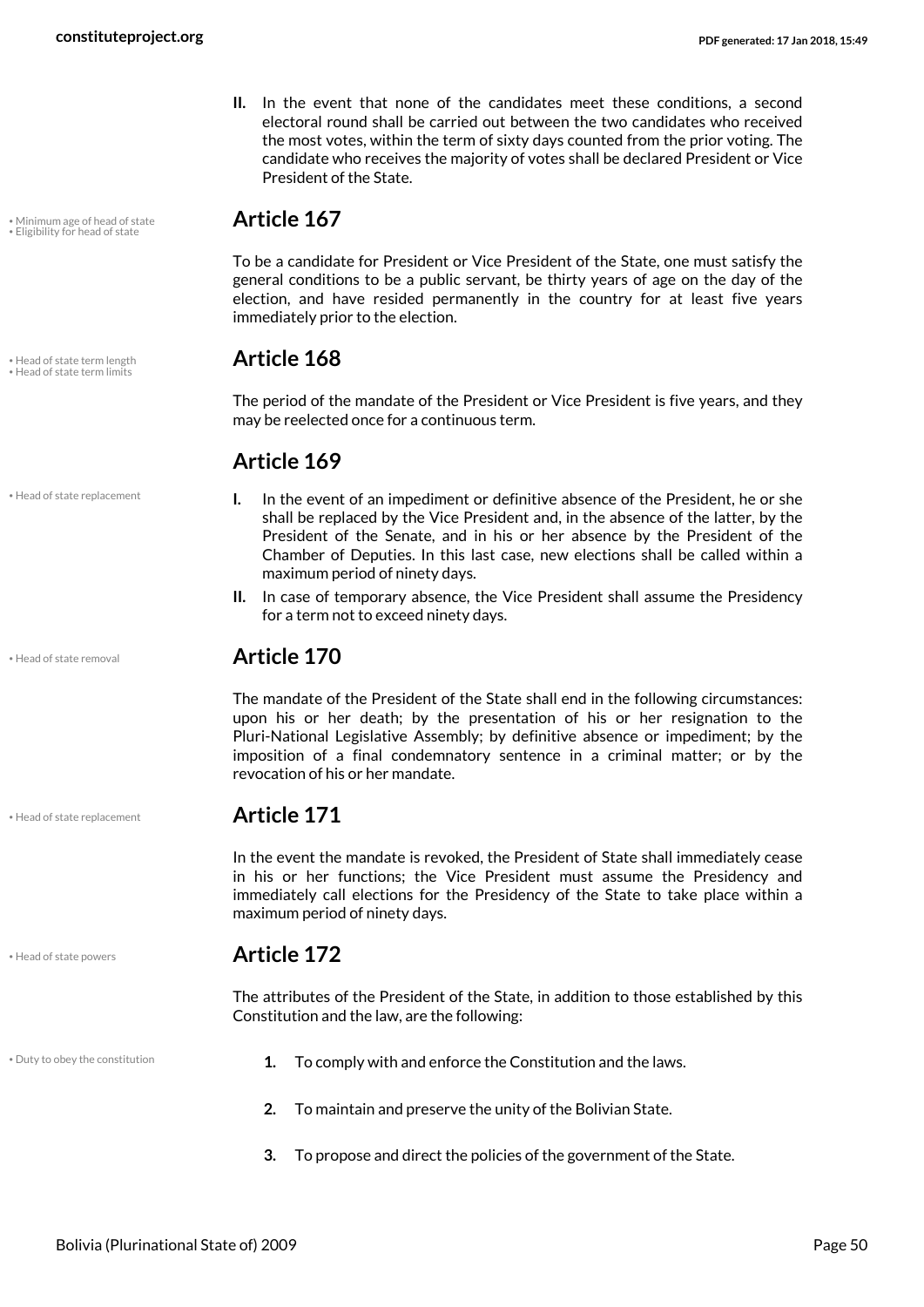• Foreign affairs representative

• Extraordinary legislative sessions

• Treaty ratification

• Economic plans

• Budget bills

- **4.** To direct the public administration and coordinate the actions of the Ministers of State.
- **5.** To direct foreign policy; sign international treaties; name public diplomats and consuls pursuant to the law; and to admit foreign officials in general.
- **6.** To request the calling of an extraordinary session of the Pluri-National Legislative Assembly.
- **7.** To promulgate the laws approved by the Pluri-National Legislative Assembly.
- Head of state decree power **8.** To issue supreme decrees and resolutions.
	- **9.** To administer the state revenues and to decree their investment by the Ministry of the appropriate branch in accordance with the laws and strictly subject to the General Budget of the State.
	- **10.** To present the economic and social development plan to the Pluri-National Legislative Assembly.
	- **11.** To present to the Pluri-National Legislative Assembly, during the first thirty sessions, the proposed law of the General Budget of the State for the following fiscal year, and to propose, during its term, the modifications he or she considers necessary. The report on public expenses pursuant to the budget shall be presented annually.
	- **12.** To present annually to the Pluri-National Legislative Assembly, in its first session, the written report on the course and state of Public Administration during the yearly management, accompanied by the ministerial reports.
		- **13.** To enforce the decisions of the courts.
		- **14.** To decree amnesty or pardon, with the approval of the Pluri-National Legislative Assembly.
		- **15.** To name the following, from among the candidates proposed by the Pluri-National Legislative Assembly: the Controller General of the State, the President of the Bank of Bolivia, the maximum authority of the Regulatory Organ of the Banks and Financial Entities, and the Presidents of the entities, in which the State participates, that have a social and economic function.
		- **16.** To preserve the security and defense of the State.
		- **17.** To designate and substitute the Commander in Chief of the Armed Forces and the Commanders of the Army, the Air Force and the Navy.
			- **18.** To designate and substitute the General Commander of the Bolivian Police.

• Power to pardon

• Legislative oversight of the executive

• Central bank

• Designation of commander in chief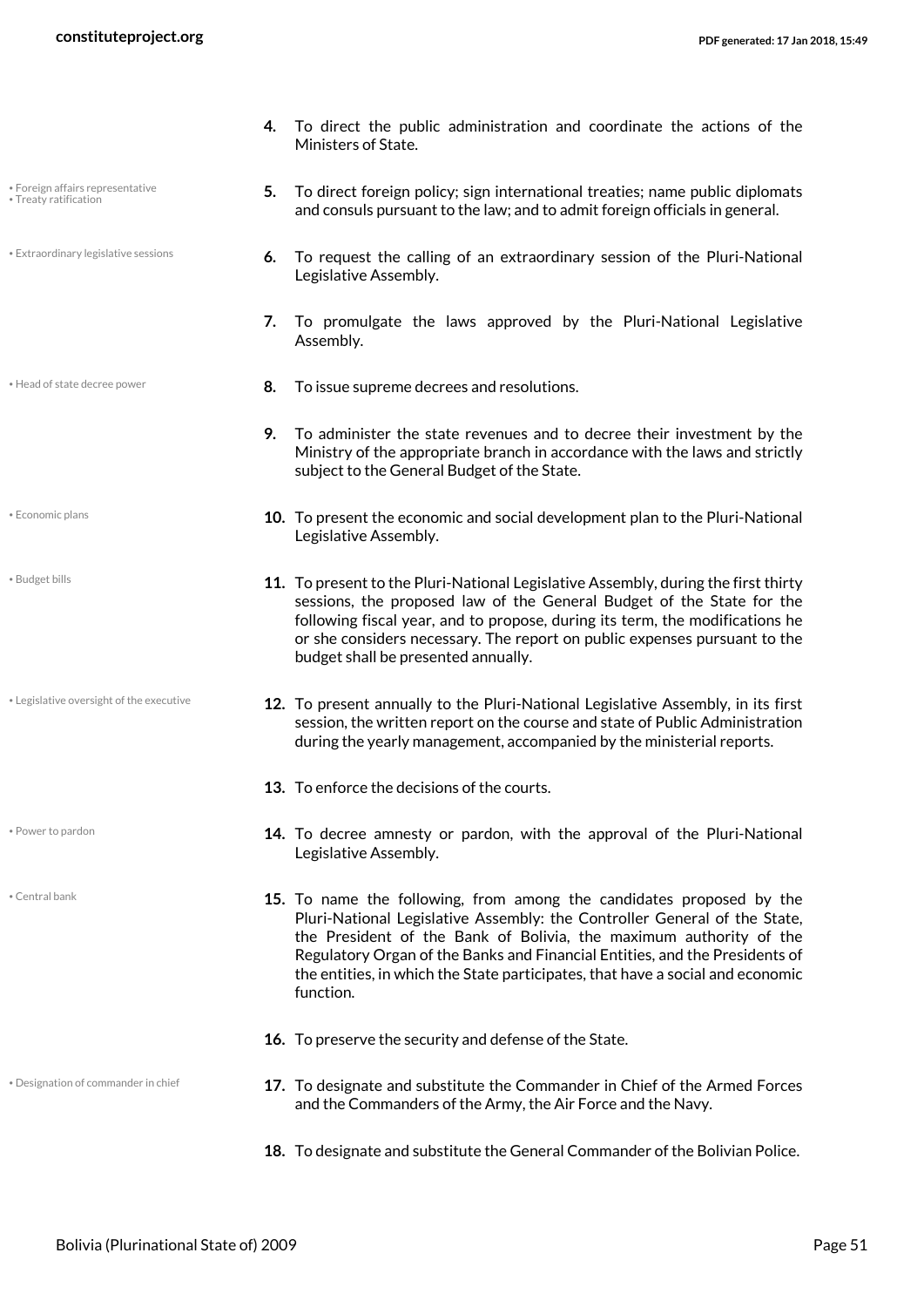| • Selection of active-duty commanders                                                                          | 19. To propose to the Pluri-National Legislative Assembly the promotions to<br>General of the Army, of the Air Force, of the Division and of the Brigade, to<br>Admiral, Vice Admiral, and Rear Admiral, and to General of the Police, in<br>accordance with the report on their service and promotions. |
|----------------------------------------------------------------------------------------------------------------|----------------------------------------------------------------------------------------------------------------------------------------------------------------------------------------------------------------------------------------------------------------------------------------------------------|
|                                                                                                                | 20. To create and construct ports.                                                                                                                                                                                                                                                                       |
|                                                                                                                | 21. To designate its representatives to the Electoral Organ.                                                                                                                                                                                                                                             |
| • Eligibility for cabinet<br>• Cabinet selection<br>• Right to culture<br>• Indigenous right to representation | 22. To designate the Ministers of State, respecting the Pluri-National character<br>of the country and gender equity in the composition of the ministerial<br>cabinet.                                                                                                                                   |
|                                                                                                                | 23. To designate the Attorney General of the State.                                                                                                                                                                                                                                                      |
| • Initiation of general legislation                                                                            | 24. To present proposed laws of economic urgency for consideration by the<br>Pluri-National Legislative Assembly, which must give them priority<br>attention.                                                                                                                                            |
| • Designation of commander in chief                                                                            | 25. To hold the position of Commander in Chief of the Armed Forces, and to<br>deploy them for the defense, independence and territorial integrity of the<br>State.                                                                                                                                       |
|                                                                                                                |                                                                                                                                                                                                                                                                                                          |

- **26.** To declare a state of emergency.
	- **27.** To exercise maximum authority over the Bolivian Agrarian Reform Service and to grant executable titles in the distribution and redistribution of land.

#### **Article 173**

The President of the State may absent him or herself from Bolivian territory for official missions for a maximum period of up to ten days without authorization of the Pluri-National Legislative Assembly.

#### • Deputy executive **Article 174**

The attributes of the Vice President of the State, in addition to those established in this Constitution and the laws, are as follows:

- **1.** To assume the Presidency of the State in the cases established in this Constitution.
- **2.** To coordinate the relations between the Executive Organ, the Pluri-National Legislative Assembly, and the autonomous governments.
- **3.** To participate in the sessions of the Council of Ministers.
- **4.** To contribute, with the President of the State, to the guidance of the general policy of the Government.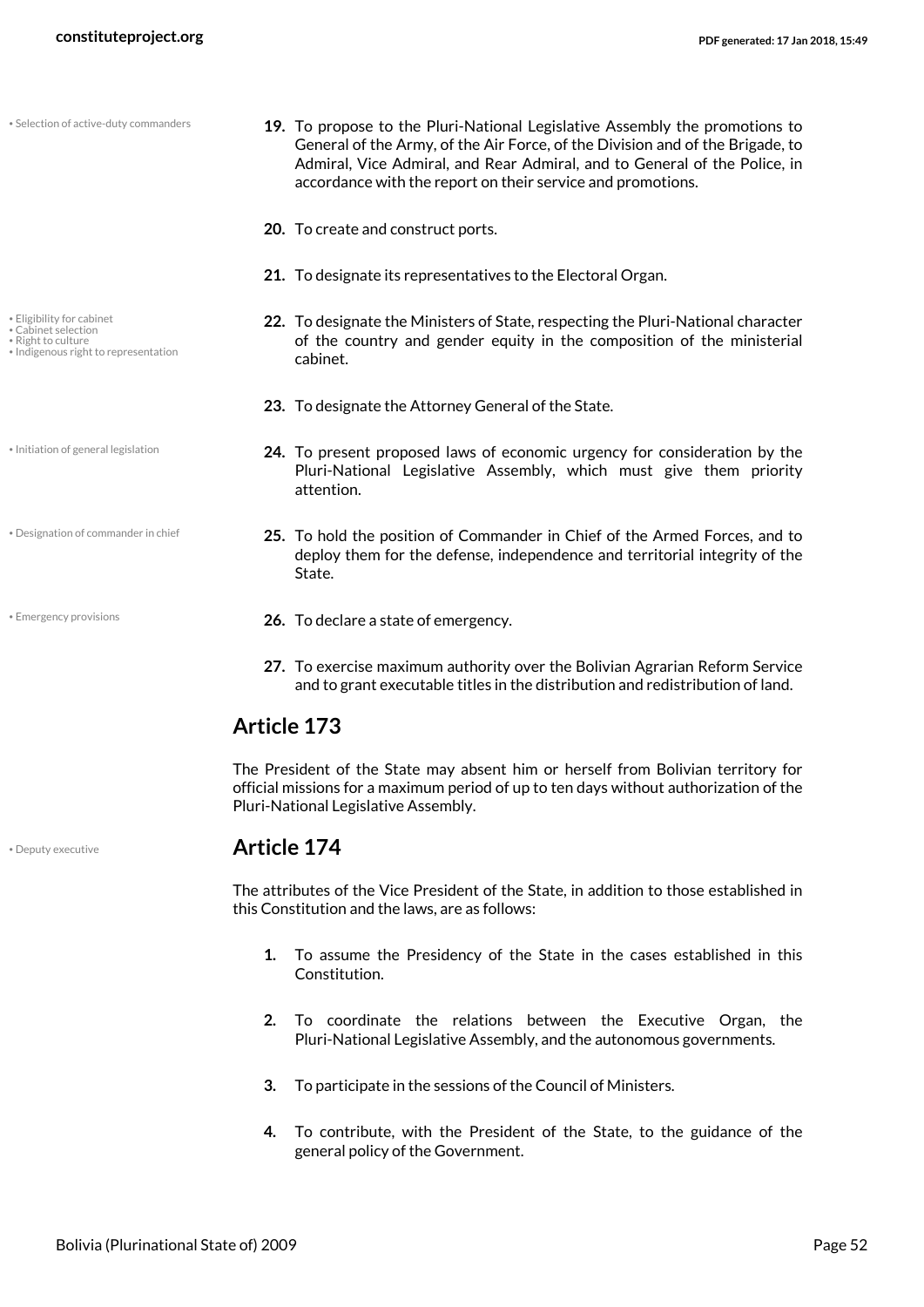**5.** To participate jointly with the President of the State in the formulation of foreign policy, as well as to carry out diplomatic missions.

#### **Section III: Ministers of State**

#### **Article 175**

• Powers of cabinet

- **I.** The Ministers of State are public servants and have the following authority, in addition to those established in this Constitution and the laws:
	- **1.** To Propose and contribute to the formulation of the general policies of the Government.
	- **2.** To propose and direct the governmental policies in their sector.
	- **3.** To manage Public Administration in their corresponding branch.
	- **4.** To issue administrative norms in the area of their competence.
	- **5.** To propose drafts of supreme decrees and to sign them with the President of the State.
	- **6.** To resolve, as last recourse, any administrative matter that corresponds to his or her Ministry.
	- **7.** To present to the Pluri-National Legislative Assembly the reports that it requests.
	- **8.** To coordinate, together with other Ministries, the planning and execution of the policies of the government.
- **II.** The Ministers of State are responsible for the administrative acts adopted in the areas of their respective portfolios.

#### • Eligibility for cabinet **Article 176**

To be designated a Minister, a person must meet the following requisites: satisfy the general requirements for entering public service, be twenty five years of age on the day of his or her nomination, not be a member of the Pluri-National Legislative Assembly, nor a director, shareholder or owner of financial entities or enterprises that have a contractual relationship or conflicts of interest with the State; not be the spouse or natural parent or related in the second degree to the acting President or Vice President of the State.

### • Eligibility for cabinet **Article 177**

Anyone who, whether directly or as the legal representative of a legal person, has a contract pending fulfillment or is indebted to the State may not be designated as a Minister.

• Legislative oversight of the executive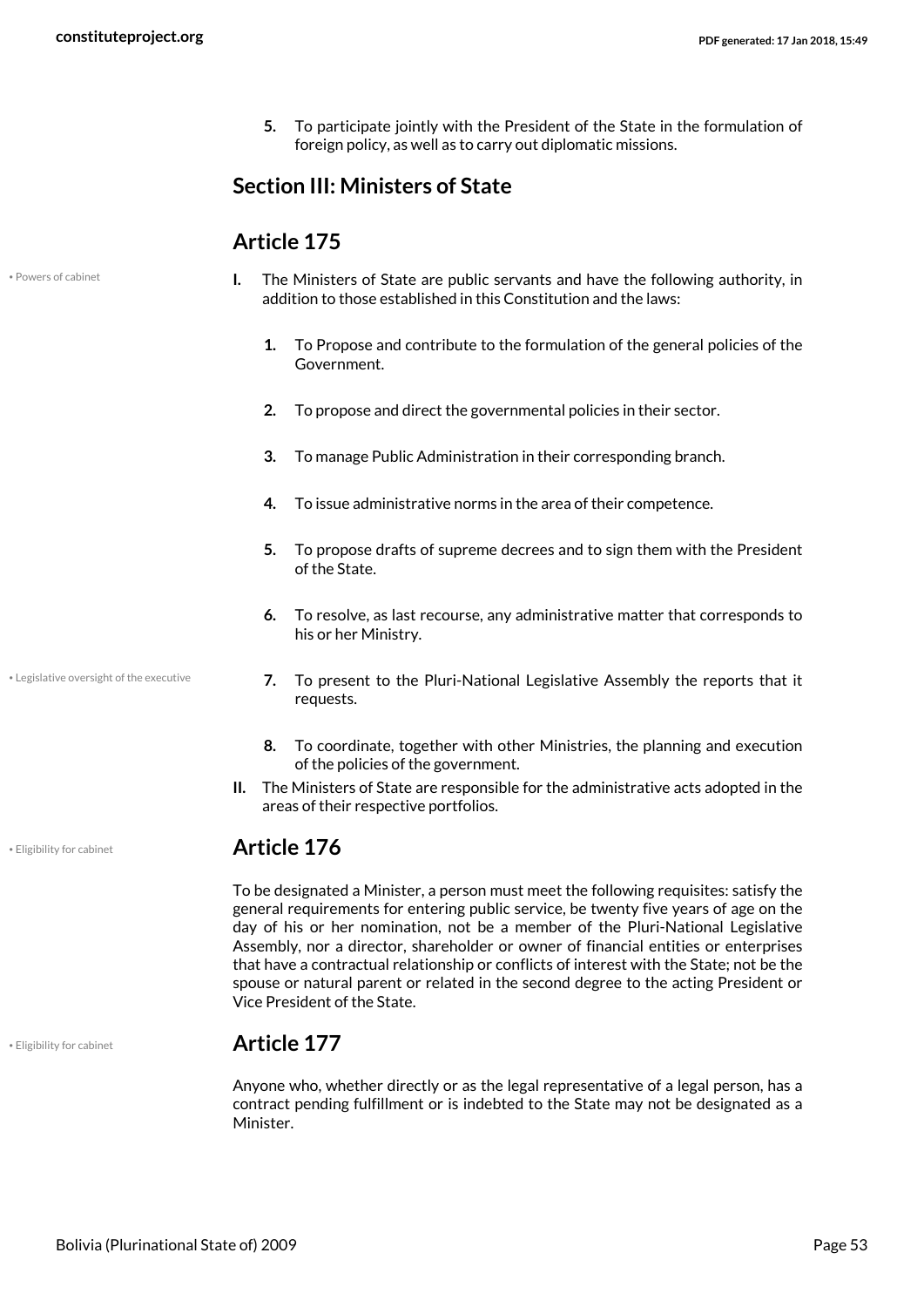# **TITLE III: JUDICIAL ORGAN AND PLURI-NATIONALCONSTITUTIONAL COURT**

# **CHAPTER I: General Matters**

## **Article 178**

- **I.** The power to impart justice emanates from the Bolivian people and is based on the principles of independence, impartiality, juridical security, publicity, probity, promptness, being free of charge, legal pluralism, being inter-cultural, equity, service to society, citizen participation, social harmony and respect for rights.
- **II.** The guarantees of judicial independence are:
	- **1.** The performance of the judges in accordance with a judicial career.
- Protection of judges' salaries **2.** The budgetary autonomy of the judicial bodies.

# **Article 179**

- **I.** The judicial function is singular. Ordinary jurisdiction is exercised by the Supreme Court of Justice, the departmental courts of justice, the sentencing courts and the judges; the agro-environmental jurisdiction is exercised by the Agro-Environmental Court and judges; and the rural native indigenous jurisdiction is exercised by their own authorities. There shall be specialized jurisdictions regulated by the law.
- **II.** Ordinary jurisdiction and rural native indigenous jurisdiction enjoy equal status.
	- **III.** Constitutional justice is imparted by the Pluri-National Constitutional Court (Tribunal Constitucional Plurinacional).
- *Establishment of judicial council* **IV.** The Council of Judges is part of the Judicial Organ (Organo Judicial).

### **CHAPTER II: Ordinary Jurisdiction**

### **Article 180**

- **I.** Ordinary jurisdiction is based on the following procedural principles: application free of charge, publicity, transparency, the right to be heard, promptness, probity, honesty, legality, efficiency, accessibility, immediacy, material truth, due process, and equality of the parties before the judge.
- Right to appeal judicial decisions **II.** The principle of the right to challenge in judicial processes is guaranteed.
	- **III.** Ordinary jurisdiction shall not recognize privileges or extraordinary courts. The military jurisdiction shall try the crimes of military nature regulated by the law.

### **Sole Section: Supreme Court of Justice**

#### • Structure of the courts **Article 181**

The Supreme Court of Justice is the highest court of ordinary jurisdiction. It is made up of Magistrates. It is internally organized into specialized chambers. Their composition and organization shall be determined by law.

- Right to fair trial
- Judicial independence • Right to public trial
- Right to speedy trial
- 
- Right to culture Indigenous right to self governance Structure of the courts
- 
- 
- Establishment of constitutional court
- 
- Guarantee of due process
- Right to fair trial
- Right to public trial • Right to speedy trial
- 
- 
- Establishment of military courts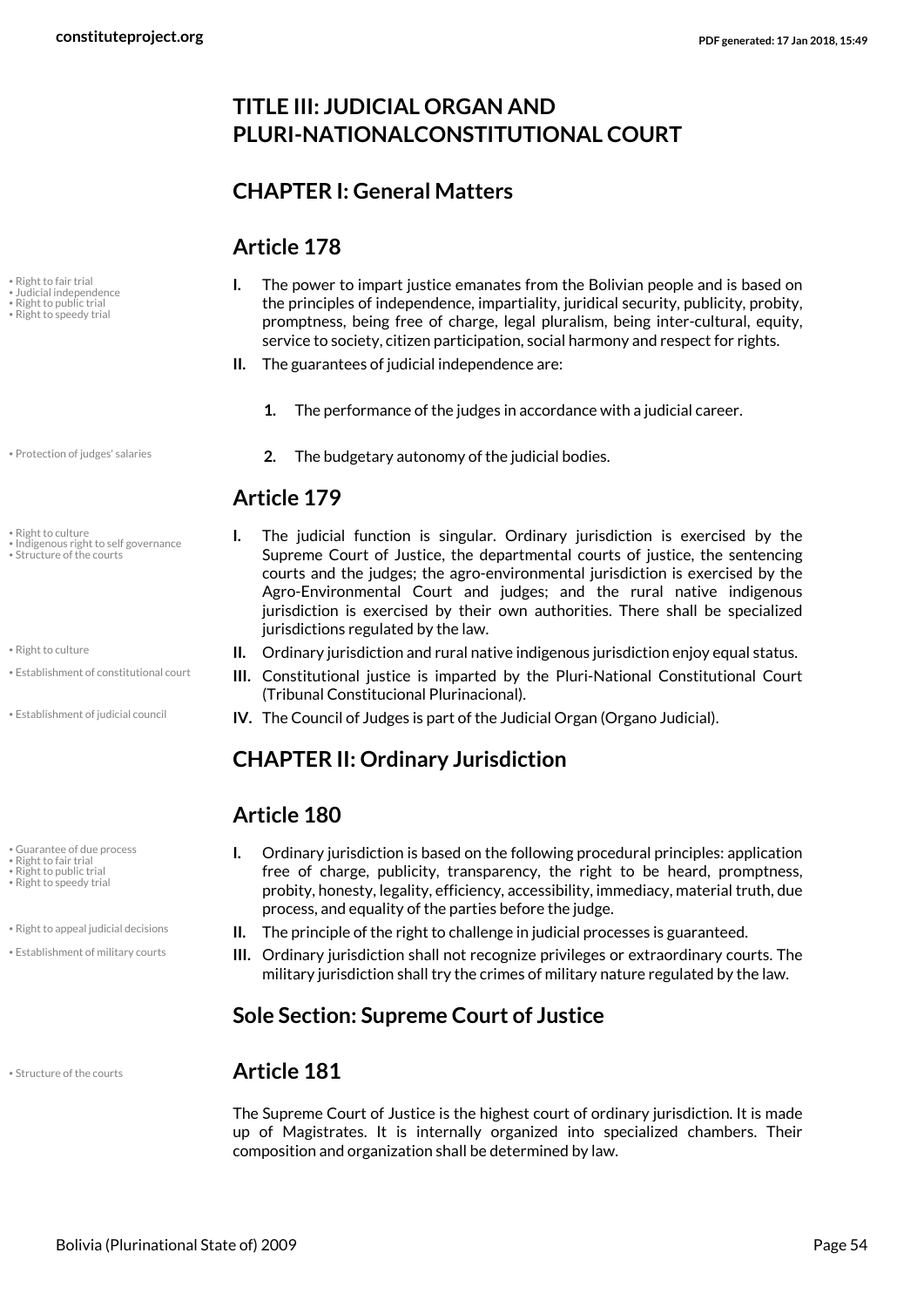• Constitutional court selection **Article 182** • Supreme court selection

- 
- Minimum age of supreme court judges • Eligibility for supreme court judges

- Constitutional court term limits
- Constitutional court term length • Supreme court term length
- Supreme court term limits
- Constitutional court removal • Supreme/ordinary court judge removal

#### • Extradition procedure

- **I.** The Magistrates of the Supreme Court of Justice shall be elected by universal suffrage.
- **II.** The Pluri-National Legislative Assembly, by two-thirds of the members present, shall determine the pre-selection of the candidates for each department and shall send the names of those selected to the electoral body so that it may organize the sole and exclusive electoral process.
- **III.** No candidate or any other person shall make an electoral campaign in favor of the candidacies, under penalty of their being stricken. The Electoral Organ is the only entity responsible for publicizing the merits of the candidates.
- **Eligibility for supreme court judges IV.** The magistrates may not belong to political organizations.
	- **V.** The candidates that obtain a simple majority of the votes shall be elected. The President of the State shall administer the oath of office.
	- **VI.** In order to become a Magistrate of the Supreme Court of Justice one must meet the following requirements: satisfy the general requisites established for public servants; be thirty years of age; have a law degree; have honestly and ethically performed judicial functions, practiced as a lawyer or have been a university professor for eight years; and not have been sanctioned with dismissal by the Council of Magistrates. The determination of merit shall take into account performance as a native authority under its system of justice.
	- **VII.** The system of prohibitions and incompatibilities applied to Magistrates of the Supreme Court of Justice shall be the same as that applied to public servants.

#### **Article 183**

- **I.** The Magistrates may not be re-elected. The period of their mandate shall be six years.
- **II.** The Magistrates of the Supreme Court of Justice shall cease in their functions upon completion of their mandate, imposition of a final sentence arising from a trial of responsibilities, resignation, death and other causes set forth in the law.

#### • Supreme court powers **Article 184**

The following are the attributes of the Supreme Court of Justice, in addition to those provided by law:

- **1.** To act as the court of cassation and hear appeals of nullity in cases expressly provided for by law.
- **2.** To resolve conflicts of competencies arising among the departmental courts of justice.
- **3.** To hear, resolve and request, as the sole instance, the processes of extradition.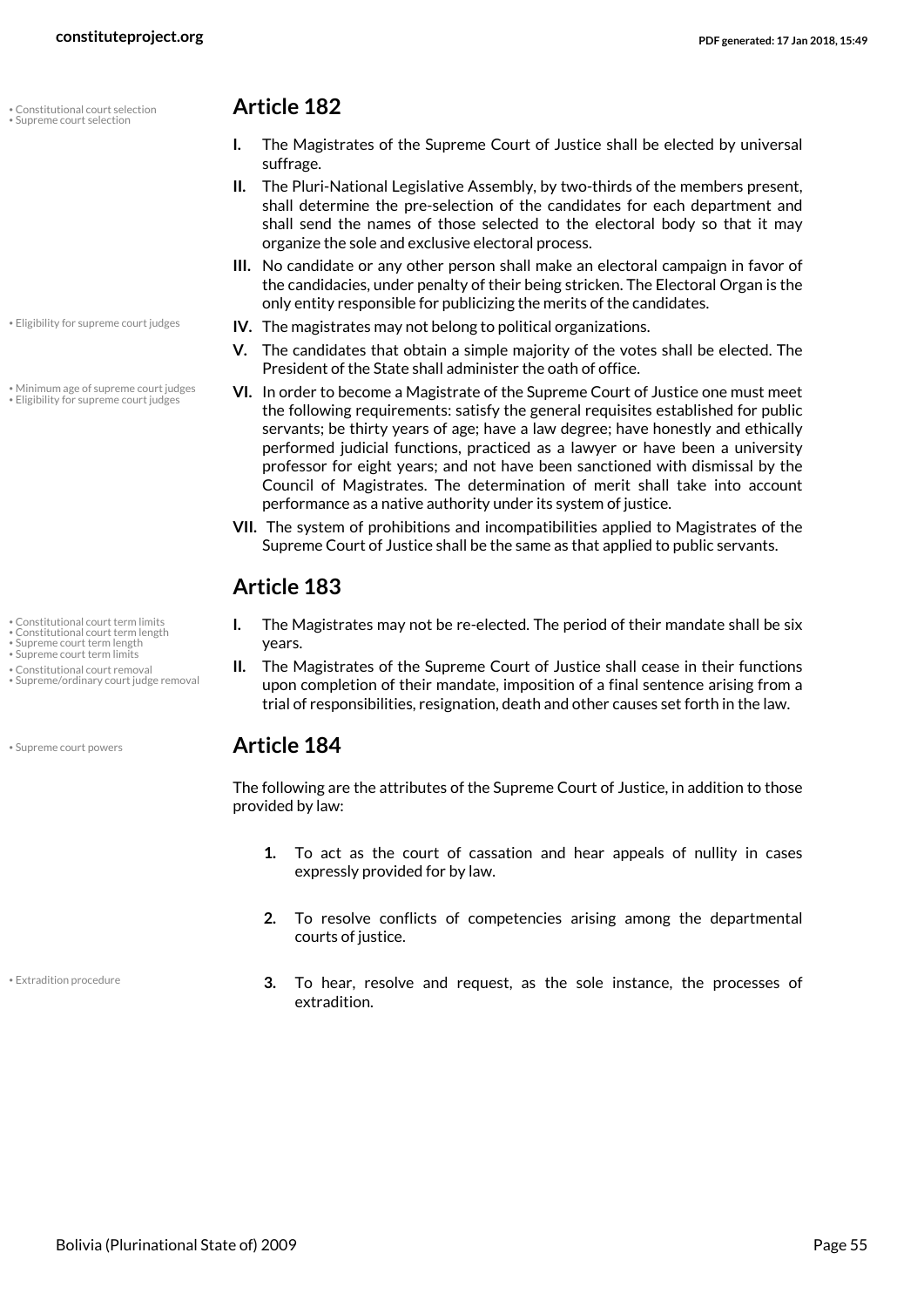| • Head of state immunity            | 4. | To try, in plenary as a collegial court and as the sole instance, the President<br>of the State, or the Vice President of the State, for crimes committed in the<br>performance of their mandate. The trial shall be undertaken upon prior<br>authorization of the Pluri-National Legislative Assembly, by a vote of at<br>least two-thirds of the members present, and a request supported by the<br>Prosecutor or the Attorney General of the State who shall formulate the<br>accusation if he believes that the investigation provides the basis for trial.<br>The process shall be oral, public, continuous and uninterrupted. The law<br>shall determine the procedure. |
|-------------------------------------|----|-------------------------------------------------------------------------------------------------------------------------------------------------------------------------------------------------------------------------------------------------------------------------------------------------------------------------------------------------------------------------------------------------------------------------------------------------------------------------------------------------------------------------------------------------------------------------------------------------------------------------------------------------------------------------------|
| • Ordinary court selection          | 5. | To designate the voting judges of the departmental courts of justice, from<br>the lists presented by the Council of Magistrates.                                                                                                                                                                                                                                                                                                                                                                                                                                                                                                                                              |
| • Initiation of general legislation |    | 6. To prepare proposed judicial laws and present them to the Pluri-National<br>Legislative Assembly.                                                                                                                                                                                                                                                                                                                                                                                                                                                                                                                                                                          |

**7.** To hear and resolve cases of extraordinary review of sentences.

# **Article 185**

The judicial functions of the Supreme Court of Justice shall be exercised in an exclusive manner.

### **CHAPTER III: Agro-Environmental Jurisdiction**

# **Article 186**

The Agro-Environmental Court (Tribunal Agroambiental) is the highest court specialized in agro-environmental jurisdiction. It is governed specifically by the principles of social benefit, comprehensiveness, immediacy, sustainability and being inter-cultural.

# **Article 187**

To be elected Magistrate of the Agro-Environmental Court, one must meet the same requirements as those for members of the Supreme Court of Justice, in addition to the following: have expertise in these matters and have performed well, ethically and honestly as an agrarian judge; have practiced law or have been a university professor in the subject matter for a period of eight years. In the pre-selection of candidates, pluralistic composition shall be guaranteed by considering the criteria of pluri-nationality.

# **Article 188**

- **I.** The Magistrates of the Agro-Environmental Court shall be elected by universal suffrage, pursuant to the procedures, mechanisms and formalities for the members of the Supreme Court of Justice.
- **II.** The system of prohibitions and incompatibilities applicable to the Magistrates of the Agro-Environmental Court shall be those that are applied to public servants.
- **III.** The term of the performance, permanence and cessation of the position that is established for Magistrates of the Supreme Court of Justice (Tribunal Supremo de Justicia) shall be applied to the members of the Agro-Environmental Court.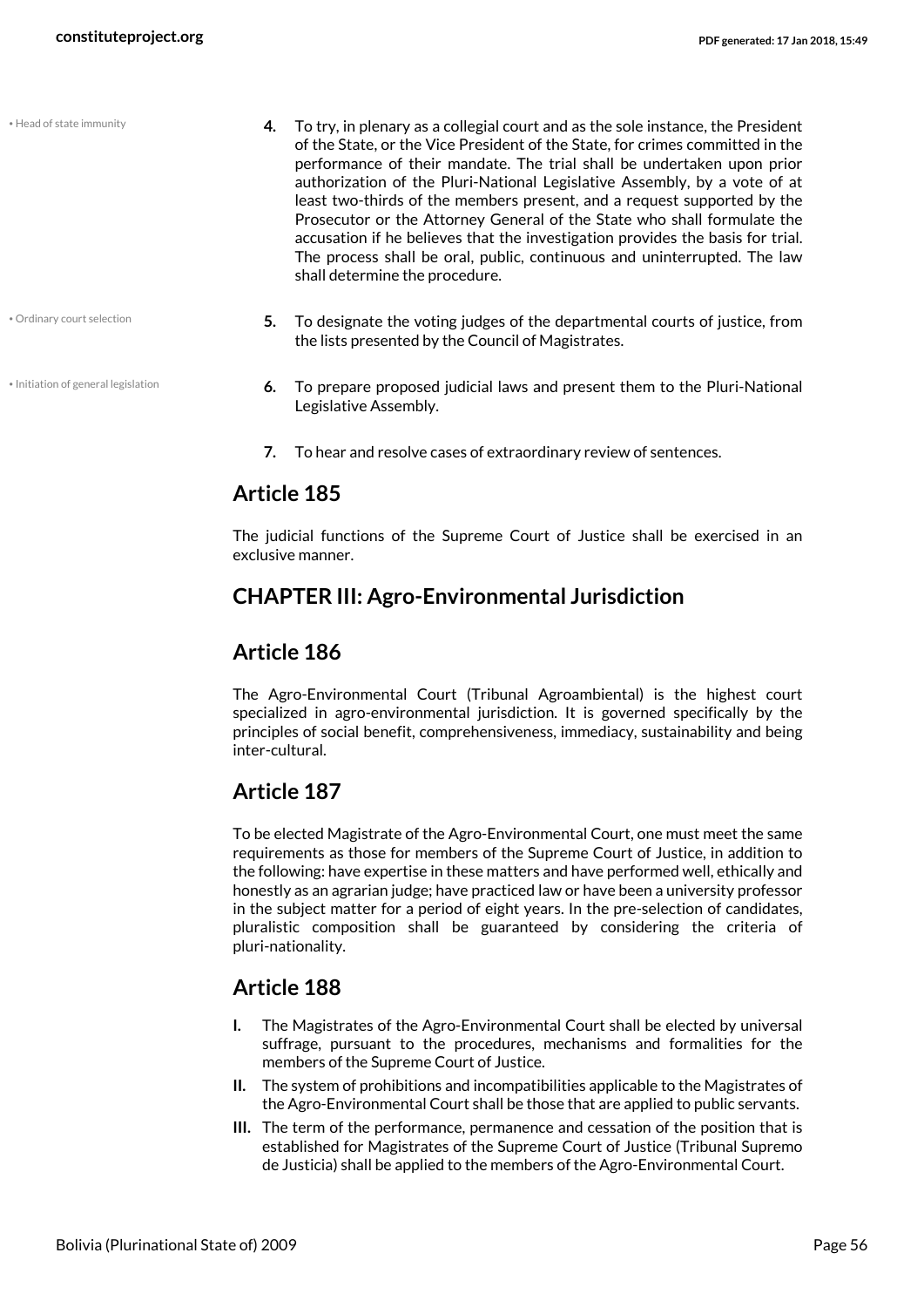## **Article 189**

The following are the attributes of the Agro-Environmental Court, in addition to those set forth in the law:

- **1.** To resolve appeals of cassation and nullity in actions involving agrarian real estate, forestry, environmental, water, rights of use and enjoyment of natural renewable, hydraulic, and forest resources, and biodiversity; and to resolve complaints involving practices that endanger the ecological system and the conservation of species or animals.
- **2.** To hear and resolve, as the sole instance, the complaints of nullity and cancellation of titles.
- **3.** To hear and resolve, as the sole instance, the cases brought against the State resulting from contracts, negotiations, authorizations, licenses, distribution and redistribution of rights of exploitation of natural renewable resources, and other acts and administrative resolutions.
- **4.** To organize the agro-environmental courts.

#### **CHAPTER IV: Rural Native Indigenous Jurisdiction**

- **I.** The nations and native indigenous rural peoples shall exercise their jurisdictional functions and competency through their authorities, and shall apply their own principles, cultural values, norms and procedures.
- **II.** The rural native indigenous jurisdiction respects the right to life, the right to defense and other rights and guarantees established in this Constitution.

- **I.** The rural native indigenous jurisdiction is based on the specific connection between the persons who are members of the respective nation or rural native indigenous people.
- **II.** The rural native indigenous jurisdiction is exercised in the following areas of personal, material and territorial legal effect:
	- **1.** Members of the nation or rural native indigenous people are subject to this jurisdiction whether they act as plaintiffs or defendants, claimants or accusers, whether they are persons who are denounced or accused, or are appellants or respondents.
	- **2.** This jurisdiction hears rural native indigenous matters pursuant to that established in a law of Jurisdictional Demarcation.
	- **3.** This jurisdiction applies to the relations and juridical acts that are carried out, or the effects of which are produced, within the jurisdiction of a rural native indigenous people.

• Right to culture **Article 190** • Indigenous right to self governance

• Right to culture **Article 191** • Indigenous right to self governance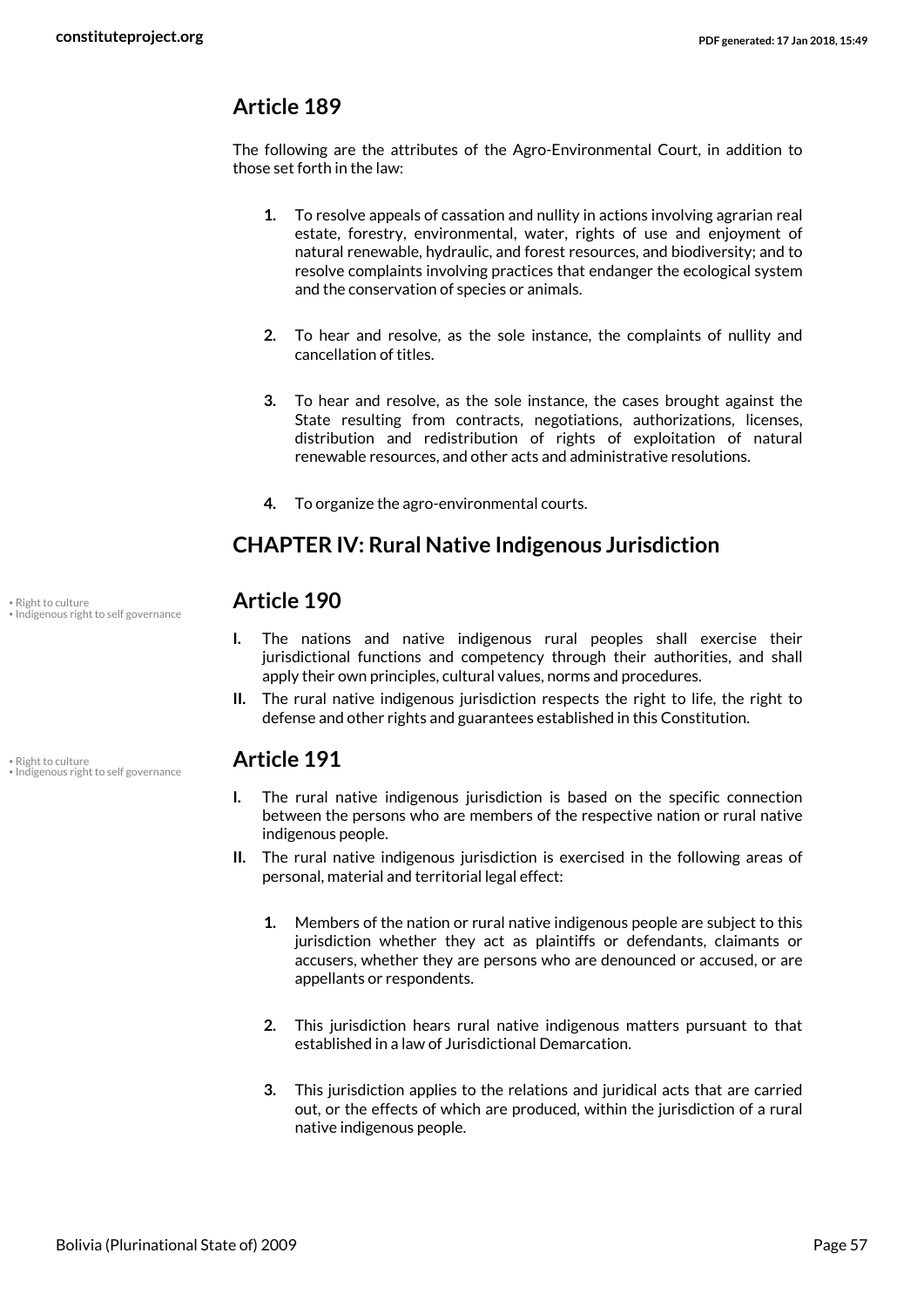• Right to culture **Article 192** • Indigenous right to self governance

- **I.** Each public authority or person shall obey the decisions of the rural native indigenous jurisdiction.
- **II.** To secure compliance with the decisions of the rural native indigenous jurisdiction, its authorities may request the support of the competent bodies of the State.
- **III.** The State shall promote and strengthen rural native indigenous justice. The law of Jurisdictional Demarcation shall determine the mechanisms of coordination and cooperation between rural native indigenous jurisdiction and ordinary jurisdiction and agro-environmental jurisdiction and all the recognized constitutional jurisdictions.

# **CHAPTER V: Council of Ministers of Justice**

#### • Establishment of judicial council **Article 193**

- **I.** The Council of Ministers of Justice is the instance responsible for the following: the disciplinary regime for the ordinary, agro-environmental and the specialized jurisdictions; the monitoring and supervision of their administrative and financial management; and the formulation of procedural policies. The Council of Ministers of Justice shall be governed by the principle of citizen participation.
- **II.** Its formation, structure and functions are determined by the law.

# **Article 194**

- **I.** The members of the Council of Ministers of Justice shall be elected by universal vote from among the candidates proposed by the Pluri-National Legislative Assembly. The Pluri-National Electoral Organ shall be in charge of the organization and implementation of the electoral process.
- **II.** In addition to the general conditions necessary to enter public service, the members of the Council of Ministers of Justice shall be thirty years old, possess knowledge of the material under their jurisdiction, and have performed their duties ethically and honestly.
- **III.** The members of the Council of Ministers of Justice shall remain in their posts for six years and may not be re-elected.

#### • Establishment of judicial council **Article 195**

The powers of the Council of Ministers of Justice, in addition to those established in the Constitution and the laws, are the following:

- **1.** To initiate the revocation of the mandate of Judges of the Supreme Court of Justice and of the Agro-environmental Court, when they commit serious omissions in the exercise of their duties as determined by law.
- **2.** To exercise disciplinary control over the voting judges and the auxiliary administrative personnel of the Judicial Organ. The exercise of this authority shall include the possibility of removal from their post for serious disciplinary infractions, which are expressly established by law.
- **3.** To monitor and oversee the economic financial administration and assets of the Judicial Organ.

• Establishment of judicial council

Constitutional court removal • Supreme/ordinary court judge removal

• Supreme/ordinary court judge removal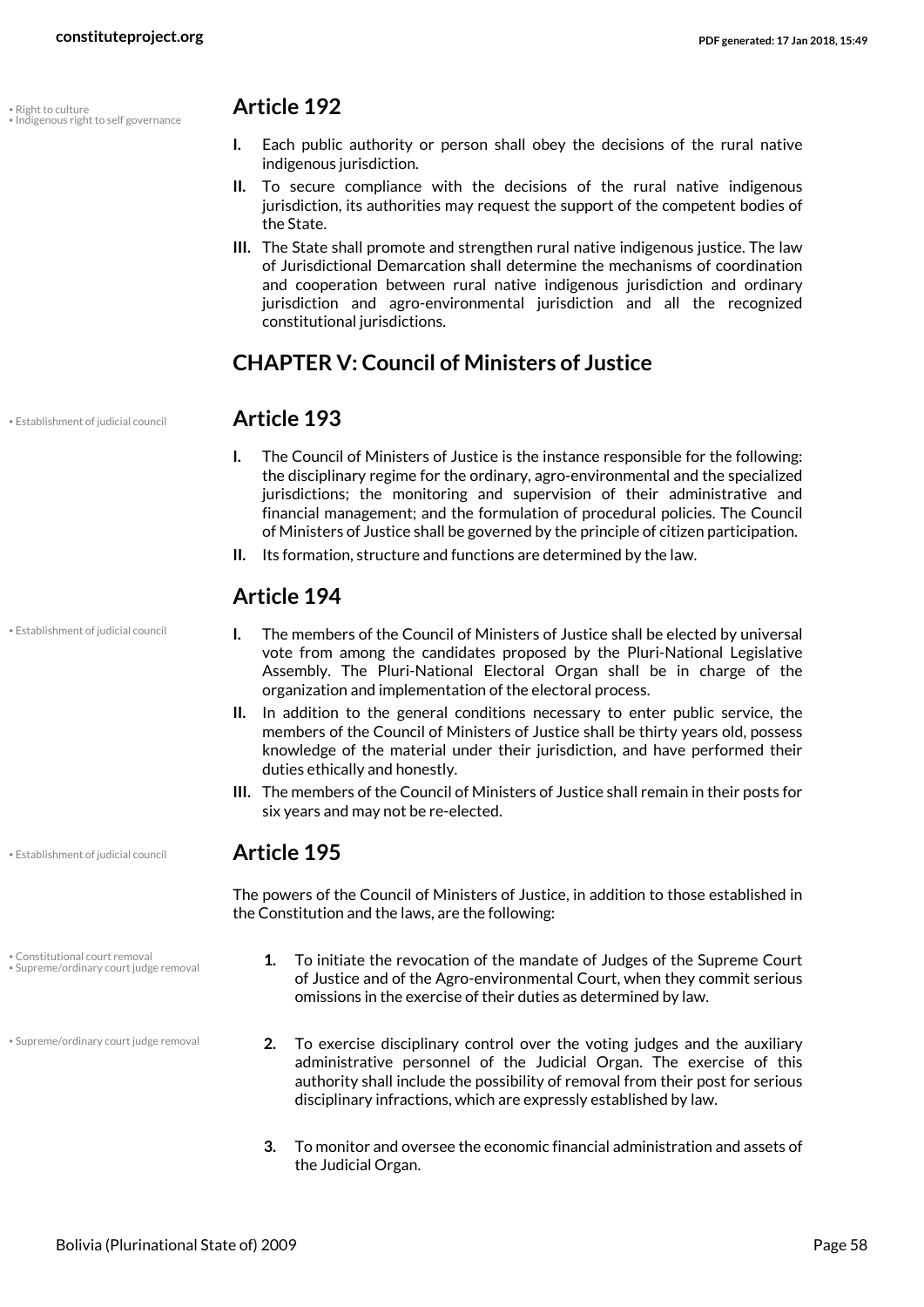- **4.** To evaluate the performance of the administrators and the administrators of justice and auxiliary personnel.
- **5.** To draft judicial audits and the audits of financial management.
- **6.** To undertake technical and statistical studies.
- **7.** To make the pre-selection of candidates for the formation of courts of justice of the departments who will be designated by the Supreme Court of Justice.
- **8.** To designate the trial judges and judges of instruction, through a process of competitive evaluation of merit and examination of competency.
- **9.** To designate its administrative personnel.

# **CHAPTER VI: Pluri-National Constitutional Court**

- **I.** The Pluri-National Constitutional Court (Tribunal Constitucional Plurinacional) assures the supremacy of the Constitution, exercises constitutional control, and safeguards respect for and enforcement of constitutional rights and guarantees.
- **II.** As criteria to be applied in its interpretive role, the Pluri-National Constitutional Court shall give preference to the intent of the constituent assembly as demonstrated in its documents, acts and resolutions, as well as the literal tenor of the text.

#### • Eligibility for const court judges **Article 197**

- **I.** The Pluri-National Constitutional Court shall consist of Judges elected on the basis of pluri-nationality, with representation from the ordinary system and the rural native indigenous system.
- **II.** The substitute Judges of the Pluri-National Constitutional Court shall not receive remuneration, and shall assume functions only in the case of the absence of the titled Judge or for other reasons established by law.
- **III.** The composition, organization and functions of the Pluri-National Constitutional Court shall be regulated by law.

#### • Constitutional court selection **Article 198**

The Judges of the Pluri-National Constitutional Court shall be elected by universal suffrage, pursuant to the procedure, mechanism and formalities used for the election of the members of the Supreme Court of Judges.

• Constitutional interpretation **Article 196** • Establishment of constitutional court

• Ordinary court selection

• Civil service recruitment

• Right to culture • Indigenous right to representation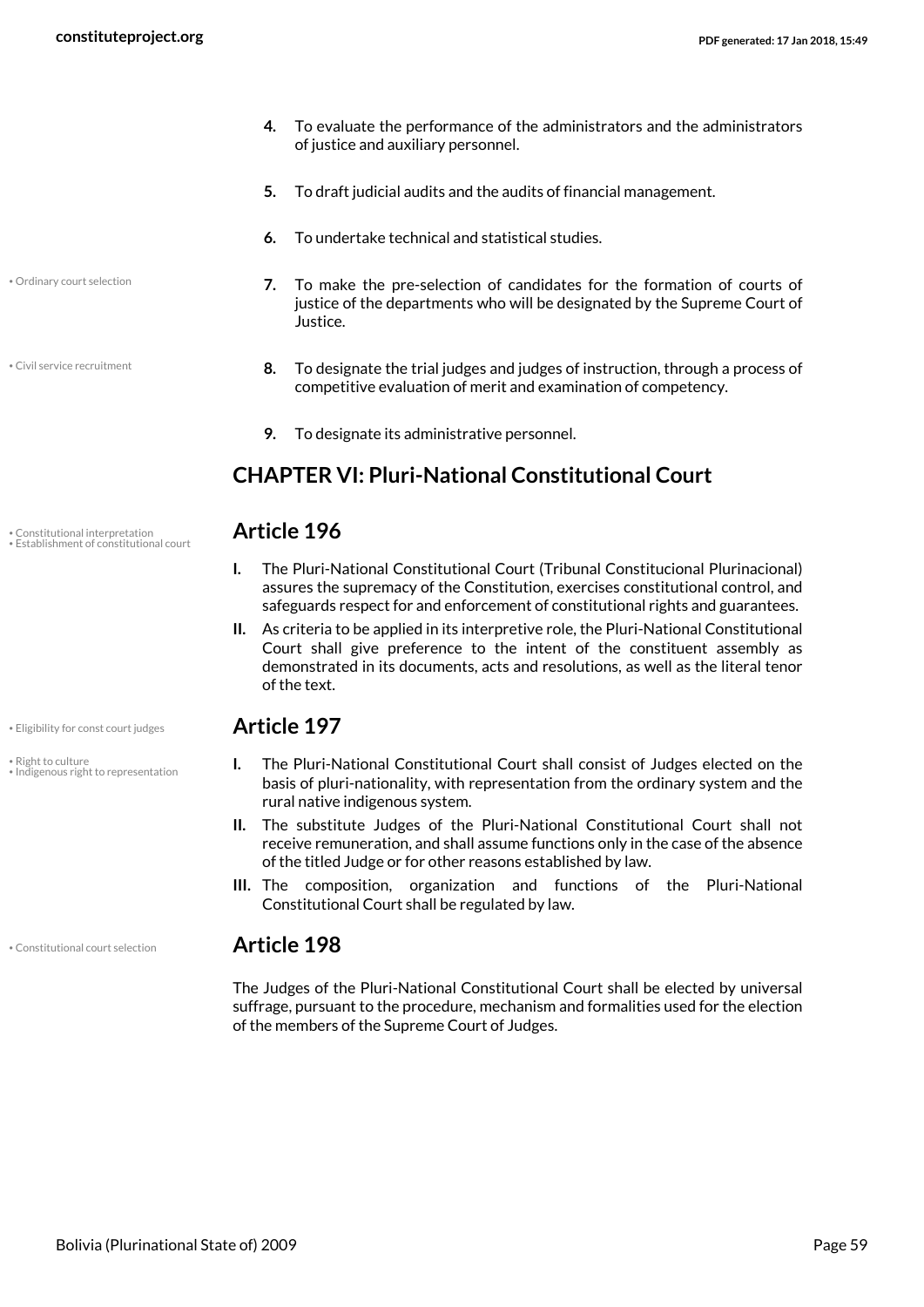#### **Article 199**

of justice shall be taken into account.

- Min age of const court judges • Eligibility for const court judges
- Constitutional court selection • Right to culture
- 
- Constitutional court term limits **Article 200** Constitutional court removal

• Federal review of subnational legislation • Constitutionality of legislation

- Constitutional court term length
- 

The time of service, permanence and removal from office established for the Judges of the Supreme Court of Justice shall be applied to the members of the Pluri-National Constitutional Court.

**I.** To become a Judge of the Pluri-National Constitutional Court, in addition to the general requisites to become a public servant, one must be thirty five years of age and have specialized or credited experience of at least eight years in the disciplines of Constitutional law, Administrative law or Human Rights law. For purposes of determining merit, experience as a native authority under its system

**II.** The candidates for the Pluri-National Constitutional Court shall be proposed by organizations of civil society and the nations and rural native indigenous

# **Article 201**

peoples.

The Judges of that Pluri-National Constitutional Court shall be governed by the same system of prohibitions and incompatibilities as applied to public servants.

#### • Constitutional court powers **Article 202**

In addition to those established by law, the powers of the Pluri-National Constitutional Court, are to hear and resolve the following:

- **1.** As the court of jurisdiction in the matters of pure law concerning the unconstitutionality of laws, Autonomous Statutes, Constitutional Charters, decrees and every type of ordinance and non-judicial resolution. If the case is of abstract character, only the President of the Republic, Senators, Deputies, Legislators and the maximum authorities of the autonomous territorial entities may present it to the court.
- **2.** The conflicts of jurisdiction and powers among the organs of popular power.
- **3.** The conflicts of jurisdiction between the Pluri-National government and the autonomous and decentralized territorial entities, and between the latter.
- **4.** The appeals of fees, taxes, rates, licenses, rights or contributions that are created, modified or suppressed in violation of that set forth in the Constitution.
- **5.** The appeals of resolutions of the Legislative Organ, when its resolutions affect one or more rights, regardless of who might be affected.
- **6.** The review of the actions of Liberty, Constitutional Protection, Protection of Privacy, Popular actions and those for Compliance. This review shall not impede the immediate and obligatory application of the resolution that decided the action.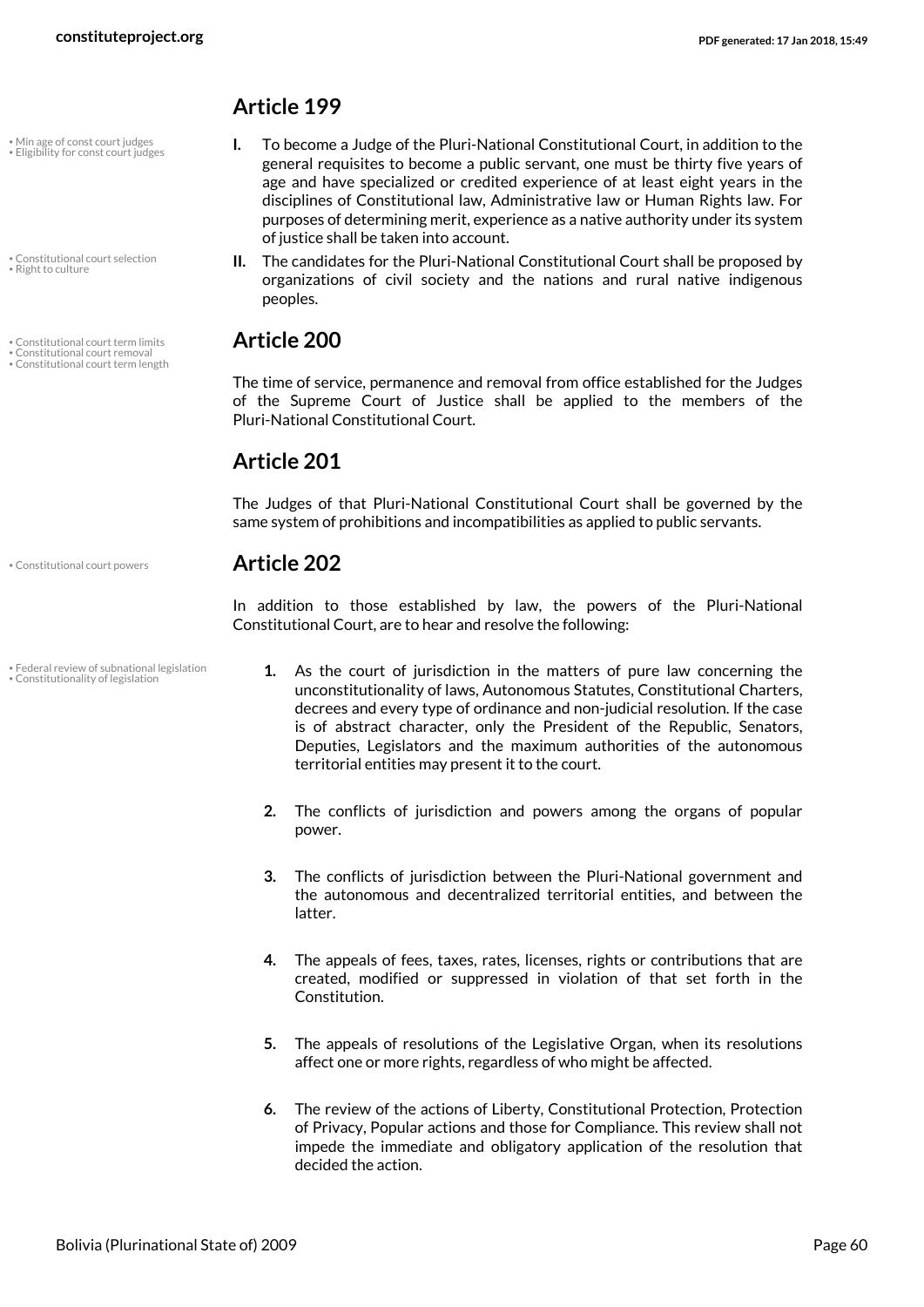• Constitutionality of legislation

• International law • Treaty ratification • Legal status of treaties

- **7.** The legal consultations of the President of the Republic, of the Pluri-National Legislative Assembly, the Supreme Court of Justice or the Agro-Environmental Court on the constitutionality of proposed bills. It is obligatory to comply with the decision of the Constitutional Court.
- **8.** The legal consultations of the rural native indigenous authorities on the application of their juridical norms as applied in a concrete case. Compliance with the decision of the Constitutional Court is obligatory.
- **9.** The review of the constitutionality of international treaties prior to their ratification.
- **10.** The constitutionality of the procedure of partial reform of the Constitution.
- **11.** The conflicts of authority between the rural native indigenous jurisdiction and ordinary and agro-environmental jurisdiction.
- **12.** The direct appeals of nullity.

#### **Article 203**

The decisions and sentences of the Pluri-National Constitutional Court are binding and of obligatory compliance, and no subsequent ordinary appeal of them is allowed.

#### **Article 204**

The law shall determine the procedures that govern the processes brought before the Pluri-National Constitutional Court.

### **TITLE IV: ELECTORAL ORGAN**

#### **CHAPTER I: Pluri-National Electoral Organ**

#### **Article 205**

- **I.** The Pluri-National Electoral Organ (Organo Electoral) shall be composed of:
	- **1.** The Supreme Electoral Court.
	- **2.** The Departmental Electoral Courts.
	- **3.** The Electoral Judges.
	- **4.** The Juries of the polling places.
	- **5.** The Electoral Notaries.
- **II.** The jurisdiction, competency and powers of the Electoral Organ and its different levels are defined in this Constitution and the law.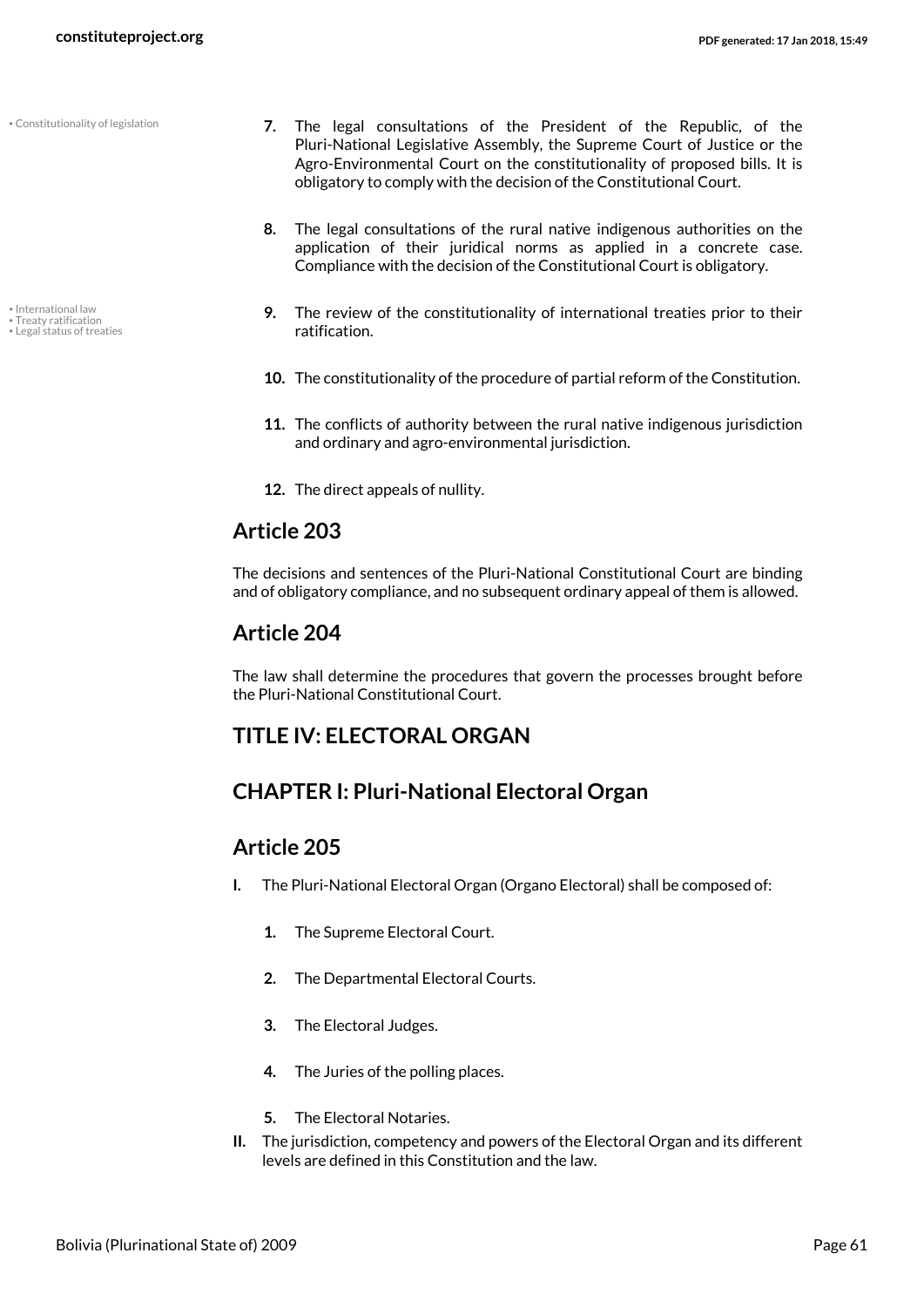• Right to culture • Electoral court term length • Electoral court term limits • Indigenous right to representation

• Electoral court selection

• Civil service recruitment • Electoral court selection

## **Article 206**

- **I.** The Supreme Electoral Court is the highest level of the Electoral Organ, and has national jurisdiction.
- **II.** The Supreme Electoral Court is composed of seven members, who shall remain in office for six years without the possibility of re-election, and at least two of them shall be of rural native indigenous origin.
- **III.** The Pluri-National Legislative Assembly shall elect six of the members of the Pluri-National Electoral Organ, by two-thirds of the votes of the members present. The President of the State shall designate one of its members.
- **IV.** The election of the members of the Pluri-National Electoral Organ requires the prior public announcement, and the determination of the capacity and merits by public selection process.
- **V.** The Departmental Legislative Assemblies or the Departmental Councils shall select, by two thirds votes of their members present, a list of candidates for each one of the voting members of the Departmental Electoral Courts. The Chamber of Deputies (Camara de Diputados) shall, by two third votes of the members present, elect from the lists the members of the Departmental Electoral Courts, guaranteeing that at least one of its members belong to the nations and rural native indigenous peoples of the Department.

# • Minimum age of electoral court judges **Article 207** • Eligibility for electoral court judges

To be designated a Voting member of the Supreme Electoral Court and the Departmental Electoral Court, once must satisfy the general requirements for being a public servant, to be thirty years of age at the time of his or her designation and to have academic education.

#### • Electoral court powers **Article 208**

- **I.** The Supreme Electoral Court is responsible for organizing, administering and carrying out the electoral processes, and for proclaiming the results.
- **II.** The Court shall guarantee that the voting is carried out effectively, pursuant to that set forth in Article 26 of this Constitution.
- **III.** It is the function of the Supreme Electoral Court to organize and administer the Civil Registry and the Electoral Roll.

#### **CHAPTER II: Political Representation**

#### • Right to culture **Article 209**

The candidates for public elected posts, with the exception of the elected positions of the Judicial Organ and the Pluri-National Constitutional Court (Tribunal Constitucional Plurinacional), shall be proposed by the organizations of the nations and rural native indigenous peoples, citizen associations and political parties, in equal conditions and pursuant to the law.

#### **Article 210**

- Right to culture • Restrictions on political parties
- **I.** The organization and functioning of the organizations of the nations, rural native indigenous peoples, and citizen associations and political parties must be democratic.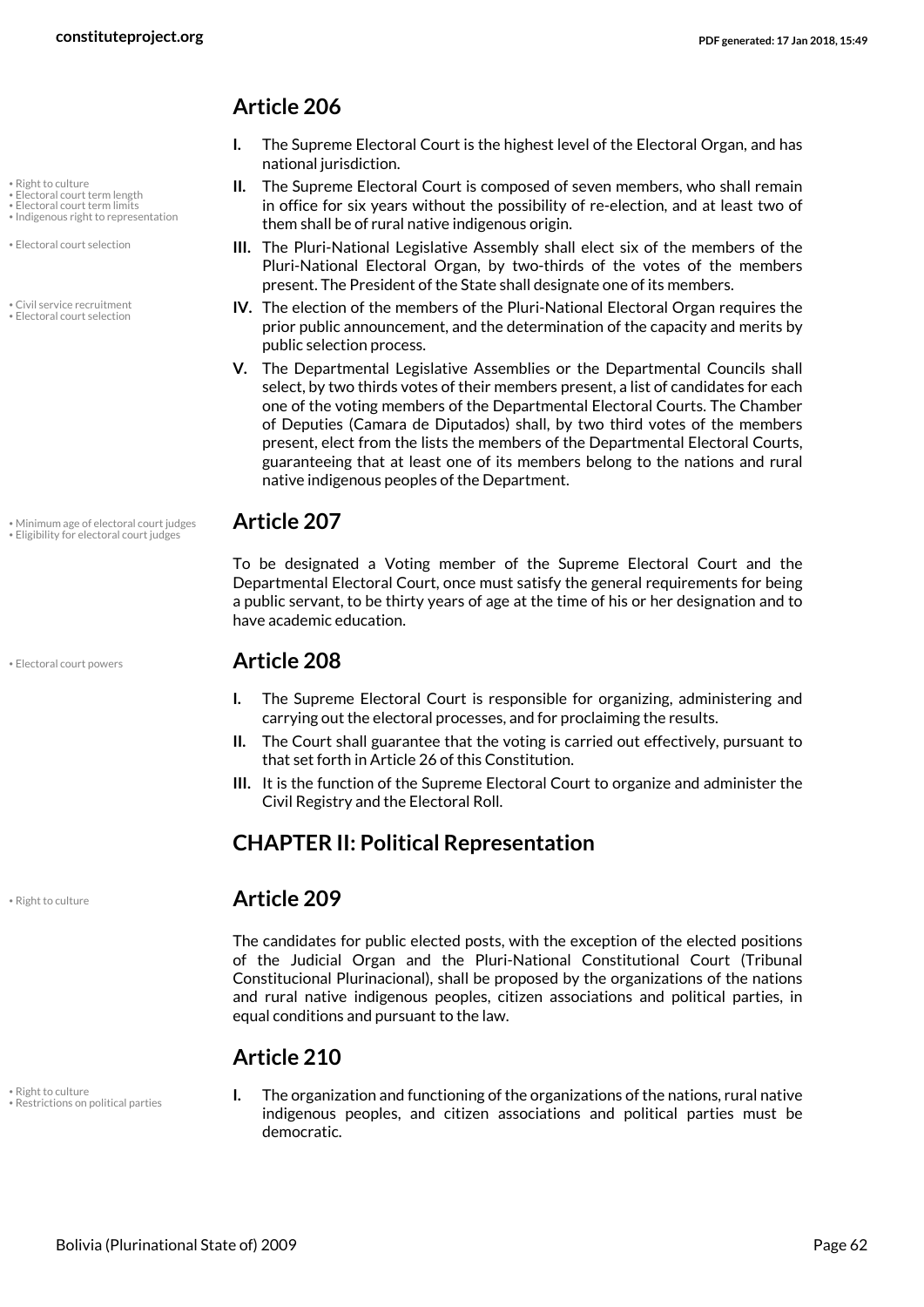• Right to culture • Indigenous right to vote

- 
- 
- 

**III.** The nations and rural native indigenous peoples may elect their candidates according to their own democratic communitarian norms.

# • Right to culture **Article 211** • Indigenous right to vote • Indigenous right to representation

men and women.

- Indigenous right to self governance **I.** The nations and rural native indigenous peoples may elect their political representatives whenever required, in accordance with their own forms of election.
	- **II.** The Electoral Organ shall assure that the norms of those peoples and nations will be complied with strictly in the elections of authorities, representatives and candidates of the nations and rural native indigenous peoples, using their own norms and procedures.

# **Article 212**

No candidate may be proposed for more than one elective post or for more than one electoral district at the same time.

# **TITLE V: FUNCTIONS OF CONTROL, DEFENSE OF SOCIETY AND DEFENSE OF THE STATE**

#### **CHAPTER I: Function of Control**

#### **Sole Section: General Comptroller**

#### **Article 213**

- The General Comptroller of the State (Contraloria General) is the technical institution that monitors the administration of the public entities and those in which the State has economic participation or interest. The Comptroller is authorized to determine signs of administrative, executive, civil and criminal responsibility; it is functionally, financially, administratively and organizationally autonomous.
- **II.** Its organization, function and attributes must be based on principals of legality, transparency, efficacy, efficiency, economy, equity, opportunity and objectivity, and are determined by the law.

#### • Civil service recruitment **Article 214**

The Comptroller or Comptroller General of the State shall be designated by two third votes of the members present of the Pluri-National Legislative Assembly. The election shall require prior public notice, and determination of the professional capacity and merits through a public process.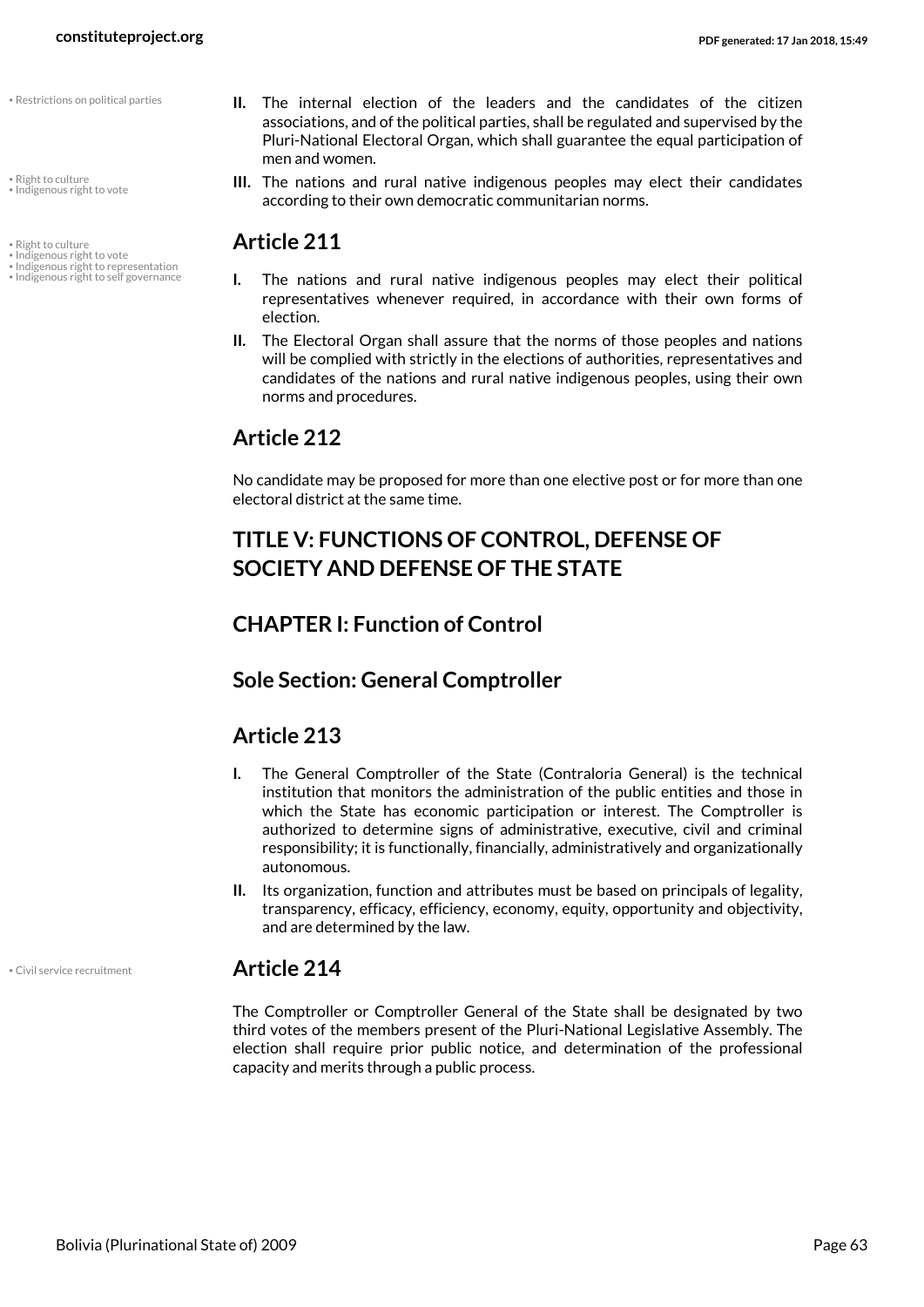## **Article 215**

To be designated as Comptroller or Comptroller General of the State, one must fulfill the general requisites for public service; be at least thirty years old at the time of designation; have obtained a professional degree in an area related to the post and have practiced as a professional for a minimum of eight years; to have shown personal and ethical integrity, determined by public observation.

# **Article 216**

The Comptroller or Comptroller General of the State shall carry out his or her functions for a period of six years, without the possibility of being reappointed.

### **Article 217**

- **I.** The Comptroller General of the State shall be responsible for the supervision and later external monitoring of public entities and those in which the State has economic participation or interest. The supervision and monitoring also shall be carried out over the administration, management and disposition of the strategic assets and services of collective importance.
- **II.** The Office of Comptroller General of the State shall present each year a report on its supervision of the public sector to the Pluri-National Legislative Assembly.

### **CHAPTER II: Function of Defense of Society**

#### • Ombudsman **Section I: Public Defender**

#### **Article 218**

- **I.** The Public Defender (Defensor del Pueblo) shall oversee the enforcement, promotion, dissemination of and compliance with human rights, both individual and collective, that are established in the Constitution, laws and international instruments. The function of the Public Defender shall extend to the administrative activity of the entire public sector and the activity of private institutions that provide public services.
- **II.** The Public Defender shall also promote the defense of the rights of the nations and rural native indigenous peoples, of urban and intercultural communities, and of Bolivians who are abroad.
- **III.** The Public Defender is an institution with operational, financial and administrative autonomy, in accordance with the law. Its functions shall be governed by the principles of free services, accessibility, swiftness and solidarity. In the exercise of its functions it does not receive instructions from the organs of the State.

# **Article 219**

- **I.** The Office of the Public Defender shall be directed by the Public Defender, who shall performs his or her functions for a period of six years, without possibility of a new designation.
- **II.** The Public Defender shall not be subjected to prosecution, detention, accusation or trial for acts carried out in the exercise of his or her authority.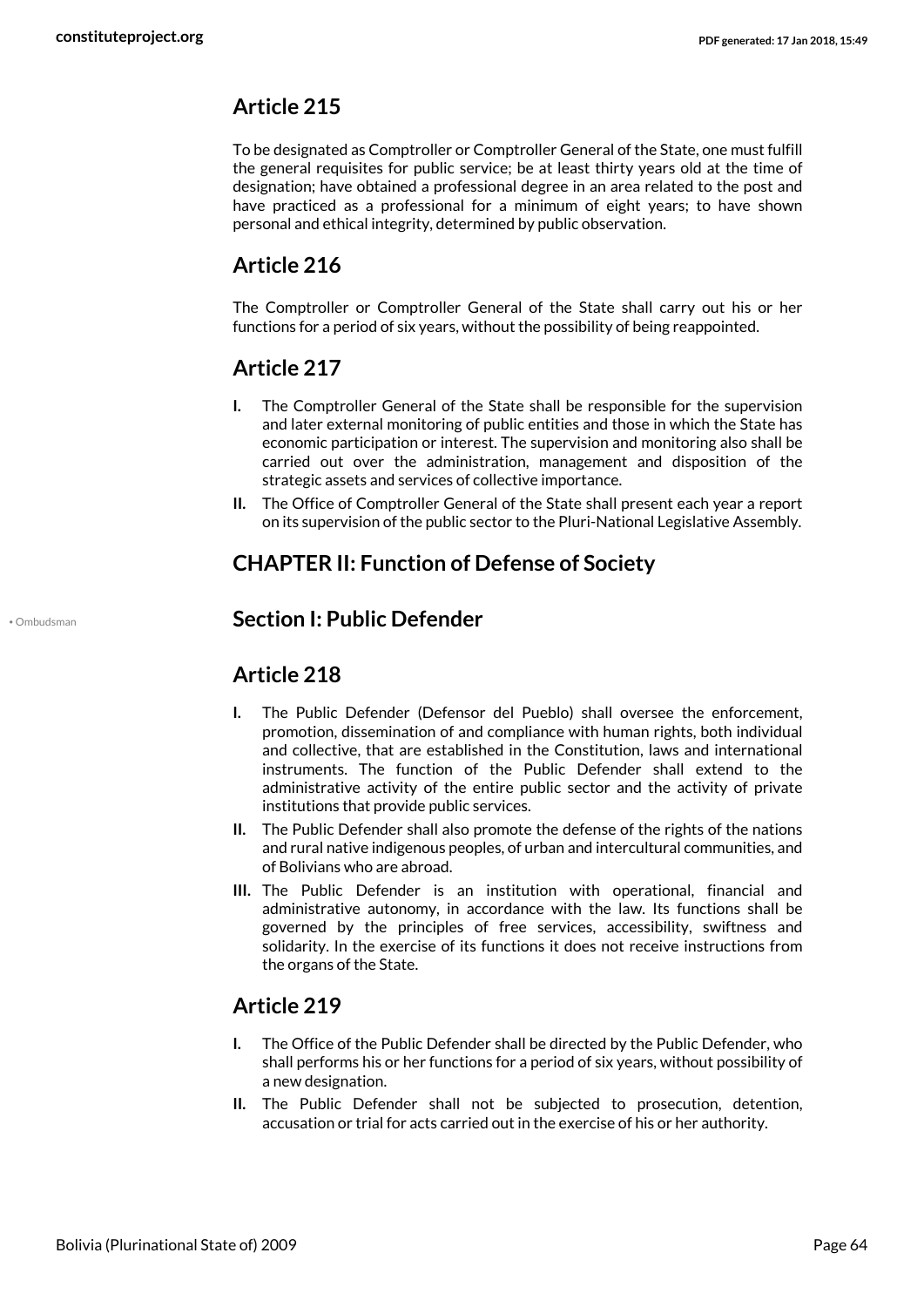#### • Civil service recruitment **Article 220**

The Public Defender shall be designated by at least two-thirds of the members present of the Pluri-National Legislative Assembly. The designation shall require a prior public announcement and determination of professional capacity and merit through a public competition among persons recognized for their career in defense of human rights.

#### **Article 221**

To be designated as Public Defender one must satisfy the general conditions to be a public servant, be thirty years old at the time of designation and have proven personal and ethical integrity determined by public observation.

### **Article 222**

The powers of the Office of the Public Defender, in addition to those established in the Constitution and the law, are the following:

• Constitutionality of legislation

• Initiation of general legislation

- Compliance and the direct appeal of nullity, without the requirement of having a mandate.
	- **2.** To present bills and modifications of laws, decrees and non-judicial resolutions in matters of its competence.

**1.** To file actions of Unconstitutionality, of Liberty, of Constitutional Protection, of Protection of Privacy, Popular actions, actions for

- **3.** To investigate, on its own or at the request of a party, the acts or omissions that imply violations of rights, individual and collective, that are established in the Constitution, laws and international instruments, and request that the Public Ministry initiate the corresponding legal actions.
- **4.** To request information from the authorities and public servants with respect to the investigations that the Public Defender is carrying out, to which no objection may be posed.
- **5.** To formulate recommendations, reminders of legal duties, and suggestions for the immediate adoption of corrective measures for all the organs and institutions of the State, and to issue public censure for acts or behavior contrary to these formulations.
- **6.** To have free access to the center of detention and prisons, to which no one may pose an objection.
- **7.** To exercise its functions without interruption of any kind, even in the case of a declaration of a state of emergency.
- **8.** To attend to the persons who request its services promptly and without discrimination.
- **9.** To draft the regulations needed for the exercise of its functions.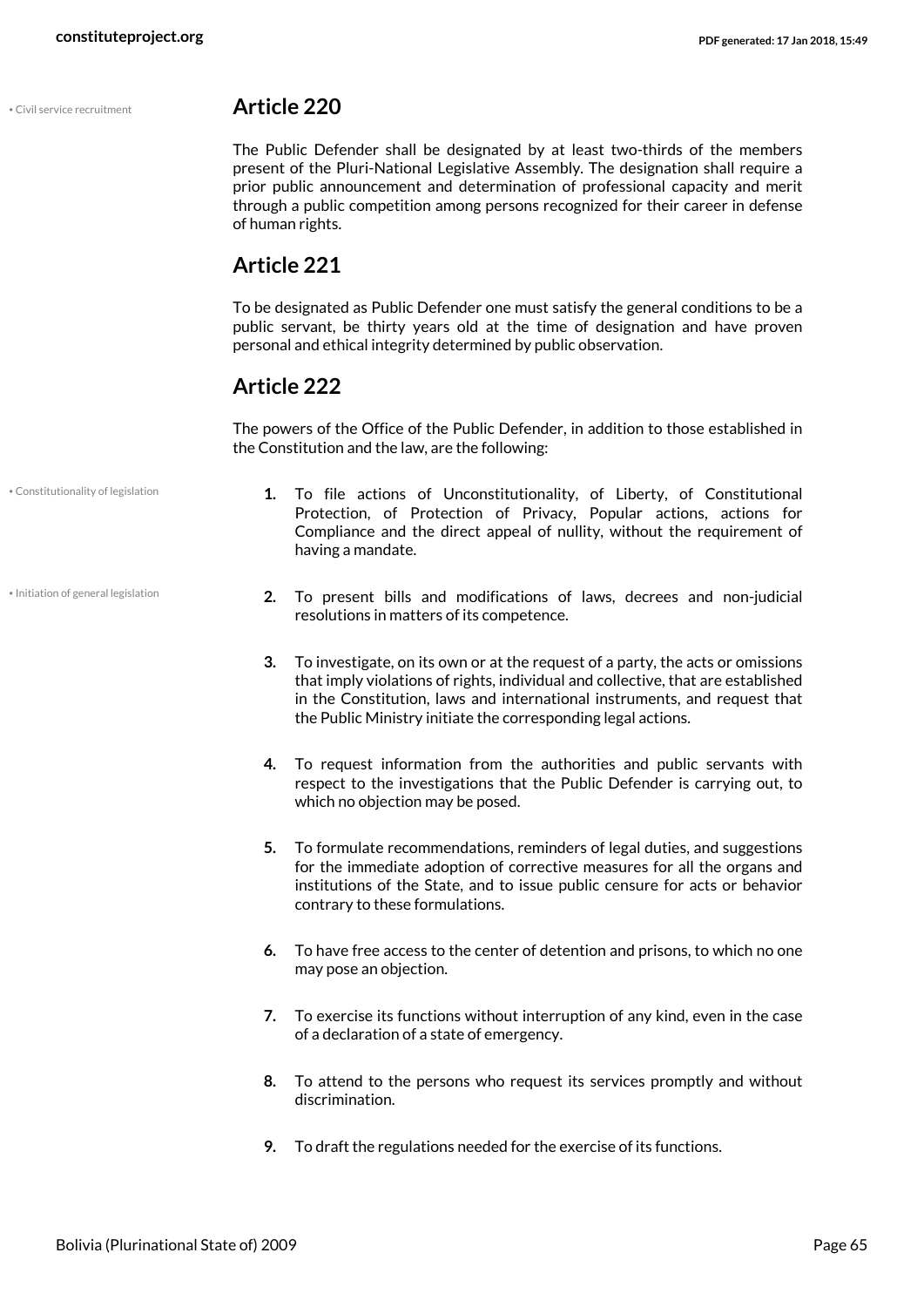#### **Article 223**

Each year, the Public Defender shall report to the Pluri-National Legislative Assembly and to the Office of Social Control concerning the situation of human rights in the country and on the management of its administration. The Public Defender may be called on at any moment by the Pluri-National Legislative Assembly or the Social Control to provide a report with respect to the exercise of its authority.

#### **Article 224**

Each year, the Ombudswoman or Ombudsman shall report to the Pluri-National Legislative Assembly and to the Institution of Social Control on the situation of human rights in the country and the management of its administration. The Ombudswoman or Ombudsman may be summoned at any moment by the Pluri-National Legislative Assembly or by the Institution of Social Control, in order to provide a report on the exercise of its functions.

#### • Attorney general **Section II: The Public Ministry**

# **Article 225**

- **I.** The Public Ministry shall defend the law and the general interests of society, and it shall bring public criminal actions. The Public Ministry has operational, administrative and financial autonomy.
- **II.** The Public Ministry shall exercise its functions pursuant to the principles of legality, timeliness, objectivity, responsibility, autonomy, unity and hierarchy.

#### **Article 226**

- **I.** The Prosecutor or General Prosecutor of the State is the highest authority hierarchically of the Public Ministry and represents the institution.
- **II.** The Public Ministry shall have departmental prosecutors, prosecutors of specific matters and the other prosecutors established by the law.

#### • Civil service recruitment **Article 227**

- **I.** The Prosecutor or the General Prosecutor of the State is designated by two-thirds vote of the members present of the Pluri-National Legislative Assembly. The designation shall require prior public announcement, and qualification of professional capacity and merits through a competitive public process.
- **II.** The Prosecutor or the General Prosecutor of the State shall satisfy the general requisites for public servants, as well as the specific requisites established by the Council of Judges of the Supreme Court of Justice.

#### **Article 228**

The Prosecutor or the General Prosecutor of the State shall exercise his or her functions for six years, with no possibility of being designated again.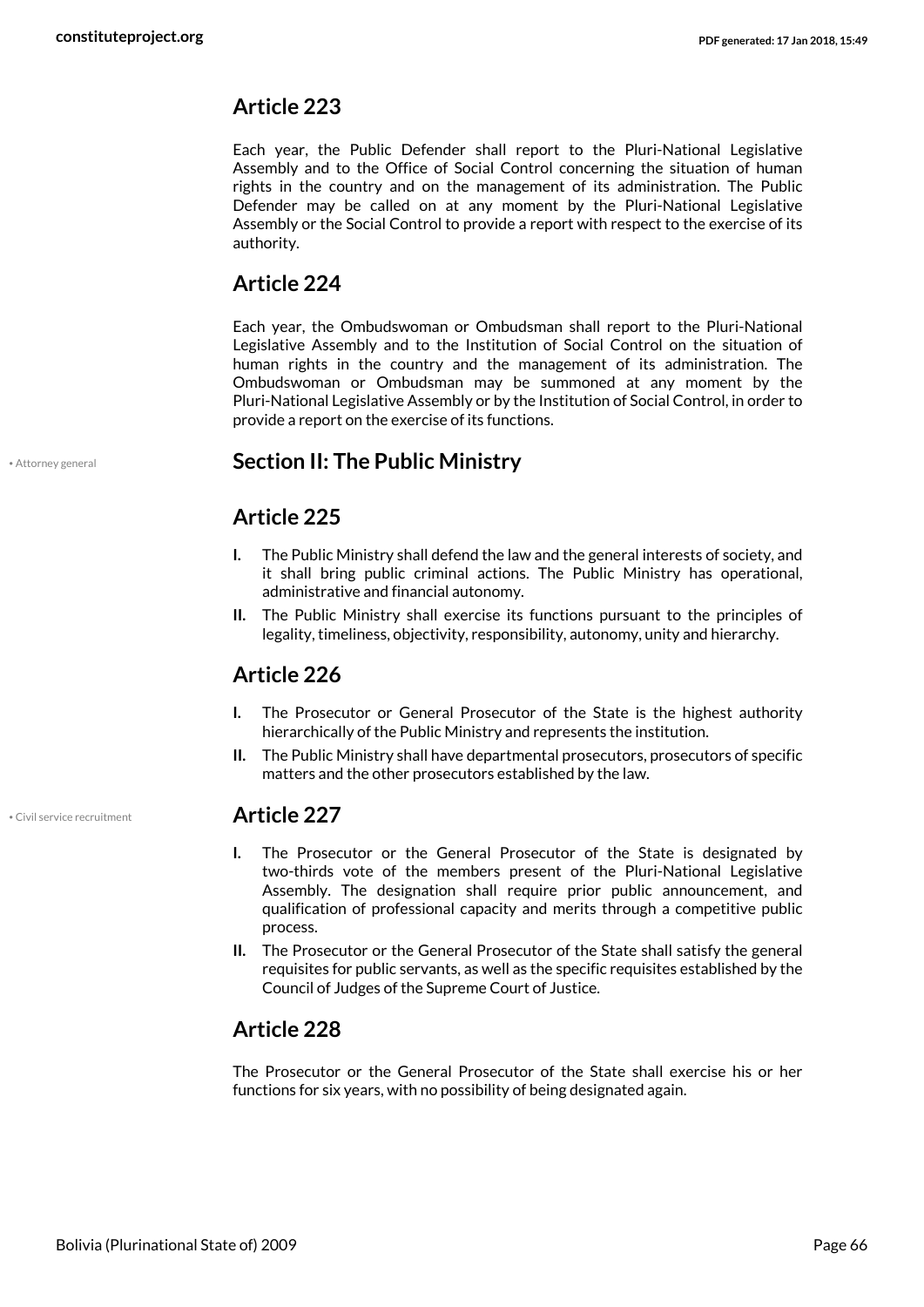#### • Attorney general **CHAPTER III: Function of the Defense of the State**

#### **Sole Section: Office of the Attorney General of the State**

#### **Article 229**

The Office of the Attorney General of the State is the institution of public juridical representation, which has the power to promote, defend and safeguard the interests of the State. Its organization and structure shall be determined by law.

### **Article 230**

- **I.** The Office of the Attorney General of the State is composed of the Attorney General, who shall direct it, and other public servants as determined by the law.
- **II.** The designation of the Attorney General of the State corresponds to the President of the State. The person designated must satisfy the requisites required for the Judges of the Supreme Court of Justice.
- **III.** The appointment may be vetoed by decision of at least two thirds of the members present of the Pluri-National Legislative Assembly within a period not exceeding sixty calendar days from the appointment. The veto shall have the effect of terminating the functions of the appointed person.

### **Article 231**

The powers of the Office of the Attorney General of the State, in addition to those determined by the Constitution and the laws, are the following:

- **1.** To defend judicially and extra-judicially the interests of the State, assuming its legal representation and intervening as the government representative with full rights in all judicial and administrative actions, within the framework of the Constitution and the law.
- **2.** To present ordinary appeals and actions in defense of the interests of the State.
- **3.** To evaluate and oversee the carrying out of legal proceedings by the legal units of the Public Administration in the processes that are brought before the jurisdictional or administrative authorities. In the case of negligent action, it should urge the initiation of the appropriate actions.
- **4.** To request the information considered necessary from public servants and individual persons for purposes of exercising its authority. This information may not be denied for any reason or cause; the law shall establish the corresponding penalties.
- **5.** To request of the maximum executive authority of public entities the trial of public servants who, for negligence or corruption, cause damage to the patrimony of the State.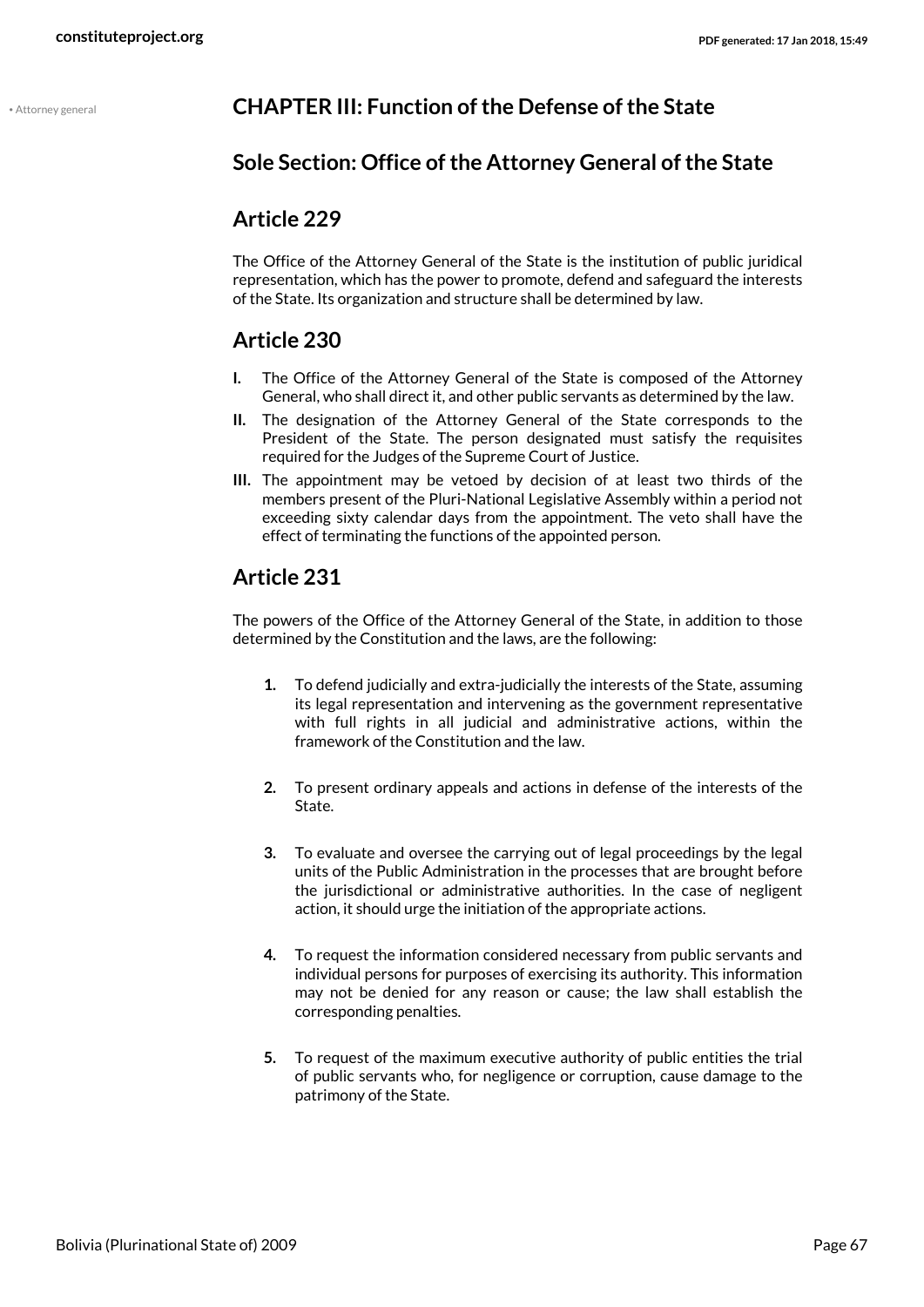- **6.** To attend to the complaints and claims made by citizens and entities which make up Social Control in the cases that adversely affect the interests of the State.
- **7.** To request that the Prosecutor General of the State undertake the judicial actions that should be brought for crimes committed against public patrimony of which it has knowledge.

 $\bullet$  Initiation of general legislation **8.** To present bills on matters related to its competence.

#### **CHAPTER IV: Public Servants**

### **Article 232**

The Public Administration is governed by the principles of legitimacy, legality, publicity, social commitment and interest, ethics, transparency, equality, competence, efficiency, quality, friendliness, honesty, responsibility and results.

# **Article 233**

Public Servants are persons who perform public functions. Public servants form part of the administrative personnel, except for those who are in elected posts, those who are designated, and those who are appointed to perform duties.

# • Attorney general **Article 234** • Eligibility for cabinet • Eligibility for const court judges

To perform public functions, one must satisfy the following requisites:

- **1.** Have Bolivian nationality.
- **2.** Be of adult age.
- **3.** Have completed military duty.
- **4.** Have no criminal charges against him or her, nor final sentences in criminal matters that are pending completion.
- **5.** Not be included in the cases of prohibitions and incompatibilities established in the Constitution.
- **6.** Be inscribed in the voting rolls.
- **7.** Speak at least two of the official languages of the country.

#### **Article 235**

The following are the obligations of public servants:

• Duty to obey the constitution **1.** To comply with the Constitution and the laws.

- 
- Eligibility for electoral court judges Eligibility for supreme court judges
- Eligibility for head of state
- Eligibility for first chamber
- Eligibility for second chamber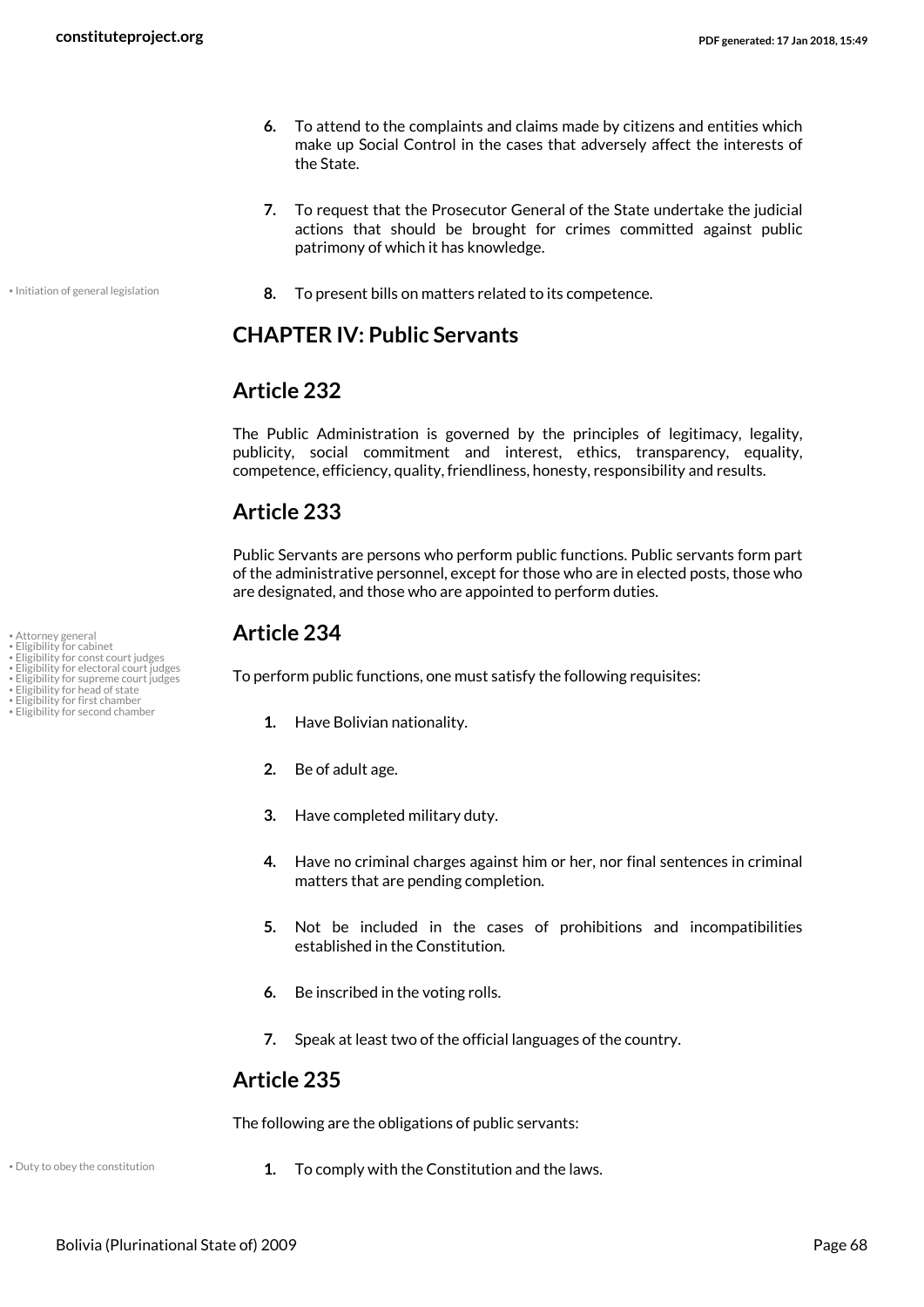**2.** To fulfill his or her responsibilities, in accordance with the principles of public administration.

• Earnings disclosure requirement

- **3.** To provide a sworn declaration of assets and income, before, during and after performing in the post.
- **4.** To provide reports on the economic, political, technical and administrative responsibilities carried out in the public administration.
- **5.** To respect and protect the assets of the State, and abstain from using them for electoral purposes or any other purpose outside of the public function.

#### **Article 236**

The prohibitions in carrying out the public function are as follows:

- **I.** To perform simultaneously more than one full-time remunerated public job.
- **II.** To act when his or her interests conflict with those of the entity he or she serves, and to enter into contracts or carry out business with the Public Administration, directly, indirectly or on behalf of a third party.
- **III.** To name to public administration persons with whom he or she has a blood relation in the 4th degree and second of affinity.

#### **Article 237**

- **I.** The obligations for the exercise of the public administration:
	- **1.** Inventory and care for the documents belonging to the public administration in public offices, with the prohibition of taking them out or destroying them. The law shall regulate the management of archives and the conditions under which public documents may be destroyed.
	- **2.** Maintain the confidentiality of classified information, which may not be divulged even after they have left their duties. The procedure for characterizing classified information shall be set forth in the law.
- **II.** The law shall determine the sanctions for violation of these obligations.

• Eligibility for first chamber **Persons who fall within the following grounds are ineligibility to hold elective public** office:

- **1.** Those that were or are directors of enterprises or corporations that have contracts or agreements with the State and who have not resigned at least three months before the day of the election.
- Eligibility for const court judges **Article 238** Eligibility for supreme court judges Eligibility for head of state
-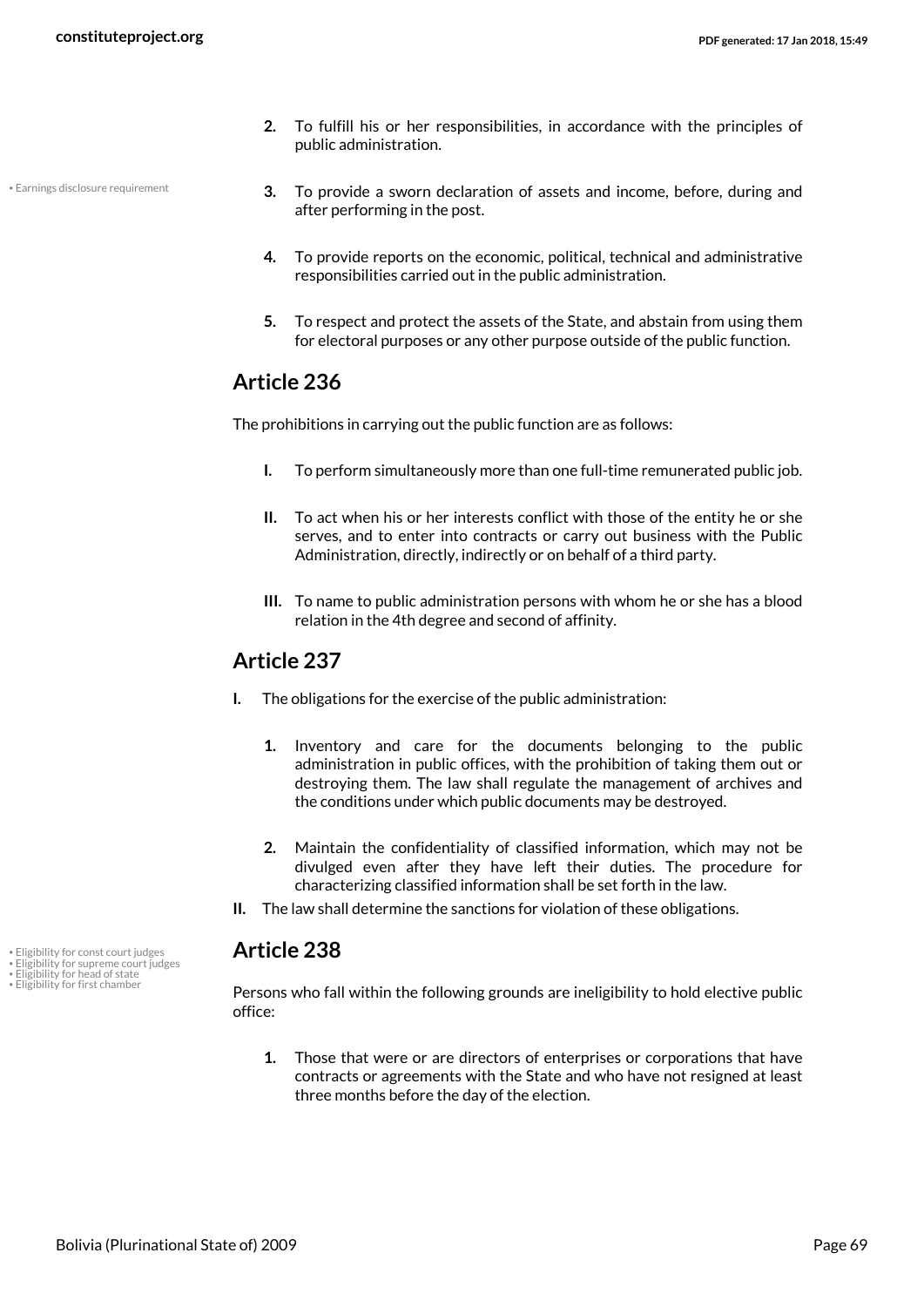- **2.** Those who have been directors of foreign international enterprises that have contracts or agreements with the State and have not resigned at least five years prior to the date of the election.
- **3.** Those who hold elected positions, or who hold positions by designation or appointment, who have not resigned from them at least three months prior to the date of the election, with the exception of the President or Vice President.
- **4.** The members of the Armed Forces and the Bolivian Police in active service who have not resigned at least three months prior to the date of the election.
- **5.** The ministers of any religious cult who have not resigned at least three months prior to the date of the election.

#### • Outside professions of legislators **Article 239**

The following are not compatible with the performance of public functions:

- **1.** The acquisition or leasing of public assets on behalf of the public servant or third persons.
- **2.** The signing of administrative contracts with or obtaining any other kind of personal benefit from the State.
- **3.** Professional service as employees, representatives, advisors, managers of entities, companies or enterprises that have a contractual relationship with the State.

- **I.** The mandate of anyone who occupies an elected position, with the exception of those of the Judicial Organ, may be revoked, in accordance with the law.
- **II.** The revocation of a mandate can be requested when at least half the term of the mandate has been completed. The revocation of a mandate cannot take place during the last year of the term in office.
- **III.** The revocation referendum shall commence by citizen initiative, at the request of at least fifteen percent of the voters of the electoral roll of the district that elected the public servant.
- **IV.** The revocation of a mandate of a public servant shall be carried out pursuant to the law.
- **V.** The revocation of a mandate shall result in the immediate cessation of service in the post, providing for his or her substitution according to the law.
- **VI.** The revocation shall take place only once during the constitutional mandate of the person elected.

• Restrictions on the armed forces

• Head of state removal **Article 240** • Removal of individual legislators

• Referenda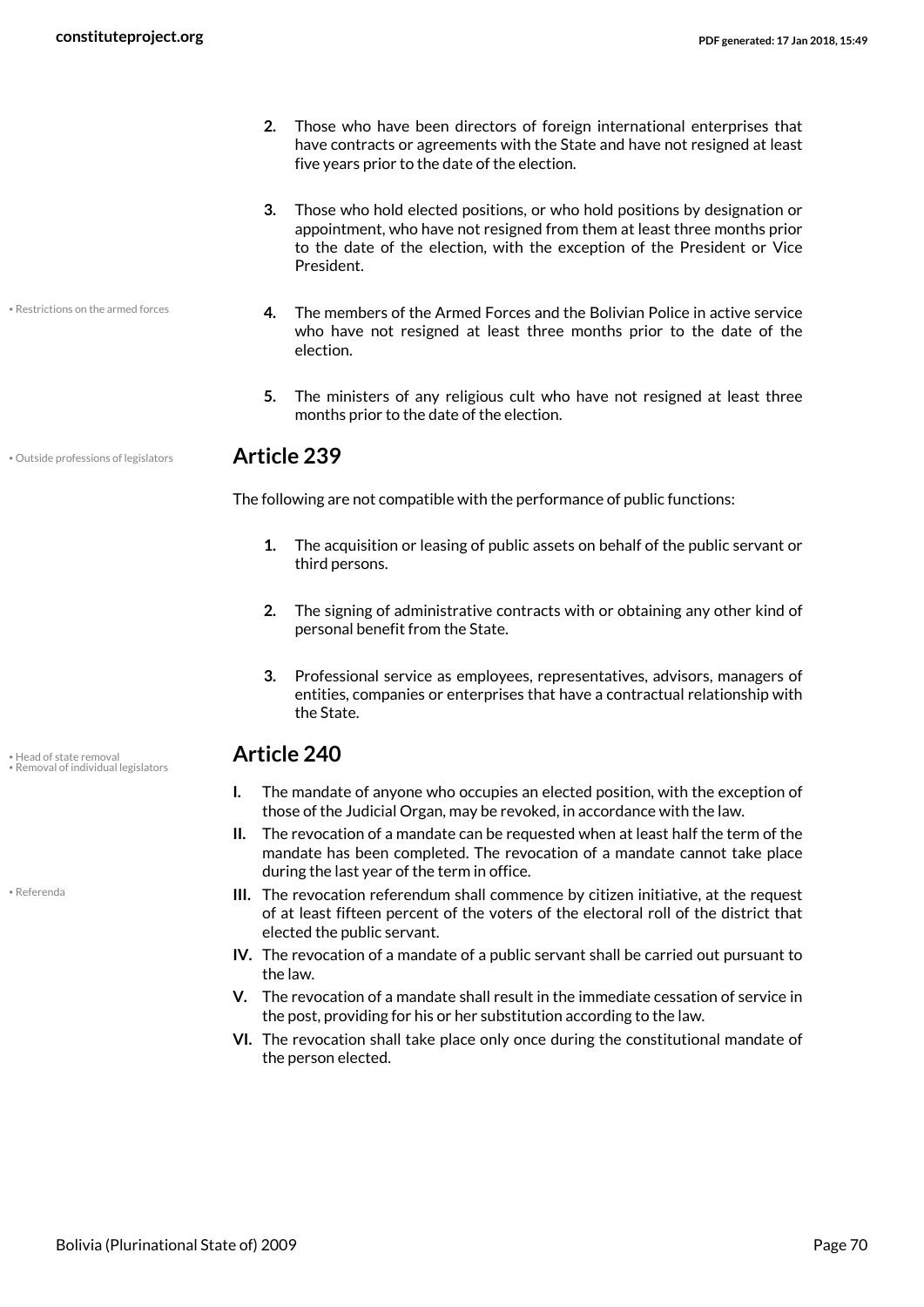# **TITLE VI: PARTICIPATION AND SOCIAL CONTROL**

### **Article 241**

- **I.** The sovereign people shall participate, through the organized civil society, in the design of public policies.
- **II.** Organized Civil Society shall exercise public monitoring of public management at all levels of the State, and of businesses, public enterprises, and private ventures that administer public fiscal resources.
- **III.** It will exercise public monitoring of the quality of public services.
- **IV.** The law shall establish the general framework for the exercise of public monitoring.
- **V.** Civil society shall organize itself to define the structure and composition of public participation and monitoring.
- **VI.** The entities of the State shall create spaces of participation and public monitoring on the part of society.

### **Article 242**

Participation and public monitoring implies the following activities, in addition to those established in the Constitution and the law:

- **1.** To participate in the formulation of the policies of the State.
- **2.** To support the Legislative Organ in the collective development of the laws.
- **3.** To develop social oversight at all levels of the government and of the autonomous, self sufficient, decentralized and de-concentrated territorial entities.
- **4.** To create transparent management of information and use of resources in all of the places of public management. The information requested for public monitoring may not be denied and shall be delivered in complete, truthful, adequate and timely form.
- **5.** To formulate reports that support the petition for revocation of mandate, in accordance with the procedure established in the Constitution and the law.
- **6.** To hear and comment on the reports of the activities of the organs and functions of the State.
- **7.** To coordinate the planning and monitoring with the organs and functions of the State.
- **8.** To file complaints with the corresponding institutions for investigation and processing in the cases considered appropriate.
- **9.** To participate in the public scrutiny of candidates in appointment procedures who are subject to them.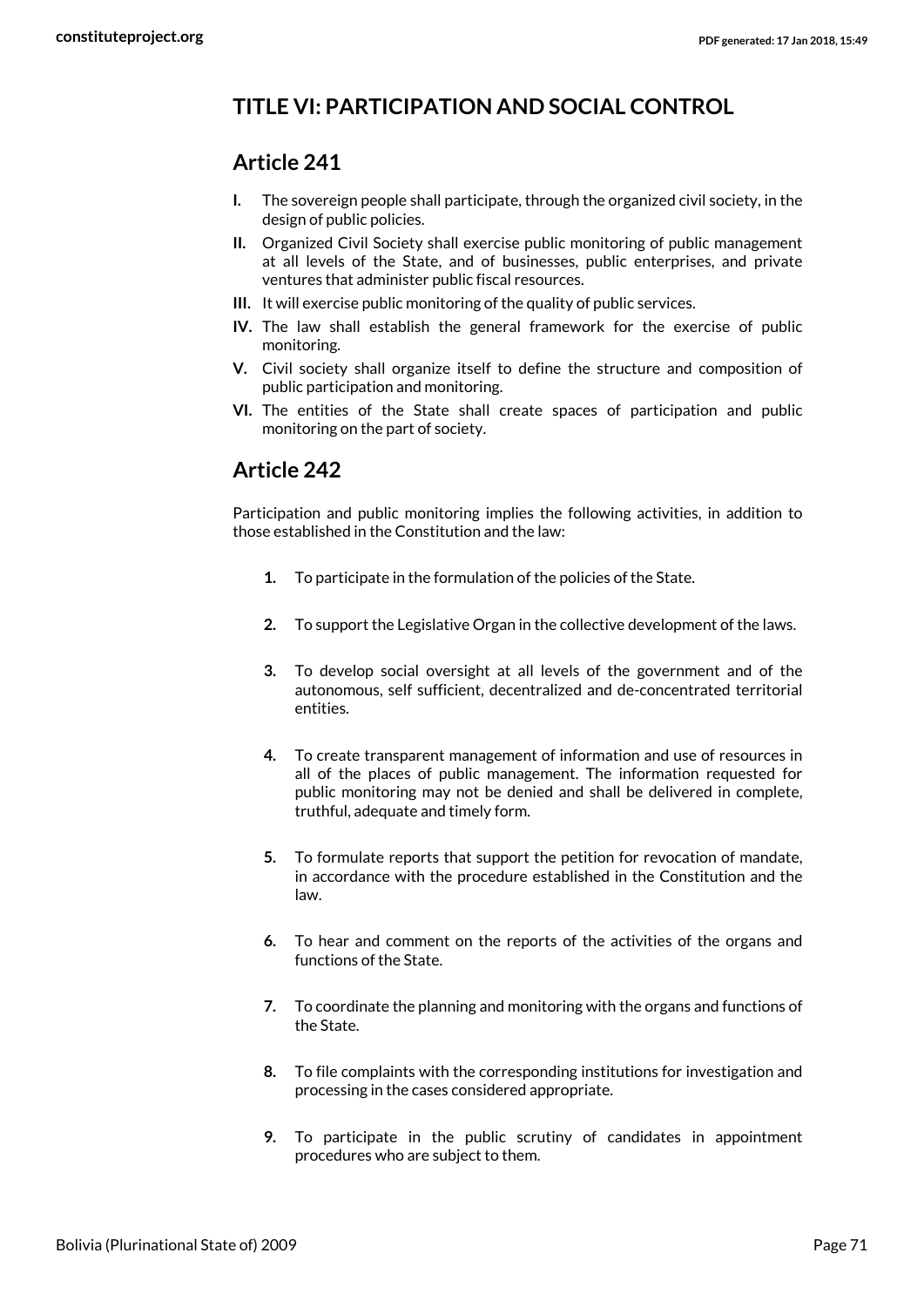**10.** To help the electoral organ publicize the nominations of candidates for the corresponding public posts.

#### **TITLE VII: ARMED FORCES AND BOLIVIAN POLICE**

#### **CHAPTER I: Armed Forces**

#### **Article 243**

The Armed Forces of the State are organically comprised of the Commander in Chief, the Army, the Air Force and the Navy of Bolivia, the forces of which shall be defined by the Pluri-National Legislative Assembly at the proposal of the Executive Organ.

#### **Article 244**

The fundamental mission of the Armed Forces is the following: the defense and preservation of the independence, security and stability of the State, and the honor and sovereignty of the country; to assure the supremacy of the Constitution; to guarantee the stability of the legitimately constituted Government; and to participate in the development of the country.

### **Article 245**

The organization of the Armed Forces is based on its hierarchy and discipline. It is essentially subservient, is not a deliberative body, and is subject to the laws and military regulations. As an institutional organ, it does not carry out any political activity; individually, its members enjoy and exercise the rights of citizens under the conditions established by the law.

#### • Designation of commander in chief **Article 246**

- **I.** The Armed Forces are subordinate to the President of the State and receive their orders administratively through the Minister of Defense as an intermediary, and with respect to technical aspects, from the Commander in Chief.
- **II.** In the event of war, the Commander in Chief of the Armed Forces shall direct the operations.

#### **Article 247**

- **I.** No foreigner may exercise command, nor be employed or occupy an administrative post in the Armed Forces without the prior authorization of the Captain General.
- **II.** To occupy their positions, the Commander in Chief of the Armed Forces, the Chief of Staff, the Commanders and Chiefs of Staff of the Army, the Air Force, and the Navy of Bolivia, and of the large units, must be Bolivian by birth and meet the requisites set forth in the law. The same requisites are necessary for the Vice Minister of the Ministry of Defense.

• Restrictions on minister of defense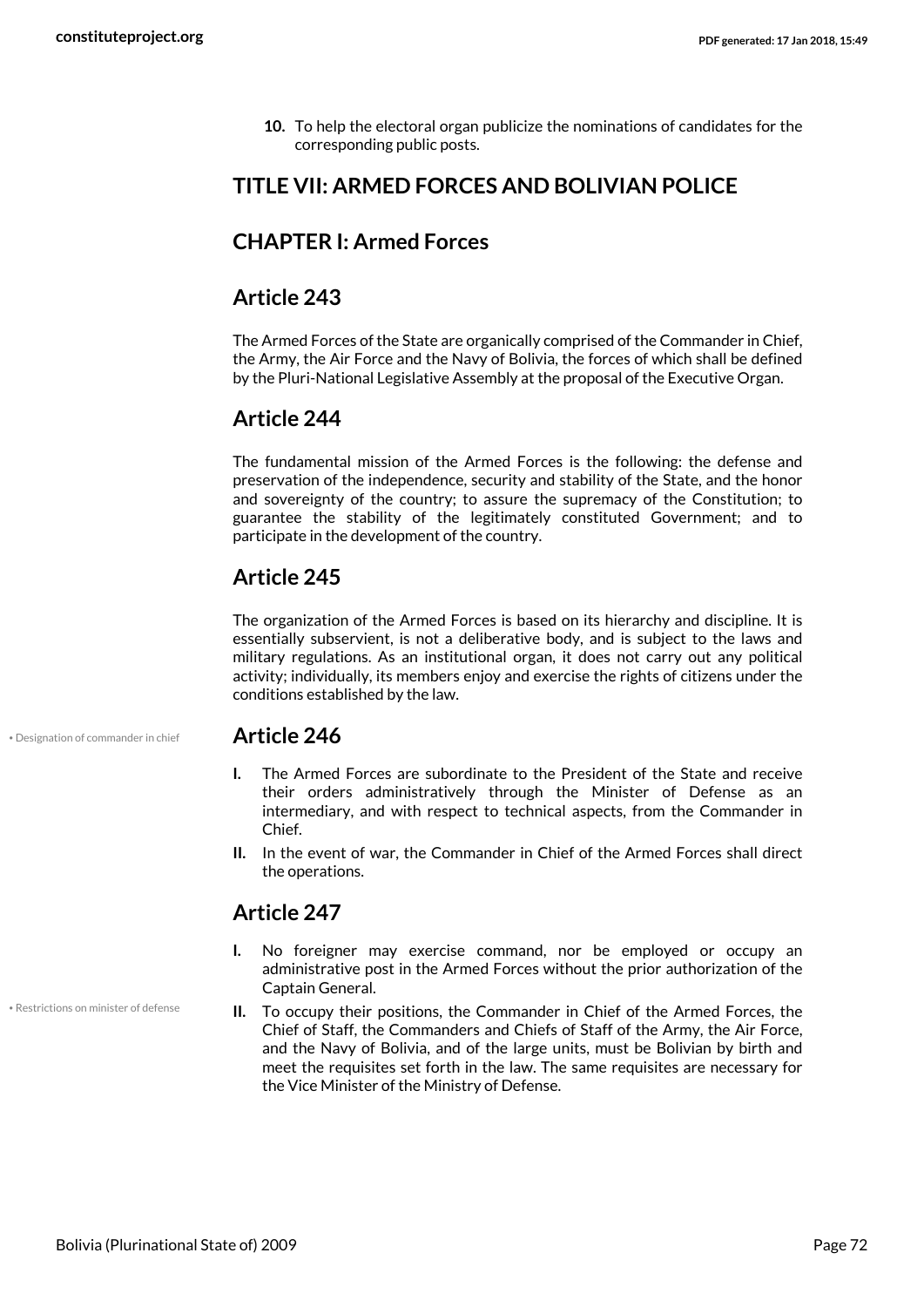The Supreme Council of Defense of the Pluri-National State, the composition, organization and faculties of which are to be determined by law, shall be presided over by the Captain General of the Armed Forces.

• Duty to serve in the military **Article 249**

Every Bolivian shall be obligated to render military service in accordance with the law.

#### **Article 250**

The promotions in the Armed Forces shall be granted in accordance with the respective law.

### **CHAPTER II: Bolivian Police**

### **Article 251**

- **I.** The Bolivian Police, as a public force, has the specific mission to defend the society and conserve public order, and to assure compliance with the law in the entire territory of Bolivia. It shall carry out the police function in a comprehensive, indivisible manner and under a single command, pursuant to the Organic Law of the Bolivian Police and the other laws of the State.
- **II.** As an institution, it does not deliberate nor participate in party political activities, but individually its members enjoy and exercise their rights as citizens, in accordance with the law.

## **Article 252**

The Bolivian Police Force is subordinate to the President of the State, through the intermediary of the Minister of Government.

#### **Article 253**

To be designated Commander General of the Bolivian Police, it is necessary to be a Bolivian by birth, a General of the institution, and to meet the requisites set forth in the law.

#### **Article 254**

In the event of international war, the forces of the Bolivian Police shall be subordinated to the Commander in Chief of the Armed Forces for the time that the conflict lasts.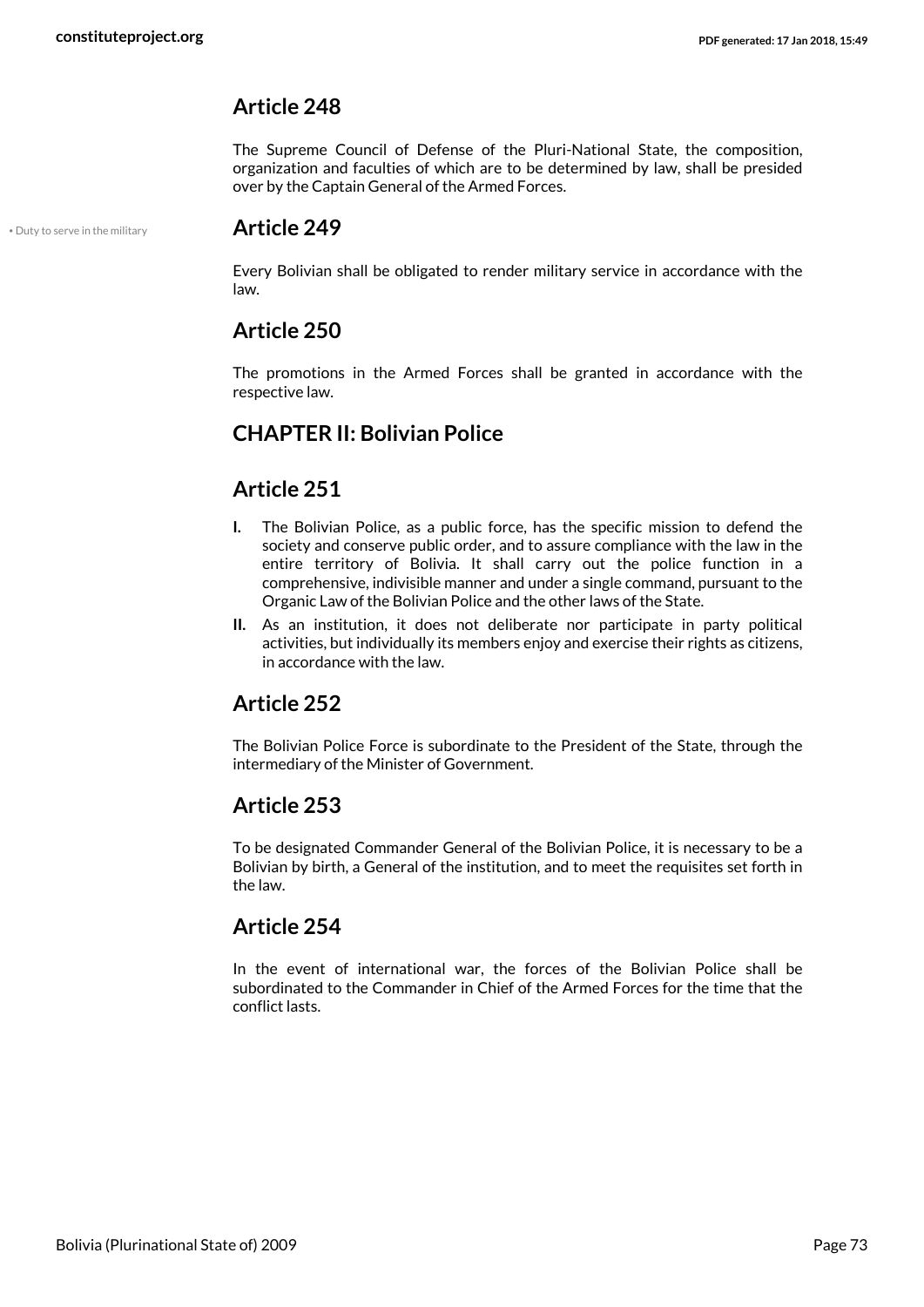# **TITLE VIII: INTERNATIONAL RELATIONS, BORDERS, INTEGRATION AND MARITIME RESTORATION**

## **CHAPTER I: International Relations**

#### • International law **Article 255**

- **I.** International relations and the negotiation, signing and ratification of international treaties serve the objectives of the state in terms of sovereignty and the interests of the people.
- **II.** The negotiation, signing and ratification of international relations shall be guided by the principles of:
	- **1.** Independence and equality among states, the no intervention in internal matters and the peaceful resolution of conflicts.
	- **2.** Rejection and condemnation of all forms of dictatorship, colonialism, neocolonialism and imperialism.
	- **3.** Defense and promotion of human, economic, social, cultural and environmental rights, with repudiation of all forms of racism and discrimination.
	- **4.** Respect for the rights of native indigenous rural peoples.
	- **5.** Cooperation and solidarity among states and peoples.
	- **6.** Preservation of patrimony, capacity of State management and regulation.
	- **7.** Harmony with nature, defense of biodiversity, and prohibition of forms of private appropriation for exclusive use and exploitation of plants, animals, microorganisms and any living matter.
	- **8.** Food security and sovereignty for the entire population; the prohibition of importation, production and commercialization of genetically modified organisms and toxic elements that harm health and the environment.
	- **9.** Access of the entire population to basic services for their wellbeing and development.
	- **10.** Preservation of the right of the population to have access to all medications, primarily genetic medications.
	- **11.** Protection and preference for Bolivian production, and promotion of exports with added value.

• Protection of environment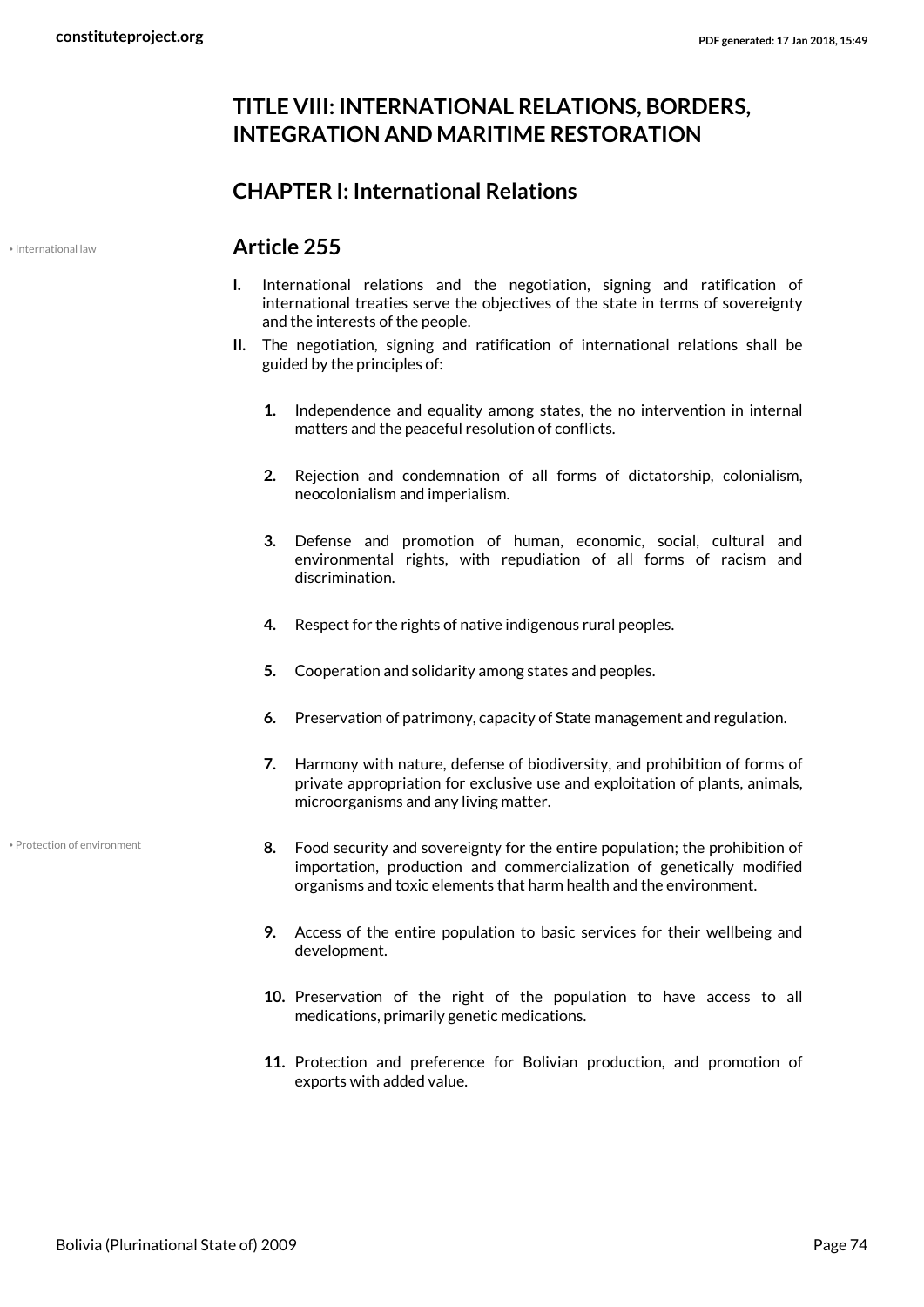• International law **Article 256** • Legal status of treaties

- **I.** The international treaties and instruments in matters of human rights that have been signed and/or ratified, or those that have been joined by the State, which declare rights more favorable than those contained in the Constitution, shall have preferential application over those in this Constitution.
- **II.** The rights recognized in the Constitution shall be interpreted in agreement with international human rights treaties when the latter provide more favorable norms.

### **Article 257**

- **I.** Ratified international treaties are part of domestic law with the force of law.
	- **II.** International treaties that involve any of the following matters shall require prior approval by binding popular referendum:
		- **1.** Questions of borders.
		- **2.** Monetary integration.
		- **3.** Structural economic integration.
		- **4.** Grant of institutional authority to international or supra-national organisms, in the context of processes of integration.

#### • Treaty ratification **Article 258**

The procedures for approval of international treaties shall be regulated by the law.

#### • Treaty ratification **Article 259**

- **I.** Any international treaty shall require approval by popular referendum when it is requested by five percent of the citizens registered on the voting rolls, or thirty five percent of the representatives of the Pluri-National Legislative Assembly. These initiatives can be used also to request that the Executive Organ sign a treaty.
- **II.** The announcement of the convocation of a referendum shall suspend, according to the time periods established by law, the process of ratification of the international treaty until the results are obtained.

# • International law **Article 260** • Treaty ratification

- **I.** The repudiation of the international treaties shall follow the procedures established in the same international treaty, the general norms of international law, and the procedures established in the Constitution and the law for its ratification.
- **II.** The repudiation of ratified treaties must be approved by the Pluri-National Legislative Assembly before being executed by the President of the State.
- **III.** The treaties approved by referendum must be submitted to a new referendum prior to their repudiation by the President of State.

• Treaty ratification

• Referenda

• Customary international law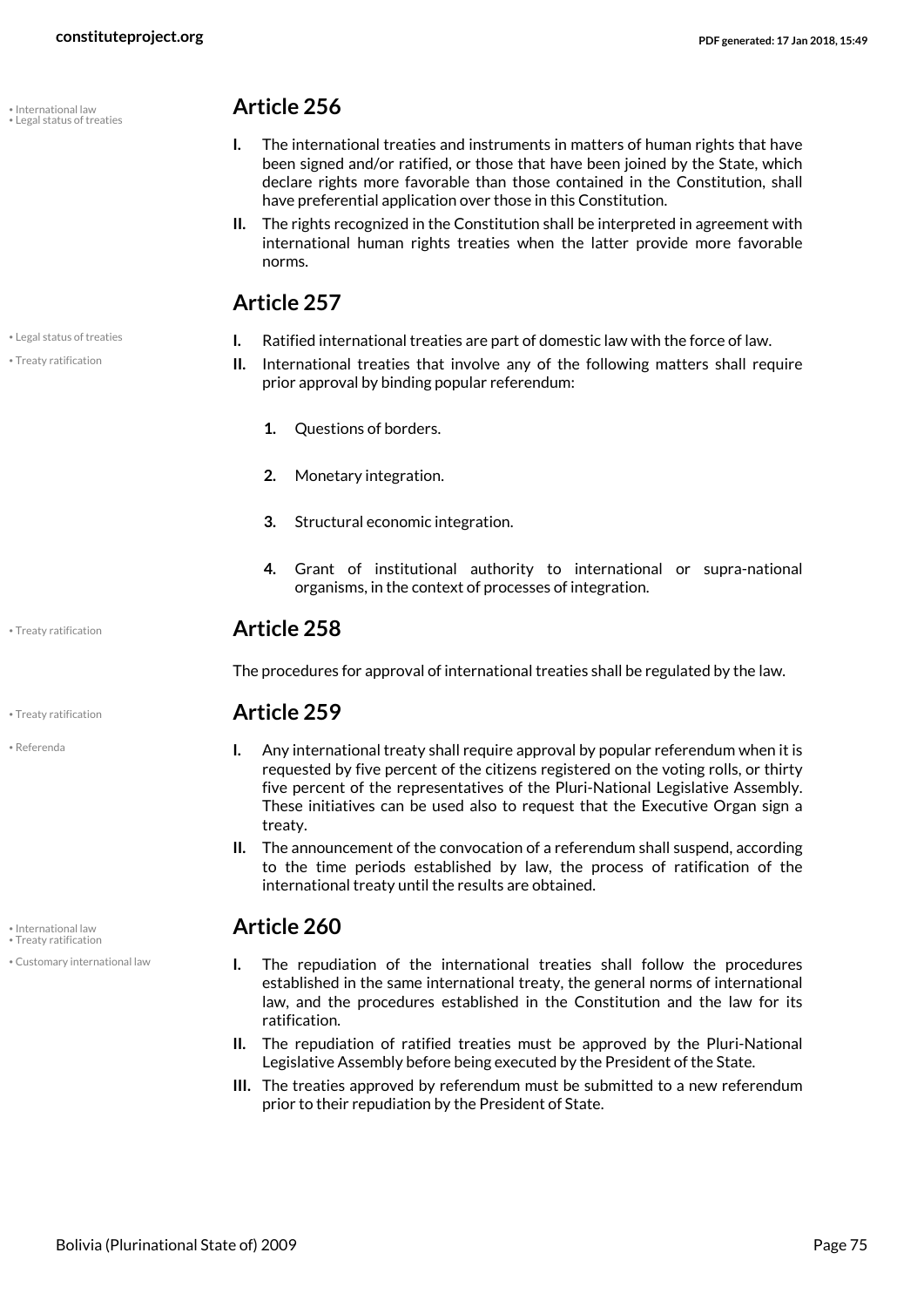### **CHAPTER II: Borders of the State**

## **Article 261**

The territorial integrity, preservation and the development of the border zones are a duty of the State.

## **Article 262**

• Restrictions on rights of groups

- **I.** The fifty kilometers from the borderline constitute the border zone security. No foreign person, individual or company, may acquire property in this space, directly or indirectly, nor possess any property right in the waters, soil or subsoil, except in the case of state necessity declared by express law approved by two-thirds of the Pluri-National Legislative Assembly. The property or the possession affected in the event of non compliance with this prohibition shall pass to the benefit of the State, without any indemnification.
- **II.** The border zone security is subject to a special legal, economic, administrative and security regime, oriented to promote and prioritize its development and to the guarantee of the integrity of the State.

# **Article 263**

The defense, security and control of border zone security are the fundamental duty of the Armed Forces. The Armed Forces shall participate in the policies of comprehensive and sustainable development of these zones, and shall guarantee their physical presence in them.

## **Article 264**

- **I.** The State shall establish a permanent policy of harmonic, comprehensive, sustainable and strategic development of the frontiers, for the purpose of improving the living conditions of its population, and especially the nations and rural native indigenous peoples living on the border.
- **II.** It is the duty of the State to execute policies of preservation and control of the natural resources in the border areas.
- **III.** The regulation of the border system shall be established by law.

## **CHAPTER III: Integration**

- **I.** The State shall promote the relations of social, political, cultural and economic integration with other states, nations and peoples of the world and, in particular, Latin American integration, based on the principles of a just, equitable relationship with recognition of asymmetry.
- **II.** The state shall strengthen the integration of its nations and rural native indigenous peoples with the indigenous peoples of the world.

#### • International organizations **Article 266**

The representatives of Bolivia to the supra-state parliamentary bodies emerging from the integration processes shall be elected by universal vote.

• International organizations **Article 265** • Regional group(s)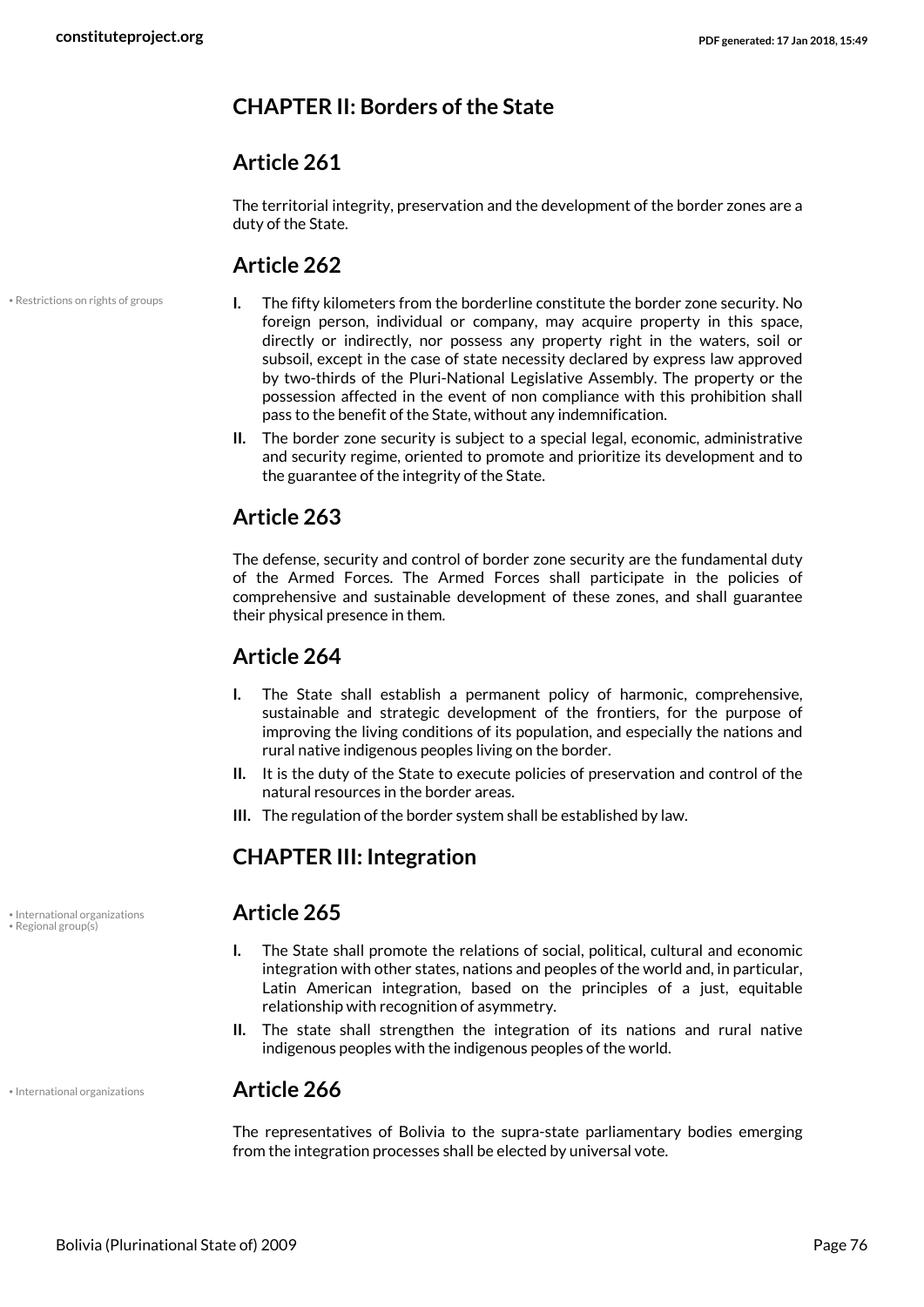• Accession of territory **Article 267** • Colonies

# **CHAPTER IV: Maritime Restoration**

- **I.** The Bolivian government declares its inalienable and indefeasible right to the territory that gives access to the Pacific Ocean and sea space.
- **II.** The effective solution to the maritime dispute through peaceful means and the full exercise of sovereignty over that territory is a permanent and inalienable objective of the Bolivian State.

# **Article 268**

The development of maritime interests, rivers and lakes, and shipping will be the priority of the State and its administration and protection shall be exercised by the Bolivian Navy, according to the law.

# **PART III: STRUCTURE AND ORGANIZATION OF THE STATE TERRITORIES**

# **TITLE I: TERRITORIAL ORGANIZATION OF THE STATE**

# **CHAPTER I: General Matters**

## **Article 269**

- Subsidiary unit government
- **I.** Bolivia is organized territorially into departments, provinces, municipalities and rural native indigenous territories.
- **II.** The creation, modification and definition of the territorial units shall be made by the democratic will of their inhabitants, in accordance with the conditions established in the Constitution and law.
- **III.** The regions shall form part of the territorial organization, under the terms and conditions determined by law.

# **Article 270**

The principles that govern territorial organization and the decentralized and autonomous territorial entities are: unity, voluntariness, solidarity, equity, the common good, self government, equality, complementariness, reciprocity, gender equity, subsidiarity, gradualness, coordination and institutional faithfulness, transparency, public participation and control, provision of economic resources and the pre-existence of the nations and rural native indigenous peoples, under the terms established in this Constitution.

**I.** The Framework Law of Autonomies and Decentralization shall regulate the procedures for the following: drafting the autonomous Statutes and the Organic Charters, the transference and delegation of authority, the financial economic system, and the coordination between the central level and the decentralized and autonomous territorial entities.

• Subsidiary unit government

• Subsidiary unit government **Article 271**

• Municipal government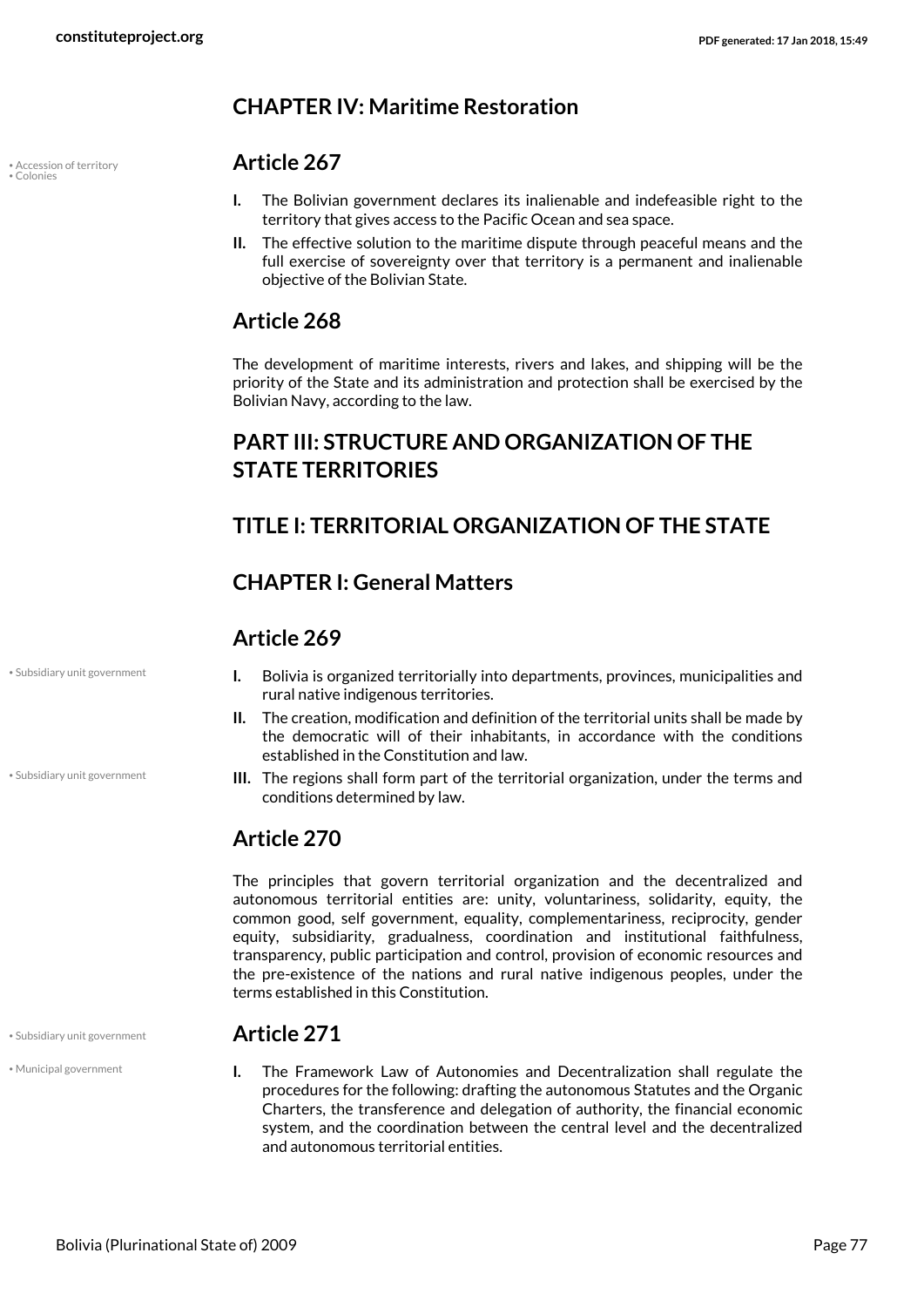**II.** The Framework Law of Autonomies and Decentralization shall be approved by two-thirds of the votes of the members of the Pluri-National Legislative Assembly who are present.

# • Municipal government **Article 272** • Subsidiary unit government

Autonomy implies the direct election of the authorities by the citizens, the administration of its economic resources, and the exercise of legislative, regulatory, fiscal and executive authority by the organs of the autonomous government in the area of its jurisdiction, competence and authority.

#### **Article 273**

The law shall regulate the formation of the communities among municipalities, regions and rural native indigenous territories for the purpose of achieving their objectives.

#### • Subsidiary unit government **Article 274**

In the decentralized departments, the election of the prefects and departmental councils shall be carried out by universal suffrage. These departments may become autonomous departments by referendum.

## **Article 275**

Each deliberative organ of the territorial entities shall draft, in a participatory manner, the proposed Statute or Organic Charter, which must be approved by two-thirds of the total of its members. Upon prior constitutional review, it shall enter into force as the basic institutional norm of the territorial entity by means of referendum to approve it in its jurisdiction.

## **Article 276**

The autonomous territorial entities shall not be subordinate to each other and shall have equal constitutional rank.

## **CHAPTER II: Departmental Autonomy**

#### • Subsidiary unit government **Article 277**

The autonomous departmental government is composed of a Departmental Assembly, which has deliberative, fiscal, and legislative departmental authority in the area of its competence, and of an executive organ.

#### • Subsidiary unit government **Article 278**

**I.** The Departmental Assembly shall be composed of members elected by universal, direct, free, secret and obligatory vote; and by members elected by the nations and rural native indigenous peoples, in accordance with their own norms and procedures.

• Right to culture • Indigenous right to vote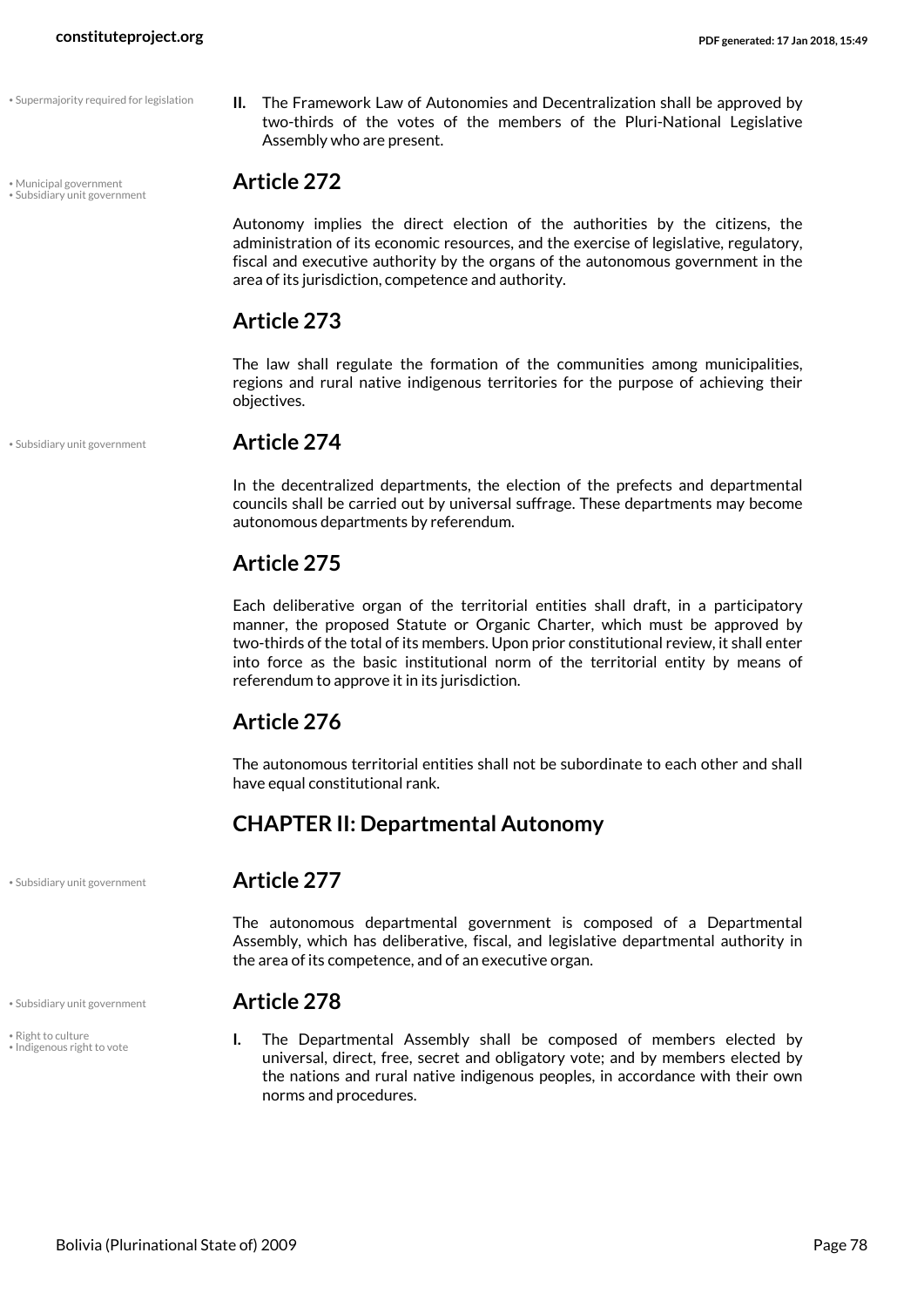**II.** The law shall determine the general criteria for the election of members of the departmental assemblies, taking into account population, territorial, cultural identity and linguistic representation when there are rural native indigenous minorities, and parity and alternation of gender. The Statutes of Autonomy shall define its application in accordance with the specific reality and conditions of its jurisdiction.

• Subsidiary unit government **Article 279**

The departmental executive organ is directed by the Governor as the highest executive authority.

# **CHAPTER III: Regional Autonomy**

### **Article 280**

- **I.** The region is composed of various municipalities or provinces that have geographic continuity, which cross the borders of departments that share culture, language, history, economy and ecosystems in each department. The region shall constitute an area of planning and management. In exceptional cases, a region can be formed by a single province, which by itself has the characteristics that define a region. Metropolitan regions can be formed in the suburbs that are larger than 500,000 inhabitants.
- **II.** The Framework Law of Autonomies and Decentralization shall establish the terms and procedures for the orderly and planned formation of the regions. Provincial authorities cannot be elected in the areas where regions are formed.
- **III.** At the initiative of the municipalities belonging to it, the region may establish regional autonomy by way of referendum in its jurisdictions. Its powers must be conferred by two-thirds of the total votes of the members of the deliberative departmental organ.

#### • Subsidiary unit government **Article 281**

The government of each autonomous region shall consist of a Regional Assembly with deliberative, normative-administrative and supervisory authority within the areas of its competence, and an executive organ.

# **Article 282**

- **I.** The members of the Regional Assembly shall be elected in each municipality, together with the lists of candidates for the municipal councils, in accordance with criterion of population and territory.
- **II.** The region shall draft its Statute in a participatory manner, in accordance with the procedures established for autonomous regions.

# **CHAPTER IV: Municipal Autonomy**

## • Municipal government **Article 283**

The autonomous municipal government shall consist of a Municipal Council with deliberative, supervisory and legislative municipal authority within the area of its competence; and an executive organ presided over by the Mayor.

• Referenda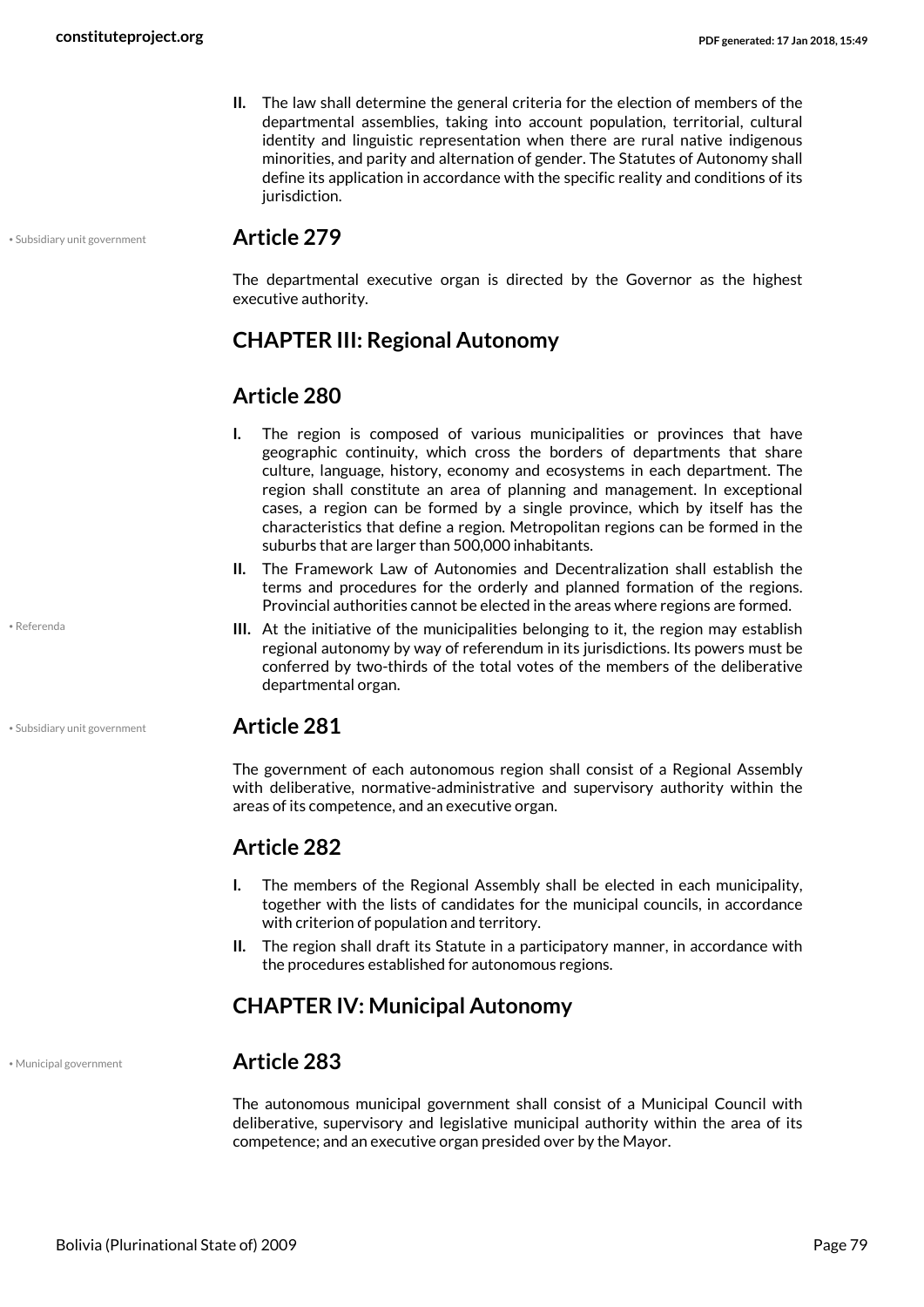• Municipal government **Article 284**

• Right to culture

• Subsidiary unit government **Article 285**

• Municipal government

universal suffrage.

jurisdiction.

**Governments**

**I.** To be a candidate for an elective position in the executive organs of autonomous governments, one must satisfy the general conditions for being a public servant, and:

**I.** The Municipal Council shall be composed of council members elected by

**II.** The nations or rural native indigenous peoples in the municipalities, which do not constitute a rural native indigenous autonomy, may elect their representatives to the Municipal Council directly, pursuant to their own norms

**III.** The law shall determine the general criterion for the election and determine the number of municipal council members. The Organic Municipal Charter shall define its application, according to the specific reality and conditions of its

**IV.** The Municipal Council may draft the proposed Organic Charter, which shall be

approved according to that set forth in this Constitution.

**CHAPTER V: Executive Organs of the Autonomous**

and procedures and in accordance with the Organic Municipal Charter.

- **1.** Have resided permanently in the corresponding department, region or municipality for at least the two years immediately prior to the election.
- **2.** In the case of the election of the Mayor and the regional authority, the person must be twenty one years of age.
- **3.** In the case of the election of the Prefect or Governor, the person must be twenty five years of age.
- **II.** The period of the mandate of the highest executive authorities of the autonomous governments is five years, and he or she may be re-elected once for a continuous mandate.

#### • Subsidiary unit government **Article 286**

- **I.** The temporary substitution of the highest executive authority of an autonomous government shall correspond to the Council or Assembly, pursuant to the Statute of Autonomy or the Organic Charter as the case may be.
- **II.** In the event of the resignation or death, permanent disability, or revocation of the mandate of the highest executive authority of the autonomous government, a new election shall be called, provided that half of the term of the mandate has not elapsed. If half the term has elapsed, the substitute shall be an authority already elected as defined pursuant to the Statute of Autonomy or the Organic Charter, as the case may be.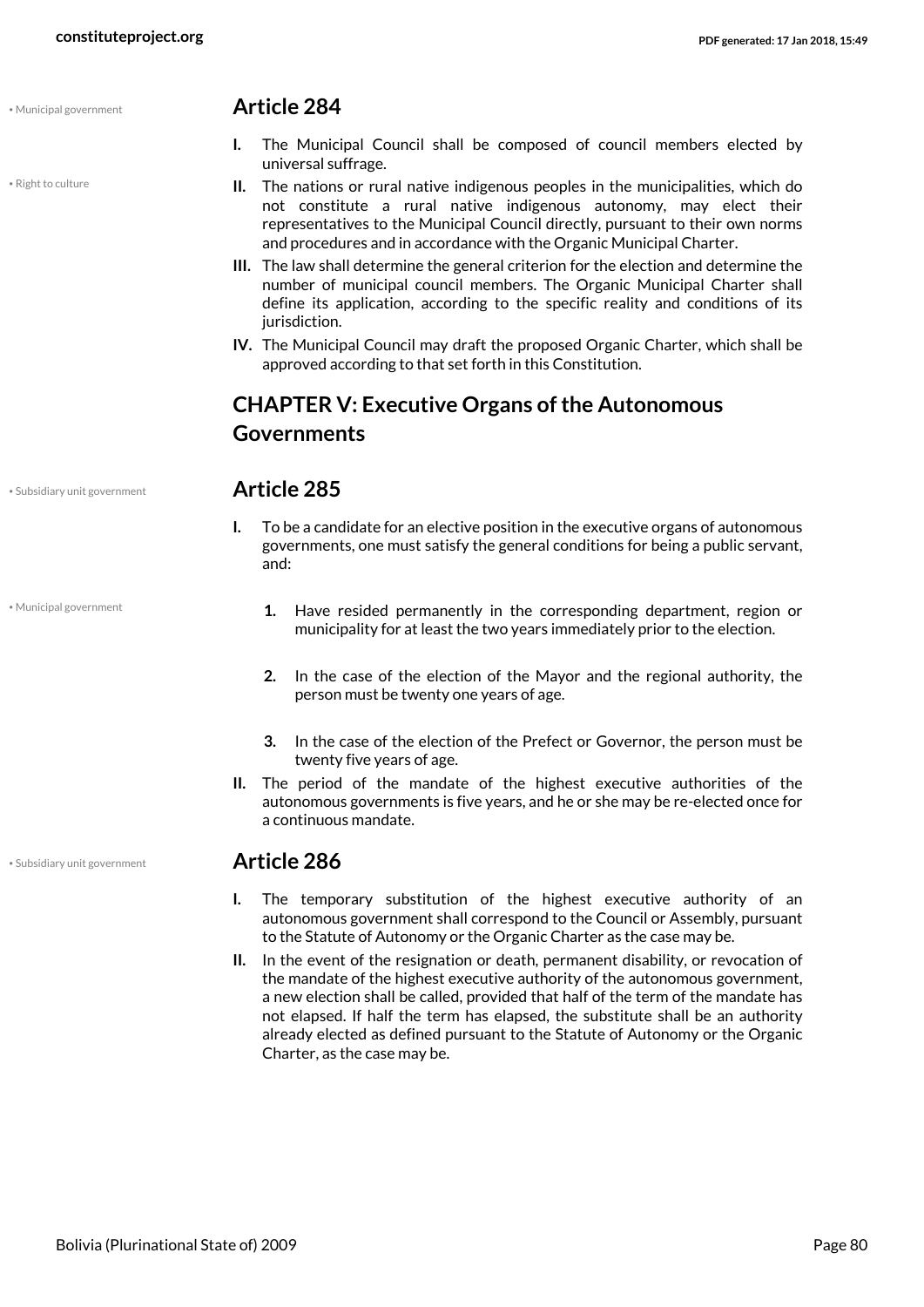# **CHAPTER VI: Legislative, Deliberative and Supervisory Organs of Autonomous Governments**

# **Article 287**

- **I.** The candidates for the councils and assemblies of the autonomous governments must satisfy the general conditions for being a public servant, and:
	- **1.** Have resided permanently in the corresponding jurisdiction for at least two years immediately prior to the election.
	- **2.** Be eighteen years of age on the day of the election.
- **II.** The election of the Assemblies and Councils of the autonomous governments shall be carried out with lists that are separate from the election of the executives.

# **Article 288**

The period of the mandate of the members of the Councils and Assemblies of the autonomous governments shall be five years, and they may be reelected once for a continuous mandate.

# **CHAPTER VII: Rural Native Indigenous Autonomy**

Rural native indigenous autonomy consists in self-government as an exercise of free determination of the nations and rural native indigenous peoples, the population of which shares territory, culture, history, languages, and their own juridical, political, social and economic organization or institutions.

- **I.** The formation of rural native indigenous autonomy is based on ancestral territories, currently inhabited by those peoples and nations, and pursuant to the will of their population as expressed through consultation, in accordance with the Constitution and the law.
- **II.** The self-governance of the rural native indigenous autonomies is exercised according to their norms, institutions, authorities and procedures, in accordance with their authority and competences, and in harmony with the Constitution and the law.

# **Article 291**

- **I.** The rural native indigenous autonomies are rural native indigenous territories and the municipalities and regions that adopt that character, pursuant to that established in the Constitution and the law.
- **II.** Two or more rural native indigenous peoples can form a single rural native indigenous autonomy.

• Right to culture **Article 289** • Indigenous right to self governance

• Right to culture **Article 290** • Indigenous right to self governance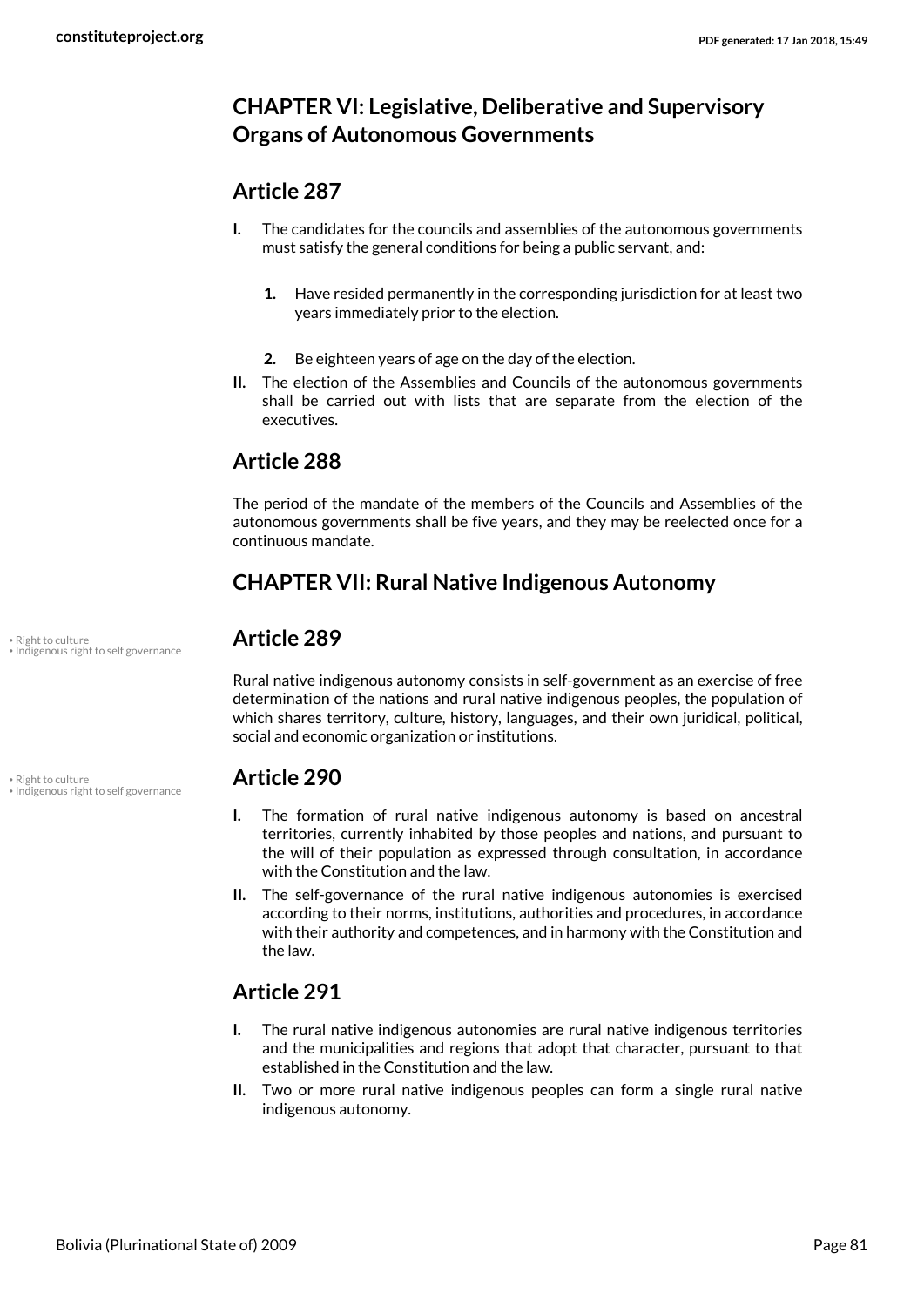• Right to culture **Article 292** • Indigenous right to self governance

Each rural, native, or indigenous autonomy shall draft its Statute according to its own norms and procedures, in conformity with the Constitution and the law.

## **Article 293**

- **I.** The indigenous autonomy, based on consolidated indigenous territories and those undergoing that process and once consolidated, shall be formed by the express will of the population through consultation, as the only necessary requisite, pursuant to their own norms and procedures.
- **II.** If the establishment of an indigenous originary peasant autonomy affects the boundaries of municipal districts, the indigenous originary peasant nation or people and the municipal government must agree on a new district demarcation. If it affects municipal boundaries, a procedure for its approval shall be conducted by the Pluri-National Legislative Assembly, following the fulfillment of the special requirements and conditions provided for by statute.
- **III.** Statute shall establish the minimum population requirements and other modalities for the constitution of an indigenous peasant farmer autonomy.
- **IV.** To constitute an indigenous originary peasant autonomy extending to territories in one or more municipalities, statute shall determine the articulation, coordination and cooperation mechanisms for the exercise of its government.

#### • Right to culture **Article 294**

- **I.** The decision to form a rural native indigenous autonomy shall be adopted pursuant to the norms and procedures for consultations, according to the requisites and conditions established in the Constitution and the law.
- **II.** The decision to convert a municipality into a rural native indigenous autonomy shall be adopted by referendum, pursuant to the requisites and conditions established by law.
- **III.** A new municipality may be formed by the municipalities where there are rural communities with their own organizational structures, which draw them together and have geographic continuity, following the procedure for its approval before the Pluri-National Legislative Assembly, upon prior compliance with the requisites and conditions set forth in the Constitution and the law.

#### • Right to culture **Article 295**

- **I.** To form a rural native indigenous region that affects municipal boundaries, the procedure before the Pluri-National Legislative Assembly must be followed beforehand, fulfilling the particular requisites and conditions set forth in the Constitution and the law.
- **II.** The aggregation of municipalities, municipal districts and/or rural native indigenous autonomies to form a rural native indigenous region, shall be decided by referendum and/or in accordance with their norms and procedures for consultation as the case may be, and pursuant to the requisites and conditions established by the Constitution and the law.

# • Right to culture **Article 296** • Indigenous right to self governance

The government of the rural native indigenous autonomies is exercised through their own norms and forms of organization, with the name that corresponds to each town, nation or community, as established in their statutes and subject to the Constitution and the law.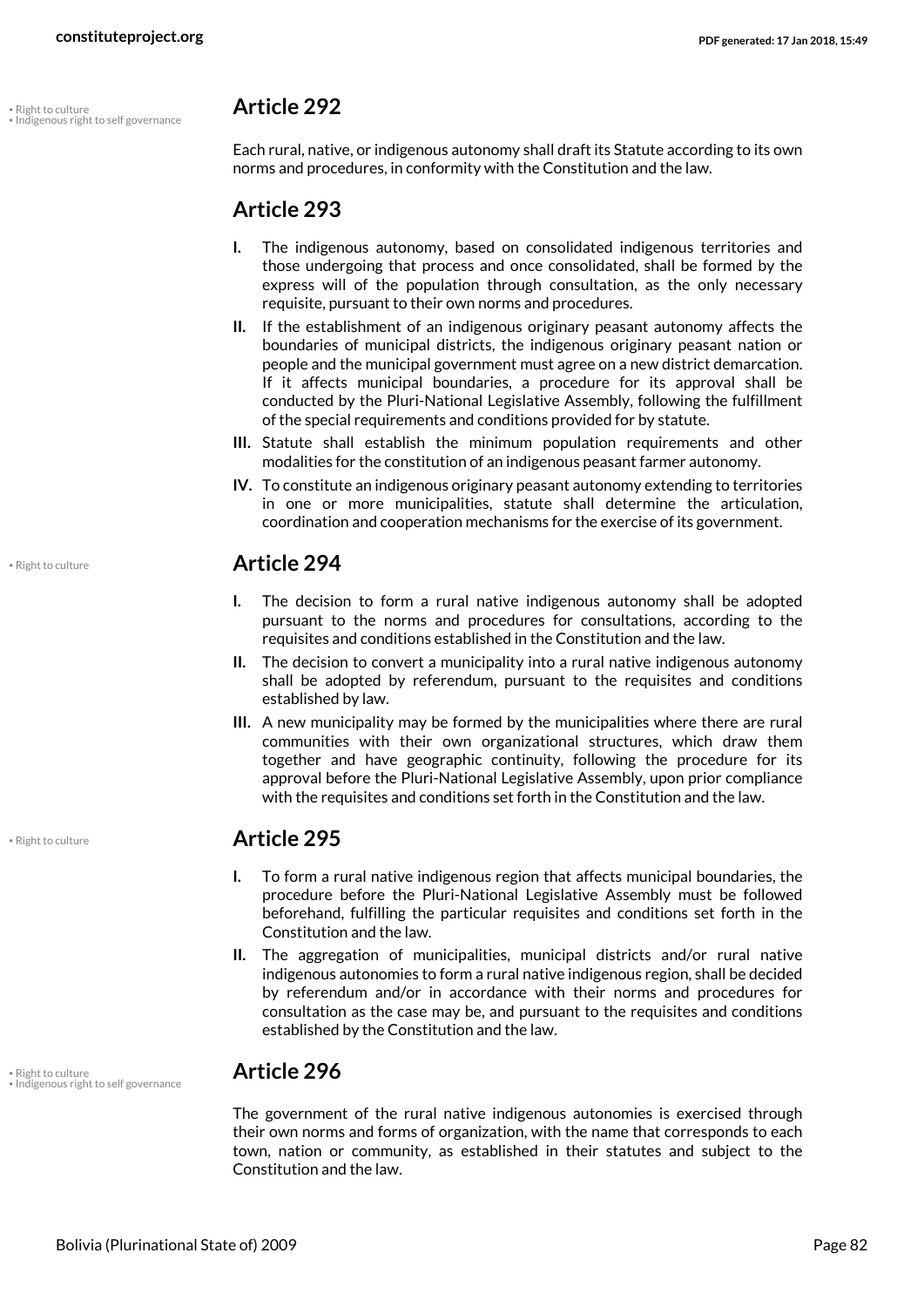## **CHAPTER VIII: Distribution of Authority**

## • Subsidiary unit government **Article 297**

- **I.** The authorities defined in this Constitution are as follows:
	- **1.** Prerogative: those that the legislation, regulation and execution of which cannot be transferred or delegated, and which are reserved to the central level of the State.
	- **2.** Exclusive: those which a level of government has legislative, regulatory and executive authority over a determined subject, the latter two of which may be delegated or transferred.
	- **3.** Concurrent: those in which the legislation corresponds to the central level of the State, and the other levels exercise simultaneous regulatory and executive authority.
	- **4.** Shared: those subject to basic legislation of the Pluri-National Legislative Assembly, the legislative development of which corresponds to the autonomous territorial entities, according to its character and nature. The regulation and execution shall correspond to the autonomous territorial entities.
- **II.** Every authority which is not included in this Constitution shall be attributed to the central level of the State, which may transfer or delegate it by law.

### **Article 298**

- **I.** The following are the areas of prerogative authority of the central level of the State:
	- **1.** Financial system.
	- **2.** Monetary policy, the Central Bank, the monetary system, and the policy of foreign exchange.
	- **3.** System of measures and weights, as well as the determination of the official time.
	- **4.** Customs regime.
	- **5.** Foreign Commerce.
	- **6.** State Security, defense, the Armed Forces, and the Bolivian Police.
	- **7.** Weapons and explosives.
	- **8.** Foreign policy.

• Central bank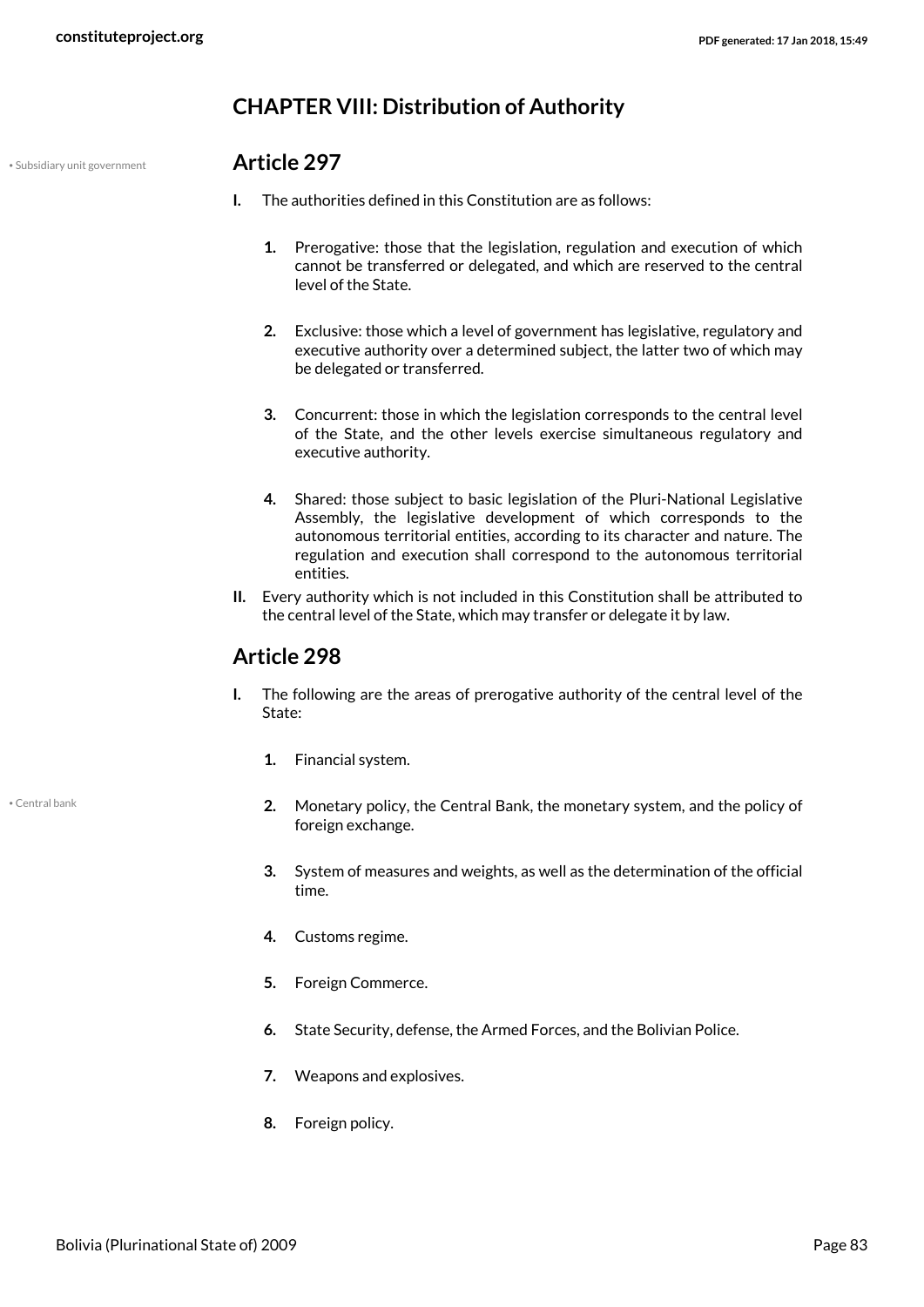|                                  | 9. | Nationality, citizenship, laws applicable to foreigners, the right to asylum<br>and refuge.                                                                                                                  |
|----------------------------------|----|--------------------------------------------------------------------------------------------------------------------------------------------------------------------------------------------------------------|
|                                  |    | 10. Control of the borders in relation to the security of the State.                                                                                                                                         |
|                                  |    | 11. Immigration regulation and policies.                                                                                                                                                                     |
|                                  |    | 12. Creation, monitoring and administration of strategic public enterprises at<br>the central level of the State.                                                                                            |
|                                  |    | 13. Administration of the Pluri-National State patrimony and the patrimony of<br>public entities at the central level of the State.                                                                          |
|                                  |    | 14. Control of air space and air transit throughout the entire national territory.<br>The construction, maintenance, and administration of the international<br>airports and inter-departmental air traffic. |
|                                  |    | 15. The Civil Registry.                                                                                                                                                                                      |
| • Census                         |    | <b>16.</b> The official census.                                                                                                                                                                              |
|                                  |    | 17. General policy over land and territory and title to them.                                                                                                                                                |
|                                  |    | 18. Hydrocarbons.                                                                                                                                                                                            |
|                                  |    | 19. Creation of national taxes, rates and special tax contributions of the central<br>level of the State.                                                                                                    |
| · Protection of environment      |    | 20. General policy of Biodiversity and Environment.                                                                                                                                                          |
|                                  |    | 21. Substantive and procedural codification in civil, family, criminal, tax, labor,<br>commercial, mining and electoral matters.                                                                             |
| · Economic plans                 | Н. | 22. National economic and planning policy.<br>The central level of the State has exclusive authority over the following:                                                                                     |
|                                  | 1. | National electoral system for the election of national and sub-national<br>authorities.                                                                                                                      |
| · Telecommunications             | 2. | General communications and telecommunications systems.                                                                                                                                                       |
|                                  | 3. | Postal service.                                                                                                                                                                                              |
| . Ownership of natural resources | 4. | Strategic natural resources, which include minerals, the electromagnetic<br>spectrum, genetic and biogenetic resources, and water sources.                                                                   |
|                                  | 5. | General system of hydraulic resources and services.                                                                                                                                                          |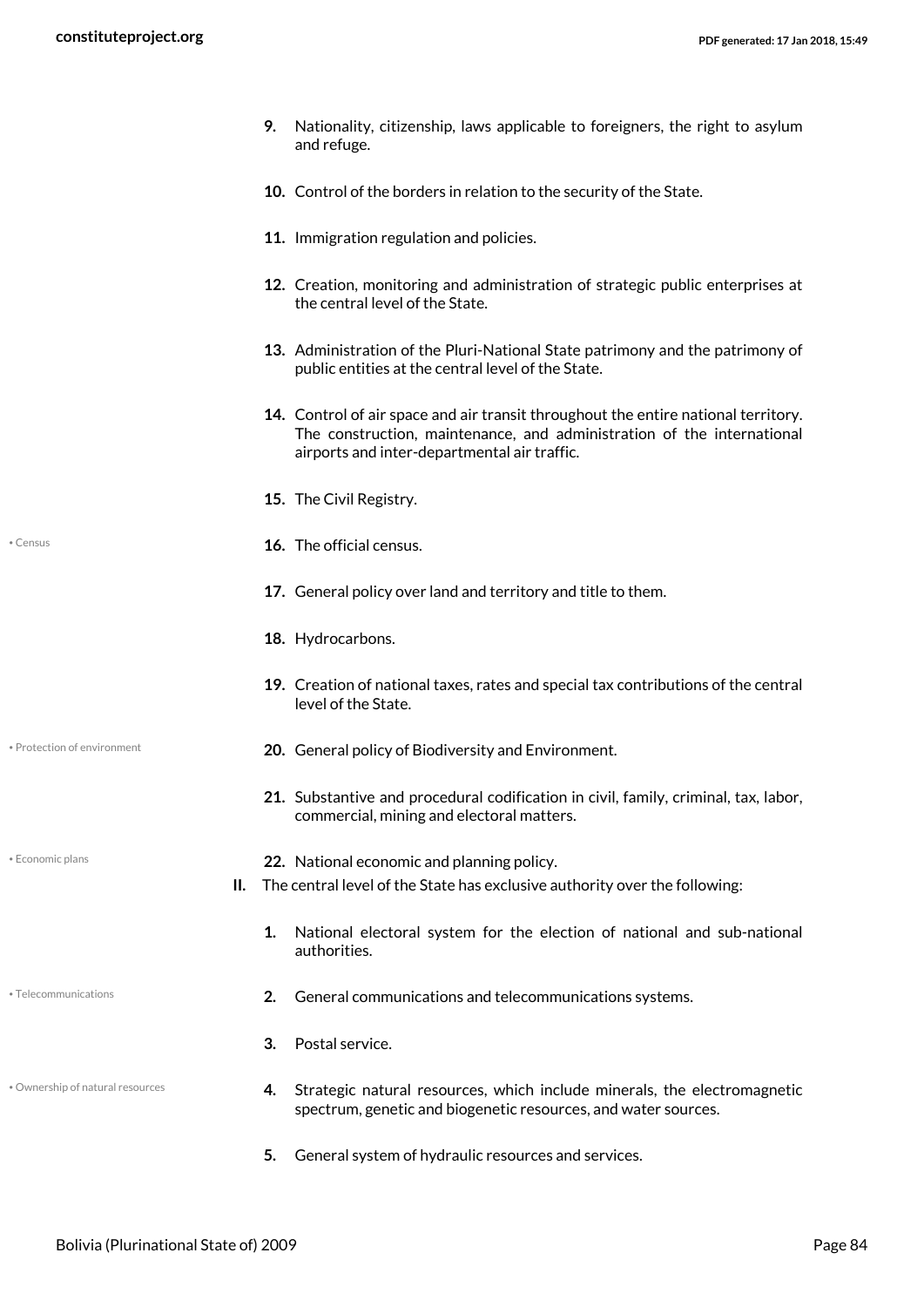- Protection of environment **6.** General system of biodiversity and environment.
	- **7.** Forestry policy and the general system for soils, forestry and woods.
	- **8.** Policy of generation, production, control, transmission and distribution of energy en the interconnected system.
	- **9.** Planning, design, construction, conservation and administration of highways of the Fundamental Network.
	- **10.** Construction, maintenance and administration of railroad lines and railroads of the Fundamental Network.
	- **11.** Public works of important infrastructure of the central level of the State.
	- **12.** Elaboration and approval of plans and official cartographic maps; surface maps.
	- **13.** Elaboration and approval of official statistics.
	- **14.** Granting of legal status to social organizations that carry out activities in more than one Department.
	- **15.** Granting and registration of legal status to Non-Governmental Organizations, Foundations and not for profit civil entities that carry out activities in more than one Department.
	- **16.** Social Security system.
	- **17.** Policies of the educational and health systems.
	- **18.** System of Real Property in obligatory coordination with municipal technical registration.
	- **19.** Protected areas under the responsibility of the central level of the State.
	- **20.** Fiscal reserves with respect to natural resources.
	- **21.** Health and safety of livestock.
	- **22.** Control of agrarian administration and rural land registry.
	- **23.** Tax policy.
	- **24.** Administration of Justice.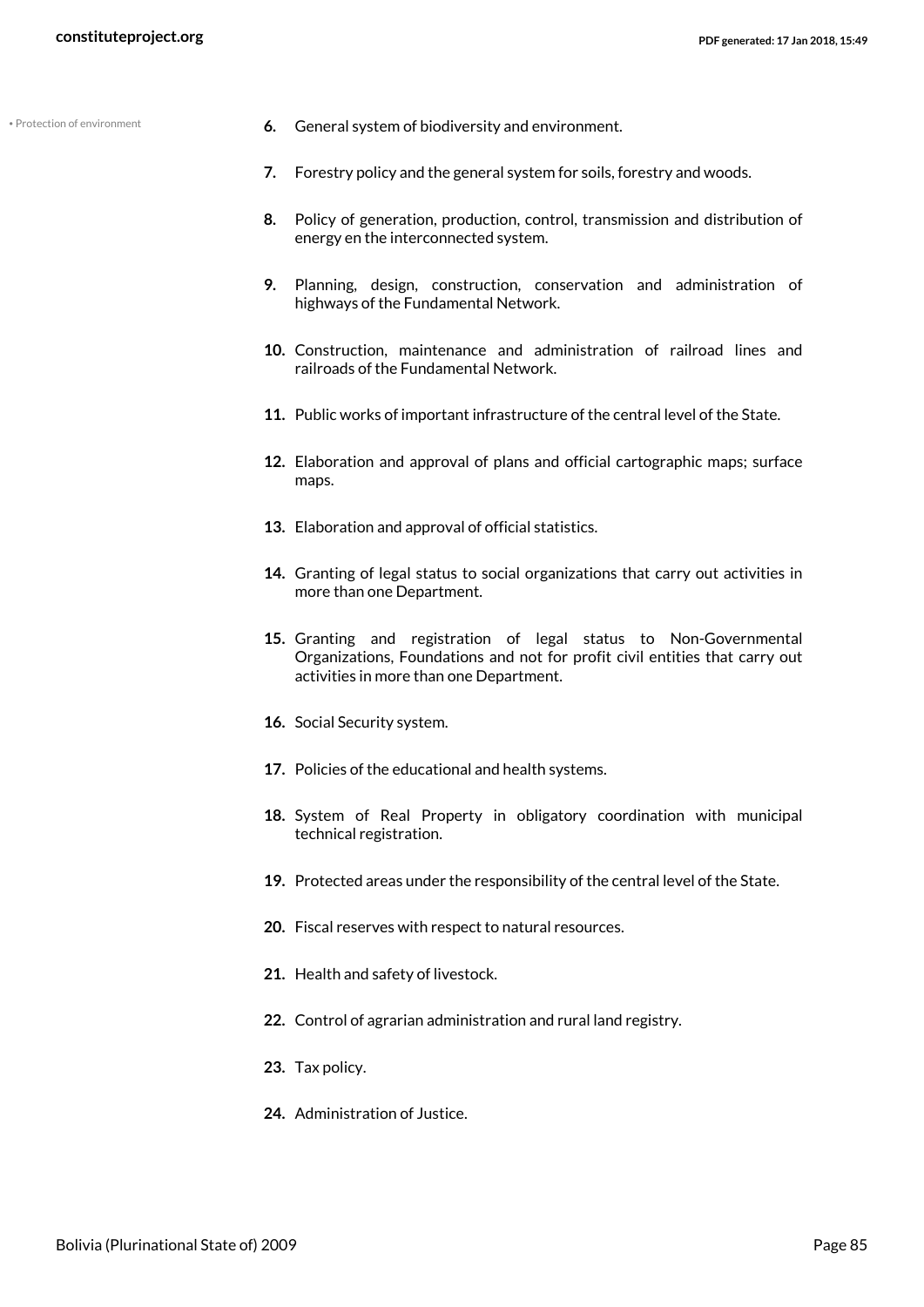| $\bullet$ Reference to art<br>• Reference to science |  | 25. Promotion of culture and the conservation of in |  |
|------------------------------------------------------|--|-----------------------------------------------------|--|
|                                                      |  | artistic. monumental. architectural. archeo         |  |

- Protection from expropriation
- 20 **25. Proportant cultural, historic,** ological, paleontological, scientific, tangible and intangible patrimony at the central level of the State.
- **26.** Expropriation of real estate for reasons of public utility and necessity, in accordance with the procedures established by law.
- **27.** Centers of information and documentation, archives, libraries, museums, periodical libraries and others of importance of the central level of the State.
- **28.** Public enterprises at the central level of the State.
- **29.** Rural settlements
- **30.** Policies of basic services.
- **31.** Labor policies and systems.
- **32.** Transportation, ground, air, river and others when they transit more than one department.
- **33.** Policies of territorial planning and land registry and regulations.
- **34.** Internal and external public debt.
- **35.** General policies of productive development.
- **36.** General housing policies.
- **37.** General tourism policies.
- **38.** Regimen for land. The law shall determine the authorities to be transferred or delegated to the autonomies.

#### • Subsidiary unit government **Article 299**

- **I.** The following authorities are exercised in shared form between the central level of the State and the autonomous territorial entities:
	- **1.** The departmental and municipal electoral systems.

- 
- **Example 2.** Fixed and mobile telephone and telecommunications services.
	- **3.** Urban electrification.
	- **4.** Lottery games and gambling.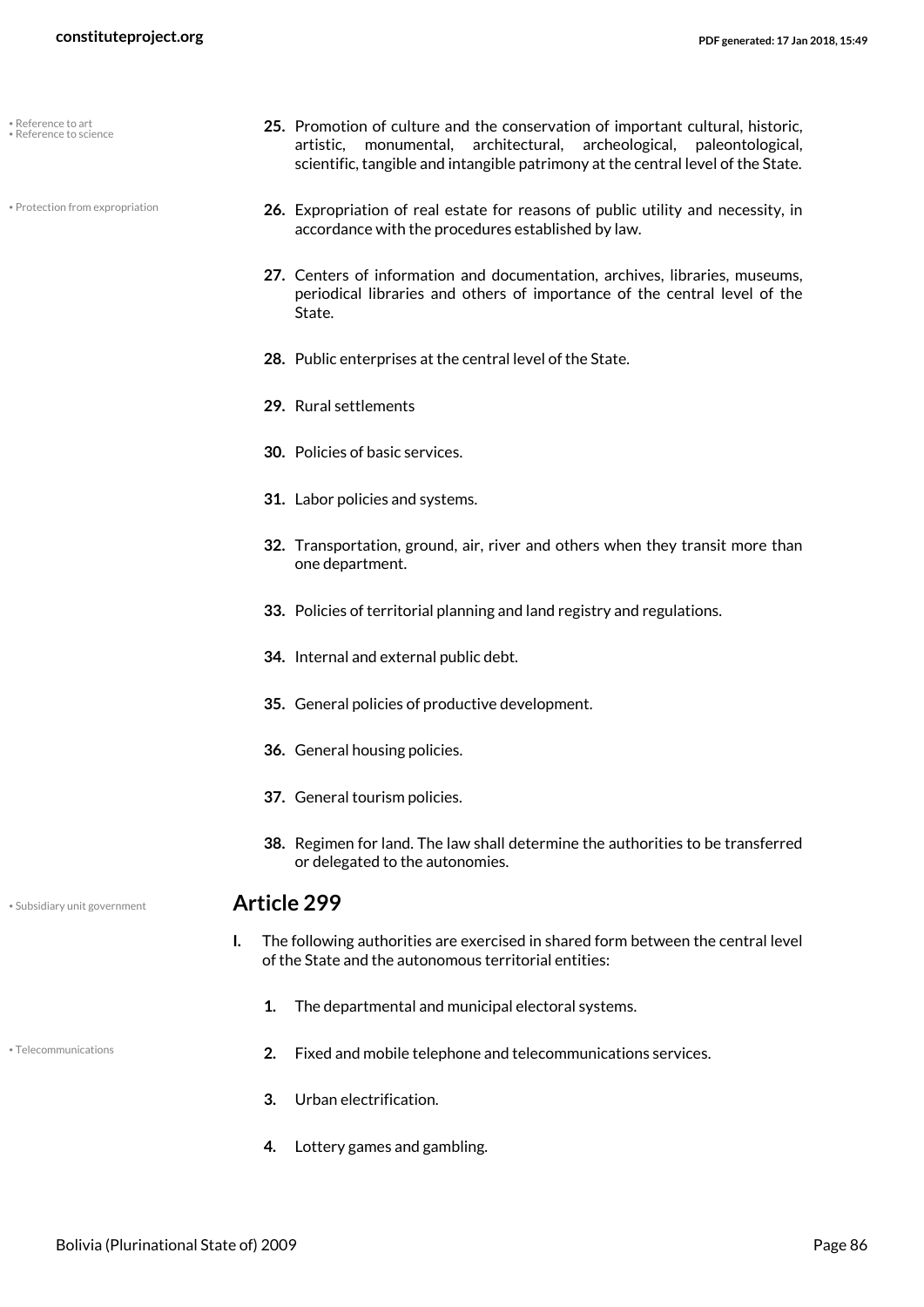- **5.** International relations within the framework of the foreign policy of the State.
- **6.** The establishment of forums of citizen conciliation for the resolution of conflicts between neighbors in municipal matters.
- **7.** Regulation for the creation and/or modification of taxes that are the exclusive domain of autonomous governments.
- **II.** The following authorities shall be exercised concurrently by the central level of the State and the autonomous territorial entities.
	- **1.** To preserve, conserve and contribute to the protection of the environment and the wild fauna maintained in ecological equilibrium, and the control of environmental contamination.
	- **2.** Management of the health and educational systems.
	- **3.** Science, technology and research.
- Protection of environment **4.** Conservation of soil, forest resources and woods.
	- **5.** Weather Service.
	- **6.** Electromagnetic frequencies in the areas of their jurisdiction and within the framework of the policies of the State.
	- **7.** Promotion and administration of hydraulic and energy projects.
	- **8.** Industrial waste and toxic materials.
	- **9.** Potable water projects and treatment of solid waste.
	- **10.** Irrigation projects.
	- **11.** Protection of basins.
	- **12.** Administration or river ports.
	- **13.** Public security.
	- **14.** System of government control.
	- **15.** Housing and public housing.
	- **16.** Agriculture, livestock, hunting and fishing.

• Protection of environment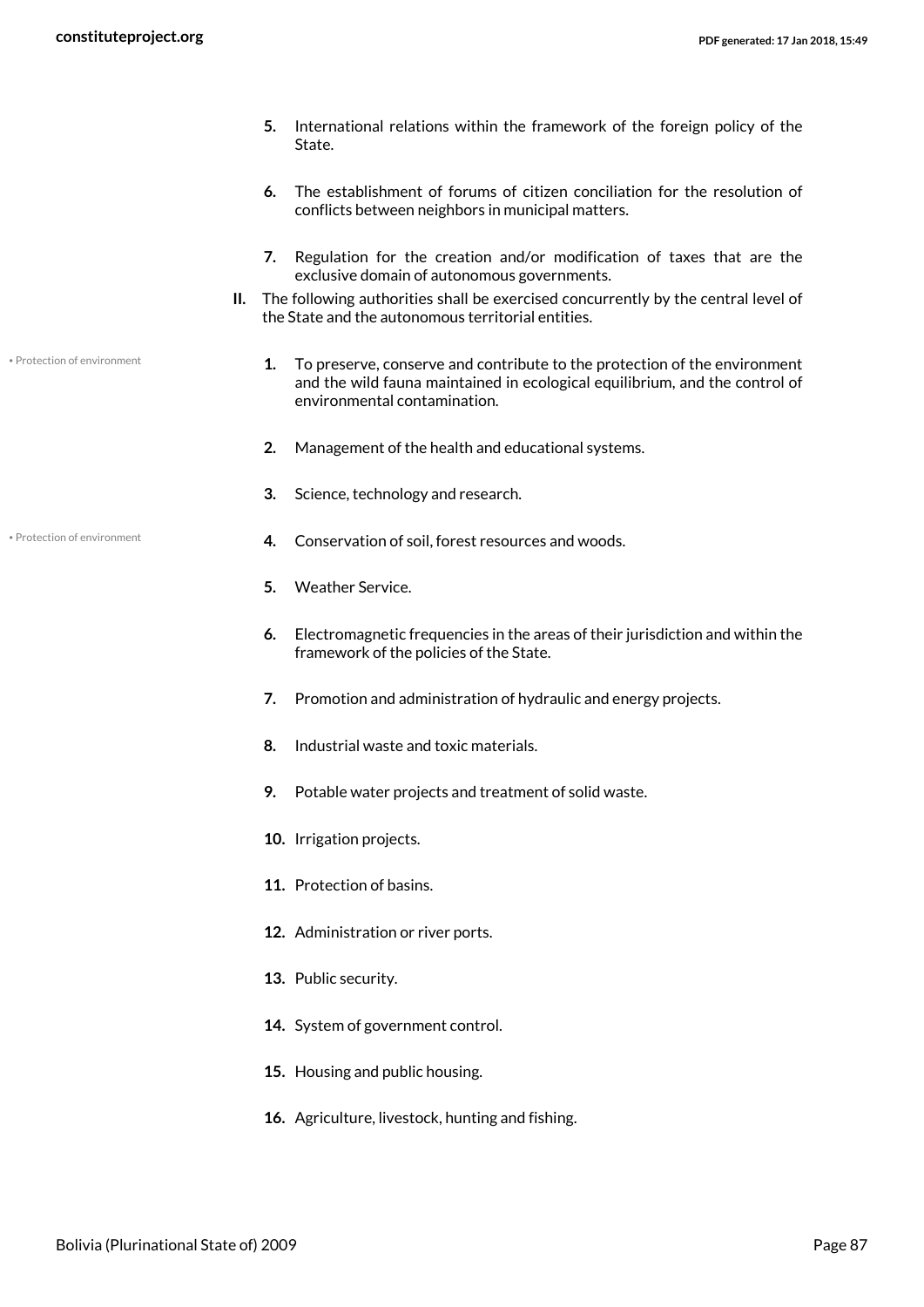#### • Subsidiary unit government **Article 300**

- **I.** The autonomous departmental governments have exclusive authority over the following in their jurisdictions:
	- **1.** To elaborate their Statute pursuant to the procedures established in the Constitution and the law.
	- **2.** To plan and develop human development in their jurisdiction.
	- **3.** Initiation and convocation of departmental consultations and referenda on matters within their competence.
	- **4.** Promotion of employment and improvement of working conditions, within the framework of national policies.
	- **5.** Elaboration and execution of the Plans of land registry and regulations and the use of soils, in coordination with the plans at the central level of the State, municipalities and rural native indigenous peoples.
	- **6.** Projects of generation and transport of energy in isolated systems.
	- **7.** Planning, design, construction, conservation and administration of highways of the departmental network in accordance with state policies, including those of the Fundamental Network in the absence of the central level, in accordance with the norms established by the latter.
	- **8.** Construction and maintenance of rail lines and railroads in the department in accordance with state policies, pursuant to the norms established by the state.
	- **9.** Inter-provincial ground, river, railroad and other means of transportation en the department.
	- **10.** Construction, maintenance and administration of the public departmental airports.
	- **11.** Departmental statistics.
	- **12.** To grant legal personality to public organizations that carry out activities in the department.
	- **13.** To grant legal personality to Non Governmental Organizations, foundations and not for profit civil entities that carry out activities in the department.
	- **14.** Services of agricultural health and safety.
	- **15.** Projects for rural electrification.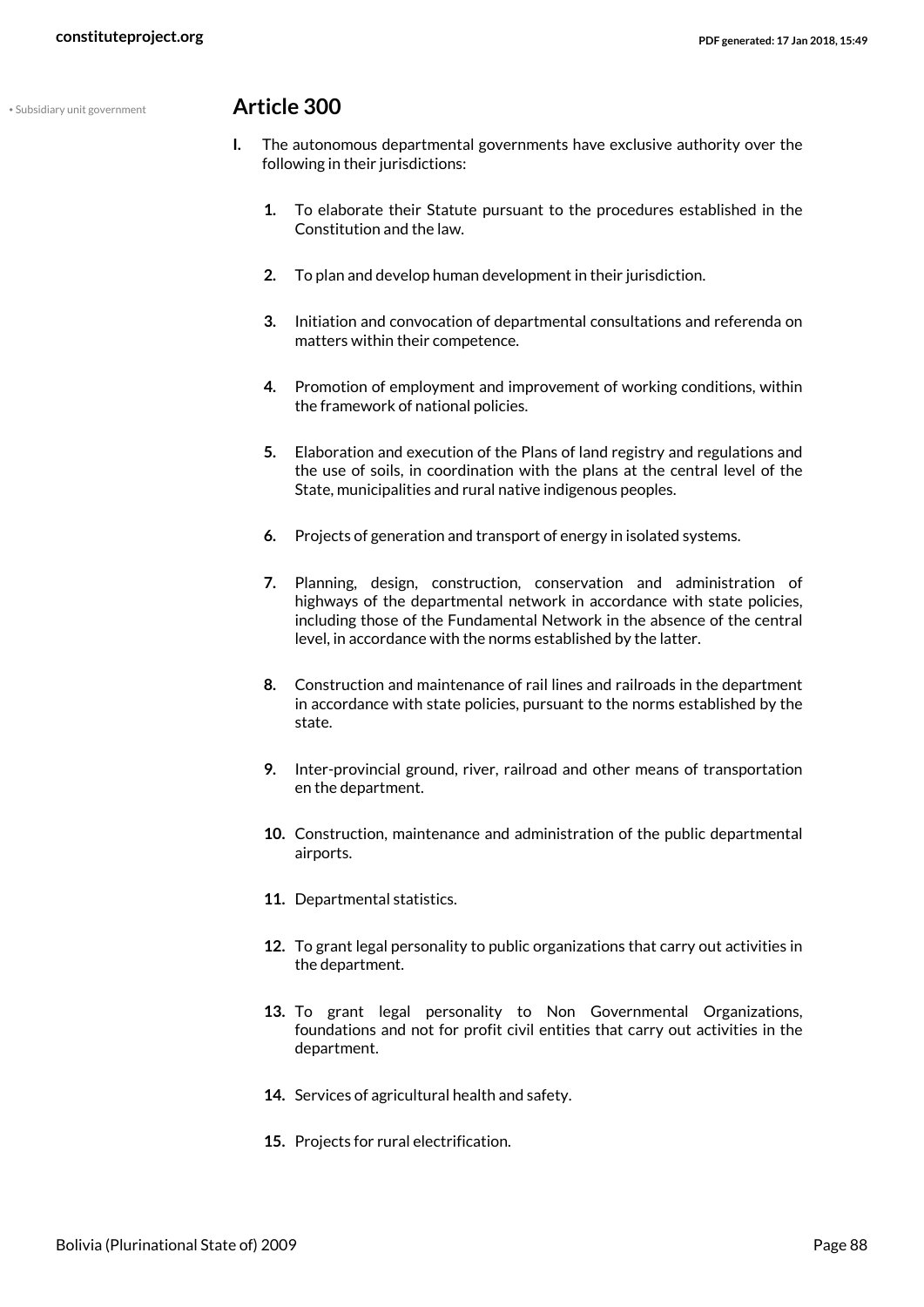- **16.** Projects of alternative and renewable sources of energy within the department, preserving food security.
- **17.** Sports in the area of its jurisdiction.
- **18.** Promotion and conservation of departmental natural patrimony.
- **19.** Promotion and conservation of culture, cultural, historic, artistic, monumental, architectural, archeological, paleontological, scientific, tangible and intangible departmental patrimony.
- **20.** Departmental tourism policies.
- **21.** Projects for departmental infrastructure to support production.
- **22.** Creation and administration of taxes of departmental character, the imposition of which is not analogous to national or municipal taxes.
- **23.** Creation and administration of fees and special contributions of departmental character.
- **24.** Commerce, industry and services for development and competitiveness within the department.
- **25.** Expropriation of real estate in its jurisdiction for reasons of public utility and necessity.
- **26.** To elaborate, approve and execute is programs of operation and its budget.
- **27.** Fiduciary funds, investment funds and mechanisms of transfer of necessary and inherent resources within its competences.
- **28.** Departmental centers of information and documentation, archives, libraries, museums, periodical libraries and others.
- **29.** Departmental public enterprises.
- **30.** Promotion and development of projects and policies for children and adolescents, women, the elderly and persons with disabilities.
- **31.** Promotion and administration of services for productive and agricultural development.
- **32.** Elaboration and execution of departmental economic and social development plans.

• Reference to art • Reference to science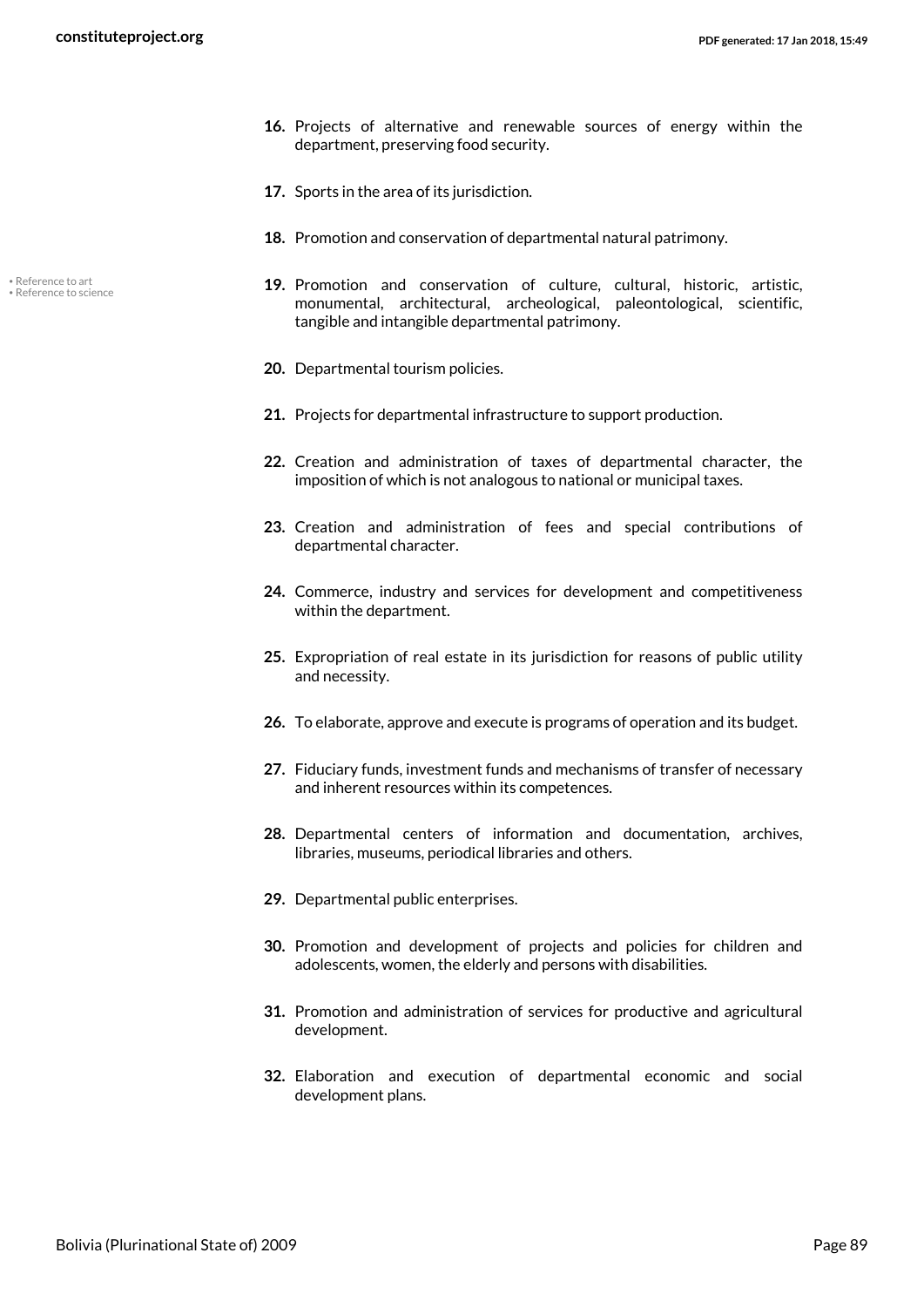- **33.** To participate in enterprises of industrialization, distribution and commercialization of hydrocarbons in the departmental territory in association with the national entities of the sector.
- **34.** Promotion of private investment in the department within the framework of national economic policies.
- **35.** Planning of departmental development in concordance with national planning.
- **36.** Administration of its royalties received within the framework of the general budget of the nation, which shall be transferred automatically to the Departmental Treasury.
- **II.** The Autonomous Departmental Statues may define some of the exclusive authority as concurrent authority with other territorial entities of the department.
- **III.** The competences that may be transferred or delegated will also be of departmental execution.

#### • Subsidiary unit government **Article 301**

The region, once constituted as a regional autonomy, shall receive the authority that may be transferred or delegated.

#### • Municipal government **Article 302**

- **I.** The following are the exclusive authority of the autonomous municipal governments, within their jurisdiction:
	- **1.** To draft the Municipal Organic Charter pursuant to the procedures established in this Constitution and the law.
	- **2.** To plan and promote human development in their jurisdiction.
	- **3.** Initiative and convocation of municipal consultations and referenda in matters of their competence.
	- **4.** Promotion of employment and the improvement of working conditions within the framework of national policies.
- **5.** To preserve, conserve and contribute to the protection of the environment and natural resources, wild fauna and domestic animals.
	- **6.** Elaboration of land registry and regulations plans and the use of soils, in coordination with the plans of the central level of the State, the Departments and indigenous levels.
	- **7.** To plan, design, construct, conserve and administer roads in coordination with the rural native indigenous villages when necessary.

• Protection of environment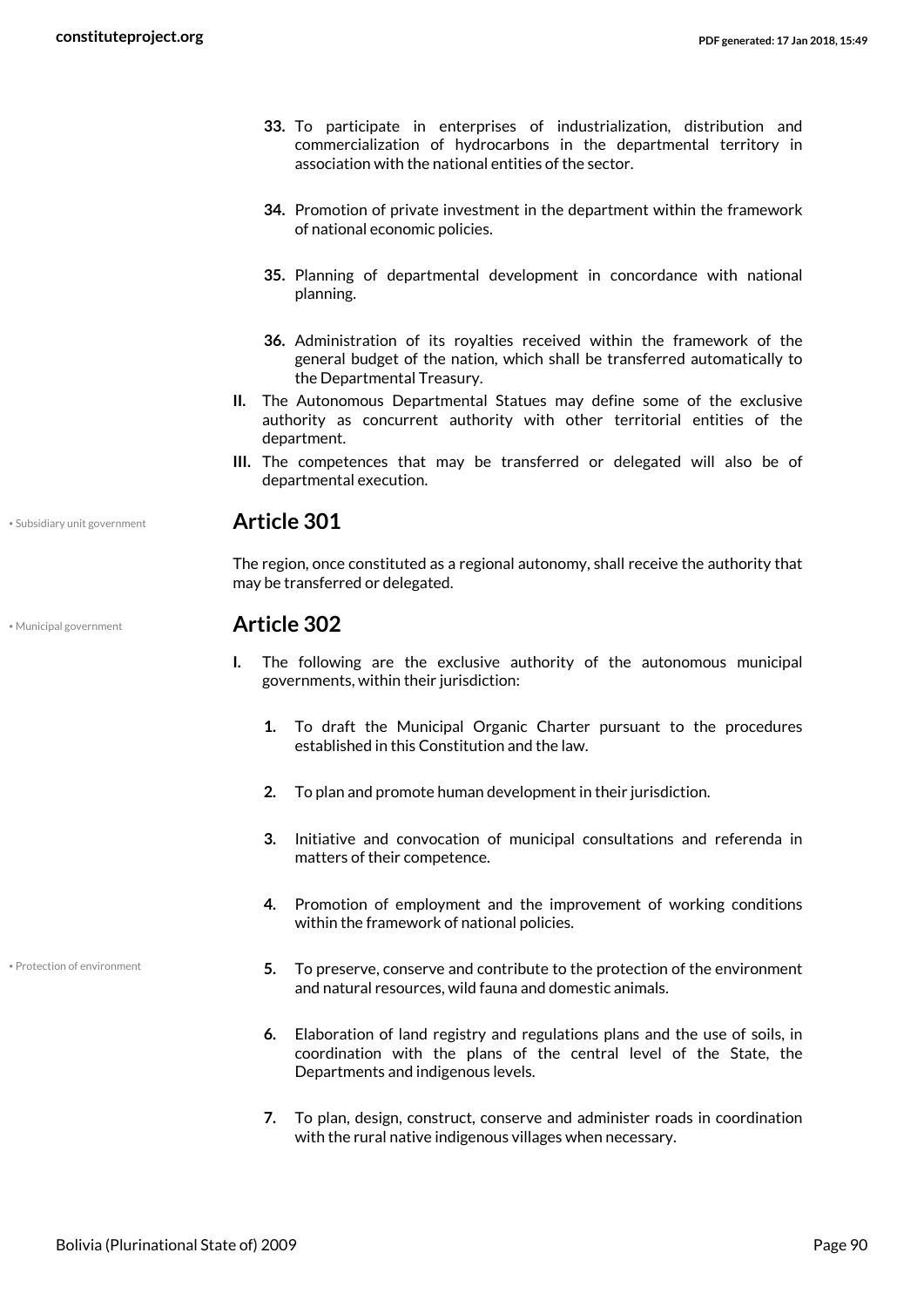- **8.** Construction, maintenance and administration of local public airports.
- **9.** Municipal statistics.
- **10.** Urban land registry in the area of their jurisdiction pursuant to the precepts and technical parameters established by the Municipal Governments.
- **11.** Municipal protected areas in accordance with the parameters and conditions established by the Municipal Governments.
- **12.** Projects of alternative and renewable sources of energy, preserving food security within the municipality.
- **13.** To control the quality and sanitation of the elaboration, transport and sale of food products for human and animal consumption.
- **14.** Sports in the area of their jurisdiction.
- **15.** Promotion and conservation of natural municipal patrimony.
- **16.** Promotion and conservation of culture and municipal cultural, historic, artistic, monumental, architectural, archeological, paleontological, scientific, tangible and intangible municipal patrimony.
- **17.** Local tourism policies.
- **18.** Urban transportation, registration of automobile ownership, road regulation and education, administration and control of urban traffic.
- **19.** Creation and administration of municipal taxes, the imposition of which may not be analogous to the national or departmental taxes.
- **20.** Creation and administration of fees, certificates for economic activity and special contributions of municipal character.
- **21.** Projects for productive infrastructure.
- **22.** Expropriation of real property in their jurisdiction for reasons of public utility and necessity, pursuant to the procedures established by law, as well as establishing administrative limitations and right of passage for reasons of technical, legal order and public importance.
- **23.** To elaborate, approve and execute their programs of operation and their budgets.
- **24.** Fiduciary funds, investment funds and mechanisms of transference of necessary and inherent resources within the areas of their authority.

• Reference to art • Reference to science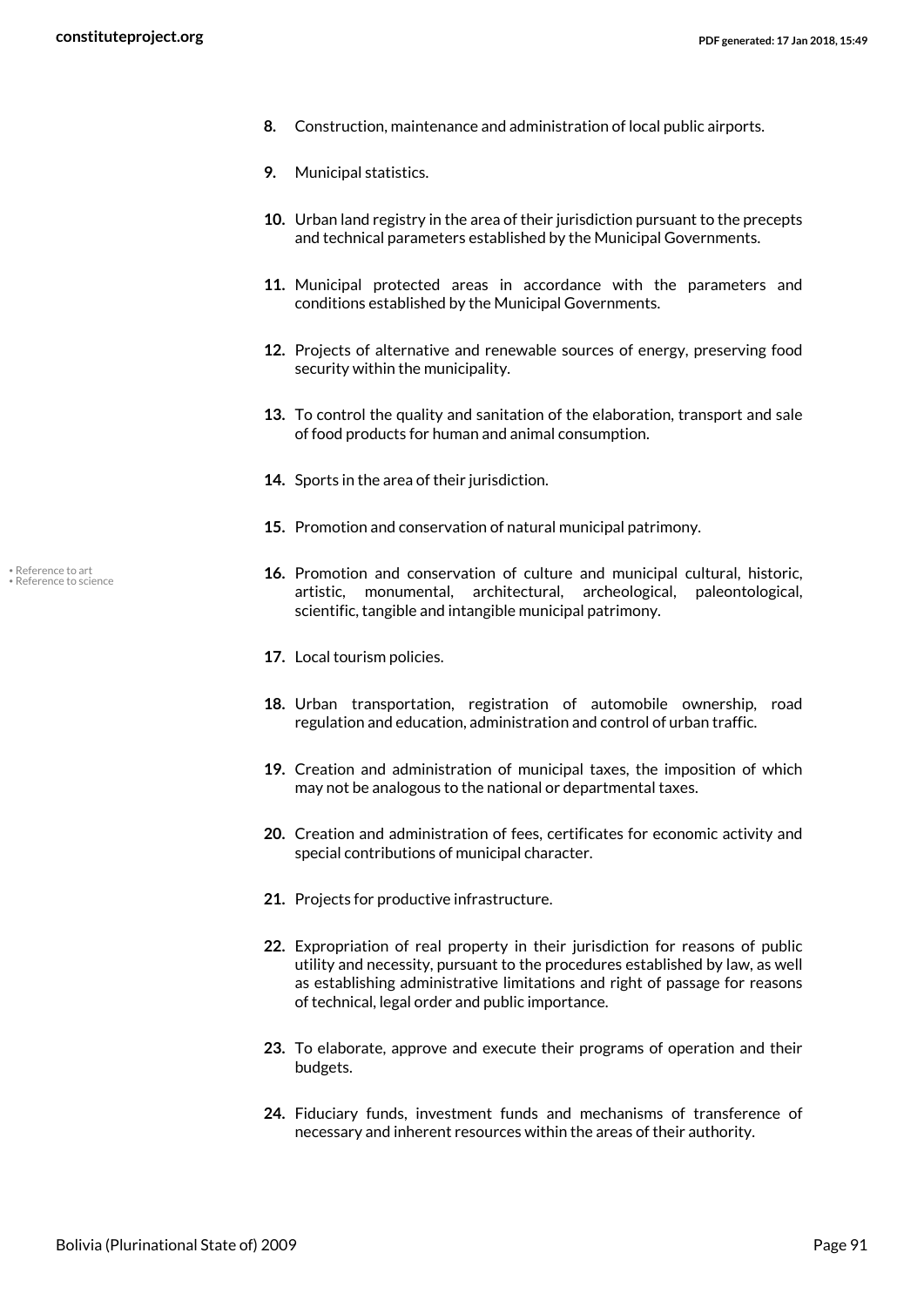- **25.** Municipal centers of information, archives, libraries, museums, periodical libraries and others.
- **26.** Public municipal enterprises.
- **27.** Urban sanitation, management and treatment of solid waste within the framework of State policy.
- **28.** To design, construct, equip and maintain the infrastructure and works of public importance and the assets of municipal dominion, within their jurisdictional territory.
- **29.** Urban development and urban settlements.
- **30.** Public lighting service of their jurisdiction.
- 
- **81.** Promotion of culture and artistic activities in their jurisdiction.
	- **32.** Public shows and recreational games.
	- **33.** Urban publicity and announcements.
	- **34.** To promote and sign agreements of association or municipal community with other municipalities.
	- **35.** Agreements and/or contracts with natural or collective persons, public and private, for the development and fulfillment of their powers, authority and purposes.
	- **36.** To construct and regulate the Municipal Guard for contribute to the fulfillment, exercise and execution of their authority as well as compliance with the municipal norms and the resolutions that are issued.
	- **37.** Policies that guarantee the defense of consumers and users in the municipal area.
	- **38.** Systems of micro-irrigation in coordination with rural native indigenous villages.
	- **39.** Promotion and development of projects and policies for children and adolescents, women, the elderly and persons with disabilities.
	- **40.** Basic services as well as approval of the corresponding fees in their jurisdiction.
	- **41.** Grains and sharecroppers, in coordination with the rural native indigenous villages, when appropriate.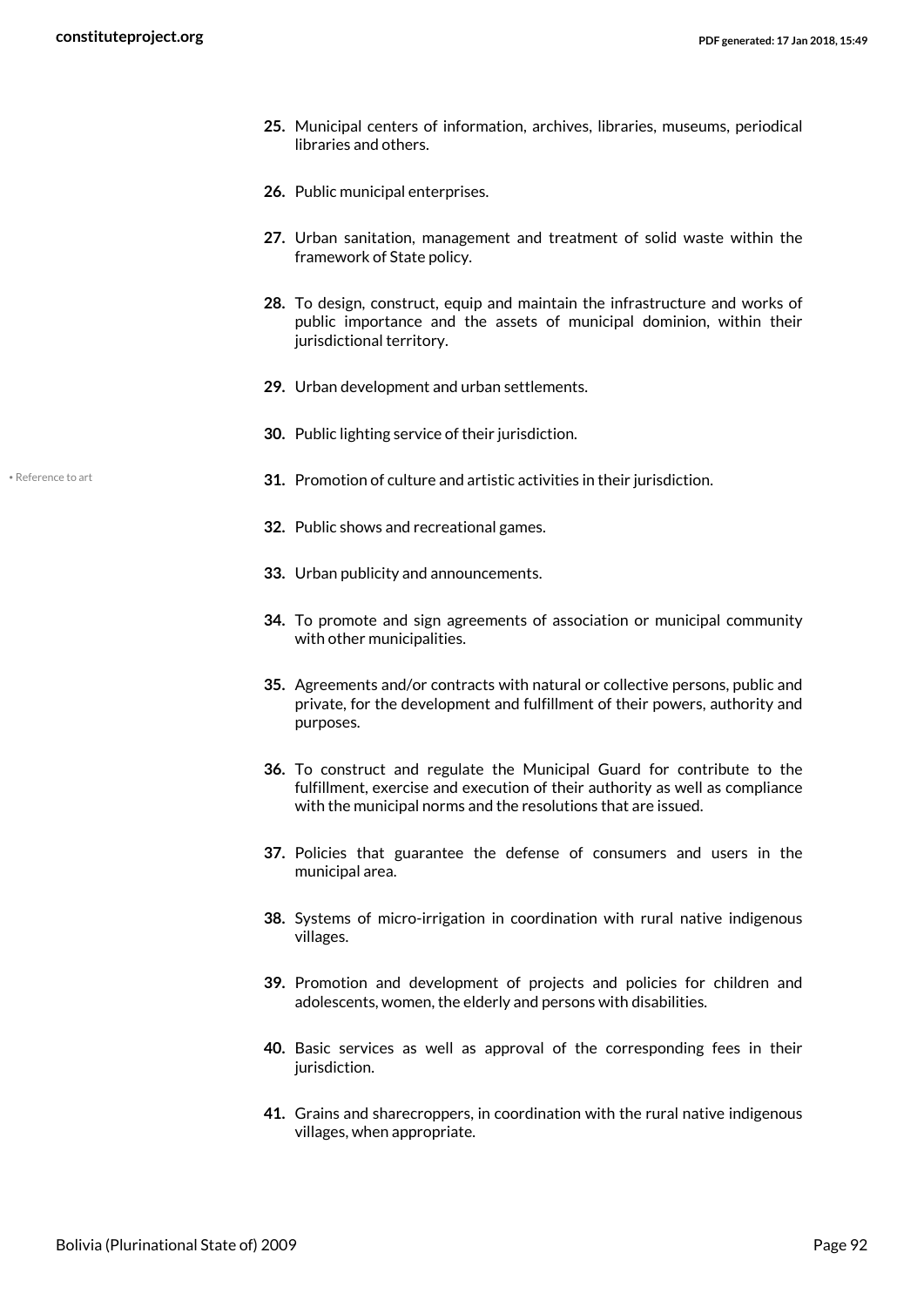- **42.** Planning of municipal development in accordance with departmental and national planning.
- **43.** To participate in enterprises of industrialization, distribution and commercialization of Hydrocarbons in the municipal territory in association with the national entities of the sector.
- **II.** The authorities that may be transferred or delegated to them shall also be executed by municipalities.

- **I.** The rural native indigenous villages, in addition to their authority, shall assume that of municipalities, in accordance with a process of institutional development and with their own cultural characteristics in conformity with the Constitution and the Framework Law of Autonomies and Decentralization.
- **II.** The rural native indigenous region shall assume the authority that may be transferred or delegated to it.

- **I.** The rural native indigenous autonomies shall exercise the following exclusive authorities:
	- **1.** To elaborate their Statute for the exercise of their autonomy pursuant to the Constitution and the law.
	- **2.** Definition and management of their own forms of economic, social, political, organizational and cultural development, in accord with their identity and the vision of each village.
	- **3.** Management and administration of renewable natural resources, in accord with the Constitution.
	- **4.** Elaboration of Plans of Land Regulation and land use, in coordination with the plans at the central State, departmental and municipal levels.
	- **5.** Electrification in isolated places in their jurisdiction.
	- **6.** Maintenance and administration of local and communal roads.
	- **7.** Administration and preservation of protected areas within their jurisdiction, within the framework of the policy of the State.
	- **8.** Exercise of rural native indigenous jurisdiction for the application of justice and the resolution of conflict through their own norms and procedures in accordance with the Constitution and the law.
	- **9.** Sports, leisure activity and recreation.

• Right to culture **Article 304** • Indigenous right to self governance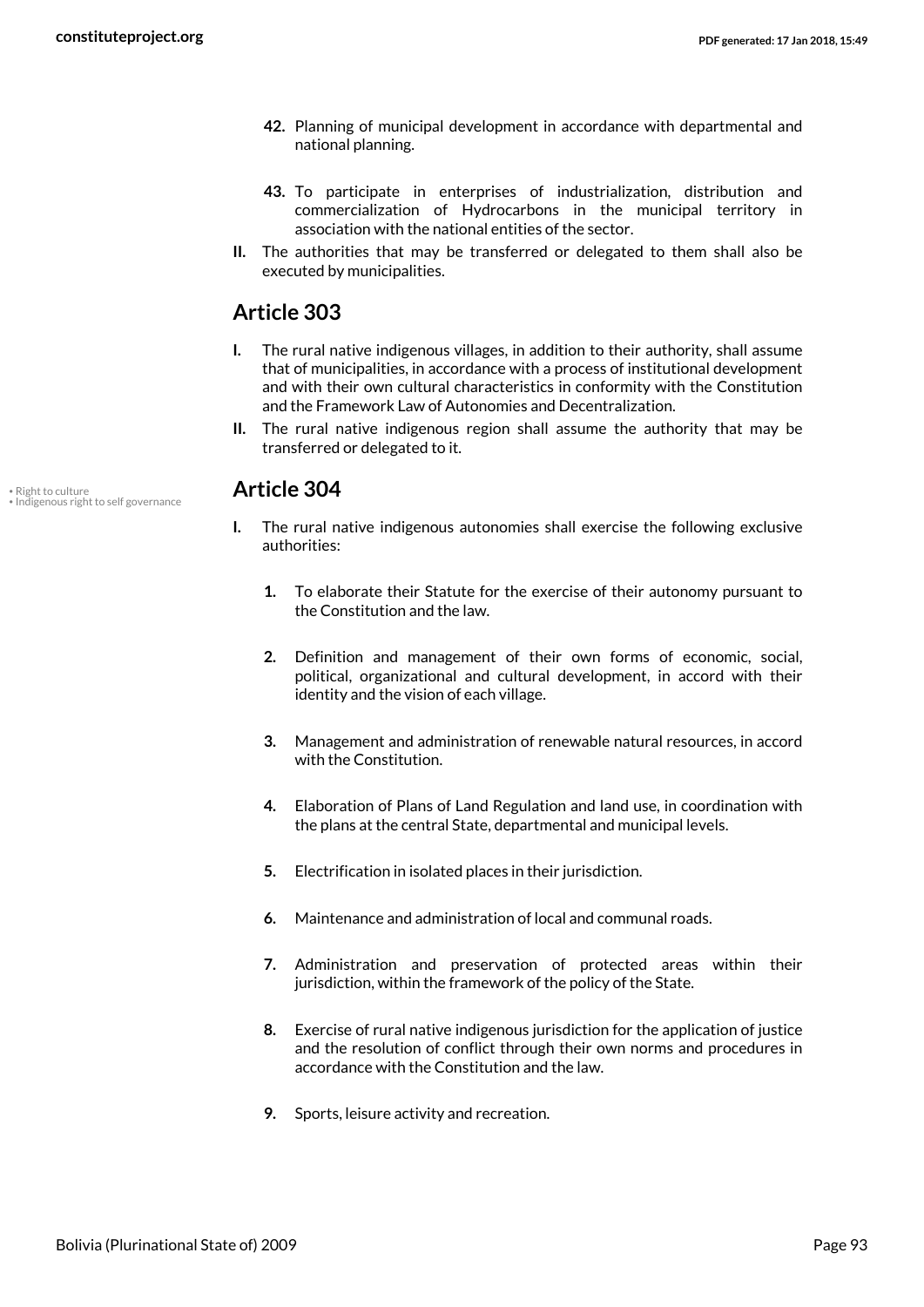• Reference to art

- **10.** Tangible and intangible cultural patrimony. The safeguard, stimulation and promotion of its cultures, art, identity, archeological centers, religious and cultural places, and museums.
- **11.** Tourism policies.
- **12.** To create and administer fees, certificates and special contributions in the area of its jurisdiction in accordance with the law.
- **13.** Administrate the taxes within its authority in the area of its jurisdiction.
- **14.** To elaborate, approve and execute its programs of operation and its budget.
- **15.** Planning and management of territorial occupation.
- **16.** Housing, town planning and redistribution of population in accordance with the cultural practices in the area of its jurisdiction.
- **17.** To promote and sign agreements of cooperation with other towns and public and private entities.
- **18.** Maintenance and administration of its micro-irrigation systems.
- **19.** Stimulation and development of productive activity.
- **20.** Construction, maintenance and administration of the infrastructure necessary for development in its jurisdiction.
- **21.** To participate in, develop and execute the mechanisms of prior, free and informed consultations related to the application of legislative, executive and administrative measures that affect them.
- **22.** Preservation of the habitat and the landscape, in accordance with its principles, norms, and cultural, technological, special and historical practices.
- **23.** Development and practice of democratic institutions pursuant to its own norms and procedures.
- **II.** The rural native indigenous villages can exercise the following shared authority:
	- **1.** International exchanges within the framework of the foreign policy of the State.
	- **2.** Participation and control in the use of grains.
	- **3.** The safeguard and registration of collective intellectual property related to knowledge of genetic resources, traditional medicine and germ plasma, in accordance with the law.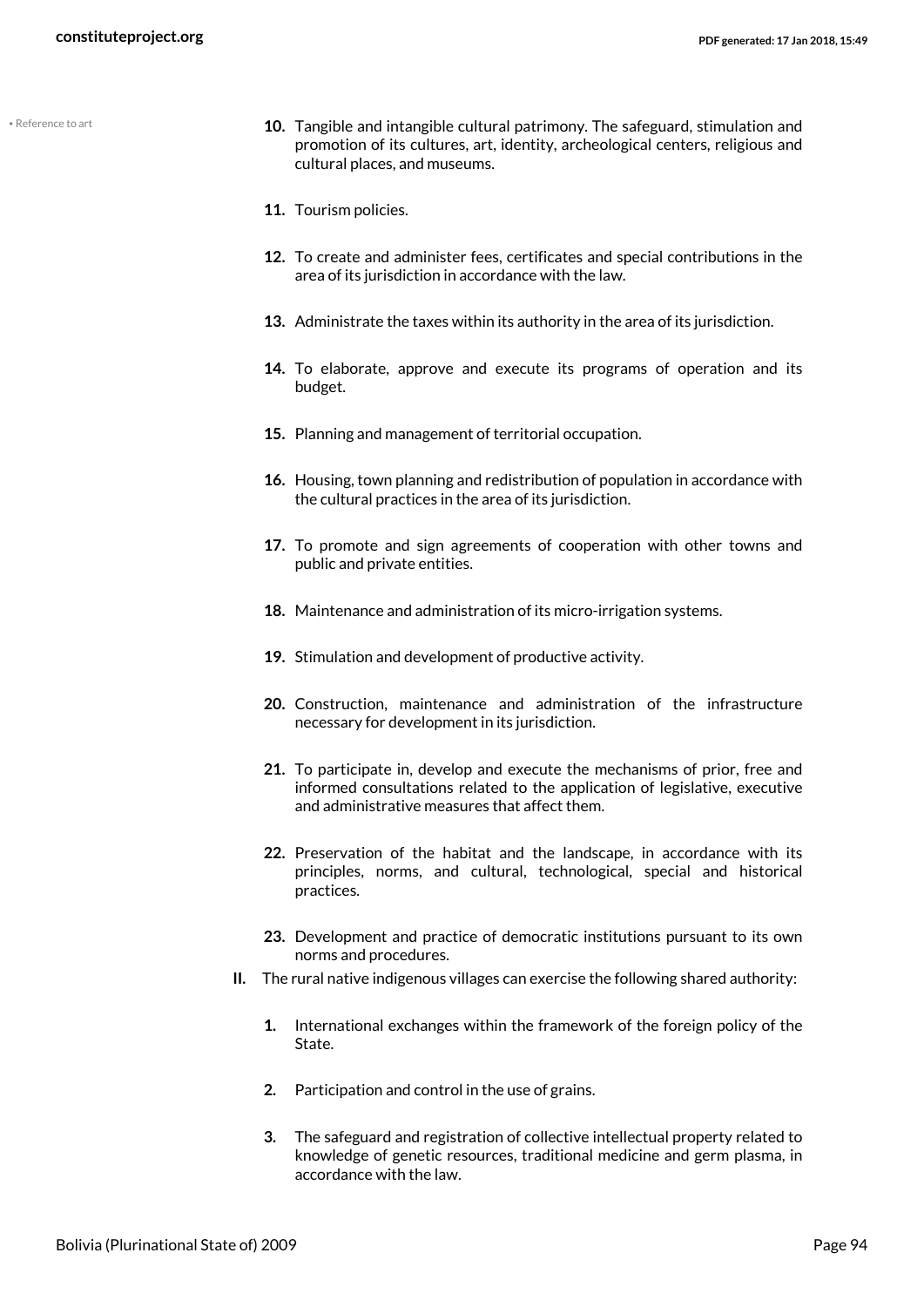- **4.** Control and regulation of foreign institutions and organizations that carry out activities in their jurisdiction, which are inherent to the development of their institutions, culture, environment and natural patrimony.
- **III.** The rural native indigenous autonomies may exercise the following concurrent authority:
	- **1.** Organization, planning and execution of health policy in their jurisdiction.
	- **2.** Organization, planning and execution of plans, programs and projects related to education, science, technology and research, within the framework of State legislation.
- 
- Protection of environment **3.** Conservation of forestry resources, biodiversity and the environment.
	- **4.** Irrigation systems, hydraulic resources, sources of water and energy, within the framework of State policy, within their territory.
	- **5.** Construction of micro-irrigation systems.
	- **6.** Construction of local and communal roads.
	- **7.** Promotion of the building of productive infrastructure.
	- **8.** Promotion and stimulation of agriculture and raising of livestock.
	- **9.** Control and socio-environmental monitoring of the activities of hydrocarbon and mining activities carried out in their jurisdiction.
	- **10.** Systems of financial control and administration of assets and services.
	- **IV.** The resources necessary for carrying out their responsibilities shall be transferred automatically by the Pluri-National State in accordance with the law.

Every assignment or transfer of authority must be accompanied by the determination of the source of economic and financial resources necessary for its exercise.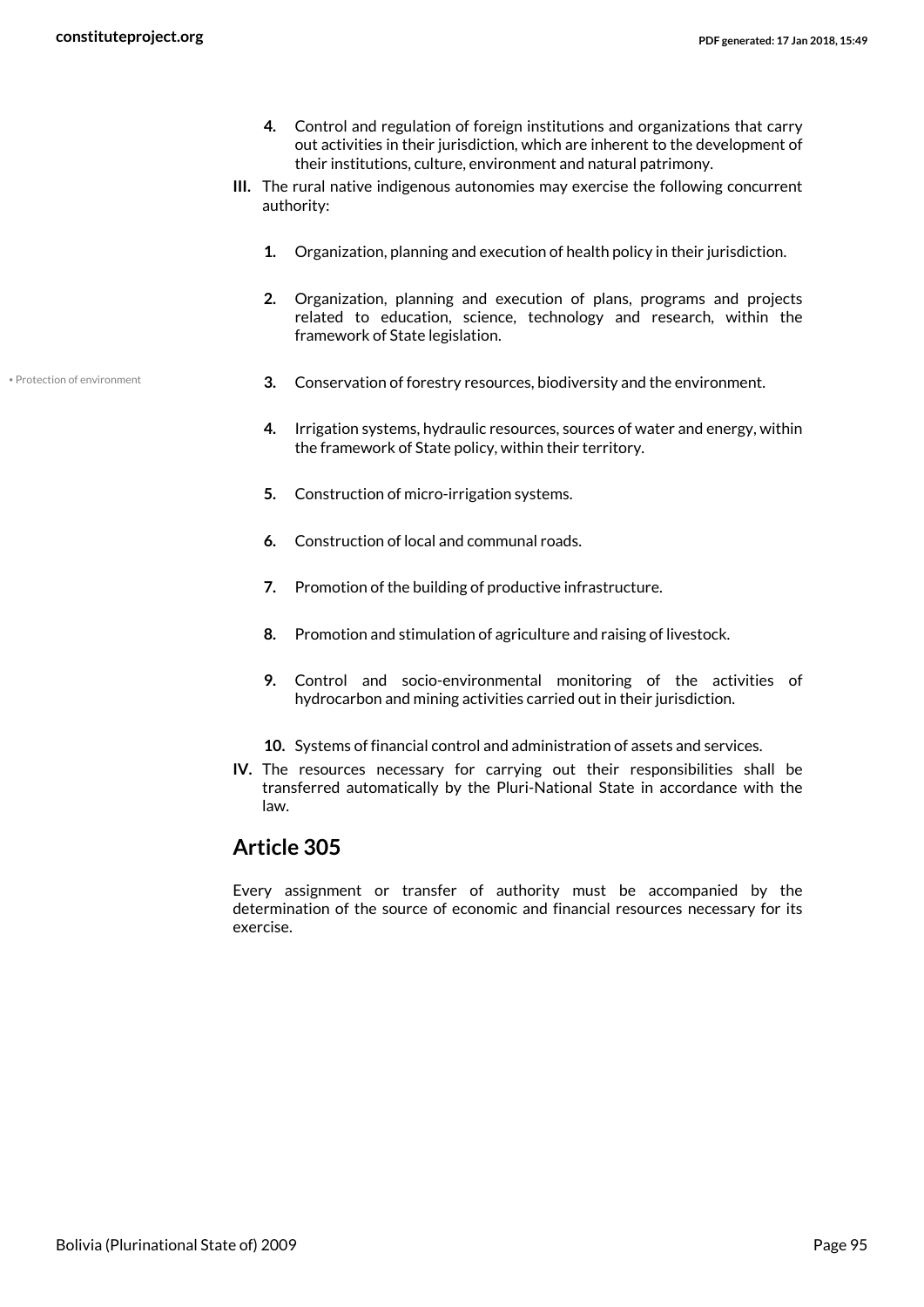# **PART IV: ECONOMIC STRUCTURE AND ORGANIZATION OF THE STATE**

# **TITLE I: ECONOMIC ORGANIZATION OF THE STATE**

# **CHAPTER I: General Matters**

# **Article 306**

- **I.** The Bolivian economic model is plural and seeks to improve the quality of life and the well being of all Bolivians.
- **II.** The plural economy is composed of forms of community, state, private and public cooperative economic organization.
- **III.** The plural economy articulates different forms of economic organization based on the principles of complementariness, reciprocity, solidarity, redistribution, equality, legal security, sustainability, equilibrium, justice and transparency.
- **IV.** The forms of economic organization recognized in this Constitution may form joint ventures.
- **V.** The State places the highest value on human beings and assures development through the equitable redistribution of economic surplus in the social policies of health, education, culture, and the re-investment in productive economic development.

# **Article 307**

The State shall recognize, respect, protect and promote community economic development. This form of community economic organization includes productive and reproductive systems of public life, founded on the principles and visions of the nations and rural native indigenous peoples.

# **Article 308**

- **I.** The State recognizes, respects and protects private initiative that contributes to the economic and social development and the strengthening of economic independence of the country.
- **II.** Free enterprise and full exercise of business activities, which shall be regulated by law, are guaranteed.

# **Article 309**

The form of state economic organization includes the enterprises and other economic entities that are state property, which shall comply with the following objectives:

• Ownership of natural resources

- **1.** To administer property rights over natural resources on behalf of the Bolivian people, and to exercise strategic control of the productive chain and industrialization of these resources.
- **2.** To manage basic services of potable water and sewer systems directly or by means of public, community, cooperative or mixed enterprises.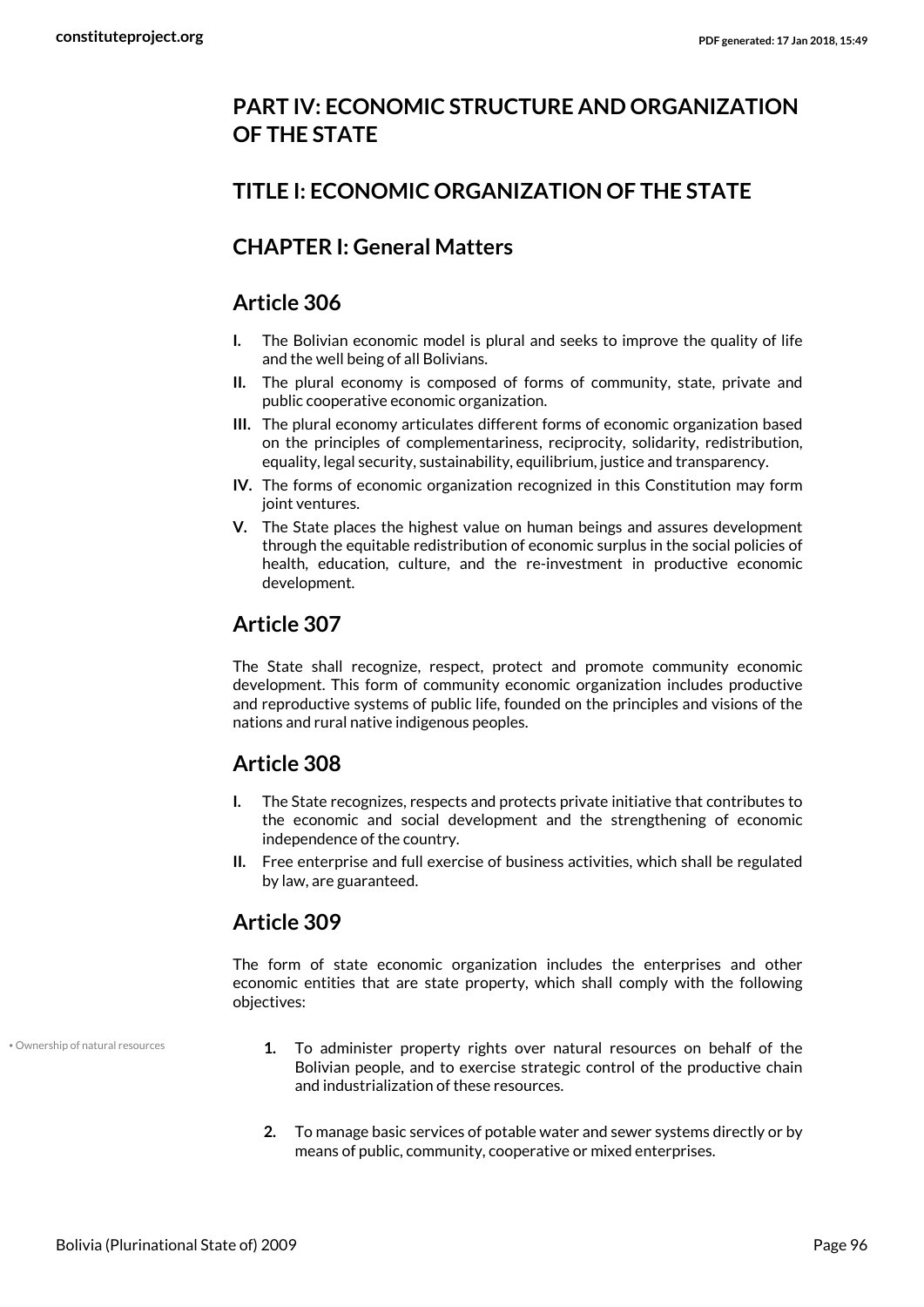- **3.** To directly produce goods and services.
- **4.** To promote economic democracy and achieve the food sovereignty of the population.
- **5.** To guarantee public participation and control over its organization and management, as well as the participation of workers in decision making and in the profits.

The State recognizes and protects the cooperatives as forms of solidarity and cooperation, which are not for profit. The organization of cooperatives shall be promoted primarily in production activities.

## **Article 311**

- **I.** All forms of economic organization established in this Constitution shall enjoy equality before the law.
- **II.** The pluralistic economy includes the following aspects:
	- **1.** The State shall exercise total direction of economic development and the processes of planning.
	- **2.** The natural resources are the property of the Bolivian people and shall be managed by the State. Individual and collective property rights in land shall be respected and guaranteed. Agriculture, raising of livestock, as well as hunting and fishing not involving protected species, are activities that are governed by Part Four of this Constitution relating to the economic structure and organization of the State.
	- **3.** The industrialization of natural resources to overcome dependence on the export of raw materials and to achieve an economy with a productive base, within the framework of sustainable development in harmony with nature.
	- **4.** The State may intervene in every part of the chain of productivity in the strategic sectors, seeking to guarantee its supply in order to preserve the quality of life of all Bolivians.
	- **5.** Respect for enterprise initiative and legal security.
	- **6.** The State shall stimulate and promote the community area of the economy as a supportive alternative in rural and urban areas.

# **Article 312**

**I.** Every economic activity must contribute to the strengthening of the economic sovereignty of the country. The private accumulation of economic power to the degree that it might endanger the economic sovereignty of the State shall not be permitted.

• Economic plans

• Ownership of natural resources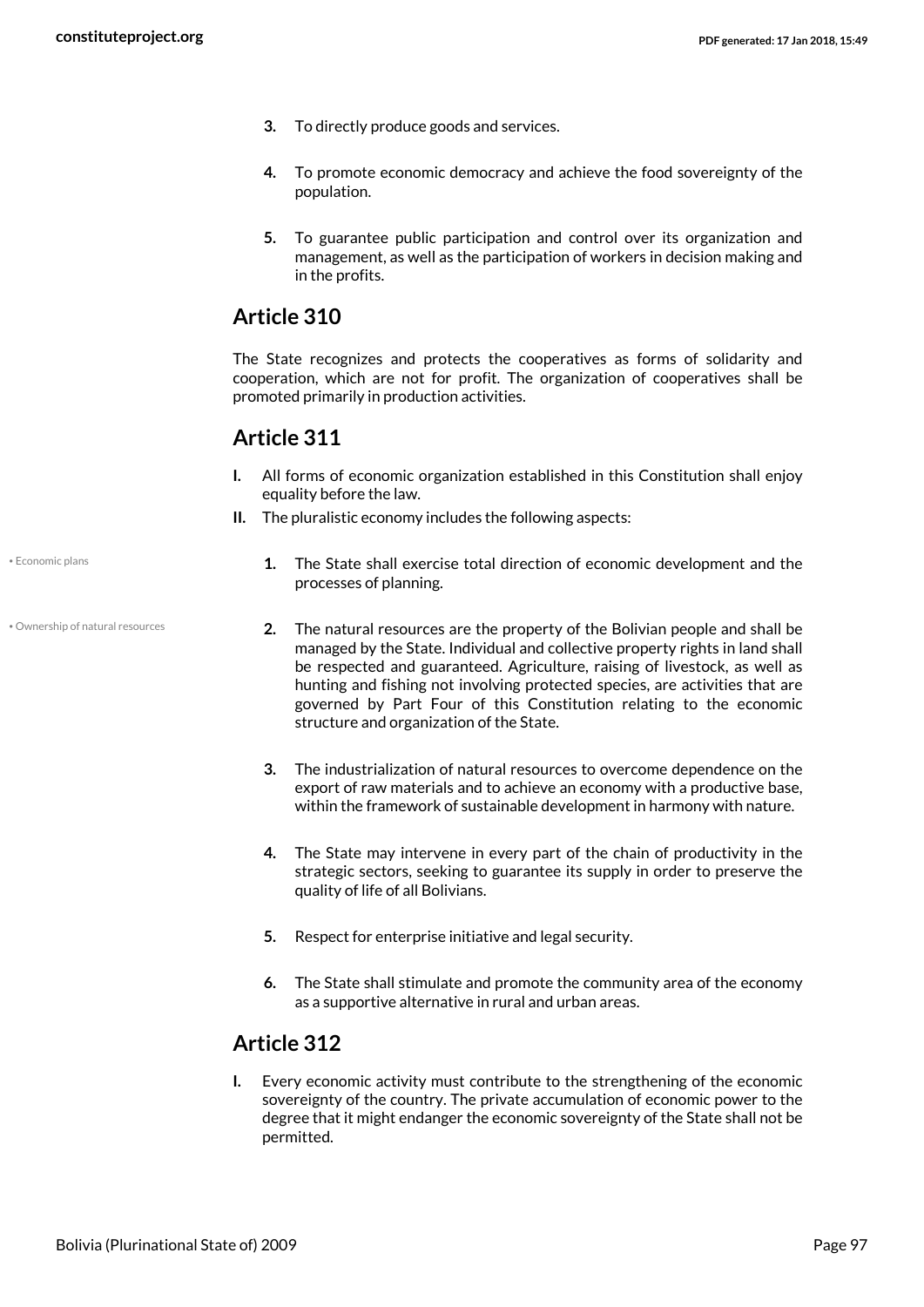• Mentions of social class

• Protection of environment

- **II.** All forms of economic organization have the obligation to generate dignified work and to contribute to the reduction of inequalities and to the eradication of poverty.
- **III.** All forms of economic organization have the obligation to protect the environment.

## **Article 313**

To eliminate poverty and social and economic exclusion, and in order to achieve well being in its multiple dimensions, the economic organization of Bolivia has the following goals:

- **1.** The generation of social wealth within the framework of respect for individual rights, as well as the rights of the peoples and nations.
- **2.** The fair production, distribution and redistribution of wealth and economic surplus.
- **3.** The reduction of inequality of access to productive resources.
- **4.** The reduction of regional inequalities.
- **5.** The productive development of the industrialization of natural resources.
- **6.** The active participation of the public and community economies in the productive apparatus.

#### • Right to competitive marketplace **Article 314**

Private monopolies and oligopolies are prohibited, as well as any other form of association or public or private legal agreement by Bolivian or foreign persons, who attempt to control and have exclusivity over production and commercialization of goods and services.

## **Article 315**

- The State recognizes the title to land of all legal persons that are legally constituted in the national territory, provided that it be used to fulfill the objective of the creation of an economic agent, the generation of employment, and the production and commercialization of goods and/or services.
- **II.** The legal persons mentioned in the paragraph above that are formed after the adoption of the present Constitution shall have a corporate structure with the number of owners no less than the division of the total surface by five thousand hectares, rounding up the result to the immediately higher whole number.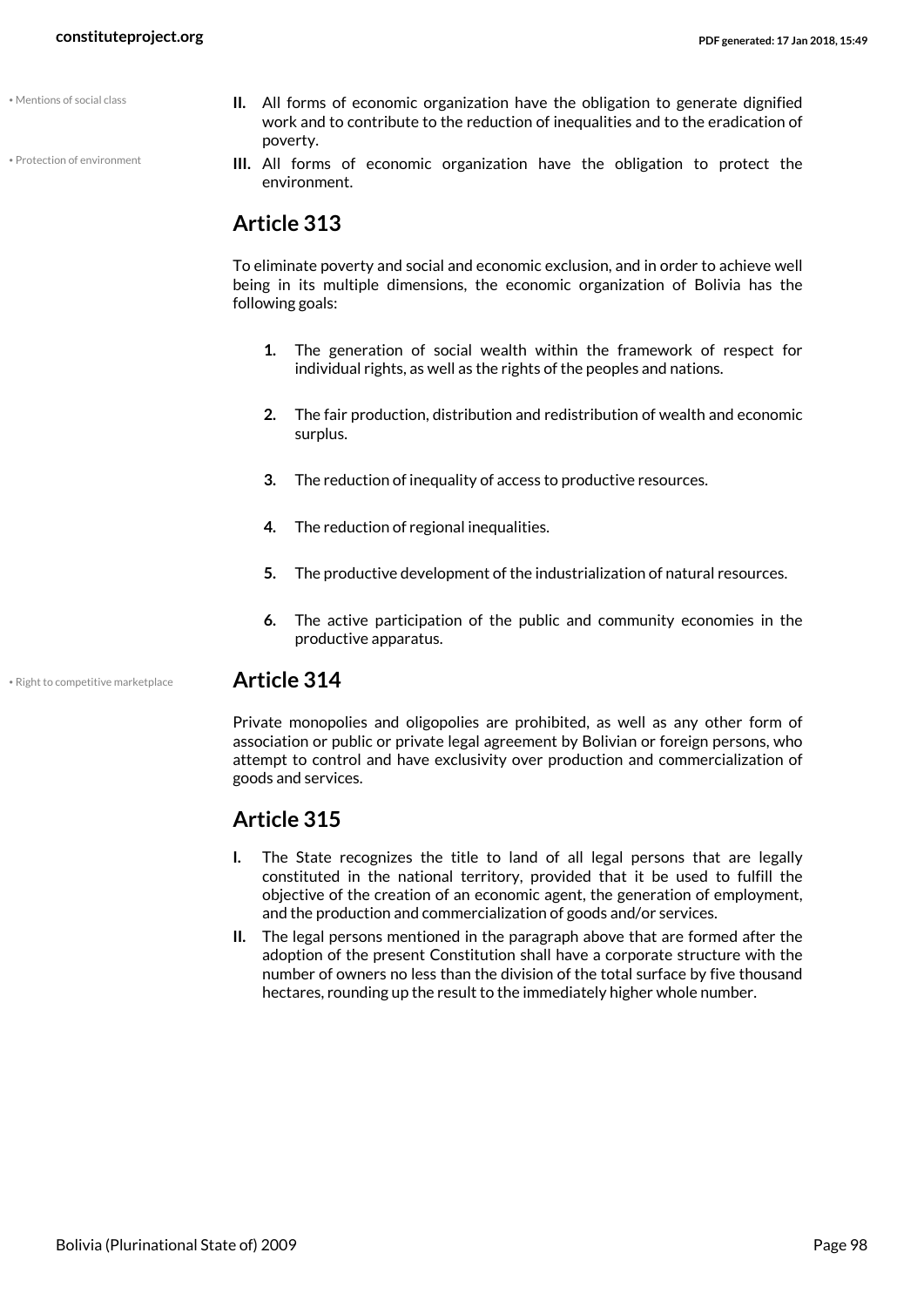# **CHAPTER II: Function of the State in the Economy**

# **Article 316**

The function of the State in the economy consists of the following:

**1.** To conduct the process of economic and social planning, with the participation of, and in consultation with, the citizens. The law shall establish a system of comprehensive state planning, which shall incorporate all the territorial entities. • Economic plans **2.** To direct the economy and to regulate the processes of production, distribution and commercialization of goods and services, according to the principles established in this Constitution. **3.** To exercise the direction and control of the strategic sectors of the economy. **4.** To directly participate in the economy by way of incentive and the production of economic and social goods and services in order to promote economic and social equity, and to stimulate development, preventing oligopolistic control of the economy. **5.** To promote the integration of different economic forms of production, with the objective of achieving economic and social development. **6.** To promote primarily the industrialization of renewable and nonrenewable natural resources, within the framework of respect for and protection of the environment, in order to guarantee the generation of employment and • Protection of environment

> **7.** To promote policies of equitable distribution of wealth and of the economic resources of the country, for the purpose of preventing inequality, social and economic exclusion, and to eradicate poverty in its multiple dimensions.

the economic and social consumption of the population.

- **8.** To establish state monopoly over productive and commercial activities that are considered indispensable in the event of pubic need.
- **9.** To periodically formulate, with the participation of and in consultation with the citizenry, the general development plan, the execution of which is obligatory for every form of economic organization.
- **10.** To administer economic resources for research, technical assistance and transfer of technology to promote productive activities and industrialization.
- **11.** To regulate aeronautic activity in the air space of the country.

• Mentions of social class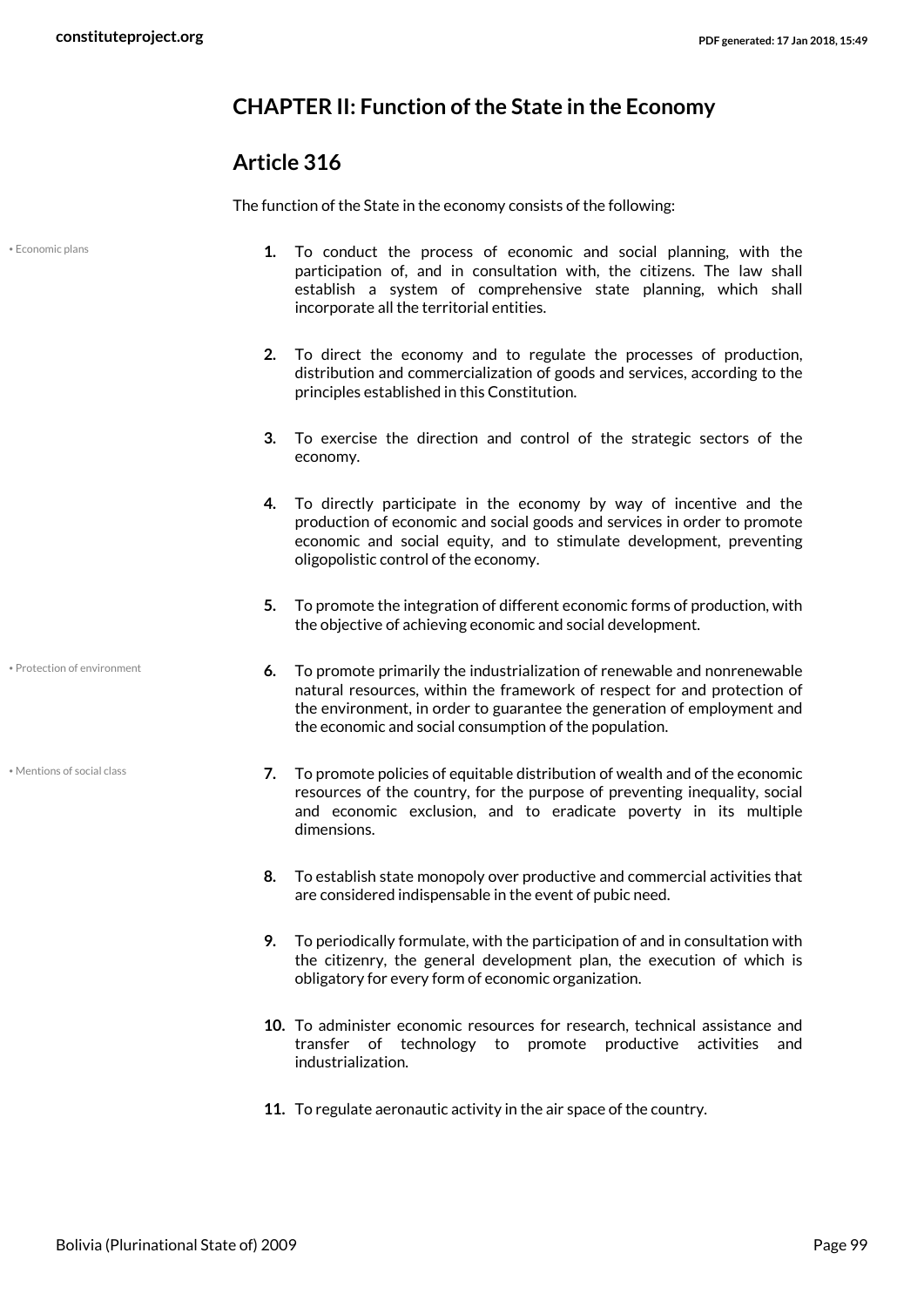The State shall guarantee the creation, organization and performance of a participatory planning entity that includes representatives of the public institutions and organized civil society.

# **CHAPTER III: Economic Policies**

# **Article 318**

- **I.** The State shall determine the policy for industrial and commercial production that guarantees a sufficient supply of goods and services to adequately cover basic domestic needs and to strengthen export capacity.
- **II.** The State recognizes and shall prioritize support for the organization of associative structures of micro, small and medium productive enterprises, both urban and rural.
- **III.** The State shall strengthen the productive, manufacturing and industrial infrastructure and basic services for the productive sector.
- **IV.** The State shall prioritize the promotion of rural productive development as fundamental to the development policies of the country.
- **V.** The State shall promote and support the export of value added goods and of services.

## **Article 319**

• Protection of environment

- **I.** The industrialization of natural resources shall be a priority in the economic policies, within the framework of respect for and protection of the environment and of the rights of the rural native indigenous nations and peoples and their territories. The articulation of the exploitation of natural resources with internal productive apparatus shall be a priority in the economic policies of the State.
- **II.** In setting the price for the commercialization of strategic natural and energy resources, the State shall consider taxes, royalties and the corresponding participations that must be paid to the public treasury.

# **Article 320**

- **I.** Bolivian investment shall take priority over foreign investment.
- **II.** Every foreign investment shall submit to Bolivian jurisdiction, laws and authorities, and no one may cite an exceptional situation, nor appeal to diplomatic claims to obtain a more favorable treatment.
- **III.** The economic relations with foreign states or enterprises shall be carried out under conditions of independence, mutual respect and equity. More favorable conditions may not be granted to foreign States or enterprises than those established for Bolivians.
- **IV.** The State acts independently in all of its decisions on internal economic policy, and shall not accept demands or conditions imposed on this policy by states, banks or Bolivian or foreign financial institutions, multilateral entities or transnational enterprises.
- **V.** The public policies shall promote internal consumption of products made in Bolivia.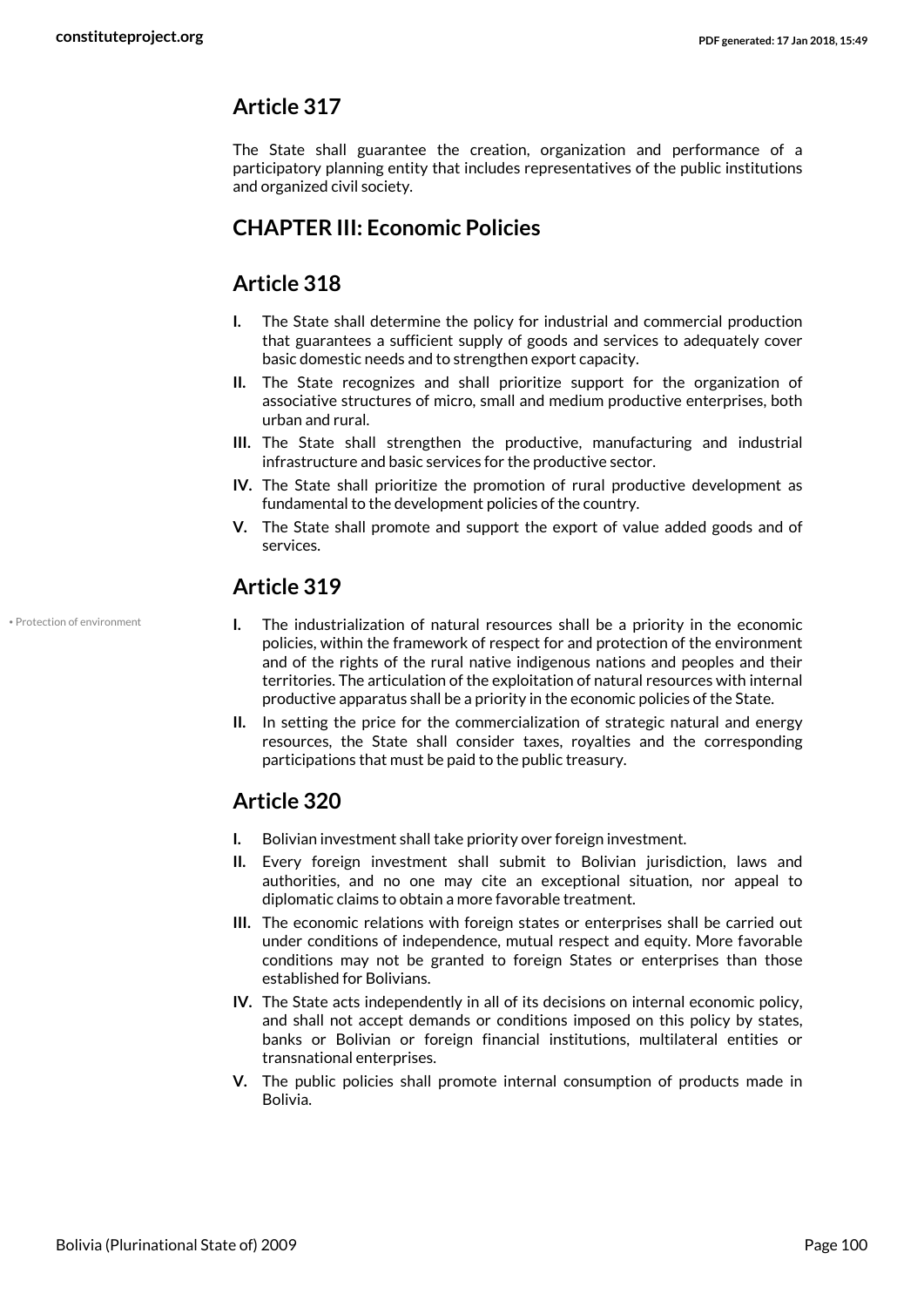• Budget bills

# **Section I: Fiscal Policy**

# **Article 321**

- **I.** The economic and financial administration of the State and all of the public entities is governed by its budget.
- **II.** The determination of expenses and public investment shall be made by means of participatory mechanisms involving the citizenry, technical planning and the state executive. The allocations shall attend especially to education, health, nutrition, housing and productive development.
- **III.** The Executive Organ shall present to the Pluri-National Legislative Assembly, at least two months before the end of each fiscal year, the proposed law of the General Budget for the following term, which shall include all of the entities of the public sector.
- **IV.** Every bill that implies expenses or investments for the State must establish the source of the funding, the way in which they will be covered, and the manner of their investment. If the bill was not presented by initiative of the Executive Organ, it requires prior consultation with it.
- **V.** The Executive Organ, through the Ministry of the relevant branch, shall have direct access to the information concerning the expenses that are budgeted and spent in every public sector. This access shall include information on the expenses budgeted and spent by the Bolivian Armed Forces and Police.

# **Article 322**

- **I.** The Pluri-National Legislative Assembly shall authorize the contracting of public debt when the capacity to generate revenue to cover the capital and interest is demonstrated, and when the most advantageous conditions in the rates, payment schedules, amounts and other circumstances are technically justified.
- **II.** Public debt may not include obligations that have not been authorized and expressly guaranteed by the Pluri-National Legislative Assembly.

# **Article 323**

- The fiscal policy is based on the principles of economic capacity, equality, progressiveness, proportionality, transparency, universality, control, administrative simplicity and ability to collect.
- **II.** The taxes which belong to the national tax domain shall be approved by the Pluri-National Legislative Assembly. The taxes that belong to the exclusive domain of the departmental or municipal autonomies, shall be approved, modified or eliminated by their Councils or Assemblies at the request of the executive organs. The tax domain of the Decentralized Departments and regions shall be made up of departmental taxes, fees and special contributions, respectively.
- **III.** The Pluri-National Legislative Assembly shall classify and define the taxes that by law belong to the national, departmental and municipal tax domains.
- **IV.** The creation, suppression or modification of taxes under the dominion of the autonomous governments with taxing authority, shall be effected under the following limitations:
	- **1.** No taxes may be created that impose taxes which are analogous to those corresponding to existing national taxes or other departmental or municipal taxes, independently of the tax domain to which they belong.

• Municipal government • Subsidiary unit government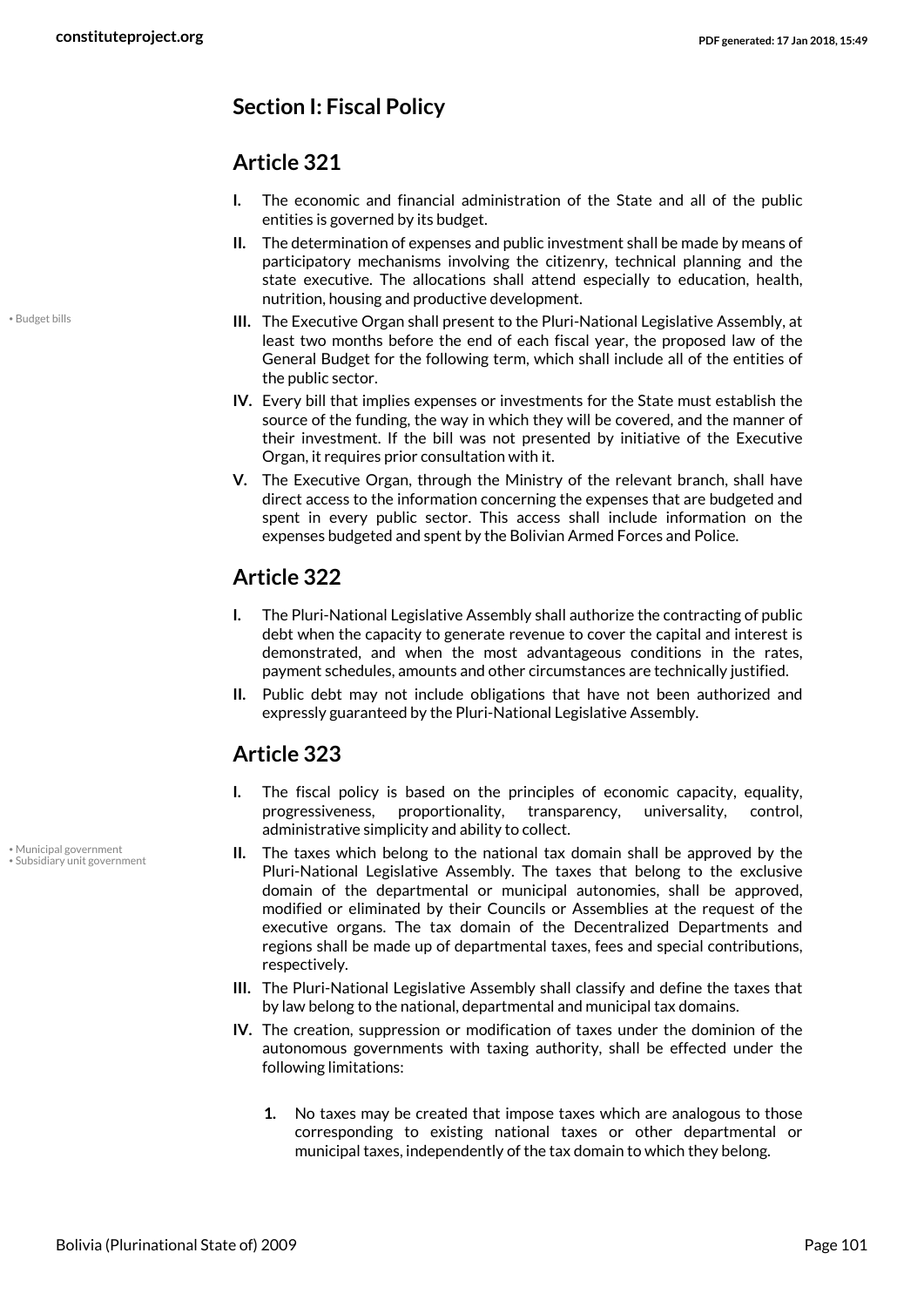- **2.** No taxes may be created that encumber goods, economic activity or patrimony outside of their territorial jurisdiction, except revenues generated by their citizens or enterprises outside of the country. This prohibition extends to fees, certificates and special contributions.
- **3.** No taxes may be created that impede the free circulation and establishment of persons, assets, activities or services within the territorial jurisdiction. This prohibition extends to fees, certificates and special contributions.
- **4.** No taxes may be created that generate privileges for residents in a discriminatory manner. This prohibition extends to fees, certificates and special contributions.

The debts for economic damages caused to the state never expire.

## **Article 325**

Illicit economic activity, speculation, hoarding, money changing, usury, contraband, tax evasion and other related economic crimes shall be punished by the law.

## **Section II: Monetary Policy**

• Central bank **Article 326**

- **I.** The State, through the Executive Organ, shall determine the goals of the monetary and exchange policies of the country in coordination with the Central Bank of Bolivia.
- **II.** Public transactions in the country shall be carried out in the national currency.

#### • Central bank **Article 327**

The Central Bank of Bolivia is an institution of public law, with its own legal personality and patrimony. Within the framework of the economic policy of the State, it is the function of the Central Bank of Bolivia to maintain stability of the internal purchasing power of the currency in order to contribute to the economic and social development.

#### • Central bank **Article 328**

- **I.** In addition to those set forth in the law, the powers of the Central Bank of Bolivia, in coordination with the economic policy determined by the Executive Organ, are as follows:
	- **1.** To determine and execute the monetary policy.
	- **2.** To execute the exchange policy.
	- **3.** To regulate the system of payments.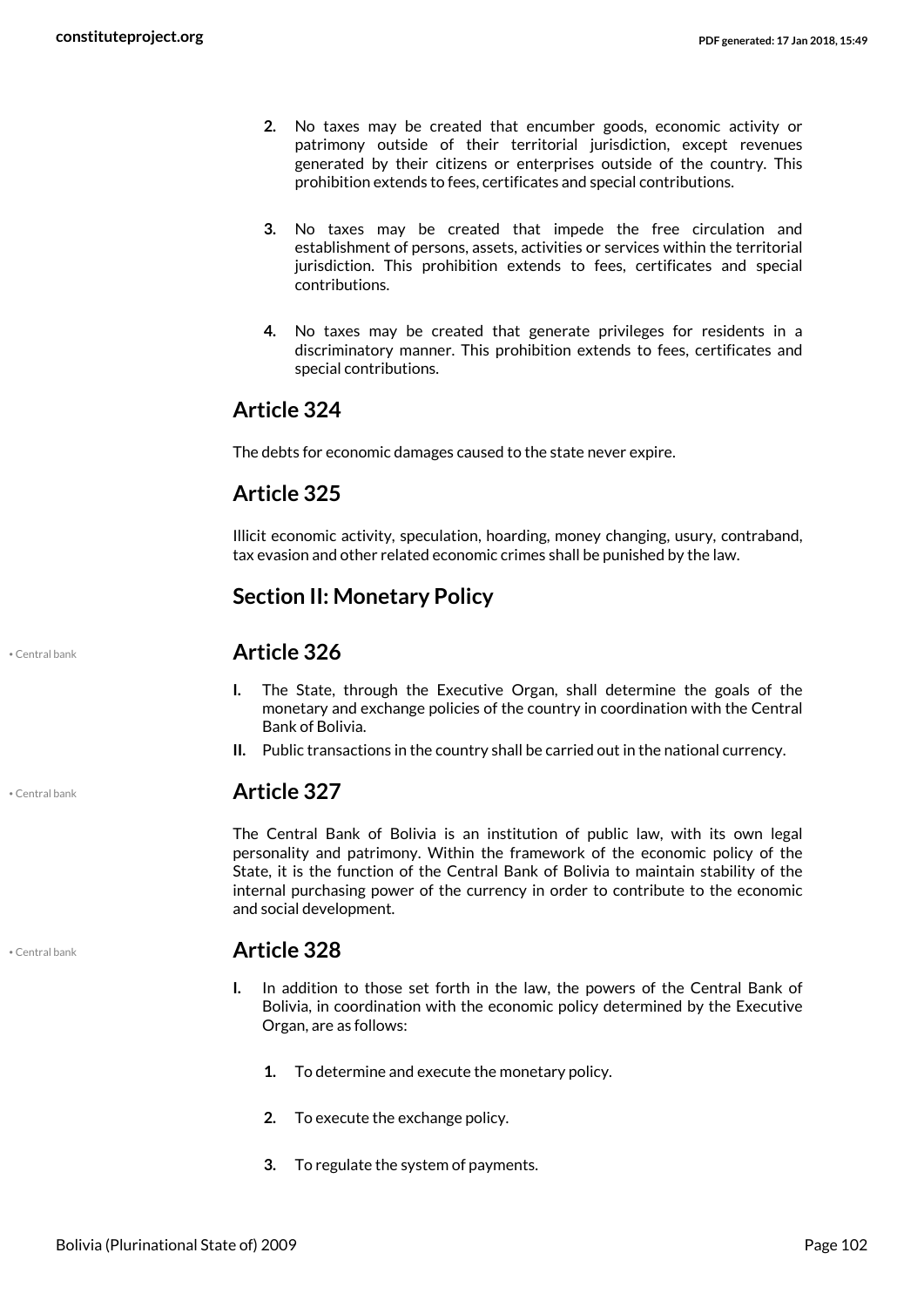- **4.** To authorize the issuance of currency.
- **5.** To manage the international reserves.

#### • Central bank **Article 329**

- **I.** The Board of Directors of the Central Bank of Bolivia shall be composed of a President and five directors designated by the President of the State from lists of candidates presented by the Pluri-National Legislative Assembly for each one of the positions.
- **II.** The members of the Board of Directors of the Central Bank of Bolivia shall have terms of five years, and are not eligible for re-election. They shall be considered public servants, pursuant to the Constitution and the law. The specific requisites for the position shall be determined by law.
- **III.** The members of the Board of Directors of the Central Bank of Bolivia shall report and give accounts on the performance of the institution as often as requested by the Pluri-National Legislative Assembly or its Chambers. The Central Bank of Bolivia shall deliver an annual report to the Legislative Assembly and is subject to the governmental and fiscal system of control of the State.

## **Section III: Financial Policy**

## **Article 330**

- **I.** The State shall regulate the financial system based on criterion of equality of opportunity, solidarity, equitable distribution and redistribution.
- **II.** The State, through its financial policy, shall prioritize the demand for financial services of the sectors of micro and small enterprises, artisans, commerce, service, community organizations and production cooperatives.
- **III.** The State shall stimulate the creation of non bank financial entities for the purpose of socially productive investment.
- **IV.** The Central Bank of Bolivia and the public entities and institutions shall not recognize the debts of private banks or financial entities. These banks and entities have the obligation to contribute to and strengthen a fund for financial restructuring, which shall be used in the event of bank insolvency.
- **V.** The financial operations of the Public Administration, at the different levels of government, shall be carried out by a public banking entity. The law shall provide for its creation.

## **Article 331**

The activities of financial intermediation, the provision of financial services and any other activities related to the management, use and investment of savings, are matters of public interest and may only be exercised with prior authorization of the State, in accordance with the law.

## **Article 332**

**I.** The financial entities shall be regulated and supervised by an institution of banking and financial entity regulation. This institution shall be a public law institution and shall have jurisdiction in the entire territory of Bolivia.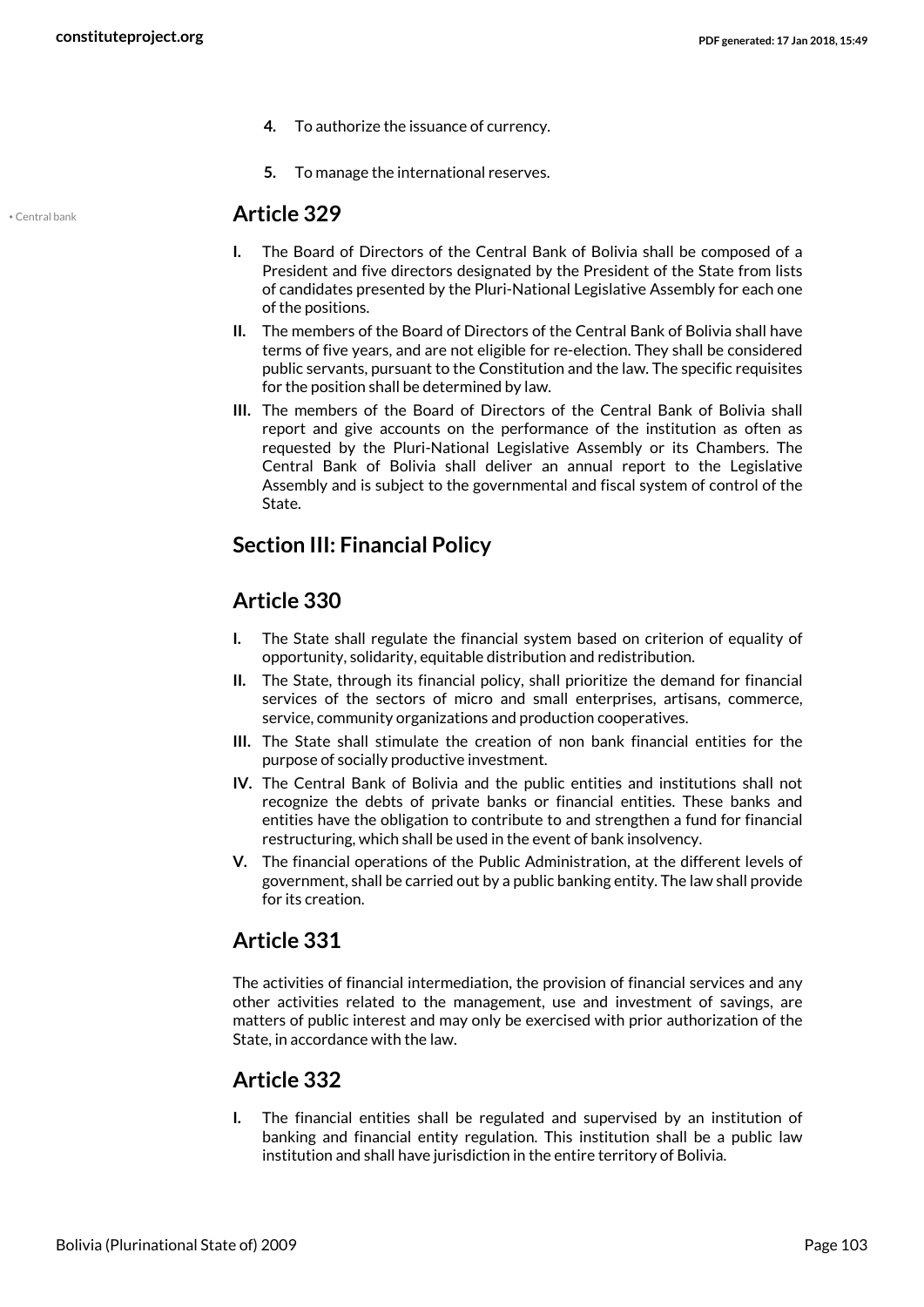**II.** The highest authority of the institution for banking and financial entity regulation shall be designated by the President of the State from among a list of candidates proposed by the Pluri-National Legislative Assembly, in accordance with the procedure established by the law.

# **Article 333**

The financial operations carried out by natural or legal persons, whether by Bolivians or foreigners, shall enjoy the right of confidentiality, except in judicial procedures in cases of the alleged commission of financial crimes, those in which fortunes are being investigated and others defined by the law. The entities, which are designated by law to investigate such cases, shall have the authority to obtain information about said financial operations without the need for judicial authorization.

# **Section IV: Sector Policies**

# **Article 334**

In the context of sectoral policies, the State shall protect and promote:

- **1.** The rural economic organizations, and the associations or organizations of small urban producers and artisans, as supportive and reciprocal alternatives. The economic policy shall facilitate access to technical training and technology, to credits, to the opening of markets, and the improvement of productive processes.
- **2.** The guild sector, the self-employed, and retail commerce, in the areas of production, services and sales, shall be strengthened by means of access to credit and technical assistance.
- **3.** Production of crafts with cultural identity.
- **4.** The micro and small enterprises, as well as the rural economic organizations, and organizations or associations of small producers, which shall enjoy preference in the purchases made by the State.

# **Article 335**

The public service cooperatives shall be non profit organizations of collective interest and submitted to governmental control, and they shall be administered democratically. The election of their administrative and supervisory authorities shall be carried out according to their own statutory norms and supervised by the Pluri-National Electoral Organ. Their organization and operation shall be regulated by law.

# **Article 336**

The State shall provide support to community economic organizations so that they may receive credits and financing.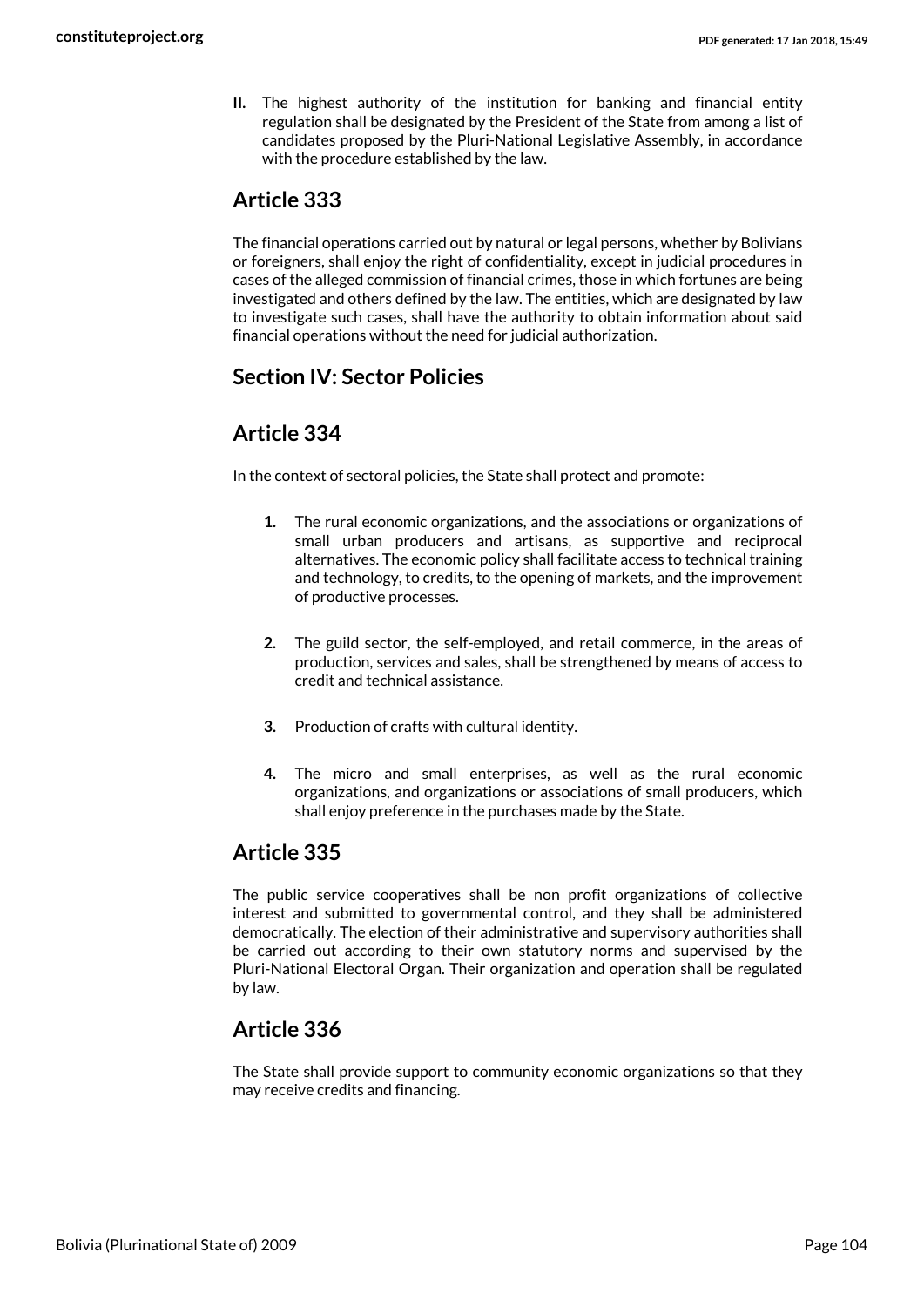• Protection of environment

- **I.** Tourism is a strategic economic activity, which must be developed in a sustainable manner that takes into account respect for the treasures of the culture and the environment.
- **II.** The State shall promote and protect community tourism with the objective of benefiting urban and rural communities, and the rural native indigenous nations and peoples where this activity is carried out.

### **Article 338**

The State recognizes the economic value of housework as a source of wealth, and it shall be quantified in public accounts.

# **CHAPTER IV: Assets and Resources of the State and Their Distribution**

## **Article 339**

- **I.** The President of the Republic may only decree payments that are not authorized by the budget law in order to attend to necessities, which cannot be delayed, arising from public calamities, internal disturbance or the exhaustion of resources destined to maintain services, the paralysis of which would cause serious harm. The expenses destined for these objectives shall not exceed one percent of the total expenditures authorized by the General Budget.
- **II.** The assets that are State patrimony and those of public entities are property of the Bolivian people, and they may not be violated, attached, limited or expropriated; they may not be employed to the benefit of any individual. Their description, inventory, administration, disposition, obligatory registration, and the kinds of claims shall be regulated by law.
- **III.** The income of the State shall be invested pursuant to the general economic and social development plan of the country, the General Budget of the State and the law.

- **I.** State revenue is divided into revenue of the nation, departments, municipalities and the rural native indigenous peoples, and it shall be invested independently by their Treasuries, pursuant to their respect budgets.
- **II.** The law shall classify the national, departmental and municipal income and that of the rural native indigenous peoples.
- **III.** The departmental and municipal resources, and those of the rural native indigenous autonomies, and the judicial and university resources, which are collected by dependent offices at the national level, shall not be centralized in the National Treasury.
- **IV.** The national Executive Organ shall establish the norms for the elaboration and presentation of the proposed budgets of the entire public sector, including the autonomies.

• Municipal government **Article 340** • Subsidiary unit government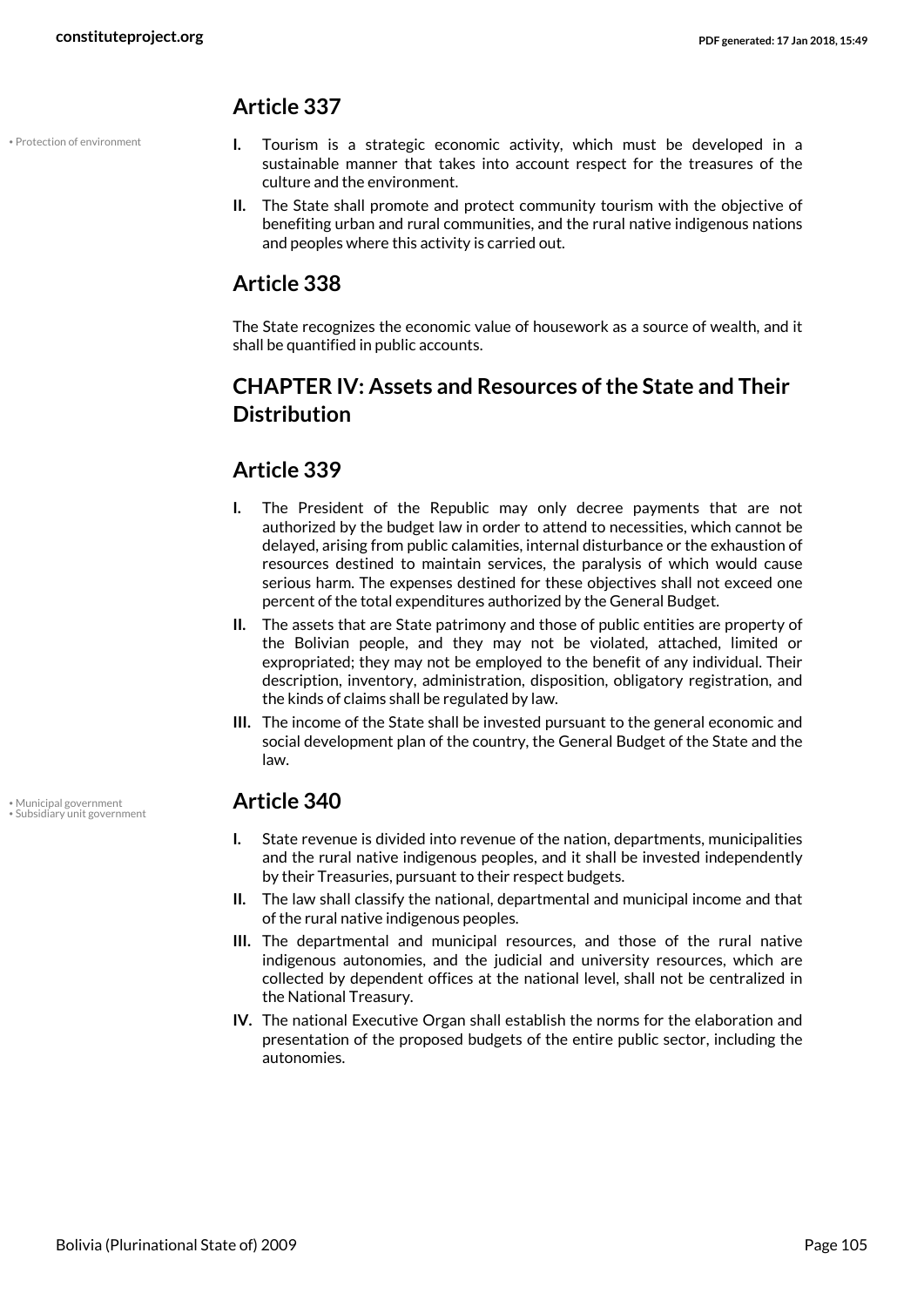## • Subsidiary unit government **Article 341**

The following are the resources of departments:

- **1.** The departmental royalties created by law.
- **2.** Participation in the revenue derived from taxes on the Hydrocarbons, according to the percentages set forth in the law.
- **3.** Taxes, fees, special contributions and departmental certificates on natural resources.
- **4.** The transfers from the General Treasury of the Nation which are allocated to cover the expenses of personal health, education and social assistance.
- **5.** The extraordinary transfers of the General Treasury of the Nation, in the cases established in article 339.I of this Constitution.
- **6.** The internal and foreign credits and loans contracted pursuant to the norms of public debt of the system of the National Treasury and Public Credit.
- **7.** The income derived from the sale of goods, services and the sale of assets.
- **8.** Bequests, donations and other similar income.

# **TITLE II: ENVIRONMENT, NATURAL RESOURCES, LAND AND TERRITORY**

#### • Protection of environment **CHAPTER I: Environment**

#### **Article 342**

It is the duty of the State and the population to conserve, protect and use natural resources and the biodiversity in a sustainable manner, as well as to maintain the equilibrium of the environment.

## **Article 343**

The population has the right to participate in environmental management, and to be consulted and informed prior to decisions that could affect the quality of the environment.

# **Article 344**

**I.** The manufacture and use of chemical, biological and nuclear weapons on Bolivian territory is prohibited, as well as the internment, transit and deposit of nuclear and toxic wastes.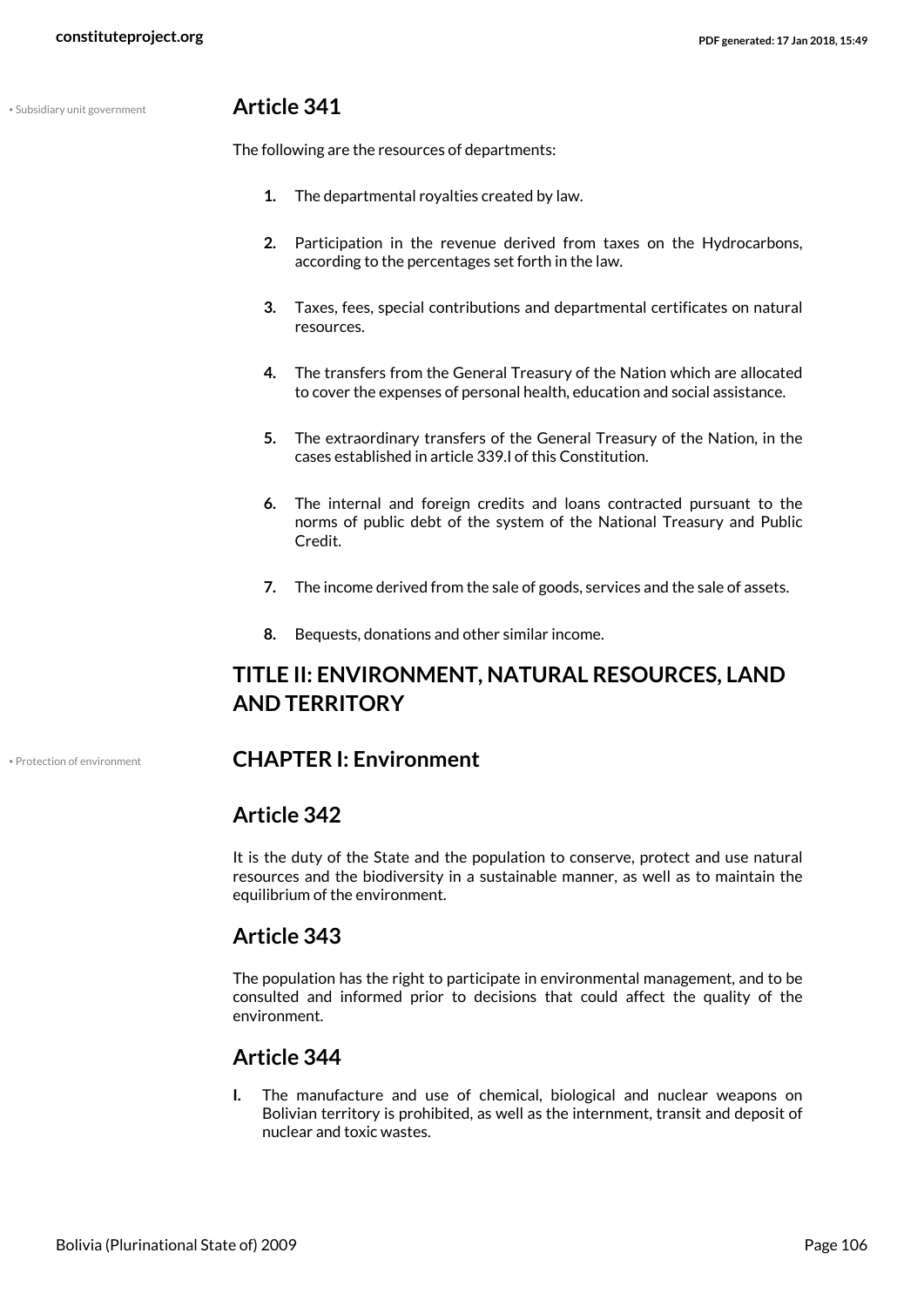**II.** The State shall regulate the internment, production, sale and employment of techniques, methods, supplies and substances that affect health and the environment.

# **Article 345**

The policies of environmental management are based on the following:

- **1.** Participatory planning and management, with public control.
- **2.** The application of systems of evaluation of environmental impact and control of the quality of the environment, without exception and in a way that traverses all activity of production of goods and services that use, transform or affect natural resources and the environment.
- **3.** Liability for the conducting of any activity that produces environmental harm; civil, criminal and administrative penalties for non compliance with the norms for the protection of the environment.

# **Article 346**

The natural assets are of public importance and of strategic character for the sustainable development of the country. Their conservation and use for the benefit of the population shall be the responsibility and exclusive authority of the State, and sovereignty over natural resources may not be compromised. The law shall establish the principles and disposition for its management.

# **Article 347**

- **I.** The State and the society shall promote the mitigation of harmful effects on the environment and of the environmental contamination and damage that affect the country. Liability will be declared for damage to historic environments, and liability for environmental crimes shall not lapse.
- **II.** Those who carry out activities that impact the environment must, at all stages of production, avoid, minimize, mitigate, remediate, repair and make compensation for the harms caused to the environment and the health of persons, and shall establish the security measures necessary to neutralize the possible effects of environmental contamination and damage.

# **CHAPTER II: Natural Resources**

## **Article 348**

- **I.** Minerals in all of their states, the hydrocarbons, water, air, soil and the subsoil, the forests, the biodiversity, the electromagnetic spectrum and all the elements and physical forces capable of use, are considered natural resources.
- **II.** The natural resources are of strategic character and of public importance for the development of the country.

#### • Ownership of natural resources **Article 349**

**I.** The natural resources are the property and direct domain, indivisible and without limitation, of the Bolivian people, and their administration corresponds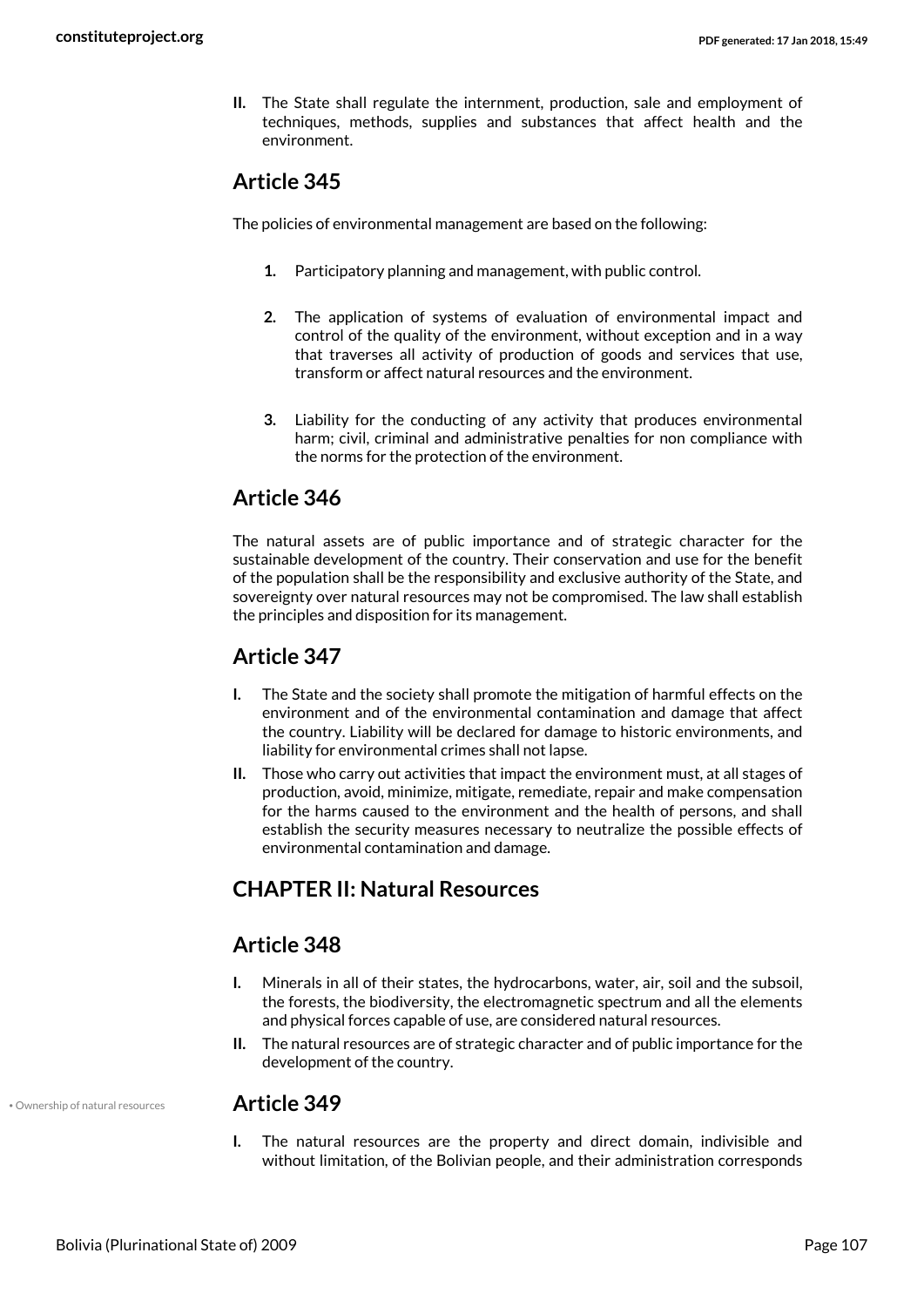to the State on behalf of the collective interest.

- **II.** The State shall recognize, respect and grant individual and collective ownership rights to land, as well as the rights to use and enjoyment of natural resources.
- **III.** Agriculture, livestock, as well as the activities of hunting and fishing that do not involve protected animal species, are activities that are governed by that which is established in Part Four of this Constitution related to the economic organization and structure of the State.

#### **Article 350**

Any title granted over fiscal reserves shall be null and void, except by express authorization for state necessity and public utility, in accordance with the law.

#### **Article 351**

- **I.** The State, shall assume control and direction of the exploration, exploitation, industrialization, transport and sale of strategic natural resources through public, cooperative or community entities, which may in turn contract private enterprises and form mixed enterprises.
- **II.** The State shall sign contracts of association with legal persons, Bolivian or foreign, for the use of natural resources. It must assure the reinvestment of economic profits in the country.
- **III.** The management and administration of natural resources shall be carried out guaranteeing social participation and control in the design of the sector policies. Mixed enterprises may be established for the management and administration, with representation of the state and society, and the collective welfare shall be safeguarded.
- **IV.** Private enterprises, whether Bolivian or foreign, shall pay taxes and royalties when they take part in the exploitation of natural resources, and the payments that might be made shall not be reimbursable. The royalties for the use of natural resources are a right and a compensation for their exploitation, and they shall be regulated by the Constitution and the law.

#### • Right to culture **Article 352**

The exploitation of natural resources in a determined territory shall be subject to a process of consultation with the affected population, called by the State, which shall be free, prior in time and informed. Citizen participation is guaranteed in the process of the management of the environment, and the conservation of ecosystems shall be promoted, in accordance with the Constitution and the law. In the nations and rural native indigenous peoples, the consultation will be carried out with respect given to their own norms and procedures.

#### • Right to culture **Article 353**

The Bolivian people shall have equitable access to the benefits which come from the use of all the natural resources. Priority participation shall be assigned to the territories where these resources are found, and to the nations and rural native indigenous peoples.

## **Article 354**

The State shall develop and promote research related to the management, conservation and use of natural resources and to biodiversity.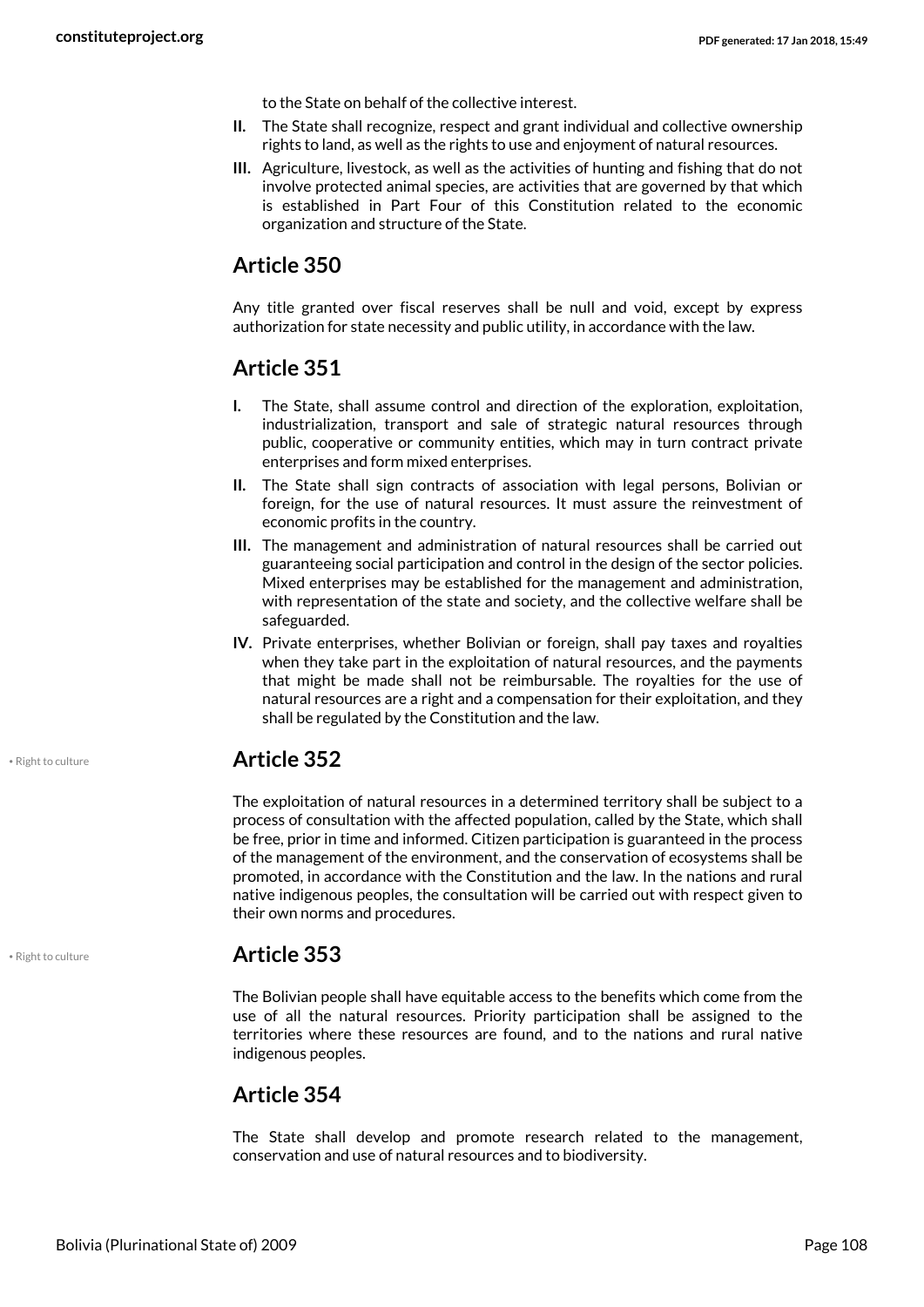- **I.** The industrialization and sale of natural resources shall be a priority of the State.
- **II.** The profits obtained from the exploitation and sale of the natural resources shall be distributed and reinvested to promote economic diversification in the different territorial levels of the State. The percentage of profits to be distributed shall be approved by the law.
- **III.** The processes of industrialization shall be carried out with preference given to the place of origin of the production, and conditions shall be created which favor competitiveness in the internal and international market.

#### **Article 356**

The activities of exploration, exploitation refining, industrialization, transport and sale of nonrenewable natural resources shall have the character of state necessity and public utility.

#### **Article 357**

Since it is social property of the Bolivian people, no foreign person or enterprise, nor any private Bolivian person or enterprise, may register the property title to Bolivian natural resources in stock markets, nor can they use them as means for financial operations that grant title to or use them as security. The annotation and registry of reserves is the exclusive authority of the State.

#### **Article 358**

The rights to the use and exploitation of natural resources shall be subject to the Constitution and the law. These rights shall be subject to periodic review for compliance with the technical, economic and environmental regulations. The violation of the law shall lead to the reversion or nullification of the rights of use and exploitation.

#### **CHAPTER III: Hydrocarbons**

#### **Article 359**

• Ownership of natural resources

- <span id="page-108-0"></span>**I.** The hydrocarbons, in whatever state they are found or form in which they are, are the inalienable and unlimited property of the Bolivian people. The State, on behalf of and in representation of the Bolivian people, is owner of the entire hydrocarbon production of the country and is the only one authorized to sell them. The totality of the income received by the sale of hydrocarbons shall be the property of the State.
- **II.** No contract, agreement or convention, whether direct or indirect, tacit or express, may violate totally or partially that which is established in this article. In the event of violation, the contracts shall be null and void as a matter of law, and those who have agreed to, signed, approved or executed them, have committed the crime of treason.

#### **Article 360**

The state shall define the policy for hydrocarbons, shall promote their comprehensive, sustainable and equitable development, and shall guarantee energy sovereignty.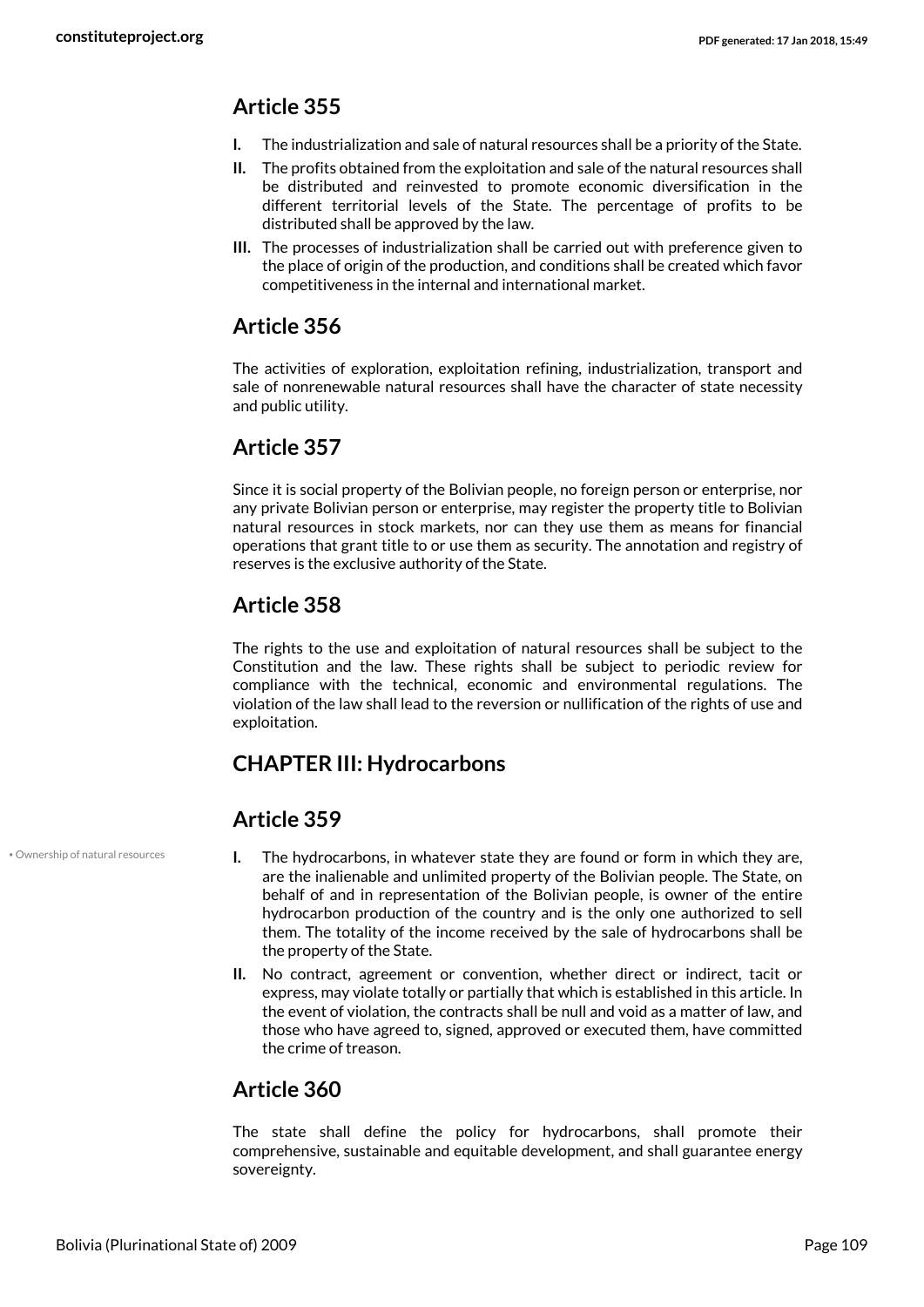- **I.** Yacimientos Petroliferos Fiscales Bolivianos (YPFB) is a self-sufficient enterprise of pubic law, which cannot be subject to attachment, with autonomy of administrative, technical and economic management, within the framework of the state hydrocarbon policy. YPFB, under the legal protection of the Ministry of the branch and as the operative arm of the State, is the only one authorized to carry out activities in the productive chain of hydrocarbons and their sale.
- **II.** YPFB may not transfer its rights or obligations in any form or modality, whether tacit or express, direct or indirectly.

#### **Article 362**

- **I.** The YPFB is authorized to sign contracts for services with public, mixed or private enterprises, Bolivian or foreign, so that said enterprises, in their name and representation, carry out determined activities in the productive chain in exchange for compensation or payment for their services. In no case may the signing of these contracts signify losses for YPFB or the State.
- **II.** The contracts referring to activities of exploration and exploitation of hydrocarbons must have prior authorization and express approval of the Pluri-National Legislative Assembly. In the event this authorization is not obtained, they shall be null and void as a matter of law, without the necessity of a judicial or extra-judicial declaration.

# **Article 363**

- **I.** The Bolivian Enterprise of Hydrocarbon Industrialization (EBIH) is a self sufficient, public law enterprise, with autonomy in its administrative, technical and economic management, under the legal protection of the Ministry of the branch and the YPFB, which acts in the area of state hydrocarbon policy. EBIH, in representation of the State and within its territory, shall be responsible for carrying out the industrialization of the hydrocarbons.
- **II.** YPFB may form associations or mixed economic enterprises for the execution of the activities of exploration, exploitation, refining, industrialization, transport and sale of hydrocarbons. In these associations and companies, YPBF must have a shareholder participation of no less than fifty one percent of the total capital of the company.

# **Article 364**

YPFB, on behalf and in representation of the Bolivian State, shall operate and exercise property rights in the territories of other states.

#### **Article 365**

A self-sufficient institution of public law, with autonomy in its administrative, technical and economic management, under the legal protection of the Ministry of the branch, it shall be responsible for the regulations, control, supervision and fiscal control of the activities of the entire productive chain up to industrialization, within the framework of the state hydrocarbon policy, in accordance with the law.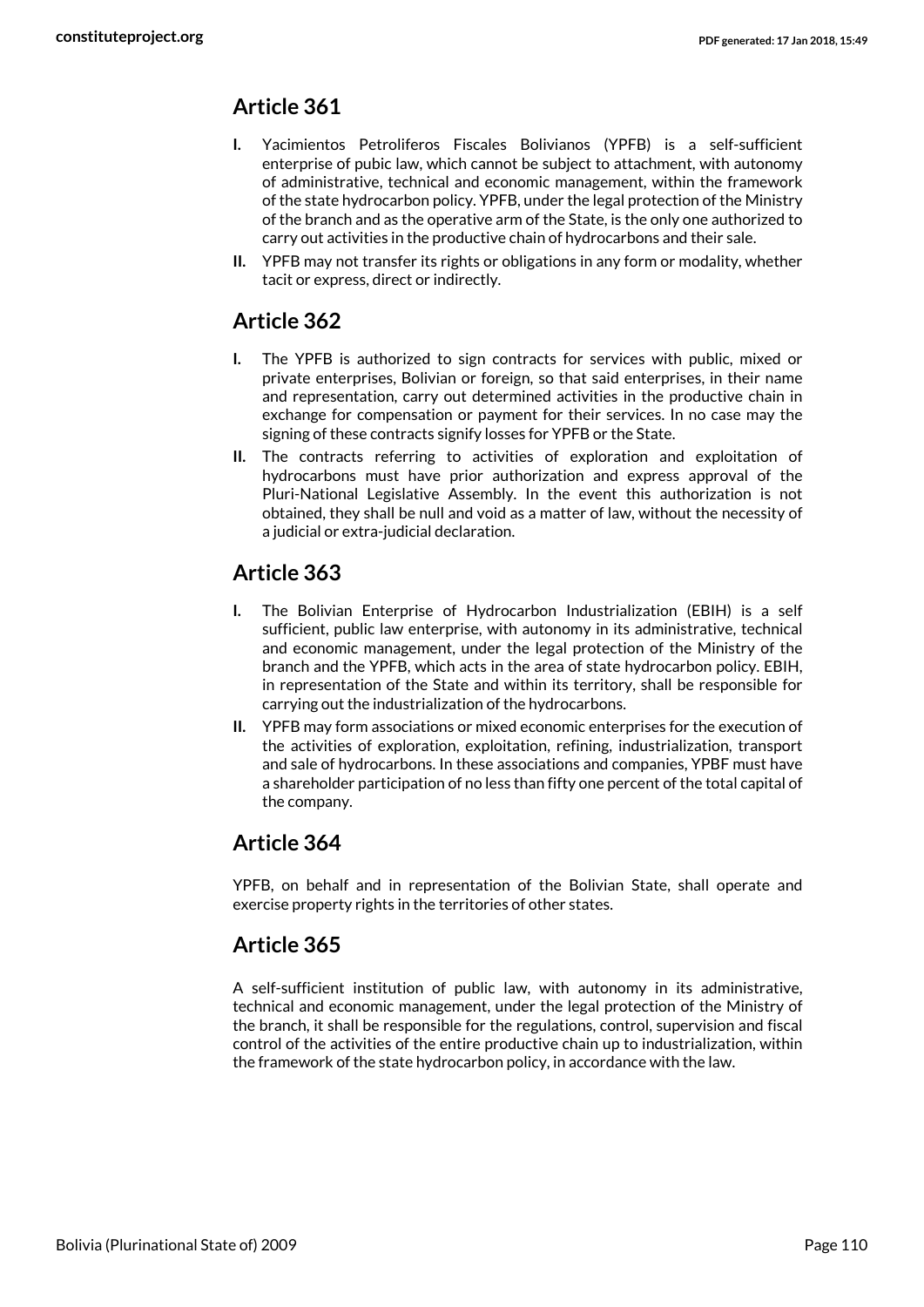Every foreign enterprise that carries out activities in the chain of production of hydrocarbons in name and representation of the State shall submit to the sovereignty of the State, and to the laws and authority of the State. No foreign court case or foreign jurisdiction shall be recognized, and they may not invoke any exceptional situation for international arbitration, nor appeal to diplomatic claims.

#### **Article 367**

The exploitation, consumption and sale of hydrocarbons and its derivatives must be subjected to a policy of development that guarantees internal consumption. The exportation of the excess production shall incorporate the greatest quantity of value added possible.

#### **Article 368**

The departments that are producers of hydrocarbons shall receive a royalty of eleven percent of their audited departmental production of hydrocarbons. Similarly, the non producer departments of hydrocarbons and the General Treasury of the State shall obtain a participation in the percentages, which shall be fixed by a special law.

#### • Ownership of natural resources **CHAPTER IV: Mining and Metalurgy**

#### <span id="page-110-0"></span>**Article 369**

- **I.** The State shall be responsible for the mineralogical riches that are found in the soil and subsoil, whatever may be their origin, and their application shall be regulated by law. The private mining industry and cooperative companies shall be recognized as productive actors of the state mining industry.
- **II.** The non metallic natural resources existing in the salts, brines, evaporations, sulfurs and others substances are of strategic character for the country.
- **III.** The direction of the mining and metallurgy policy is the responsibility of the State, as well as the stimulation, promotion and control of mining activity.
- **IV.** The State shall exercise control of and audit the entire productive chain of mining and of the activities developed by the owners of mining rights, mining contracts or pre-existing rights.

#### **Article 370**

- **I.** The State shall grant mining rights in the entire chain of production, and it shall sign mining contracts with individual and collective persons upon prior compliance with the norms established in the law.
- **II.** The State shall promote and strengthen cooperative mines so that they contribute to the social economic development of the country.
- **III.** The mining rights in the entire chain of production as well as mining contracts must fulfill a social economic function, carried out directly by their owners.
- **IV.** Mining rights, which include investments and prospecting, exploration, exploitation, concentration, industrialization or sale of minerals and metals, are controlled by the owners. The law shall define the extent of this right.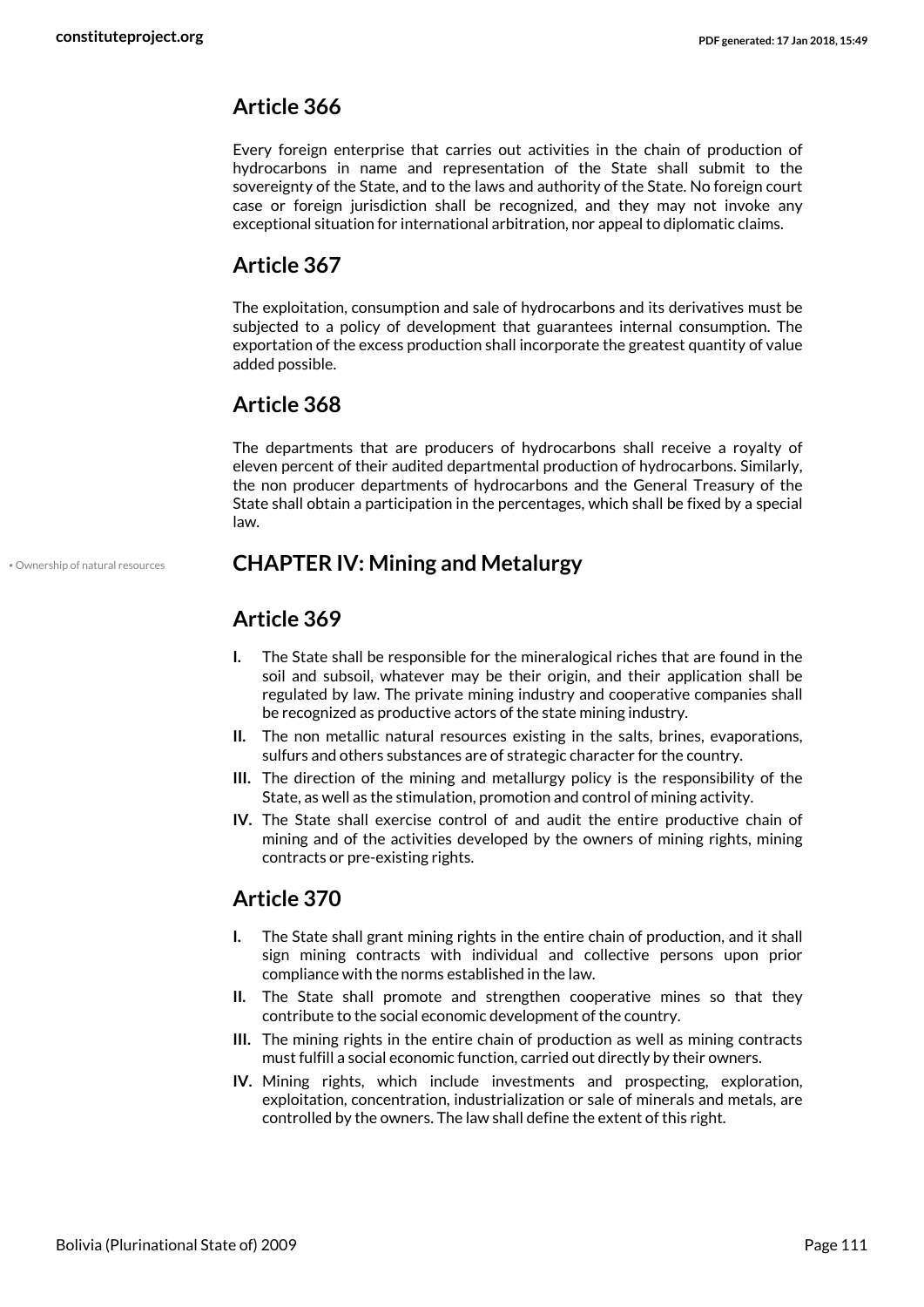- **V.** The mining contract shall obligate the beneficiaries to develop mining activities to satisfy the social economic interest. The failure to fulfill this obligation shall lead to the immediate dissolution of the contract.
- **VI.** The State, through self-sufficient entities, shall promote and develop policies for the administration, prospecting, exploration, exploitation, industrialization, commercialization, and for technical, geological and scientific information and evaluation of non-renewable natural resources for mining development.

- **I.** The areas of mining exploitation granted by contract are not transferable, not attachable, and cannot pass by hereditary succession.
- **II.** The legal domicile of the mining enterprises shall be established in the local jurisdiction where the greatest amount of mining exploitation is carried out.

# **Article 372**

- **I.** The nationalized mining groups, their industrial plants and their foundries are the property of the people, which cannot be transferred or adjudicated as property of private enterprises pursuant to any title.
- **II.** The high level direction and administration of the mining industry shall be entrusted to a self sufficient entity with the attributes that are determined by the law.
- **III.** The State shall participate in the industrialization and sale of mineralogical, metallic and non metallic resources, as regulated by law.
- **IV.** The new self-sufficient enterprises created by the State shall establish their legal domicile in the departments of greatest mining production, Potosi and Oruro.

# **CHAPTER V: Water Resources**

# **Article 373**

- **I.** Water constitutes a fundamental right for life, within the framework of the sovereignty of the people. The State shall promote the use and access to water on the basis of principles of solidarity, complementariness, reciprocity, equity, diversity and sustainability.
- <span id="page-111-0"></span>**II.** Water resources in all their states, surface and subterraneous, constitute finite, vulnerable, strategic resources, and serve a social, cultural and environmental function. These resource cannot be the object of private appropriation and they, as well as water services, shall not be given as concessions and are subject to a system of licensing, registration and authorization pursuant to the law.

# **Article 374**

- **I.** The State shall protect and guarantee the priority use of water for life. It is the duty of the State to manage, regulate, protect and plan the adequate and sustainable use of water resources, with social participation, guaranteeing access to water for all the habitants. The law shall establish the conditions and limitations of all the uses.
- **II.** The State shall recognize, respect and protect the uses and customs of the community, of its local authorities and the rural native indigenous organizations over the right, management and administration of sustainable water.

• Ownership of natural resources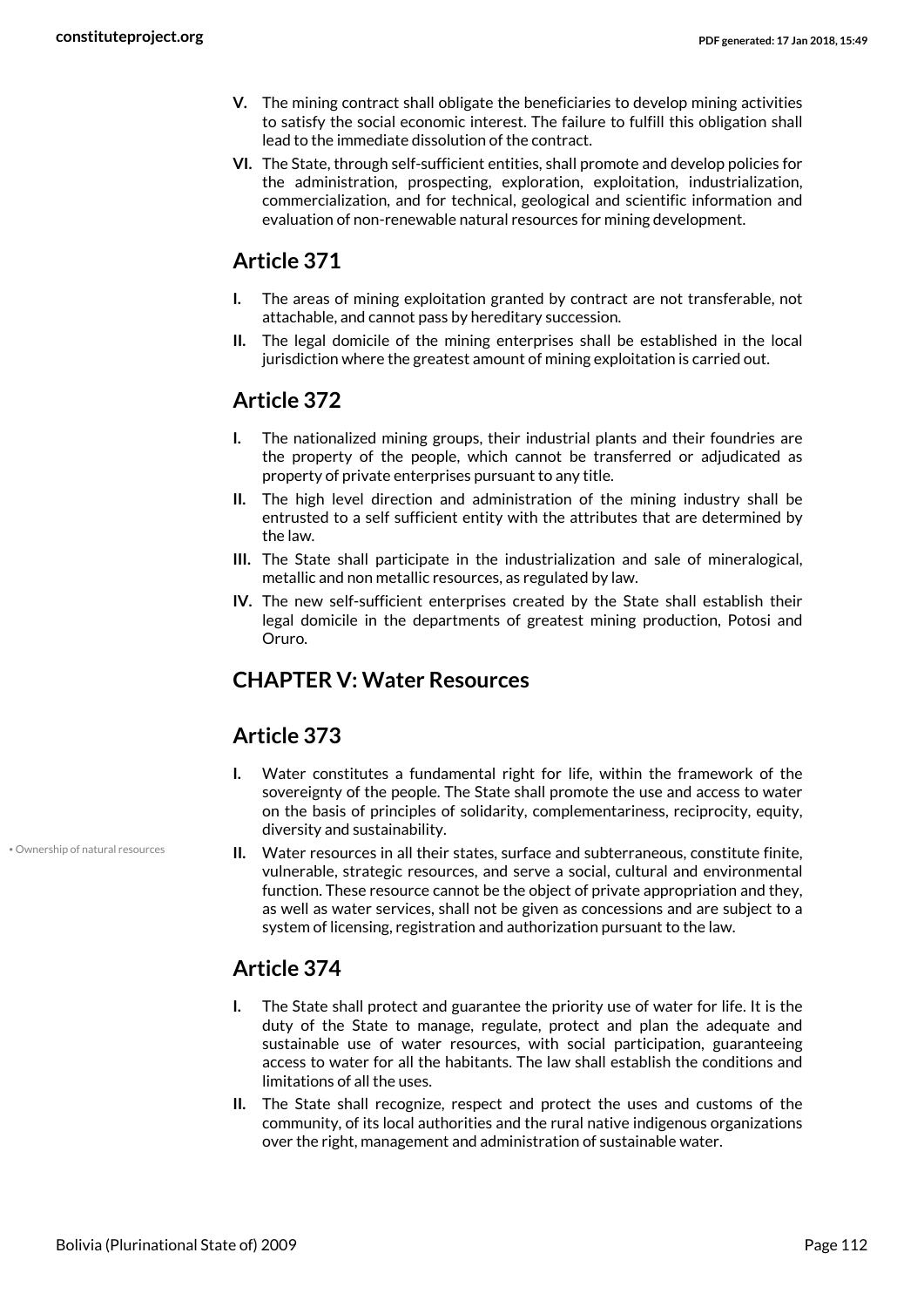**III.** The fossil, glacial, wetland, subterraneous, mineral, medicinal and other waters are priorities for the State, which must guarantee its conservation, protection, preservation, restoration, sustainable use and complete management; they are inalienable, not attachable and cannot be limited.

#### **Article 375**

- **I.** It is the duty of the State to develop plans for the use, conservation, management and sustainable exploitation of the river basins.
- **II.** The State shall regulate the management and sustainable administration of the water resources and the basins for irrigation, food security and basic services, respecting the uses and customs of the communities.
- **III.** It is the duty of the State to carry out the studies for the identification of fossil waters and their consequent protection, management and sustainable administration.

#### **Article 376**

Water resources of the rivers, lakes and lagoons that form the water basins are considered strategic resources for the development and sovereignty of Bolivia because of their potential, for the variety of natural resources that they contain, and because they are a fundamental part of the ecosystems. The State shall avoid actions in the sources and intermediary zones of rivers that may cause damages to the ecosystems or diminish the flow volume, shall preserve the natural state, and shall watch over the development and welfare of the population.

# **Article 377**

<span id="page-112-0"></span>• International law

- **I.** Every international treaty on water resources that the State signs shall guarantee the sovereignty of the country and shall prioritize the interest of the State.
- **II.** The State shall safeguard permanently the border and trans border waters for the conservation of the water riches that contribute to the integration of peoples.

# **CHAPTER VI: Energy**

#### **Article 378**

- Protection of environment
- <span id="page-112-1"></span>**I.** The different forms of energy and their sources constitute a strategic resource; access to them is a fundamental and essential right for full development and the social development of the country; and they shall be governed by the principles of efficiency, continuity, adaptability, and environmental preservation.
- **II.** It is the exclusive authority of the State to develop the chain of energy production in the phases of generation, transport, and distribution, by means of public, mixed enterprises, non profit institutions, cooperatives, private enterprises, and community and social enterprises, with public participation and control. The chain of energy production may not be held exclusively by private interests, nor may it be licensed. Private participation shall be regulated by law.

# **Article 379**

**I.** The State shall develop and promote research, as well as the use of new forms of the production of alternative energy, compatible with the conservation of the environment.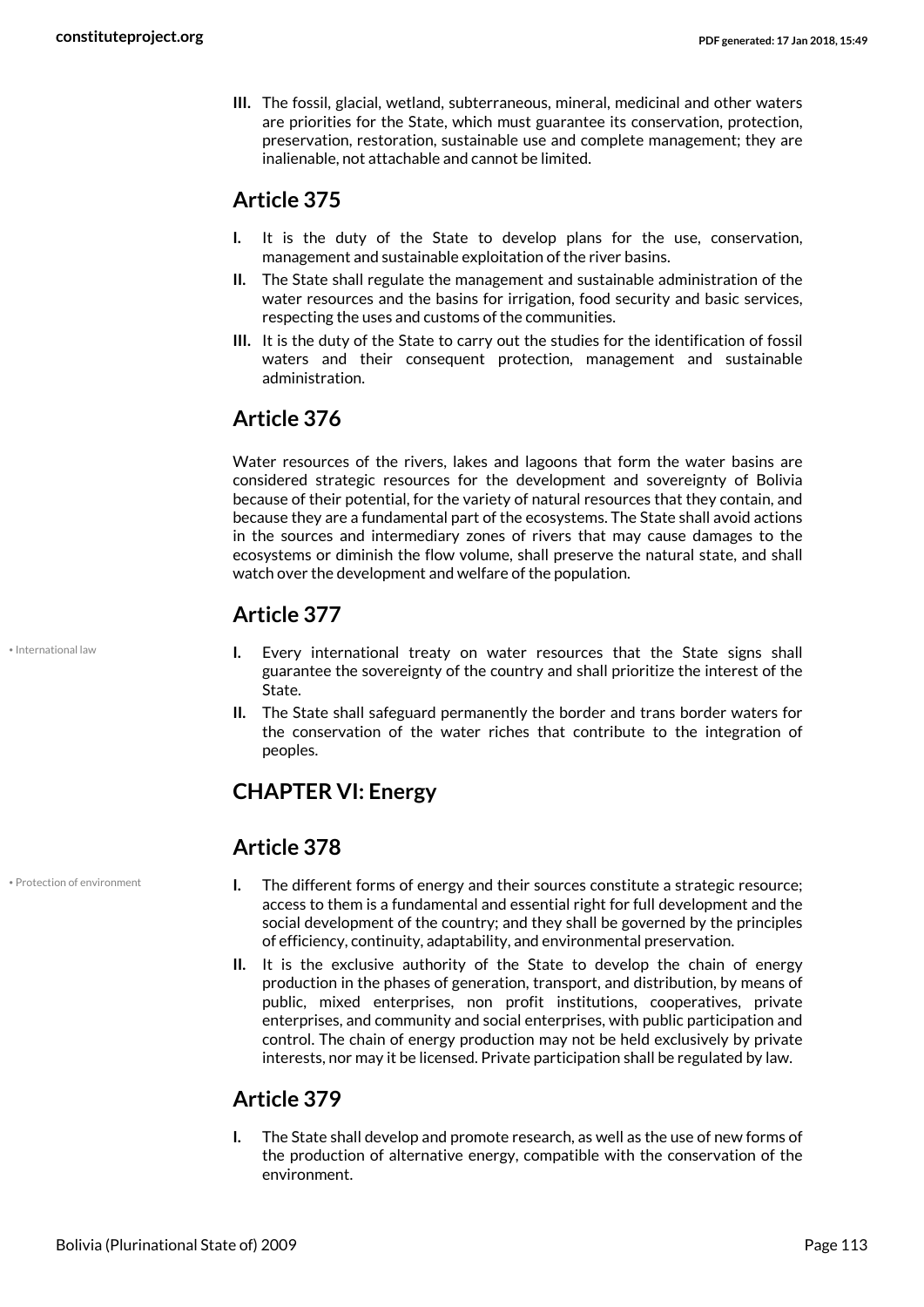**II.** The State shall guarantee the generation of energy for internal consumption; the export of excess energy must anticipate the reserves necessary for the country.

# **CHAPTER VII: Biodiversity, Coca, Protected Areas and Forest Resources**

#### **Section I: Biodiversity**

# **Article 380**

- **I.** The renewable natural resources shall be exploited in a sustainable way, respecting the characteristics and natural value of each ecosystem.
- **II.** In order to guarantee ecological equilibrium, the land must be used in accordance with its capacity for greater use within the framework of the process of the organization of use and occupation of lands, taking into account their biophysical, socioeconomic, cultural characteristics, and institutional policies.

# **Article 381**

- **I.** Native animal and vegetable species are natural assets. The State shall establish the measures necessary for their conservation, exploitation and development.
- <span id="page-113-0"></span>**II.** The State shall protect all genetic and micro-organic resources, which are found in the ecosystems of the territory, as well as the knowledge associated with their use and exploitation. For their protection, a system of registry that safeguards their existence shall be established, as well as a registry of the intellectual property in the name of the State or the local individuals who claim it. The State shall establish procedures for protection under the law of all those resources that are not registered.

# **Article 382**

The State has the authority and duty to defend, recover, protect and repatriate biological material derived from natural resources, from ancestral knowledge and other sources that originate within the territory.

# **Article 383**

The State shall establish measures for the partial or total, temporary or permanent, restriction of the uses of extracts from the resources of biodiversity. The measures shall be directed toward the need to preserve, conserve, recover and restore the biodiversity at risk of extinction. Illegal possession, handling and trafficking of species of biodiversity shall be criminally punished.

# **Section II: Coca**

# **Article 384**

The State protects the native and ancestral coca as cultural patrimony, as a renewable natural resource of the biodiversity of Bolivia, and as a factor of social unity. In its natural state coca is not a narcotic. The revaluation, production, sale and industrialization of coca shall be governed by law.

• Provisions for intellectual property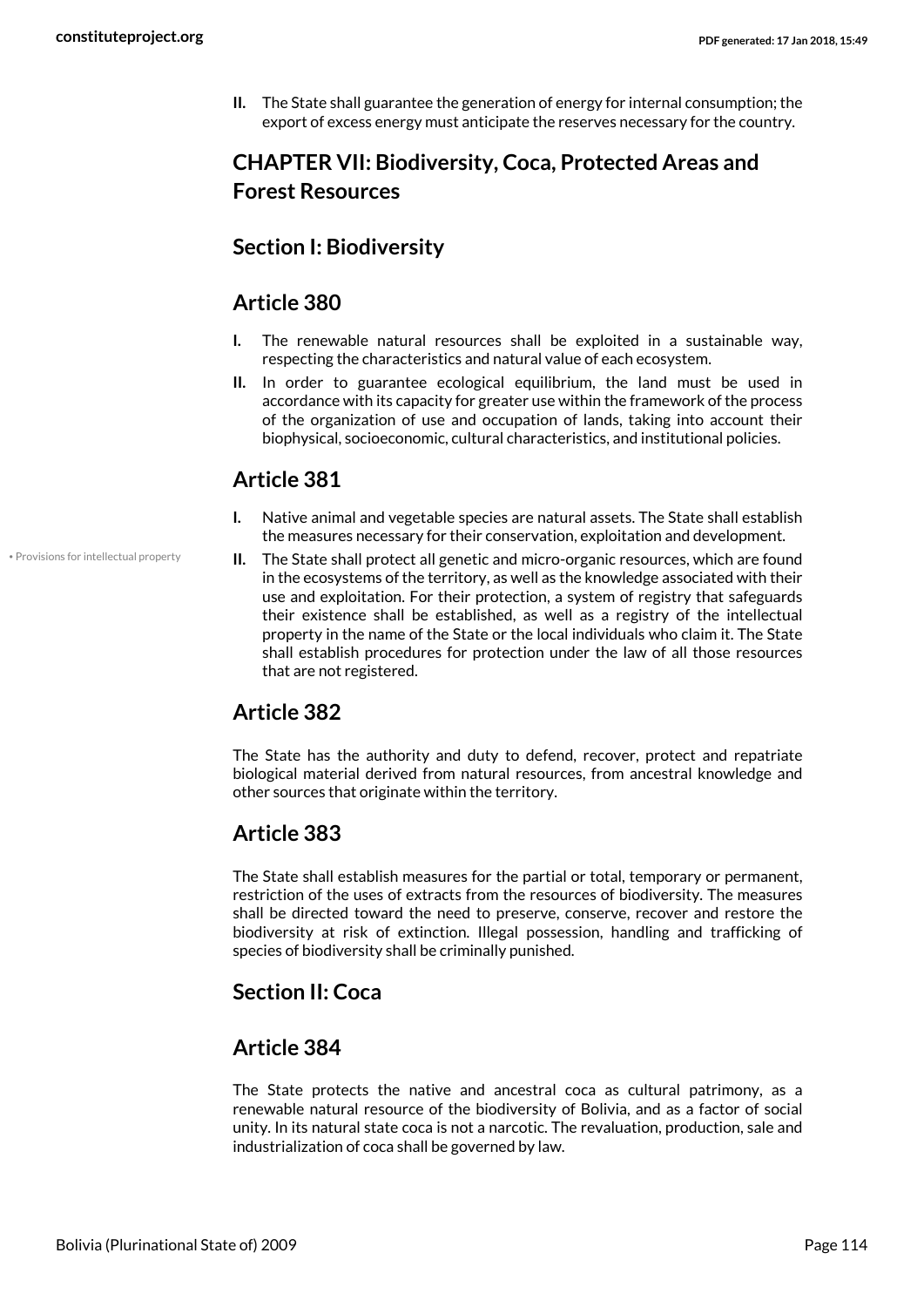#### **Section III: Protected Areas**

#### **Article 385**

- **I.** The protected areas constitute a common good, and they form part of the natural and cultural patrimony of the country. They perform environmental, cultural, social and economic functions for sustainable development.
- **II.** Wherever rural native indigenous protected areas and territories are recovered, shared management shall be undertaken, subject to the norms and procedures of the rural native indigenous nations and peoples, and respecting the goal of creating these areas.

#### **Section IV: Forest Resources**

#### **Article 386**

The natural forests and woodlands are strategic for the development of the Bolivian people. The State shall recognize the rights to exploit the forests for the benefit of communities and individual traders. In addition, it shall promote activities of conservation and sustainable exploitation, the generation of added value to its products, and the rehabilitation and reforestation of degraded areas.

#### **Article 387**

- **I.** The State shall guarantee the conservation of natural forests in the areas of native forests, their sustainable exploitation, and the conservation and recovery of the flora, fauna, and degraded areas.
- **II.** The law shall regulate the protection and exploitation of the species of trees that have socioeconomic, social and ecological importance.

#### • Right to culture **Article 388**

The rural native indigenous communities located within forest areas shall have the exclusive right to their exploitation and their management, in accordance with the law.

#### **Article 389**

- **I.** The conversion of tree-covered land to agricultural and other uses, shall only be carried out in areas legally allocated for that use, in accordance with the planning policies and in accordance with the law.
- **II.** The law shall determine the ecological rights of way and zoning for internal uses in order to guarantee the long term conservation of the land and bodies of water.
- **III.** Every conversion of land in areas not classified for such purposes shall constitute a punishable infraction and shall give rise to the obligation to repair the damages caused.

<span id="page-114-0"></span>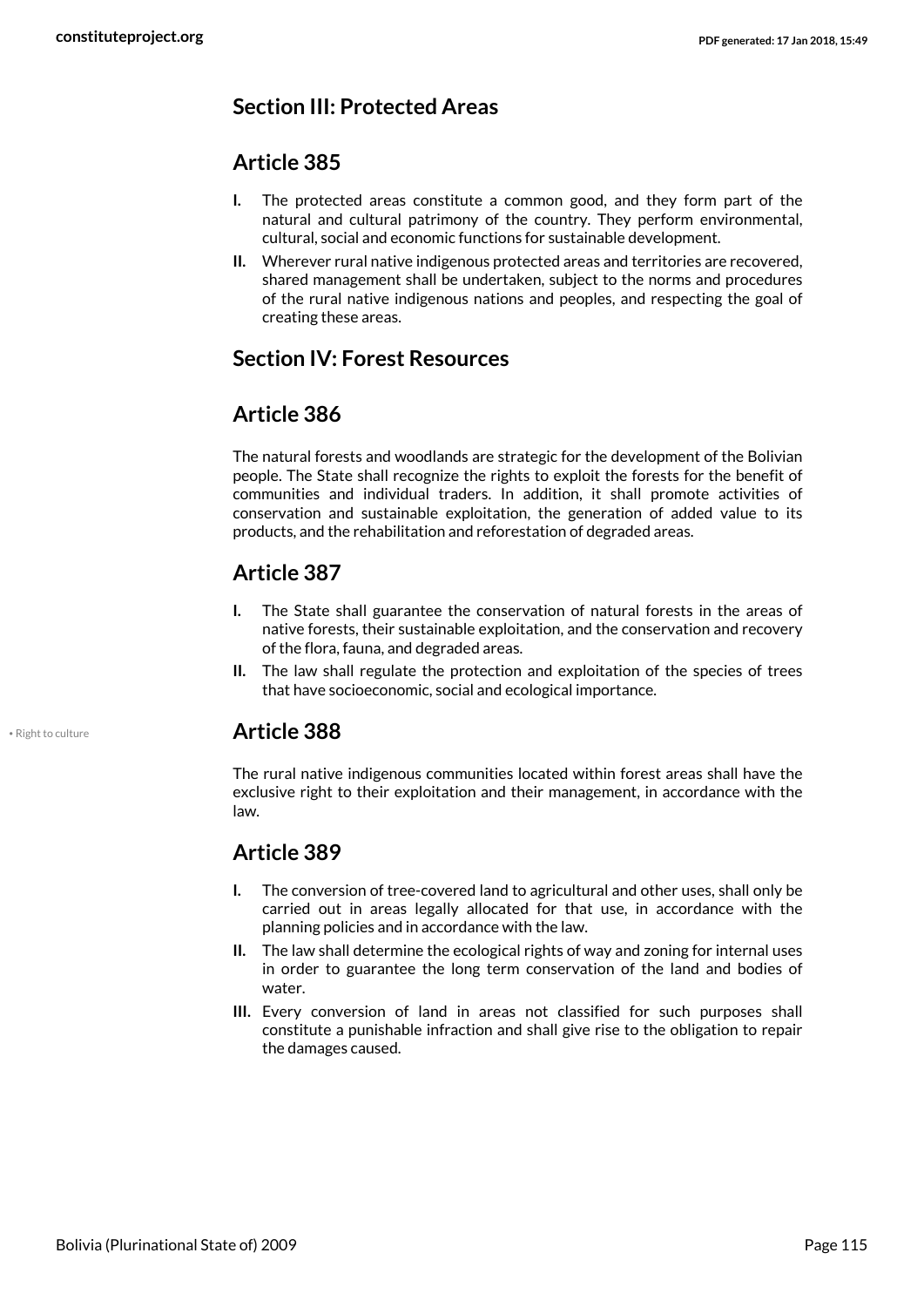#### **CHAPTER VIII: Amazonia**

#### **Article 390**

- **I.** Because of its high environmental sensitivity, existing biodiversity, water resources and for the eco-regions, the Bolivian Amazonia basin constitutes a strategic area of special protection for the comprehensive development of the country.
- **II.** The Bolivian Amazonia includes the entire Department of Pando, Iturralde Province of the Department of La Paz and the provinces of Vaca Diez and Ballivan of the Department of Beni. The full development of the Bolivian Amazonia, as a territorial area of tropical rain forests, in accordance with the specific characteristics of the extract and harvesting resources, shall be governed by a special law in benefit of the region and the country.

#### **Article 391**

- <span id="page-115-1"></span>**I.** The State shall prioritize the sustainable, integral development of the Bolivian Amazonia, through a comprehensive, participatory, shared and equitable administration of the Amazon jungle. The administration shall be directed to the generation of employment and the improvement of the income of its inhabitants, within the framework of protection and sustainability of the environment.
- **II.** The State shall encourage access to financing for tourism, eco-tourism and other initiatives of regional enterprise.
- **III.** The State, in coordination with the rural native indigenous authorities and the inhabitants of the Amazonia, shall create a special, decentralized organ, with headquarters in the Amazonia, to promote its own activities in the region.

#### **Article 392**

- **I.** The State shall implement special policies to benefit the rural native indigenous nations and peoples of the region in order to generate the necessary conditions for the reactivation, encouragement, industrialization, commercialization, protection and conservation of traditional extract products.
- **II.** The historical cultural and economic value of the siringa and the castano, symbols of the Bolivian Amazonia, is recognized, and cutting them down shall be punished, except in cases of public interest as regulated by the law.

#### **CHAPTER IX: Land and Territory**

#### • Ownership of natural resources **Article 393**

<span id="page-115-0"></span>The State recognizes, protects and guarantees individual and communitarian or collective property of land, as long as it fulfills a social purpose or social economic purposes, as the case may be.

#### **Article 394**

**I.** Individual agrarian property is classified as small, medium and business, according to the surface area, the production, and the development criteria. Its maximum and minimum dimensions, characteristics and forms of conversion shall be regulated by law. Legally acquired rights by individual owners, whose piece of land is inside rural native indigenous territories, are guaranteed.

• Protection of environment

<span id="page-115-2"></span>• Right to culture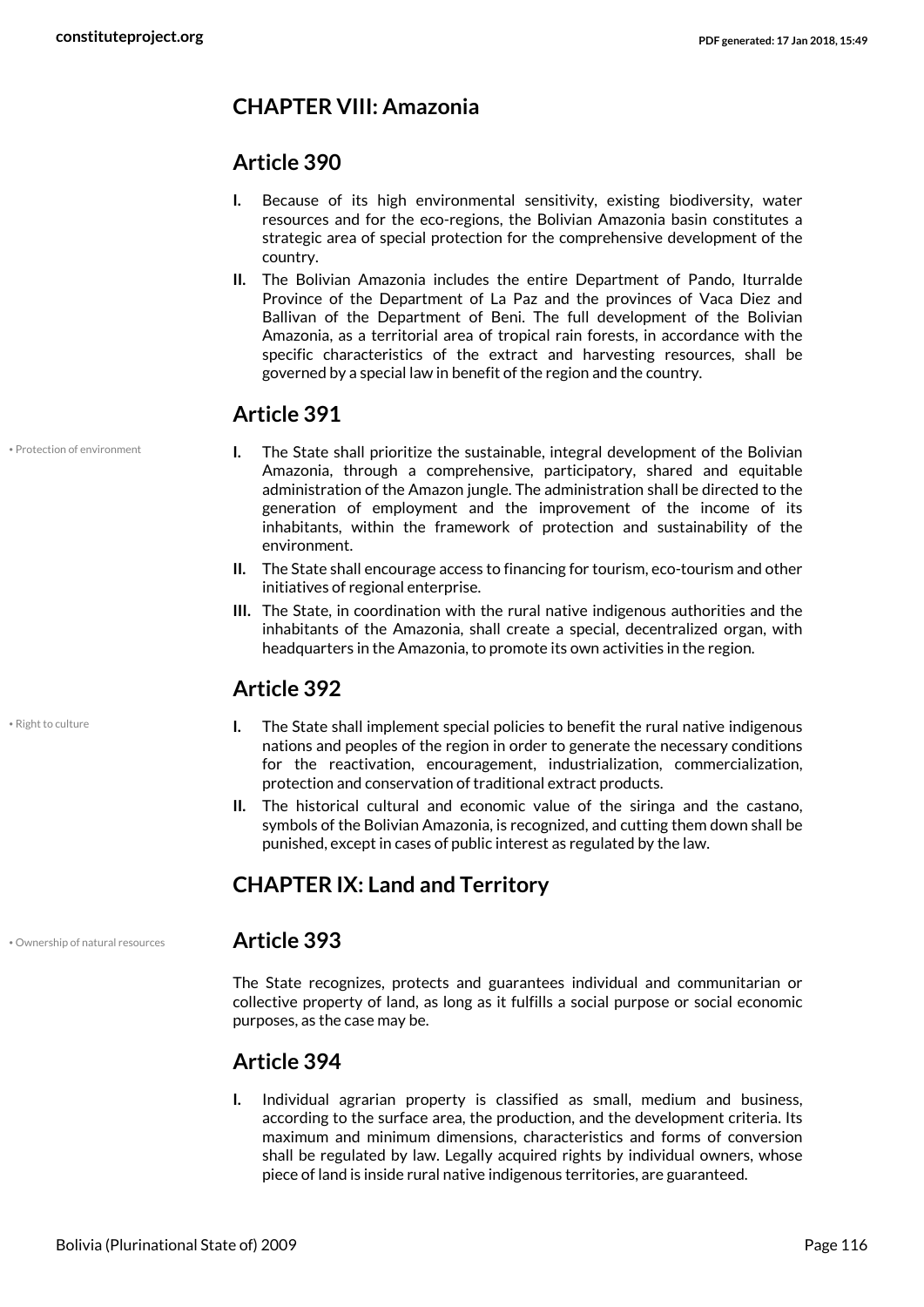- **II.** The small property is indivisible; it constitutes a family asset that cannot be attached, and it is not subject to agrarian property taxes. The indivisibility does not affect the right of hereditary succession under conditions established by law.
- **III.** The State recognizes, protects and guarantees communitarian or collective property, which includes rural native indigenous territory, native, intercultural communities and rural communities. Collective property is indivisible, may not be subject to prescription or attachment, is inalienable and irreversible, and it is not subject to agrarian property taxes. Communities can be owners, recognizing the complementary character of collective and individual rights, respecting the territorial unity in common.

- <span id="page-116-0"></span>**I.** The lands that are taken over shall be given to rural native indigenous peoples, intercultural indigenous communities, Afro-Bolivian and rural communities, which do not possess them or have insufficient lands, in accordance with state policy concerned with the ecological and geographic realities, as well as the population, social, cultural and economic necessities. The endowment shall be carried out according to the policies of sustainable rural development and the right of women to access, distribution and redistribution of land, without discrimination based on civil status or marital union.
- **II.** Double endowment, the purchase and sale, and exchange and donation of lands delivered by endowment are prohibited.
- **III.** Since it is contrary to the collective interest, the obtaining of income generated by the speculative use of the land is prohibited.

# **Article 396**

- **I.** The State shall regulate the land market, preventing the accumulation of surface areas greater than that recognized by law, as well as its division into surfaces areas less than that established for small property.
- **Restrictions on rights of groups II.** Foreigners may not acquire lands of the State under any title whatsoever.

#### <span id="page-116-1"></span>**Article 397**

- **I.** Work is the fundamental means by which agrarian property is acquired and maintained. Properties must be used to serve a social purpose or a social economic purpose in order to safeguard the right to them, depending on the nature of the property.
- **II.** Social purpose shall be understood to mean the sustainable exploitation of the land by peoples and rural native indigenous communities, as well as that carried out in small properties, and it constitutes the source of subsistence and welfare and socio-cultural development of its owners. The norms of the communities are recognized in the fulfillment of social purpose.
- **III.** The social economic purpose must be understood as the sustainable use of the land in the development of productive activities, in accordance with its capacity for extended use, for the benefit of the society, the collective interest and its owner. The corporate property is subject to review in accordance with the statute, to verify the compliance with the social economic purpose.

<span id="page-116-2"></span>• Right to culture • Provisions for wealth redistribution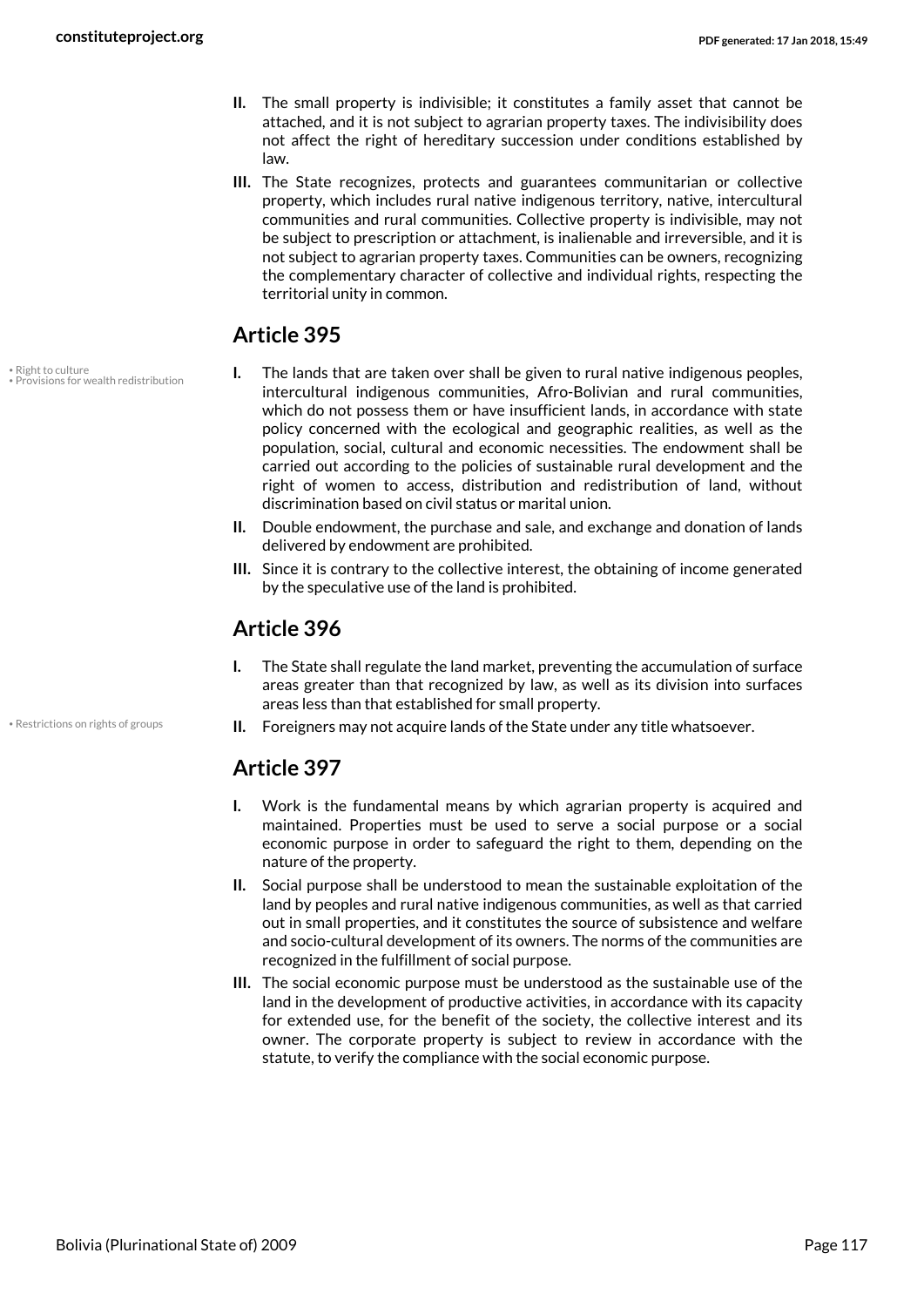#### • Mentions of social class **Article 398**

<span id="page-117-0"></span>Latifundio and double title are prohibited because they are contrary to the collective interest and development of the country. Latifundio is understood to mean the non-productive holding of land; the land that does not fulfill a social economic function; the exploitation of land that applies a system of servitude, quasi-slavery and slavery in labor relations; or the property that surpasses the maximum surface area established in the law. In no case may the maximum surface exceed five thousand hectares.

#### • Protection from expropriation **Article 399**

- **I.** The new limits of zoned agrarian property shall be applied to pieces of land that have been acquired after this Constitution enters into force. For purposes of the non retroactivity of the law, the rights of possession and agrarian property are recognized and respected in accordance with the law.
- **II.** The surface areas exceeding those that fulfill the Social Economic Function shall be expropriated. The double title set forth in the prior article refers to the double endowments processed before the ex-National Council of Agrarian Reform, CNRA. The prohibition of double endowment is not applied to legally acquired rights of third parties.

#### **Article 400**

Because it affects sustainable exploitation and is contrary to the collective interest, the division of land into areas less than the maximum area of small property as recognized in the law is prohibited. The maximum area for small property established by law shall take into account the characteristics of the geographic zone.

#### • Protection from expropriation **Article 401**

- <span id="page-117-1"></span>**I.** The failure to fulfill the social economic function or the holding of latifundio shall result in the reversion of the land, and the land shall pass into the domain and property of the Bolivian people.
- **II.** The expropriation of land shall occur for reasons of necessity and public utility and upon prior payment of fair indemnification.

#### **Article 402**

<span id="page-117-2"></span>The State has the obligation to:

• Protection of environment

- **1.** Encourage plans for human settlement to achieve rational demographic distribution and better exploitation of the land and natural resources, granting to new settlements the facilities to have access to education, health, food security and production, within the framework of the Territorial Organization of the State and the conservation of the environment.
- **2.** To promote policies aimed at eliminating all forms of discrimination against women in the access to, ownership and inheritance of land.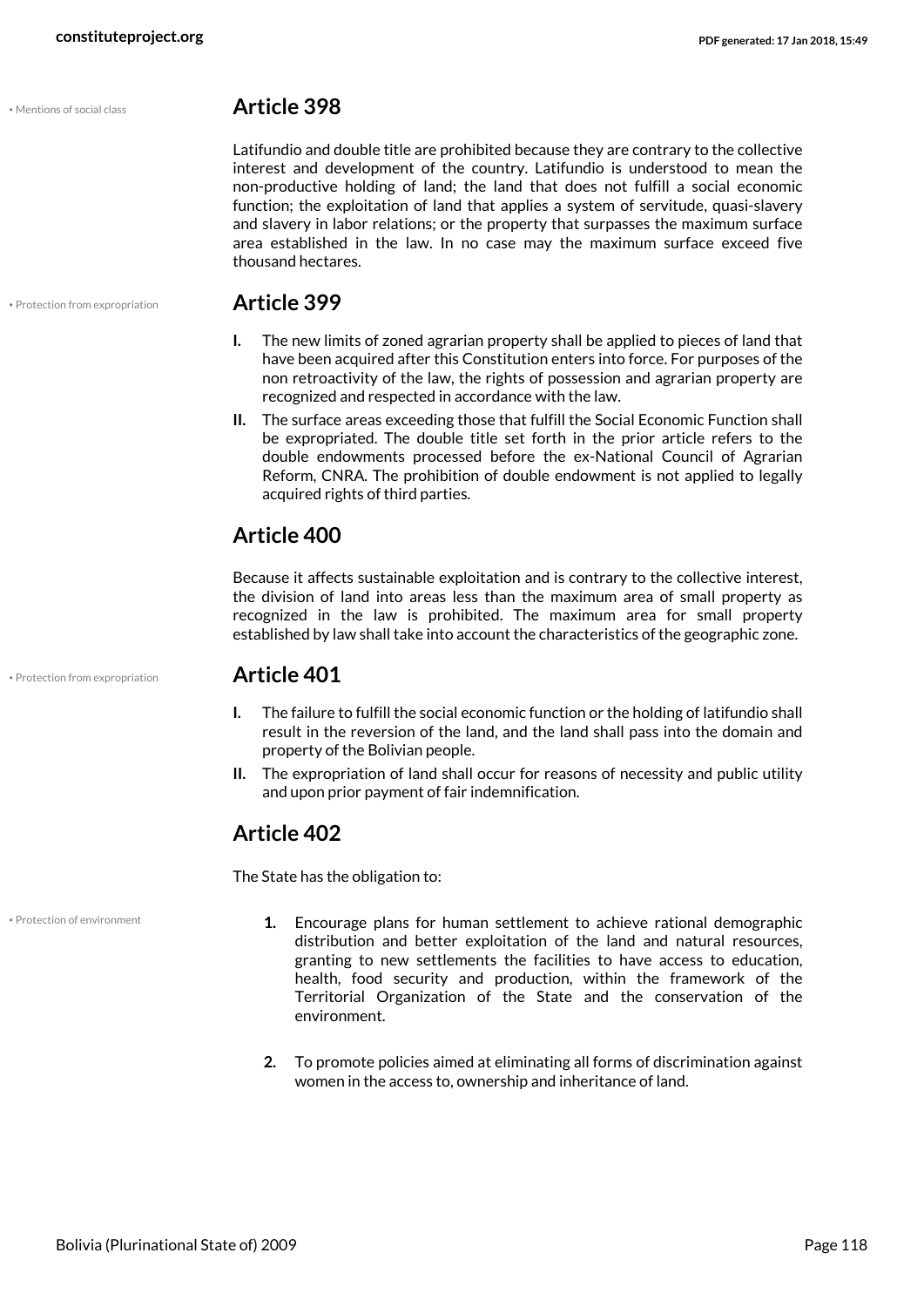<span id="page-118-0"></span>

#### • Right to culture **Article 403**

- **I.** The integrity of rural native indigenous territory is recognized, which includes the right to land, to the use and exclusive exploitation of the renewable natural resources under conditions determined by law, to prior and informed consultation, to participation in the benefits of the exploitation of the non-renewable natural resources that are found in their territory, to the authority to apply their own norms, administered by their structures of representation, and to define their development pursuant to their own cultural criteria and principles of harmonious coexistence with nature. The rural native indigenous territories may be composed of communities.
- **II.** The rural native indigenous territory includes areas of production, areas of exploitation and conservation of natural resources, and spaces for social, spiritual and cultural reproduction. The law shall establish the procedure for recognition of these rights.

#### **Article 404**

The Bolivian Agrarian Reform Service (Servicio Boliviano de Reforma Agraria), the maximum authority of which is the President of the State, is the entity responsible for planning, executing and consolidating the agrarian reform process, and it has jurisdiction in the entire territory of the country.

# **TITLE III: COMPREHENSIVE SUSTAINABLE RURAL DEVELOPMENT**

# **Article 405**

Comprehensive, sustainable rural development is a fundamental part of the economic policies of the State, which shall prioritize its actions to encourage all communitarian economic undertakings and those of the group of rural actors, placing emphasis on food security and sovereignty, by means of the following:

- **1.** The sustained and sustainable increase of agricultural, livestock, manufacturing, agro-industrial, and tourist industry productivity, as well as their commercial capacity.
- **2.** The articulation and internal complementary form of the structures of agricultural, livestock and agro-industrial production.
- **3.** Achievement of better conditions for economic exchange of the rural productive sector in relations to the rest of the Bolivian economy.
- **4.** The importance and respect of the rural native indigenous communities in all dimensions of their life.
- **5.** The strengthening of the economy of the small agricultural and livestock producers and of the family and communitarian economy.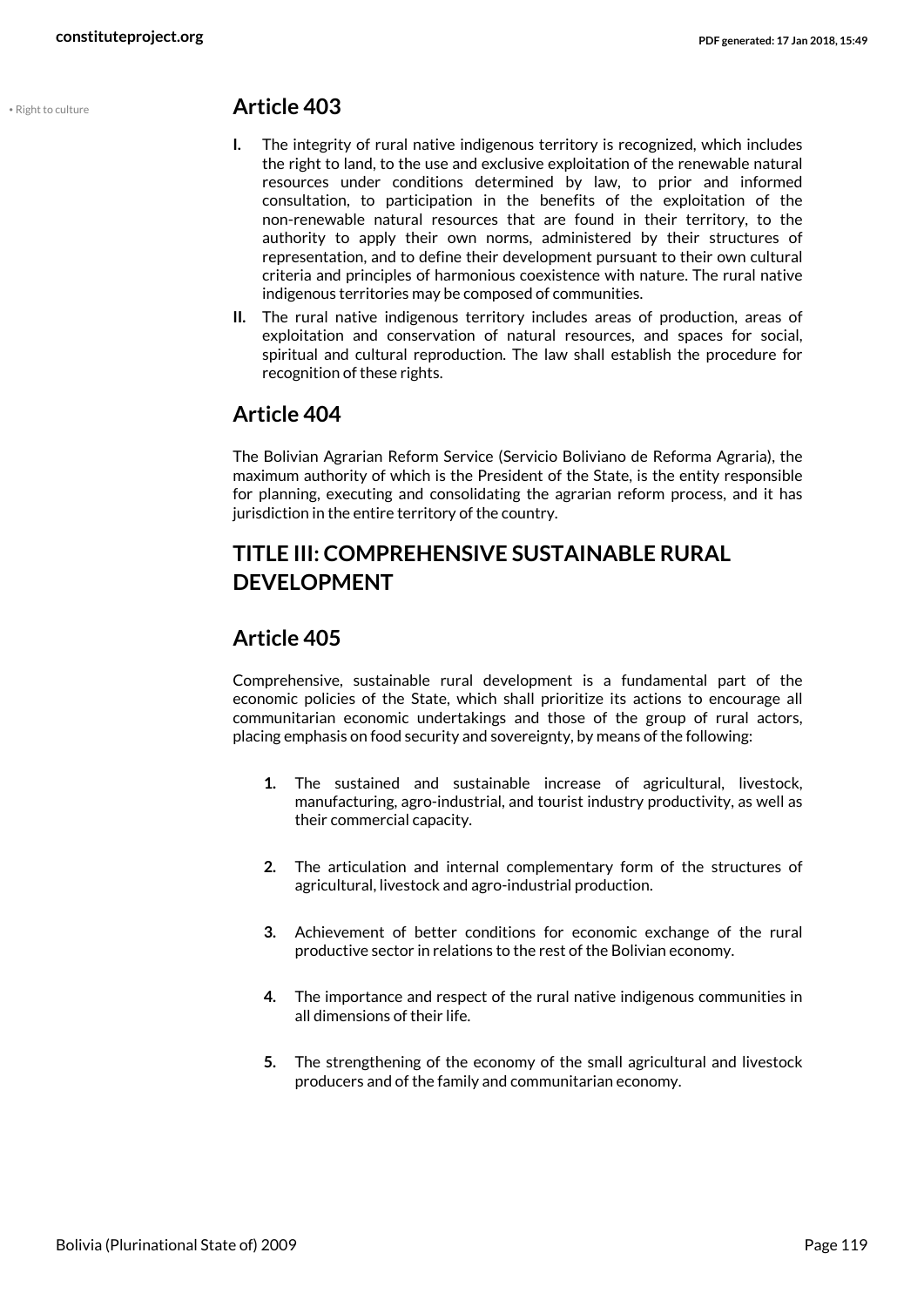- **I.** The State shall guarantee the sustainable comprehensive rural development by means of policies, plans, programs and comprehensive projects that encourage agricultural, artisan, and forestry production, and tourism, with the goal of obtaining better exploitation, transformation, industrialization and commercialization of renewable natural resources.
- **II.** The State shall promote and strengthen the rural economic productive organizations, among which are the artisans, the cooperatives, the associations of agricultural producers and manufacturers, and the micro, small and medium communitarian agricultural enterprises, which contribute to the social economic development of the country, in accord with their cultural and productive identity.

#### **Article 407**

The objectives of the policy of the State for comprehensive rural development, in coordination with the autonomous and decentralized territorial entities, are the following:

- **1.** To guarantee food security and sovereignty, prioritizing the production and consumption of agricultural foods produced in the territory of Bolivia.
- **2.** To establish mechanisms for the protection of Bolivian agricultural production.
- **3.** To promote the production and sale of ecological agricultural products.
- **4.** To protect agricultural and agro-industrial production from natural disasters and inclement climate, and geological catastrophes. The law shall provide for the creation of agricultural insurance.
- **5.** To implement and develop technical, productive, and ecological education, at all levels and in all modalities.
- **6.** To establish policies and sustainable projects, obtaining the conservation and recuperation of the soil.
- **7.** To promote irrigation systems for the purpose of guaranteeing agricultural and livestock production.
- **8.** To guarantee technical assistance and to establish mechanisms of innovation and transfer of technology in the entire agricultural productive chain.
- **9.** To establish the creation of a seed bank and centers of genetic research.
- **10.** To establish policies to encourage and support the productive agricultural sectors that have natural structural weaknesses.
- **11.** To control the exit and entrance into the country of biological and genetic resources.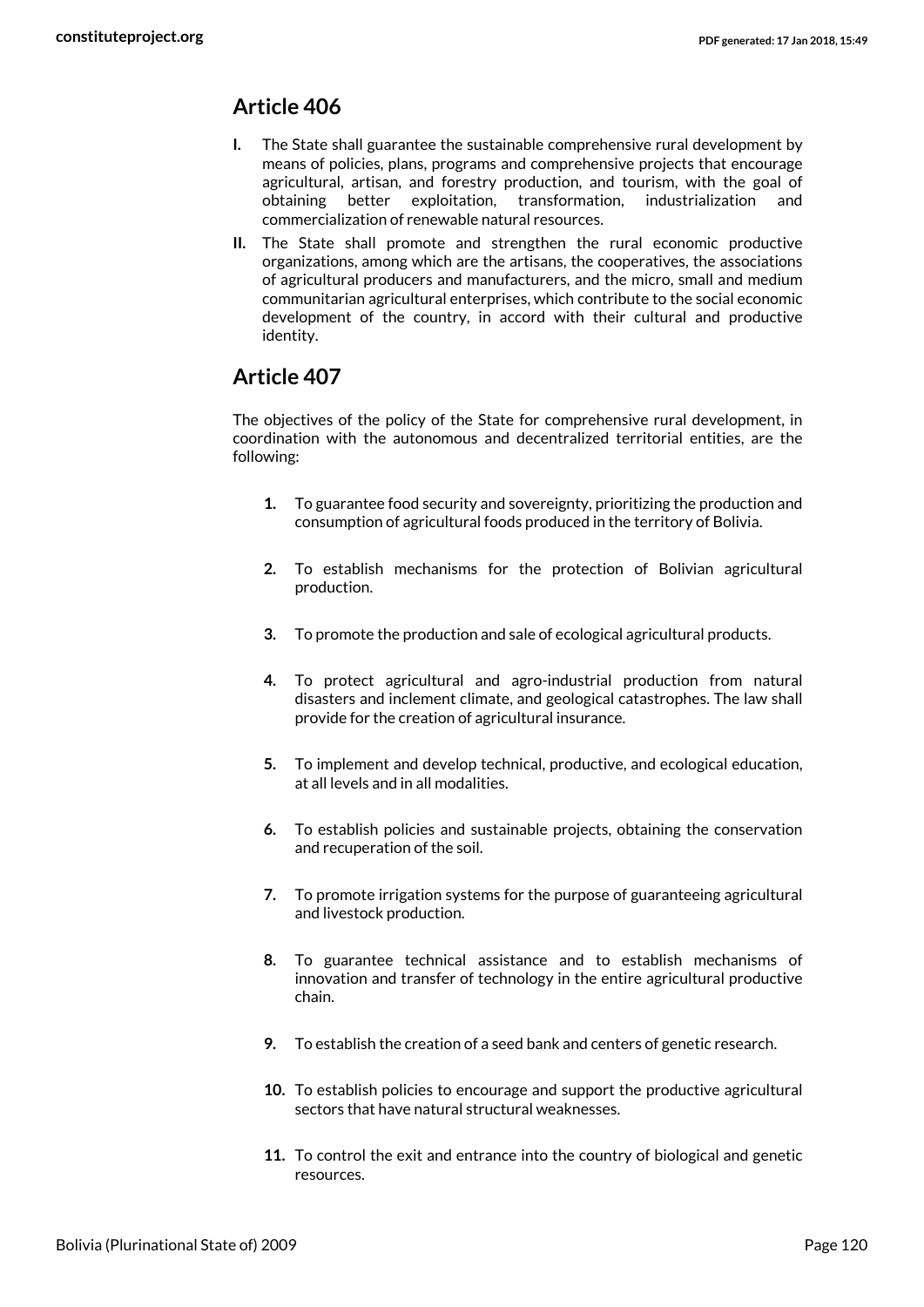- **12.** To establish policies and programs to guarantee agricultural sanitation and food safety.
- **13.** To provide productive, manufacturing and industrial infrastructure and basic services for the agricultural sector.

The State shall determine the incentives for the benefit of small and medium producers for the purpose of compensating for the disadvantages of unequal exchange between agricultural and livestock products and the rest of the economy.

# **Article 409**

The production, importation and commercialization of genetically altered products shall be regulated by law.

# **PART V: NORMATIVE HIERARCHY AND CONSTITUTIONAL REFORM**

# **SOLE TITLE: SUPREMACY AND REFORM OF THE CONSTITUTION**

# **Article 410**

- **I.** Every person, natural and legal, as well as public organs, public functions and institutions, are subject to the present Constitution.
- <span id="page-120-2"></span><span id="page-120-1"></span>**II.** The Constitution is the supreme norm of Bolivian law and enjoys supremacy before any other normative disposition. The components of constitutional law include the international Treaties and Conventions in the matter of human rights and the norms of Communitarian Law, which have been ratified by the country. The application of the legal norms shall be governed by the following hierarchy, in accordance with the authority of the territorial entities:
	- **1.** Constitution of the State
	- **2.** International treaties
	- **3.** National laws, statutes of the autonomies, organic charters and the other departmental, municipal and indigenous legislation.
	- **4.** Decrees, regulations and other resolutions issued by the corresponding executive organs.
- National vs subnational laws
- <span id="page-120-0"></span>• International law • Legal status of treaties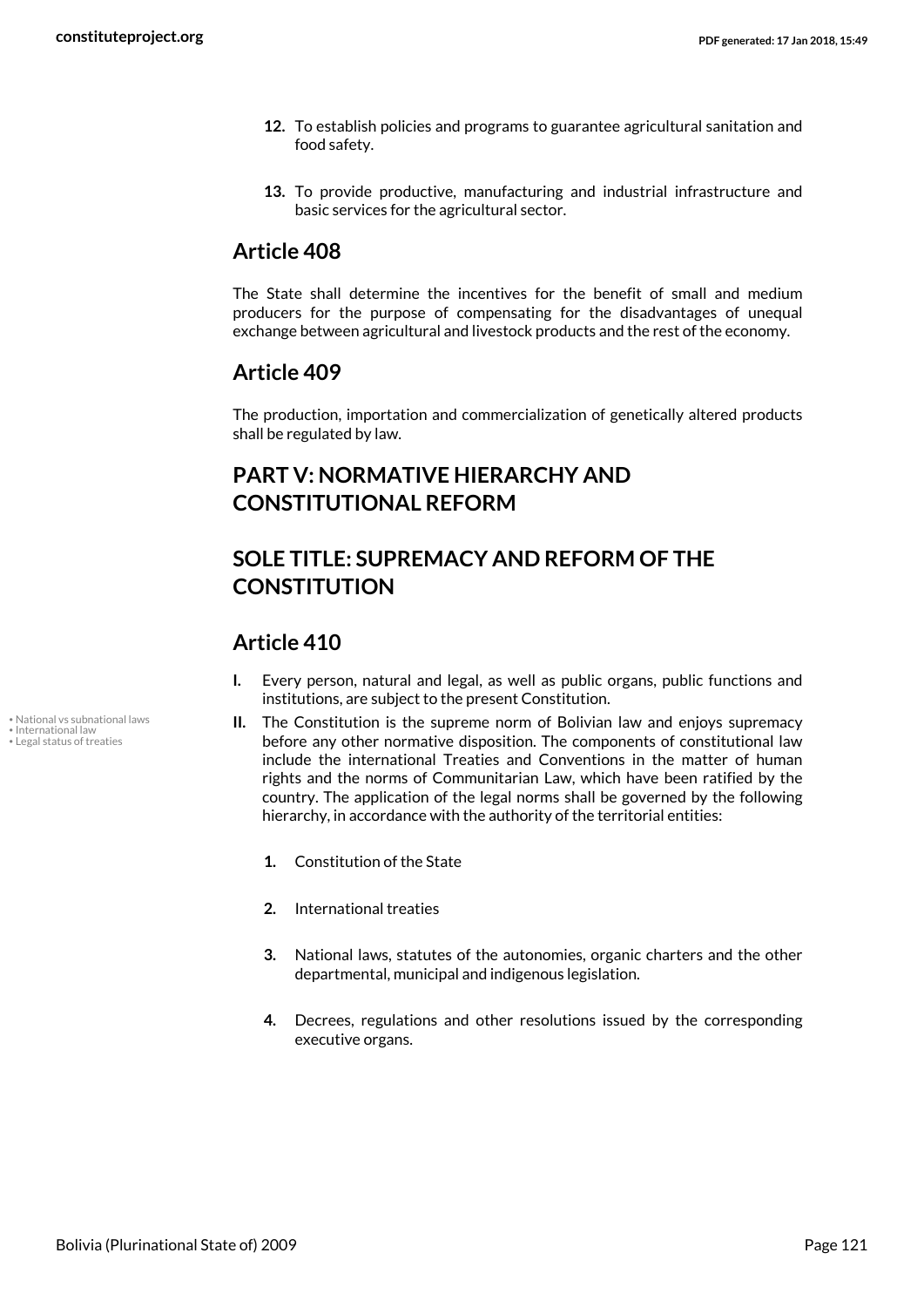- Constitution amendment procedure **Article 411** Joint meetings of legislative chambers
- <span id="page-121-2"></span>

#### • Referenda

- <span id="page-121-1"></span><span id="page-121-0"></span>**I.** The total reform of the Constitution, or that which affects its fundamental premises, affects rights, duties and guarantees, or the supremacy and reform of the Constitution, shall take place through an original plenipotentiary Constituent Assembly, put into motion by popular will through referendum. The convocation of the referendum shall be carried out by citizen initiative, with the signatures of at least twenty percent of the electorate; by absolute majority vote of the members of the Pluri-National Legislative Assembly; or by the President of the State. The Constituent Assembly (Asamblea Constituyente) shall draft its own regulations for all effects. The constitutional text must be approved by two-thirds of the members present. The validity of the reform shall require approval by constitutional referendum.
- **II.** The partial reform of the Constitution may be initiated by popular initiative with the signatures of at least twenty percent of the electorate, or by the Pluri-National Legislative Assembly through a law of constitutional reform approved by two-thirds of the total members present of the Pluri-National Legislative Assembly. Any partial reform shall require approval by constitutional referendum.

# **TRANSITORY PROVISIONS**

#### **First**

- **I.** Within a term of 60 days from the promulgation of the present Constitution, the Congress of the Republic shall approve a new electoral regimen for the election of the Pluri-National Legislative Assembly, the President, and the Vice President of the Republic. The election shall take place on December 6, 2009.
- **II.** The mandates prior to the time this Constitution enters into force shall be taken into account for purposes of computing the new terms of office.
- **III.** The elections of departmental and municipal authorities shall take place on April 4, 2010.
- **IV.** As an exception, the mandates of the Mayors, Municipal Councils and the Prefects of Departments shall be extended until the taking of office by the newly elected authorities pursuant to the previous paragraph.

#### **Second**

The Pluri-National Legislative Assembly shall approve, within the maximum term of one hundred and eighty days from the time of its installation, the law of the Pluri-National Electoral Organ, the law of the Judicial Organ, the law of the Pluri-National Constitutional Court, and the Law of the Framework of Autonomy and Decentralization.

#### **Third**

- **I.** The departments that opted for departmental autonomy in the referendum of July 2, 2006, shall directly adopt the system of departmental autonomy, pursuant to the Constitution.
- **II.** The departments that opted for departmental autonomy in the referendum of July 2, 2006, must adjust their statutes to this Constitution and subject themselves to constitutional control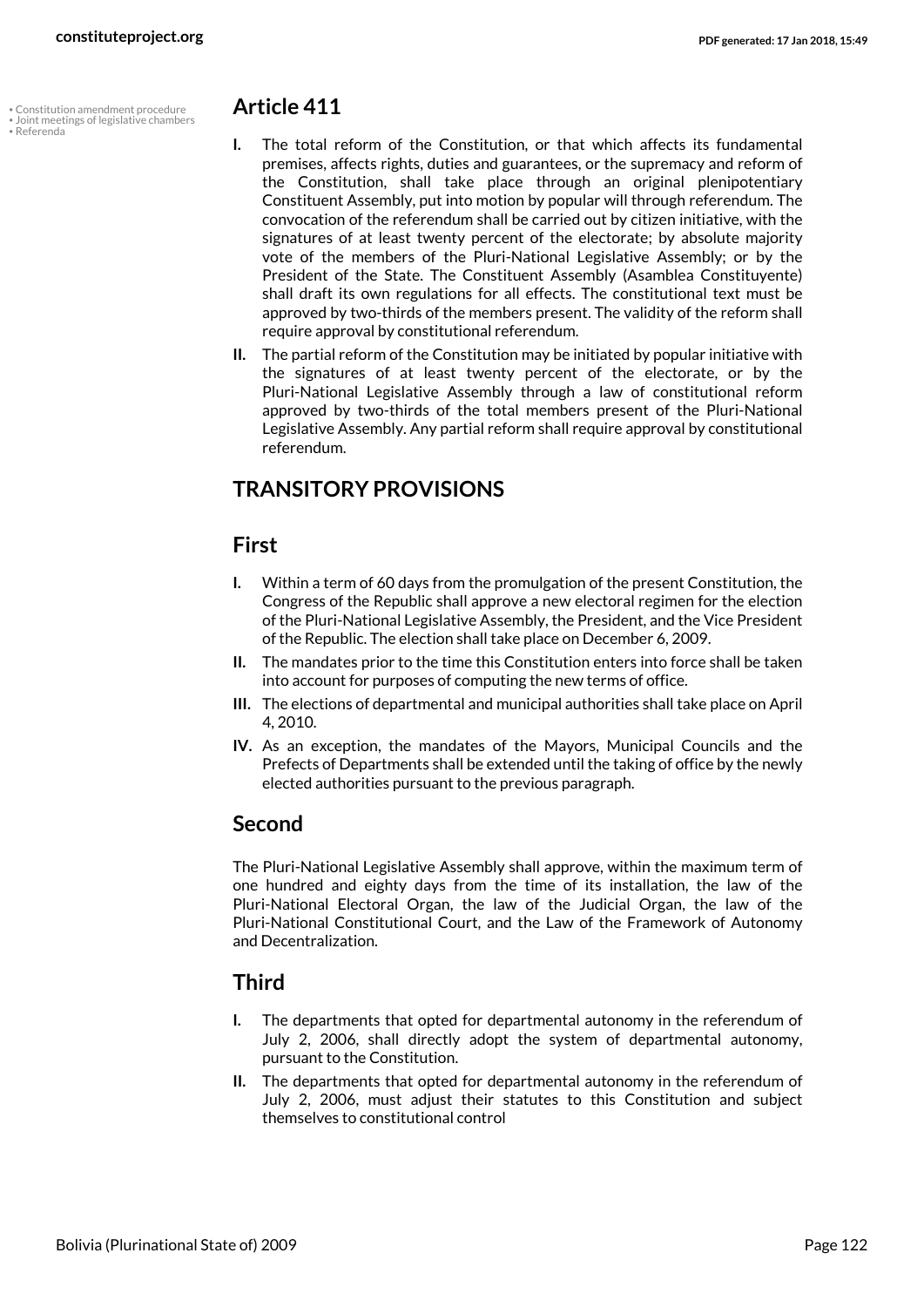#### **Fourth**

The election of the authorities of the organs included in the second disposition shall be carried our pursuant to the electoral calendar established by the Pluri-National Electoral Organ.

#### **Fifth**

The laws necessary for the development of the constitutional dispositions shall be approved during the first mandate of the Pluri-national Legislative Assembly.

#### **Sixth**

In the maximum time of one year after the law of the Judicial Organ enters into force, and pursuant to it, the judicial posts shall be reviewed.

#### **Seventh**

For purposes of application of paragraph I of article 293 of this Constitution, indigenous territory shall have as the basis of its demarcation the Communitarian Lands of Origin. Within the term of one year from the election of the Executive and Legislative Organ, the category of Communitarian Land of Origin shall be subject to administrative process to convert it to Rural Native Indigenous Territory, within the framework established in this Constitution.

# **Eighth**

- **I.** In the period of one year from the election of the Executive Organ and the Legislative Organ, the concessions on natural resources, electricity, telecommunications and basic services shall be adjusted to the new juridical system. In no case shall the transfer of the concessions to the new juridical system signify the failure to recognize the rights acquired.
- **II.** In the same period, the mining concessions of metallic and non-metallic minerals, crystals, salts, sulfur and others, granted in the fiscal reserves of Bolivian territory, shall cease to be in effect.
- **III.** The mining concessions granted to national and foreign enterprises prior to the promulgation of this Constitution, must be adjusted to it within a period of a year by means of mining contracts.
- **IV.** The State recognizes and respects the pre-existing rights of the cooperative mining companies for their social productive character.
- **V.** The concessions over radioactive minerals granted prior to the promulgation of the Constitution are dissolved and shall revert to the State.

#### **Ninth**

The international treaties existing prior to the Constitution, which do not contradict it, shall be maintained in the internal legal order with the rank of law. Within the period of four years after the election of the new Executive Organ, the Executive shall renounce and, in that case, renegotiate the international treaties that may be contrary to the Constitution.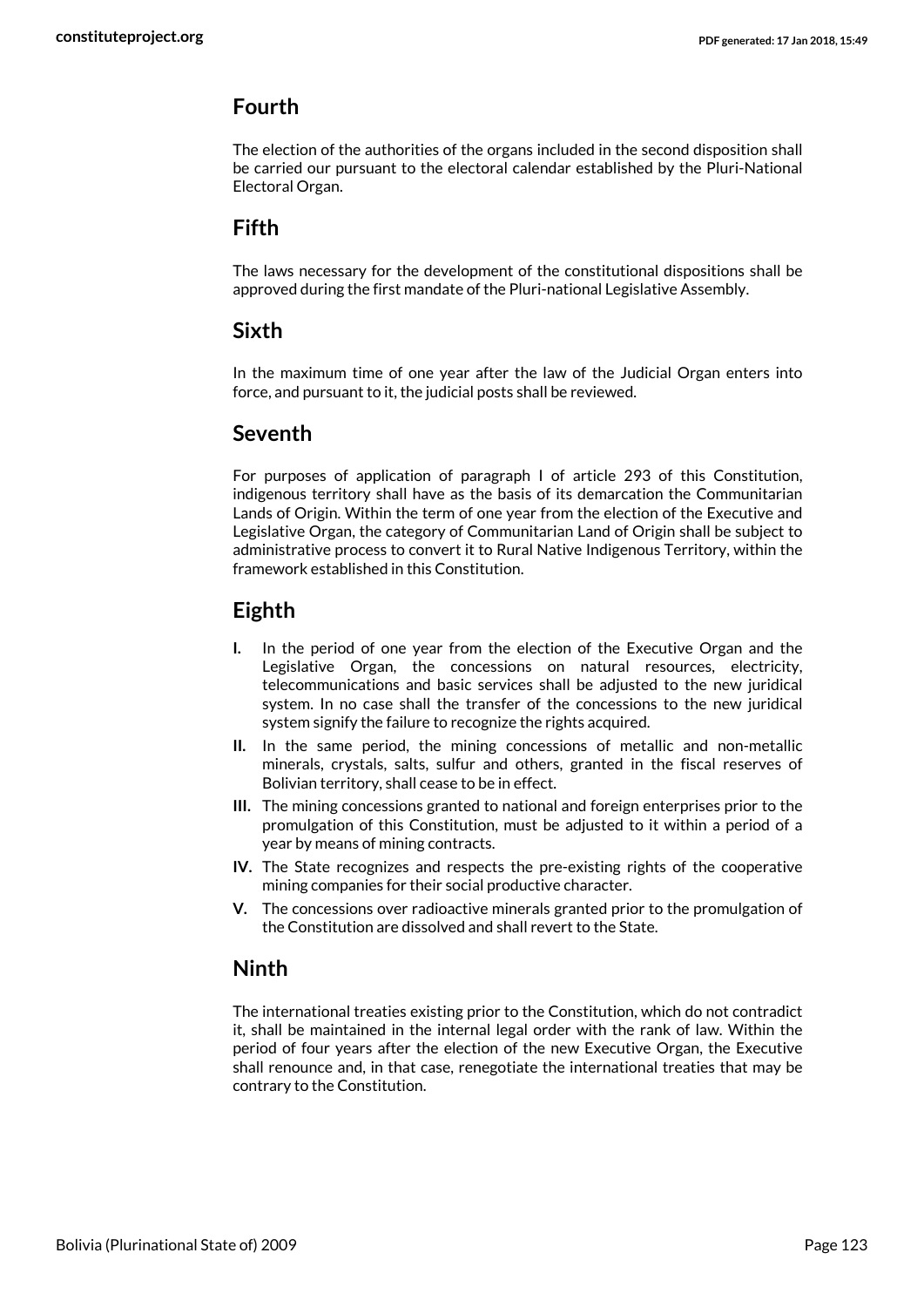#### **Tenth**

The requisite of speaking at least two of the official languages for the performance of public functions, as determined in Article 235.7, shall be applied progressively in accordance with the law.

# **ABROGATING PROVISION**

Abrogating provision. The Constitution of the State of 1967 and its subsequent reforms are abrogated.

#### **FINAL PROVISION**

This Constitution, approved by referendum by the Bolivian people shall enter into force on the day of its publication in the Official Gazette.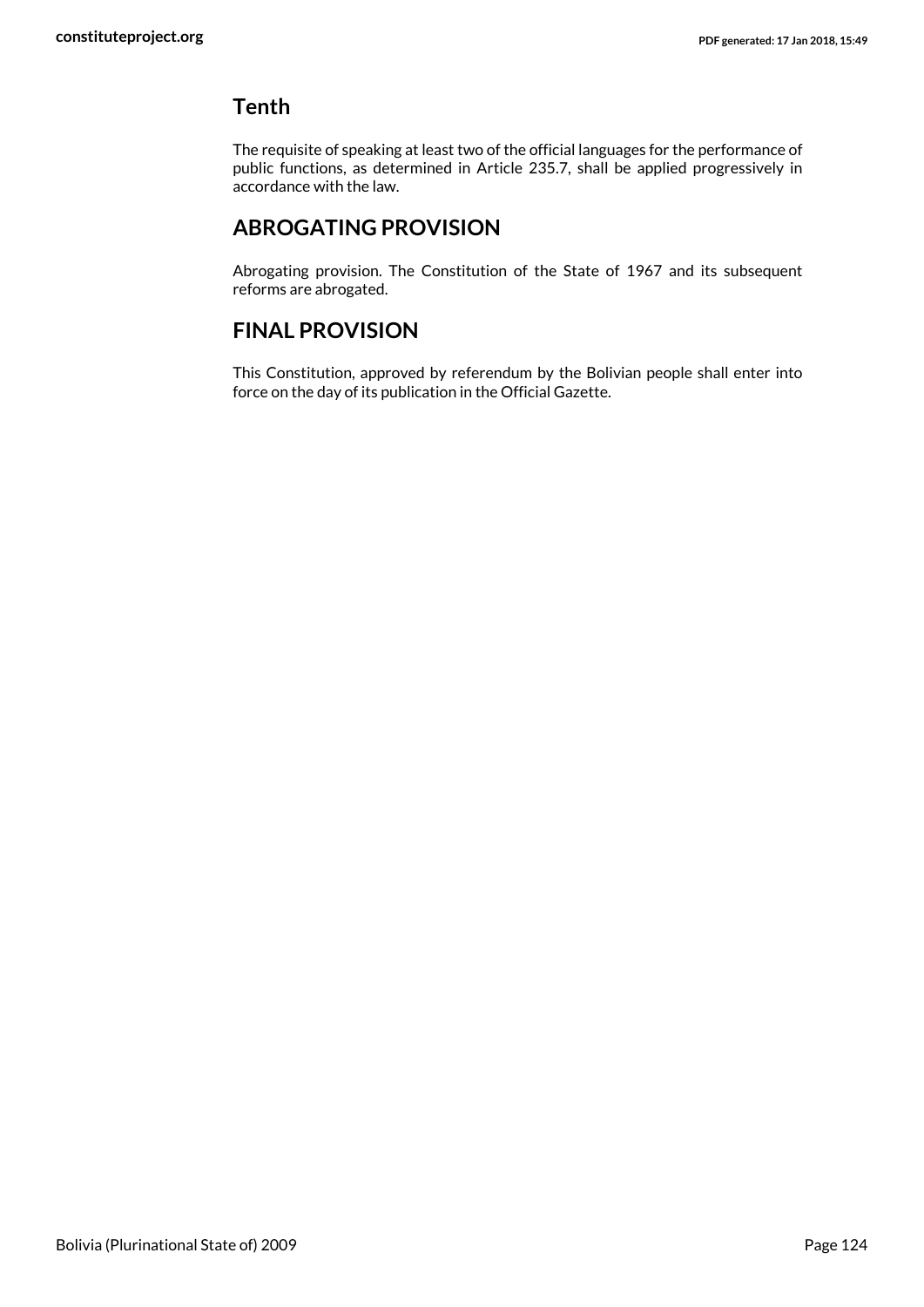# **Topic index**

#### A

| B |                                                                                                           |
|---|-----------------------------------------------------------------------------------------------------------|
|   |                                                                                                           |
|   |                                                                                                           |
| C |                                                                                                           |
|   |                                                                                                           |
|   |                                                                                                           |
|   |                                                                                                           |
|   |                                                                                                           |
|   |                                                                                                           |
|   |                                                                                                           |
|   |                                                                                                           |
|   | Claim of universal suffrage $\dots\dots\dots\dots\dots\dots\dots\dots\dots\dots\dots\dots\dots\dots\dots$ |
|   |                                                                                                           |
|   |                                                                                                           |
|   |                                                                                                           |
|   |                                                                                                           |
|   |                                                                                                           |
|   |                                                                                                           |
|   |                                                                                                           |
|   |                                                                                                           |
|   |                                                                                                           |
|   |                                                                                                           |
|   |                                                                                                           |
|   |                                                                                                           |
|   |                                                                                                           |
|   |                                                                                                           |
| D |                                                                                                           |

#### D

| Duty to pay taxes $\dots\dots\dots\dots\dots\dots\dots\dots\dots\dots\dots\dots\dots\dots\dots\dots\dots$             |  |
|-----------------------------------------------------------------------------------------------------------------------|--|
| Duty to serve in the military $\dots\dots\dots\dots\dots\dots\dots\dots\dots\dots\dots\dots\dots\dots\dots\dots32.73$ |  |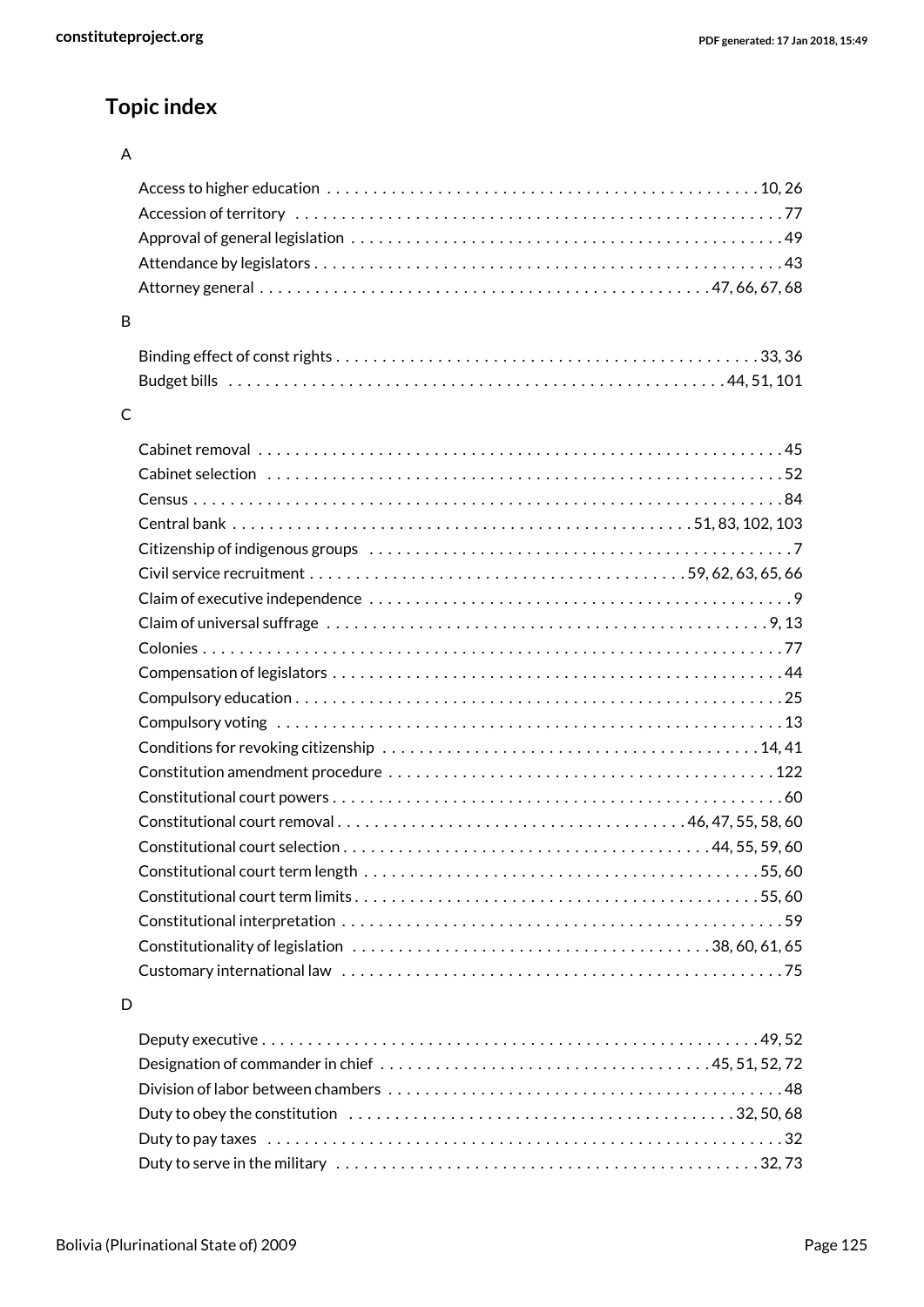| E |                                                                                                                    |  |
|---|--------------------------------------------------------------------------------------------------------------------|--|
|   |                                                                                                                    |  |
|   |                                                                                                                    |  |
|   |                                                                                                                    |  |
|   |                                                                                                                    |  |
|   |                                                                                                                    |  |
|   |                                                                                                                    |  |
|   |                                                                                                                    |  |
|   |                                                                                                                    |  |
|   |                                                                                                                    |  |
|   |                                                                                                                    |  |
|   |                                                                                                                    |  |
|   |                                                                                                                    |  |
|   |                                                                                                                    |  |
|   |                                                                                                                    |  |
|   |                                                                                                                    |  |
|   |                                                                                                                    |  |
|   |                                                                                                                    |  |
|   |                                                                                                                    |  |
|   |                                                                                                                    |  |
|   |                                                                                                                    |  |
|   |                                                                                                                    |  |
|   |                                                                                                                    |  |
|   |                                                                                                                    |  |
|   |                                                                                                                    |  |
|   | Equality regardless of religion $\dots\dots\dots\dots\dots\dots\dots\dots\dots\dots\dots\dots\dots\dots\dots\dots$ |  |
|   |                                                                                                                    |  |
|   |                                                                                                                    |  |
|   |                                                                                                                    |  |
|   |                                                                                                                    |  |
|   |                                                                                                                    |  |
|   |                                                                                                                    |  |
|   |                                                                                                                    |  |
|   |                                                                                                                    |  |
|   |                                                                                                                    |  |
| F |                                                                                                                    |  |

| ٠ |
|---|
|   |
|   |
|   |

| Free education $\dots\dots\dots\dots\dots\dots\dots\dots\dots\dots\dots\dots\dots\dots\dots\dots\dots$ |  |
|--------------------------------------------------------------------------------------------------------|--|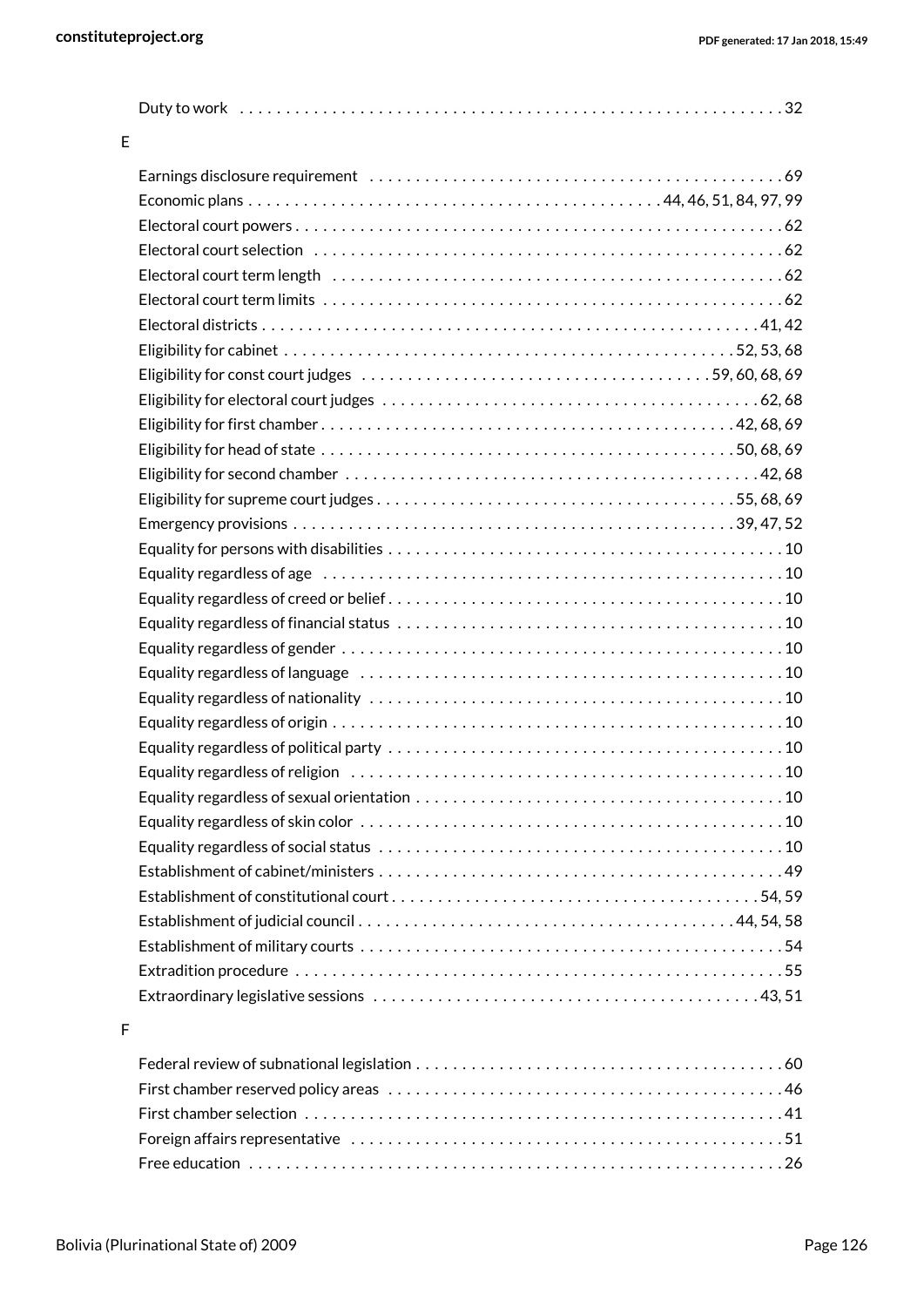| G            |                                                                                                                                                  |
|--------------|--------------------------------------------------------------------------------------------------------------------------------------------------|
|              |                                                                                                                                                  |
|              |                                                                                                                                                  |
|              |                                                                                                                                                  |
|              |                                                                                                                                                  |
| H            |                                                                                                                                                  |
|              |                                                                                                                                                  |
|              |                                                                                                                                                  |
|              |                                                                                                                                                  |
|              |                                                                                                                                                  |
|              |                                                                                                                                                  |
|              |                                                                                                                                                  |
|              |                                                                                                                                                  |
|              |                                                                                                                                                  |
|              |                                                                                                                                                  |
| $\mathbf{I}$ |                                                                                                                                                  |
|              |                                                                                                                                                  |
|              |                                                                                                                                                  |
|              |                                                                                                                                                  |
|              |                                                                                                                                                  |
|              |                                                                                                                                                  |
|              |                                                                                                                                                  |
|              | International law $\ldots \ldots \ldots \ldots \ldots \ldots \ldots \ldots \ldots \ldots \ldots \ldots \ldots$ . 9, 10, 14, 61, 74, 75, 113, 121 |
|              |                                                                                                                                                  |
|              |                                                                                                                                                  |
| J            |                                                                                                                                                  |
|              |                                                                                                                                                  |
|              |                                                                                                                                                  |
| L            |                                                                                                                                                  |
|              |                                                                                                                                                  |
|              |                                                                                                                                                  |
|              |                                                                                                                                                  |
|              |                                                                                                                                                  |
|              |                                                                                                                                                  |
|              |                                                                                                                                                  |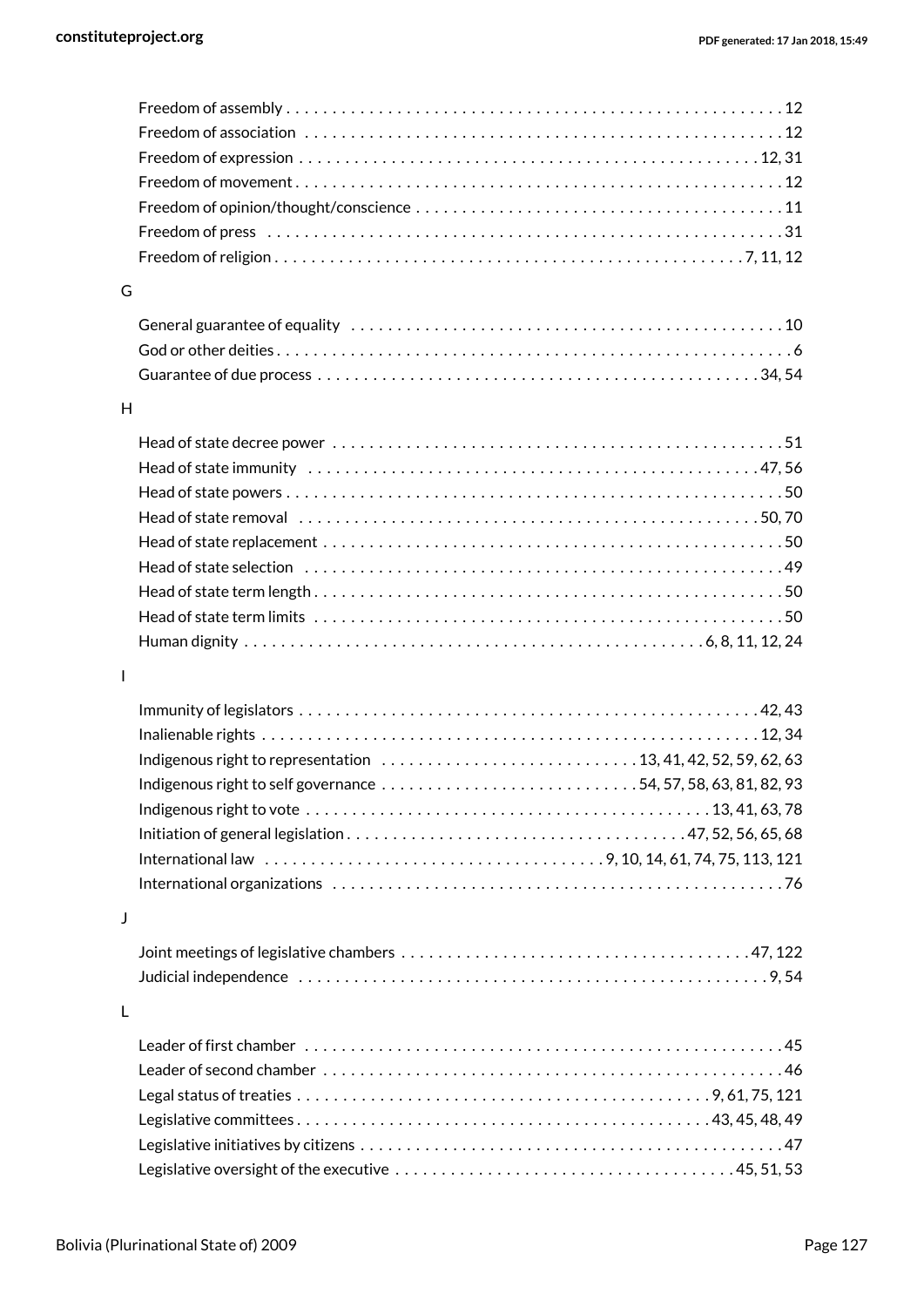| M |                                                                                                       |
|---|-------------------------------------------------------------------------------------------------------|
|   |                                                                                                       |
|   |                                                                                                       |
|   |                                                                                                       |
|   |                                                                                                       |
|   |                                                                                                       |
|   |                                                                                                       |
|   |                                                                                                       |
|   |                                                                                                       |
|   |                                                                                                       |
|   |                                                                                                       |
| N |                                                                                                       |
|   |                                                                                                       |
|   |                                                                                                       |
|   |                                                                                                       |
|   |                                                                                                       |
|   | National vs subnational laws enterpretational contracts of the subset of the set of the subset of 121 |
| O |                                                                                                       |
|   |                                                                                                       |
|   |                                                                                                       |
|   |                                                                                                       |
|   |                                                                                                       |
|   |                                                                                                       |
|   |                                                                                                       |
|   |                                                                                                       |
| P |                                                                                                       |
|   |                                                                                                       |
|   |                                                                                                       |
|   |                                                                                                       |
|   |                                                                                                       |
|   |                                                                                                       |
|   |                                                                                                       |
|   |                                                                                                       |
|   |                                                                                                       |
|   |                                                                                                       |
|   |                                                                                                       |
|   |                                                                                                       |
|   |                                                                                                       |
|   |                                                                                                       |
|   |                                                                                                       |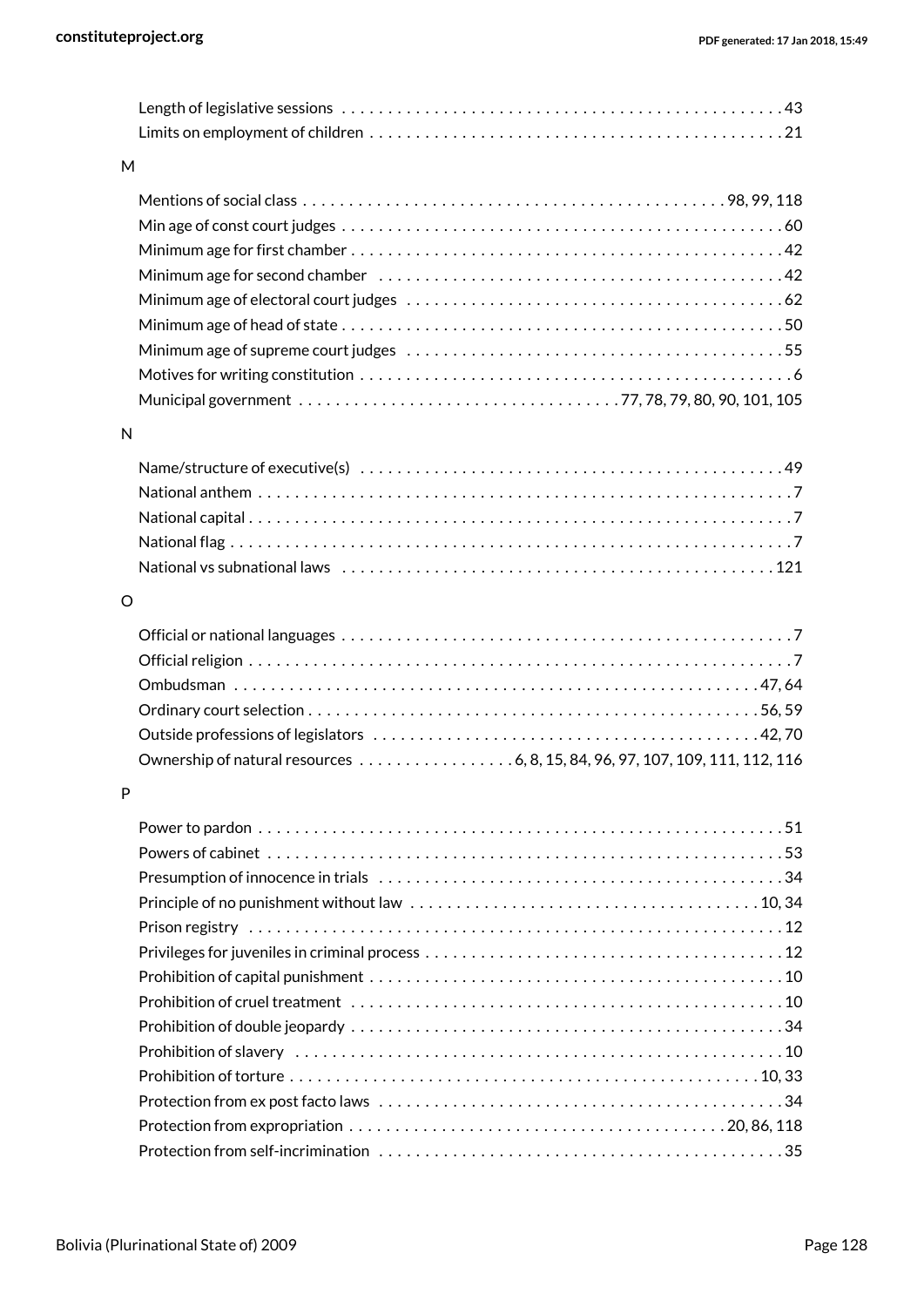| Protection of environment 7, 8, 15, 16, 25, 32, 74, 84, 85, 87, 90, 95, 98, 99, 100, 105, 106, 113, 116, 118 |  |
|--------------------------------------------------------------------------------------------------------------|--|
|                                                                                                              |  |
|                                                                                                              |  |
|                                                                                                              |  |
|                                                                                                              |  |
|                                                                                                              |  |
|                                                                                                              |  |
|                                                                                                              |  |
|                                                                                                              |  |

#### R

| Right to culture 8, 11, 14, 21, 29, 30, 41, 42, 52, 54, 57, 58, 59, 60, 62, 63, 78, 80, 81, 82, 93, 108, 115, 116, 117, 119 |  |
|-----------------------------------------------------------------------------------------------------------------------------|--|
|                                                                                                                             |  |
|                                                                                                                             |  |
|                                                                                                                             |  |
|                                                                                                                             |  |
|                                                                                                                             |  |
|                                                                                                                             |  |
|                                                                                                                             |  |
| Right to health care $\dots\dots\dots\dots\dots\dots\dots\dots\dots\dots\dots\dots\dots\dots\dots\dots$                     |  |
|                                                                                                                             |  |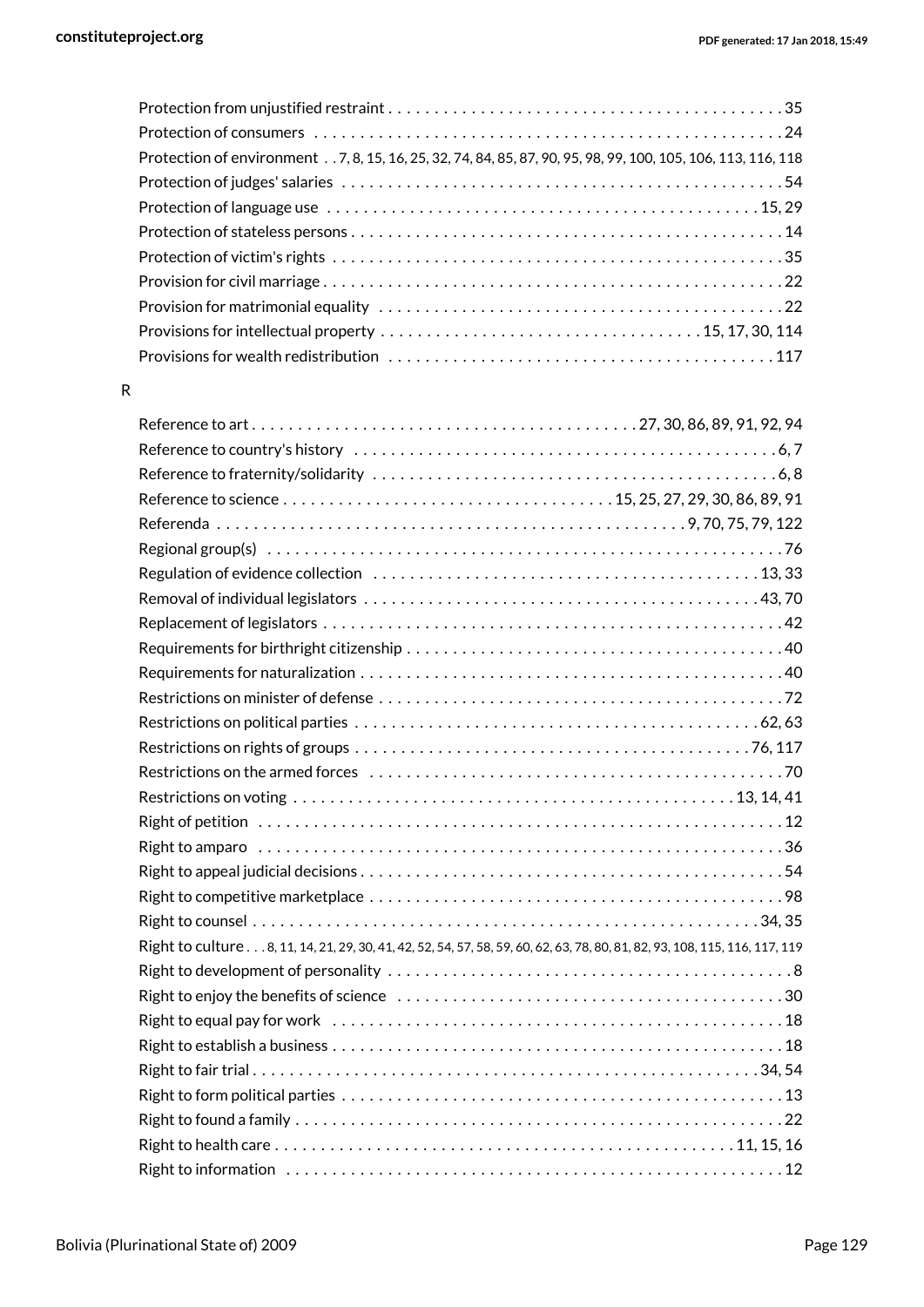|              | Rights of children $\dots\dots\dots\dots\dots\dots\dots\dots\dots\dots\dots\dots\dots\dots\dots\dots\dots$     |
|--------------|----------------------------------------------------------------------------------------------------------------|
|              |                                                                                                                |
| S            |                                                                                                                |
|              |                                                                                                                |
|              |                                                                                                                |
|              |                                                                                                                |
|              |                                                                                                                |
|              |                                                                                                                |
|              |                                                                                                                |
|              |                                                                                                                |
|              |                                                                                                                |
|              |                                                                                                                |
|              |                                                                                                                |
|              |                                                                                                                |
|              |                                                                                                                |
|              |                                                                                                                |
|              |                                                                                                                |
|              |                                                                                                                |
|              |                                                                                                                |
|              |                                                                                                                |
|              |                                                                                                                |
|              |                                                                                                                |
|              |                                                                                                                |
|              | Supreme court term length (and the content of the content of the content of the court of the content of the co |
|              |                                                                                                                |
|              |                                                                                                                |
| $\mathsf{T}$ |                                                                                                                |
|              |                                                                                                                |
|              |                                                                                                                |